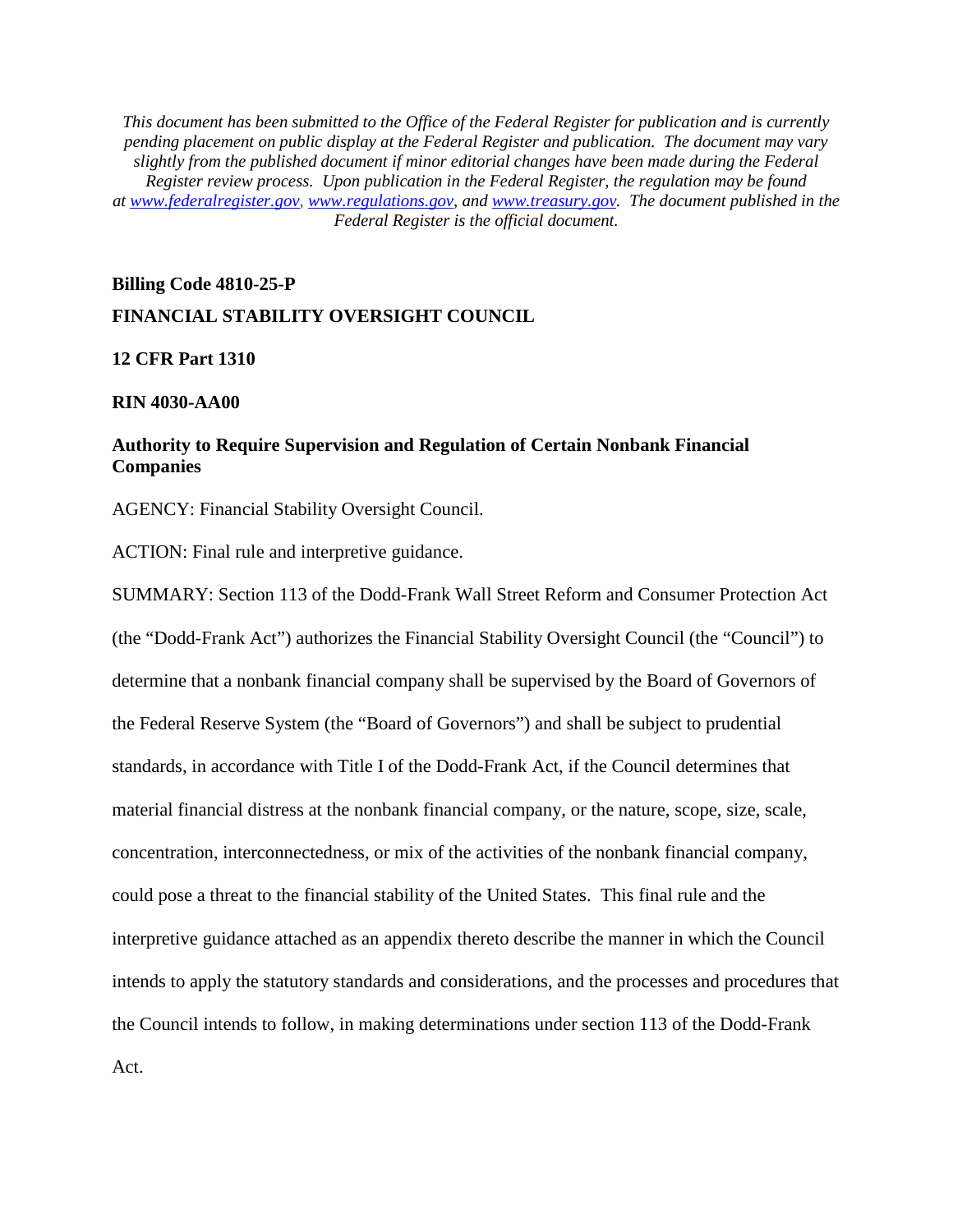# DATES: Effective date: [INSERT DATE THAT IS 30 DAYS AFTER DATE OF PUBLICATION IN THE FEDERAL REGISTER]

FOR FURTHER INFORMATION CONTACT: Lance Auer, Office of Domestic Finance, Treasury, at (202) 622–1262, or Eric Froman, Office of the General Counsel, Treasury, at (202) 622-1942.

# SUPPLEMENTARY INFORMATION:

#### **I. Background**

Section 111 of the Dodd-Frank Act (12 U.S.C. 5321) established the Financial Stability Oversight Council. Among the purposes of the Council under section 112 of the Dodd-Frank Act (12 U.S.C. 5322) are "(A) to identify risks to the financial stability of the United States that could arise from the material financial distress or failure, or ongoing activities, of large, interconnected bank holding companies or nonbank financial companies, or that could arise outside the financial services marketplace; (B) to promote market discipline, by eliminating expectations on the part of shareholders, creditors, and counterparties of such companies that the Government will shield them from losses in the event of failure; and (C) to respond to emerging threats to the stability of the United States financial system."

In the recent financial crisis, financial distress at certain nonbank financial companies contributed to a broad seizing up of financial markets and stress at other financial firms. Many of these nonbank financial companies were not subject to the type of regulation and consolidated supervision applied to bank holding companies, nor were there effective mechanisms in place to resolve the largest and most interconnected of these nonbank financial companies without causing further instability. To address any potential risks to U.S. financial stability posed by these companies, the Dodd-Frank Act authorizes the Council to determine that certain nonbank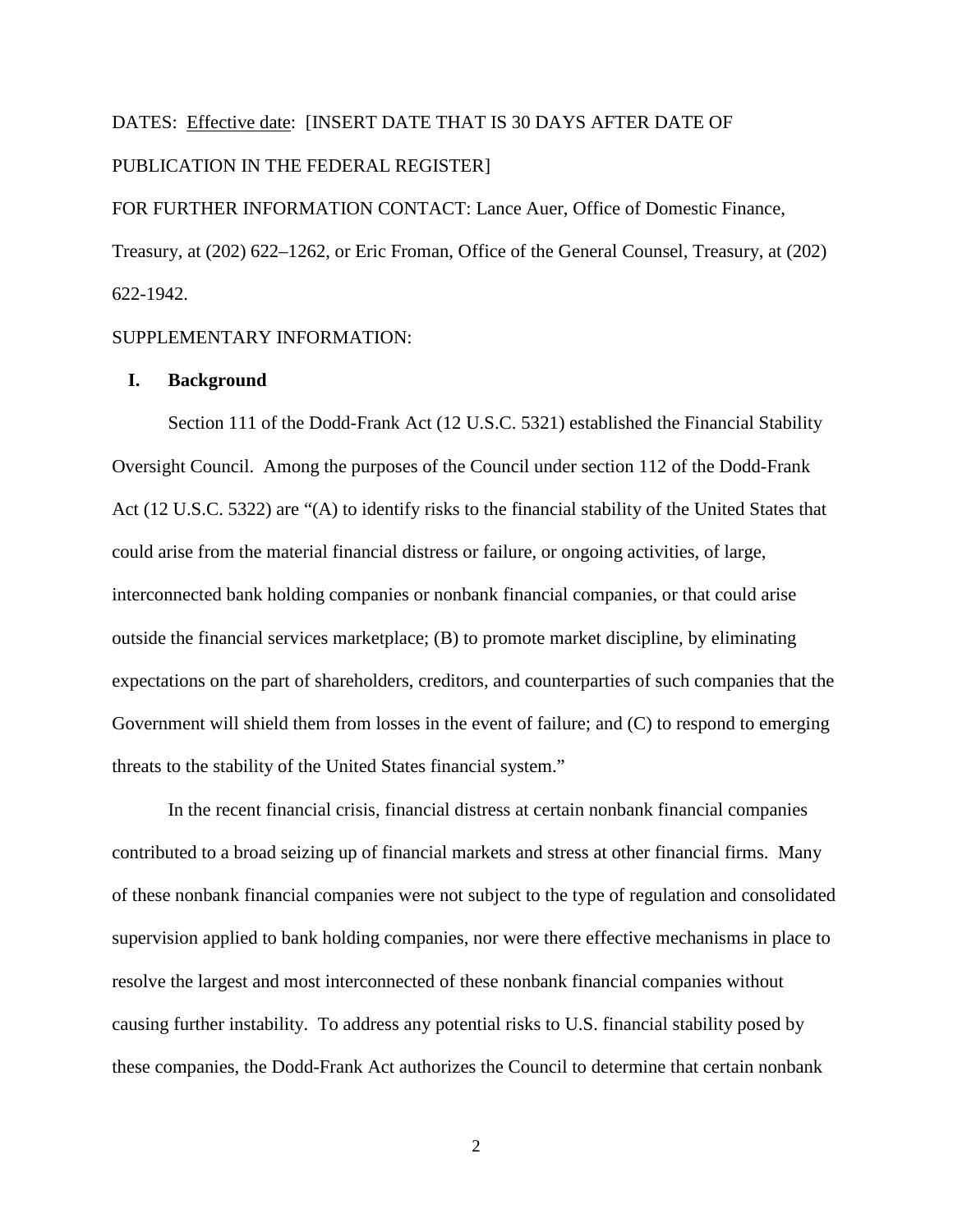financial companies will be subject to supervision by the Board of Governors and prudential standards. The Board of Governors is responsible for establishing the prudential standards that will be applicable, under section 165 of the Dodd-Frank Act, to nonbank financial companies subject to a Council determination.

Title I of the Dodd-Frank Act defines a "nonbank financial company" as a domestic or foreign company that is "predominantly engaged in financial activities," other than bank holding companies and certain other types of firms. $<sup>1</sup>$  $<sup>1</sup>$  $<sup>1</sup>$  The Dodd-Frank Act provides that a company is</sup> "predominantly engaged" in financial activities if either (i) the annual gross revenues derived by the company and all of its subsidiaries from financial activities, as well as from the ownership or control of insured depository institutions, represent 85 percent or more of the consolidated annual gross revenues of the company; or (ii) the consolidated assets of the company and all of its subsidiaries related to financial activities, as well as related to the ownership or control of insured depository institutions, represent 85 percent or more of the consolidated assets of the company.<sup>[2](#page-2-0)</sup> The Dodd-Frank Act requires the Board of Governors to establish the requirements for determining whether a company is "predominantly engaged in financial activities" for this purpose. $3$ 

<span id="page-2-2"></span>The Council issued an advance notice of proposed rulemaking (the "ANPR") on October 6, 2010 (75 FR 61653), in which it requested public comment on the application of the statutory factors that the Dodd-Frank Act requires the Council to consider in determining whether a nonbank financial company should be supervised by the Board of Governors and subject to prudential standards. The ANPR posed 15 questions, all of which addressed the application of the statutory considerations that the Council must take into account in the process of determining

See 12 U.S.C. 5311(a)(4).

<span id="page-2-0"></span>See 12 U.S.C. 5311(a)(6).

<span id="page-2-1"></span> $3$  See 12 U.S.C. 5311(b).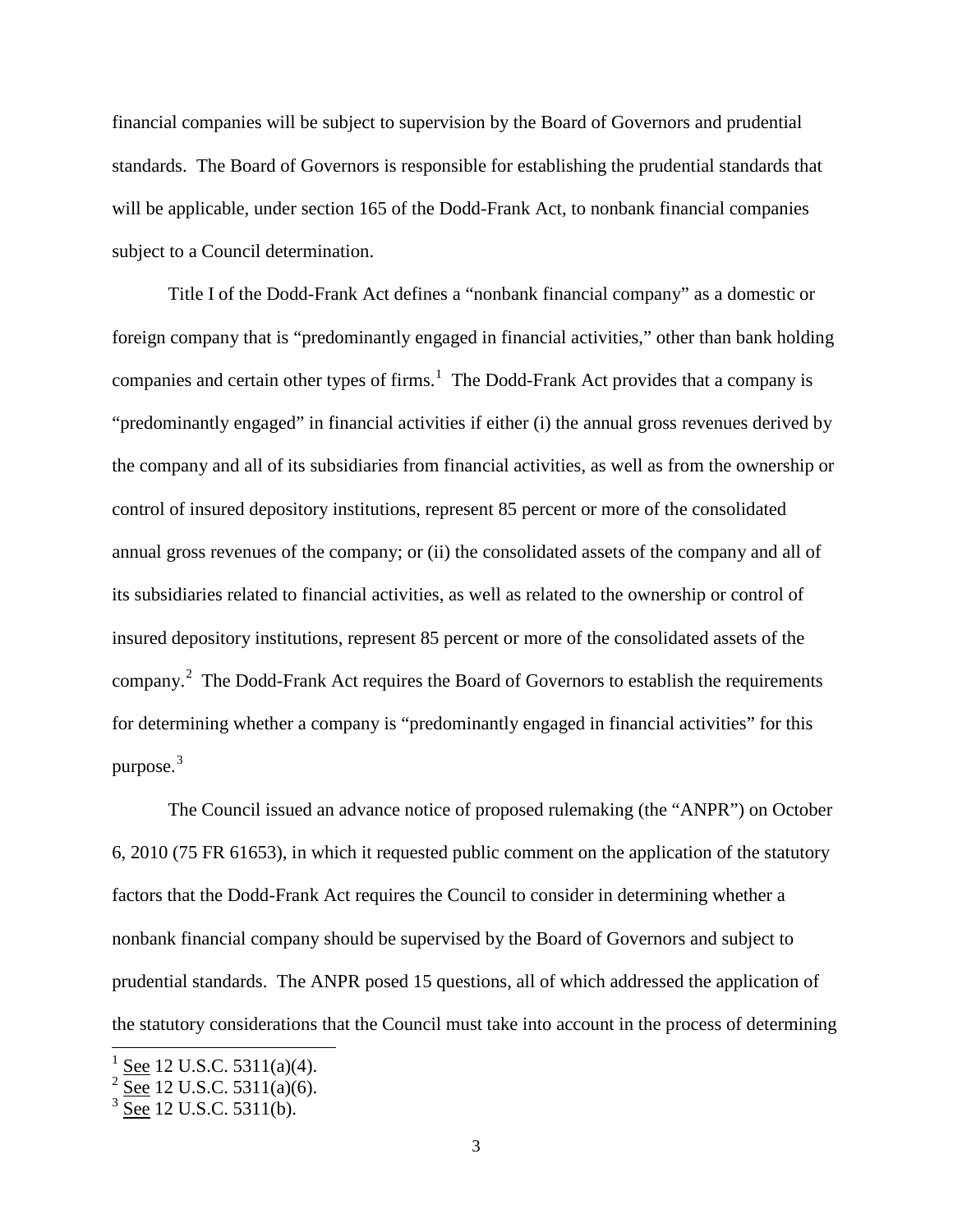whether a nonbank financial company should be subject to supervision by the Board of Governors and be subject to prudential standards (the "Determination Process").

On January 26, 2011, the Council issued a notice of proposed rulemaking (the "First NPR") (76 FR 4555) through which it sought public comment regarding the specific criteria and analytic framework that the Council intends to apply in the Determination Process. The comment period for the First NPR closed on February 25, 2011.

In response to comments that the Council received on the First NPR, on October 18, 2011, the Council issued a second notice of proposed rulemaking (the "NPR") and proposed interpretive guidance (the "Proposed Guidance") (76 FR 64264) to provide (i) additional details regarding the framework that the Council intends to use in the process of assessing whether a nonbank financial company could pose a threat to U.S. financial stability, and (ii) further opportunity for public comment on the Council's proposed approach to the Determination Process.

The Council received 41 comment letters in response to the NPR and Proposed Guidance, of which 12 were from companies or trade associations in the insurance industry, eight were from companies or trade associations in the asset management industry, seven were from other financial or business trade associations, four were from specialty finance companies, and 10 were from law firms, advocacy groups, think tanks, and individuals.<sup>[4](#page-2-2)</sup> (Comment letters are

<span id="page-3-0"></span> $4 \text{ In addition, the Council received two comment letters dated March 8, 2012, requesting a public.}$ hearing or public roundtables on the NPR and Proposed Guidance. These letters also reiterated earlier substantive comments on the NPR and Proposed Guidance by a number of the letters' signatories. The writers acknowledged that these prior substantive comments were submitted and that the Council had received numerous comments to the NPR and Proposed Guidance on a wide range of concerns. In drafting the final rule and interpretive guidance, the Council has carefully considered all the comments received. Neither the Dodd-Frank Act nor the Administrative Procedure Act requires a public hearing on the NPR and Proposed Guidance prior to the issuance of the final rule and interpretive guidance. The letters requesting a hearing did not indicate why the opportunity to submit written comments was inadequate for commenters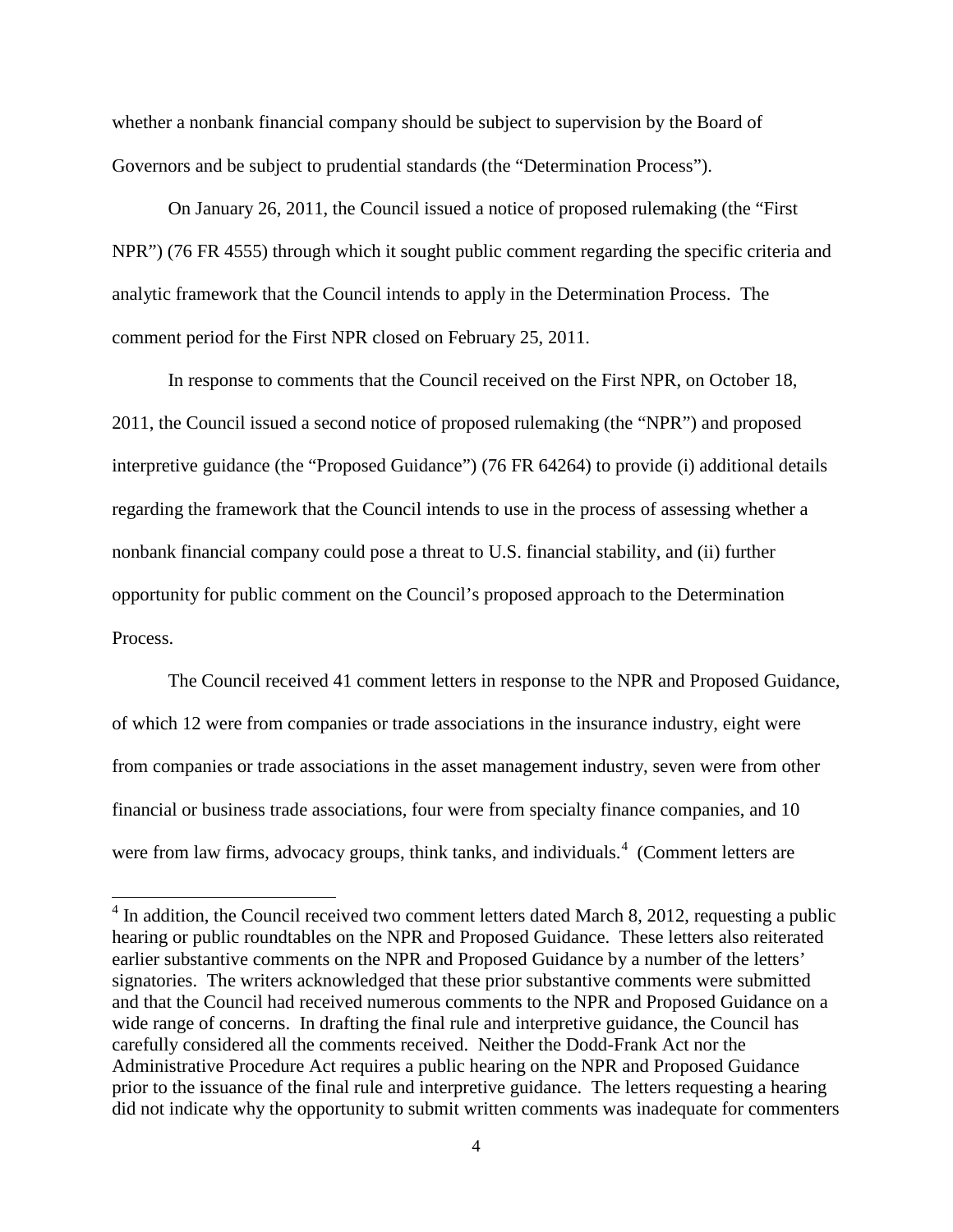available online at [http://www.regulations.gov.](http://www.regulations.gov/)) In addition to issuing the ANPR, the First NPR, and the NPR and Proposed Guidance for public comment, staff of Council members and their agencies met with financial industry representatives to discuss the proposals. Meeting participants generally reiterated the views expressed in their comment submissions.

Commenters generally found that the NPR and Proposed Guidance provided helpful insight and transparency into the Council's approach to the Determination Process. Many commenters applauded the inclusion of a three-stage process for review of nonbank financial companies and the inclusion of sample metrics for the Council's analysis under its analytic framework. Some commenters suggested that the NPR and Proposed Guidance continued to provide an insufficient degree of certainty and transparency.<sup>[5](#page-3-0)</sup>

As described below, the Council has carefully considered the comments received on the NPR and Proposed Guidance in developing the final rule and interpretive guidance.

# **II. Comments on Scope and Implementation of Determination Authority**

#### **A. Comments on Scope of Council Determinations**

<span id="page-4-0"></span> $\overline{a}$ 

Many commenters addressed the types of nonbank financial companies that should be considered for determinations. Many commenters representing particular segments of the financial industry suggested that nonbank financial companies operating in those segments do not pose a threat to U.S. financial stability and should not generally be subject to a determination. For example, commenters representing the insurance industry argued that the products and services of regulated, traditional insurance companies are highly substitutable and

to participate fully in the rulemaking process. Accordingly, the Council has determined that a public hearing or roundtable is not necessary prior to adopting the final rule and interpretive guidance.

 $\overline{5}$  In addition, one commenter recommended that the Council abandon this rulemaking entirely; the Council has declined to do so, for the reasons described below. Consistent with the Council's intended approach, two other commenters recommended that the determination process be implemented as soon as possible.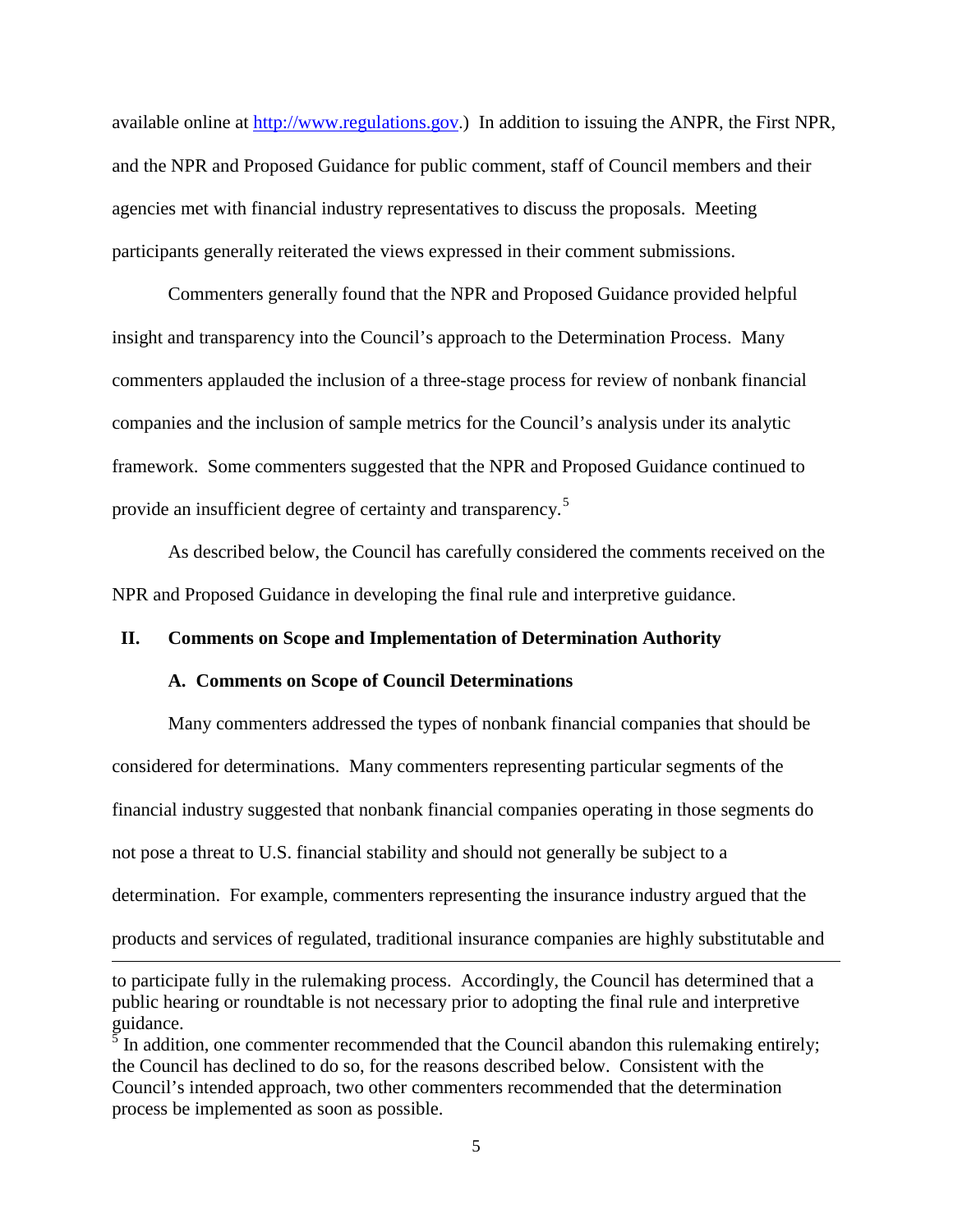that these companies operate without significant leverage or reliance on short-term debt and are subject to high levels of existing regulatory scrutiny. Commenters representing the asset management industry contended that asset managers are unlikely to pose a threat to U.S. financial stability, and some noted that the legal distinction between investment advisers and the funds they manage make the prudential standards contemplated by section 165 of the Dodd-Frank Act an inappropriate mechanism for addressing any threat posed by such firms. Others commented on behalf of financial guaranty insurers, captive finance companies, money market funds, and the Federal Home Loan Banks. The Council's determination with respect to a nonbank financial company will be based on an evaluation of whether the nonbank financial company meets the statutory standards, taking into account the statutory considerations set forth in section 113 of the Dodd-Frank Act. The Council does not intend to provide industry-based exemptions from potential determinations under section 113 of the Dodd-Frank Act, but the Council intends to give these comments due consideration in the Determination Process.<sup>[6](#page-4-0)</sup>

In contrast, some commenters argued that the standard for determinations should be low, so that many nonbank financial companies may be subject to a determination. Other commenters suggested that particular types of nonbank financial companies, such as companies that serve as primary dealers or foreign banking organizations that reorganize their operations and deregister as bank holding companies in order to avoid new capital and liquidity requirements should automatically be considered by the Council.<sup>[7](#page-5-0)</sup> As noted above, the Council's

 <sup>6</sup> Pursuant to section 170 of the Dodd-Frank Act, the Board of Governors is authorized to promulgate regulations on behalf of, and in consultation with, the Council setting forth the criteria for exempting certain types or classes of nonbank financial companies from supervision by the Board of Governors. See 12 U.S.C. 5370.

<span id="page-5-1"></span><span id="page-5-0"></span> $\overline{7}$  The Council notes that a foreign bank that is a bank holding company or that operates a branch or agency in the United States is subject to consolidated supervision by the Board of Governors and would be subject to the enhanced prudential standards to be adopted by the Board of Governors under section 165 of the Dodd-Frank Act, resolution planning requirements, and early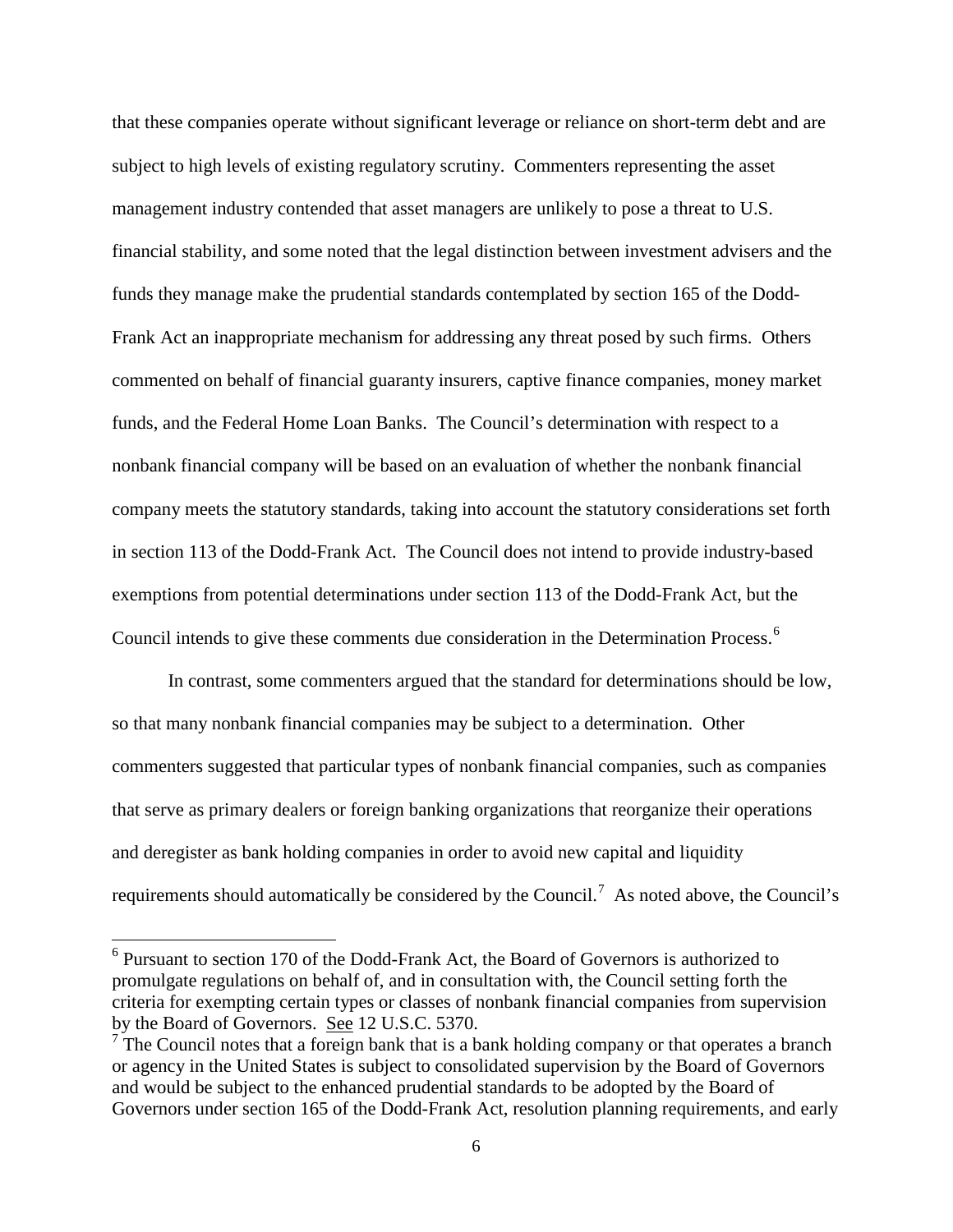determination with respect to a nonbank financial company will be based on an application of the statutory standards, taking into account the considerations set forth in section 113 of the Dodd-Frank Act, to the facts regarding that nonbank financial company.

As noted above under "Background," Title I of the Dodd-Frank Act defines a "nonbank financial company" as a domestic or foreign company that is "predominantly engaged in financial activities," with certain exceptions. The guidance notes that the Council intends to interpret the term "company" broadly with respect to nonbank financial companies and other companies in connection with section 113 of the Dodd-Frank Act, to include any corporation, limited liability company, partnership, business trust, association, or similar organization. In response to commenter concerns, the Council clarifies that it does not generally intend to encompass unincorporated associations within the definition of "company." One commenter suggested that the rule include a definition of "company." The Council has determined that adding this definition to the rule would not be consistent with the focus of the rule on issues of Council procedure and practice, but the Council's intended interpretation of this term has been included in the interpretive guidance. Other commenters argued that the definition of "nonbank financial company" should include financial businesses owned by another company that engage in separate, unrelated financial transactions, or that open-end investment companies might not be included within the statutory definition of "nonbank financial company." The Board of Governors has authority to issue regulations regarding the requirements for determining if a

remediation requirements to be adopted by the Board of Governors under section 166 of the Dodd-Frank Act if it has total consolidated worldwide assets of at least \$50 billion. See 76 FR 67323, at 67326 (Nov. 1, 2011) for a discussion of the application of resolution-planning requirements to foreign banks. A foreign bank that has a financial but not a banking presence in the United States may not be subject to consolidated supervision by the Board of Governors and consequently, may not be subject to these requirements, regardless of its size, unless the Council were to make a determination with respect to such company pursuant to section 113 of the Dodd-Frank Act.

 $\overline{a}$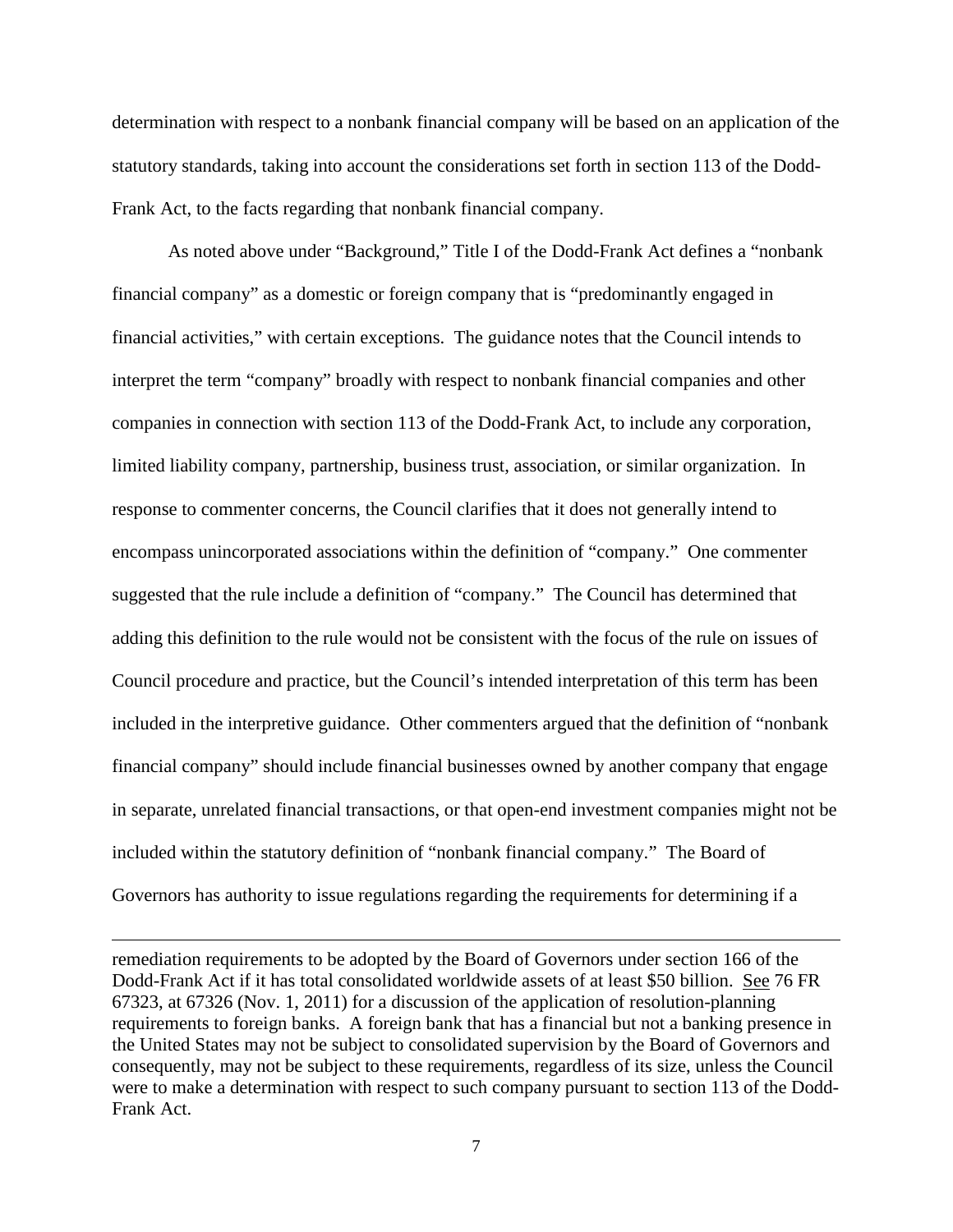company is predominantly engaged in financial activities, and thus potentially a nonbank financial company, and has issued a proposed rule under this authority.

#### **B. Comments on Coordination with Other Regulatory Activities**

A number of commenters requested that the Council delay this rulemaking until other, related regulatory activities are completed. The other regulatory activities cited were (i) the requirements for determining if a company is "predominantly engaged in financial activities" under section 102 of the Dodd-Frank Act; (ii) the adoption of enhanced prudential standards applicable under section 165 of the Dodd-Frank Act to nonbank financial companies subject to a Council determination; (iii) the rule regarding the establishment of an intermediate holding company under section 626 of the Dodd-Frank Act; (iv) the rules further defining "major swap participant" and "major security-based swap participant" under Title VII of the Dodd-Frank Act; (v) the Council's regulations implementing the Freedom of Information Act ("FOIA"); (vi) safe harbors from Board of Governors supervision under section 170 of the Dodd-Frank Act; and (vii) recommendations of the Council for additional standards applicable to activities or practices under section 120 of the Dodd-Frank Act.

The regulatory activities cited by commenters are in various stages of the rulemaking process, including the Council's FOIA regulations, which the Council adopted on April 3, 2012. The Council does not believe it is necessary or appropriate to postpone the adoption of this rule or the interpretive guidance until these other regulatory actions are completed. These rulemakings are not essential to the Council's consideration of whether a nonbank financial company could pose a threat to U.S. financial stability, and the Council has the statutory authority to proceed with determinations under section 113 of the Dodd-Frank Act prior to the adoption of such rules.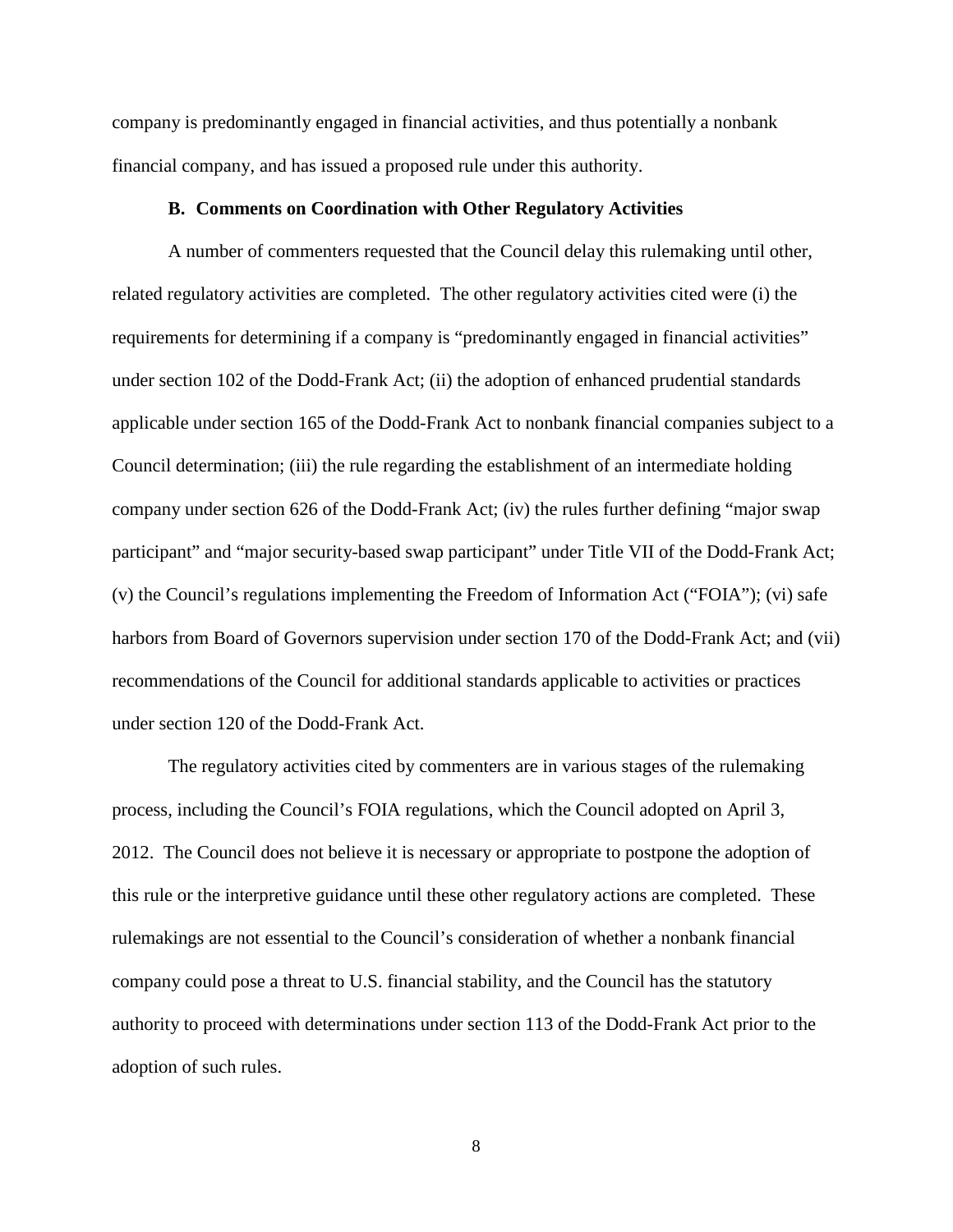In addition, several commenters urged the Council to coordinate the issuance of the rule and interpretive guidance with G-20–mandated efforts being undertaken by international bodies, such as the Financial Stability Board and the International Association of Insurance Supervisors, or to postpone the Determination Process until broader U.S. and international financial reforms have been implemented. Council members are working closely with their international counterparts on a number of initiatives, including the process for identifying globally systemically important financial institutions and financial market infrastructures. At the same time, the Council's determinations under section 113 of the Dodd-Frank Act are an important part of the U.S. financial reform process, and the Council believes it is important for this framework to be in place as soon as practicable.

# **III. Description of the Rule and the Interpretive Guidance**

In developing the rule and interpretive guidance, the Council has carefully considered the comments received on the NPR and Proposed Guidance, as well as the language and legislative history of the Dodd-Frank Act. After this review, the Council is adopting the rule and interpretive guidance substantially as proposed, but with a number of clarifications in response to commenter concerns.

The rule sets forth the procedures and practices for the Council's determinations regarding nonbank financial companies, including the statutory considerations and procedures for information collection and hearings.

The interpretive guidance, which is attached as an appendix to the rule, addresses, among other things—

• Key terms and concepts related to the Council's determination authority, including "material financial distress" and "threat to financial stability";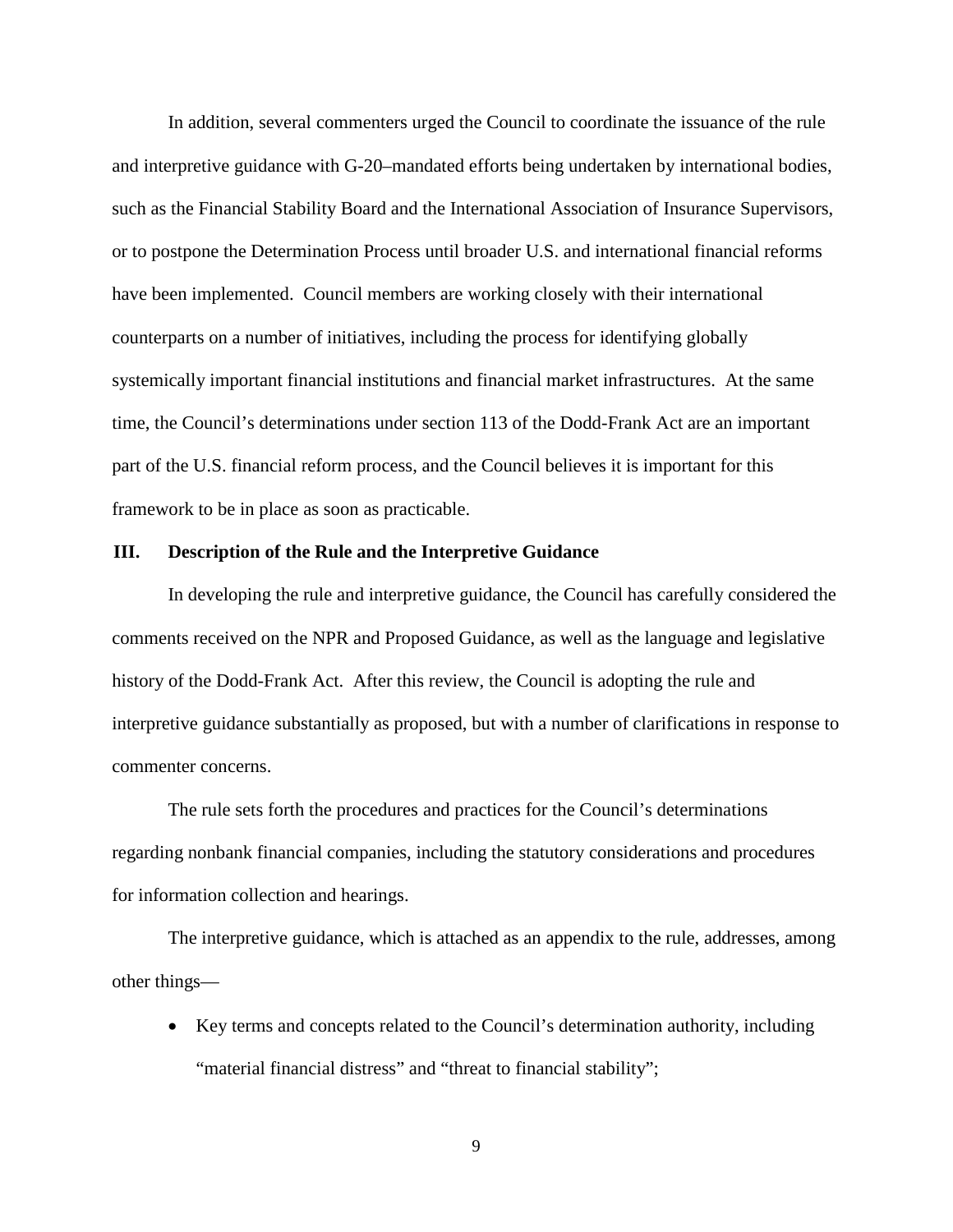- The uniform quantitative thresholds that the Council intends to use to identify nonbank financial companies for further evaluation;
- The six-category framework that the Council intends to use to consider whether a nonbank financial company meets either of the statutory standards for a determination, including examples of quantitative metrics for assessing each category; and
- The process that the Council intends to follow when considering whether to subject a nonbank financial company to supervision by the Board of Governors and prudential standards.

To foster transparency with respect to the Determination Process, the rule and interpretive guidance provide a detailed description of (i) the profile of those nonbank financial companies that the Council likely will evaluate for potential determination, so as to minimize uncertainty among nonbank financial companies, market participants, and other members of the public, and (ii) the factors that the Council intends to use when analyzing companies at various stages of the Determination Process, including examples of the metrics that the Council intends to use when evaluating a nonbank financial company under the six-category analytic framework. The Council's ultimate assessment of whether a nonbank financial company meets a statutory standard for determination will be based on an evaluation of each of the statutory considerations, taking into account facts and circumstances relevant to each nonbank financial company.

The Council has numerous authorities and tools to carry out its statutory duty to monitor the financial stability of the United States. In addition to the Council's determination authority under section 113 of the Dodd-Frank Act, the Council has the authority to make recommendations to primary financial regulatory agencies to apply new or heightened standards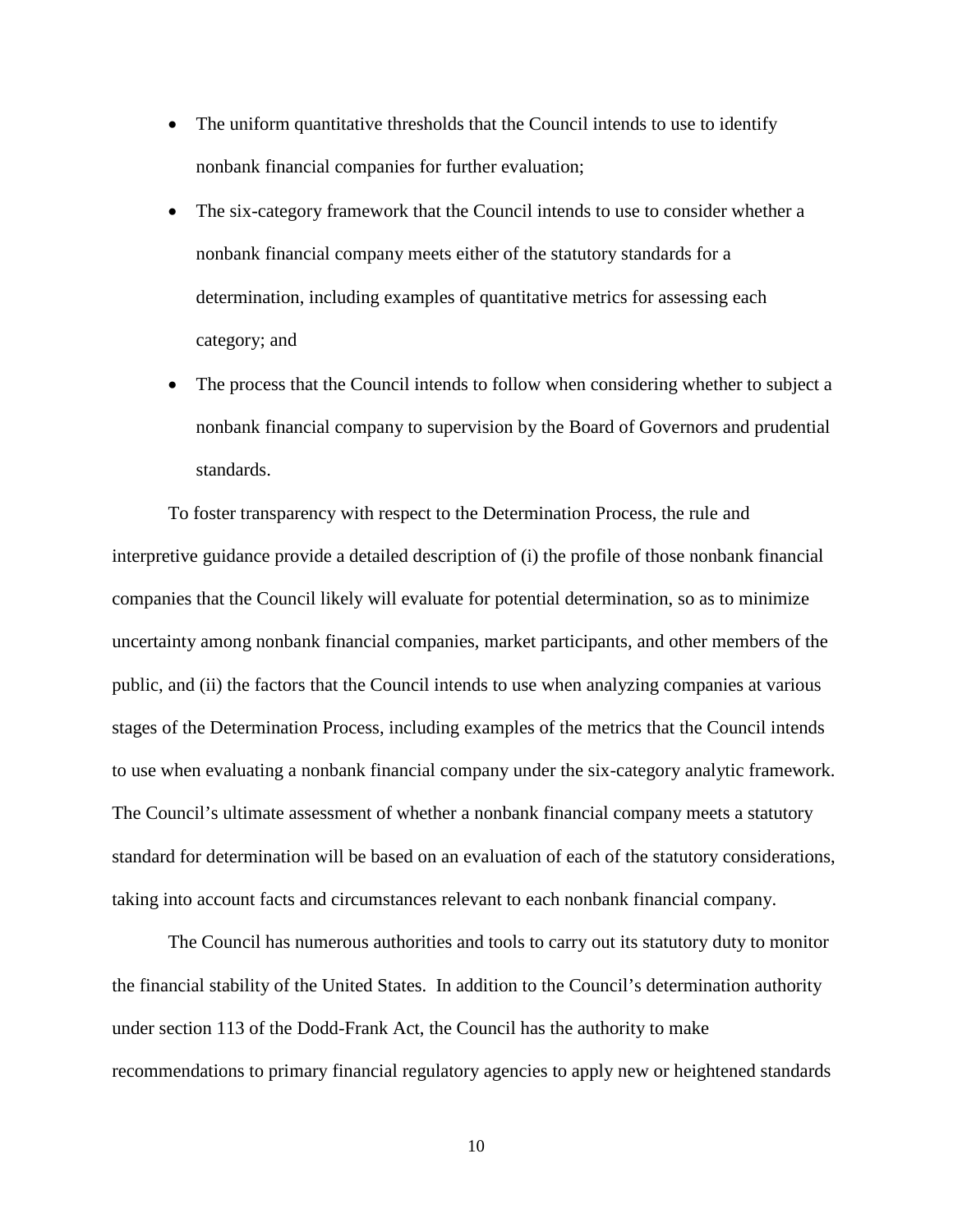and safeguards for a financial activity or practice conducted by bank holding companies or nonbank financial companies under the jurisdiction of such agencies if the Council determines that the conduct, scope, nature, size, scale, concentration, or interconnectedness of such activity or practice could create or increase the risk of significant liquidity, credit, or other problems spreading among bank holding companies and nonbank financial companies, U.S. financial markets, or low-income, minority, or underserved communities.<sup>[8](#page-5-1)</sup> In addition, the Council may designate financial market utilities and payment, clearing and settlement activities that the Council determines are, or are likely to become, systemically important.<sup>[9](#page-10-0)</sup> The Council expects that its response to any potential threat to financial stability will be based on an assessment of the circumstances.

Pursuant to section 115(a) of the Dodd-Frank Act, the Council may also make recommendations to the Board of Governors concerning the establishment and refinement of prudential standards and reporting and disclosure requirements applicable to nonbank financial companies supervised by the Board of Governors pursuant to section 113 of the Dodd-Frank Act. In making such recommendations, the Dodd-Frank Act also authorizes the Council to differentiate among companies on an individual basis or by category, taking into consideration their capital structure, riskiness, complexity, financial activities (including the financial activities of their subsidiaries), size, and any other risk-related factors that the Council deems appropriate. In addition, section 165 of the Dodd-Frank Act gives the Board of Governors the ability to tailor the application of the prudential standards on its own.

Several commenters supported the recognition in the NPR of the Council's numerous authorities and tools to carry out its statutory duties. Commenters also urged the Council to

<span id="page-10-1"></span> $8\frac{\text{See}}{\text{2}}$  12 U.S.C. 5330(a).

<span id="page-10-0"></span> $9\overline{See}$  12 U.S.C. 5463(a)(1).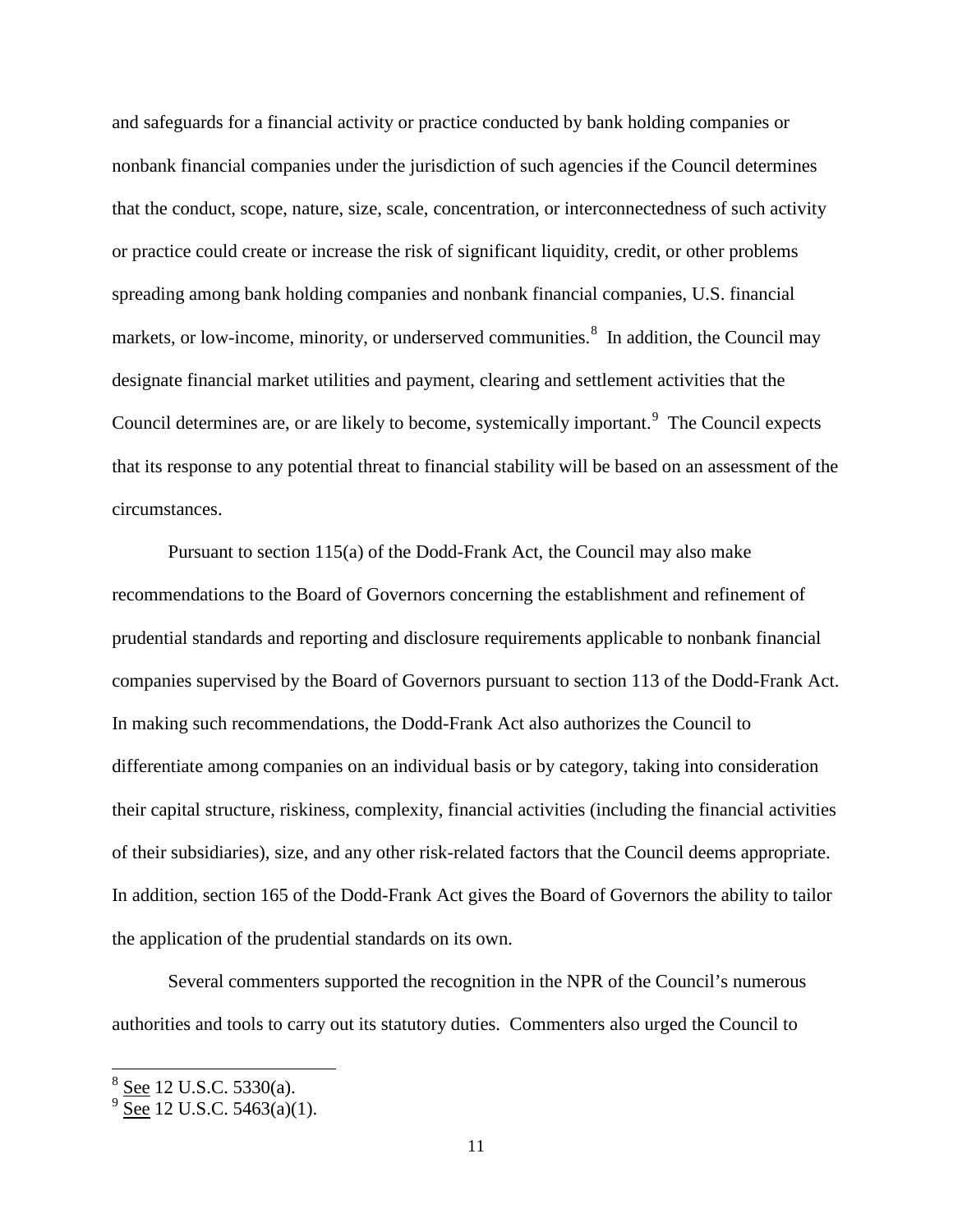perform, in connection with each potential determination with respect to a nonbank financial company, a comparative cost-benefit analysis of the tools available to the Council to mitigate any identified threat posed by the company. Some commenters further suggested that the Council provide this analysis to the nonbank financial company, explaining why a determination is the best available tool to mitigate the threat. Section 113 of the Dodd-Frank Act sets forth the factors that the Council must consider in determining whether to subject a nonbank financial company to Board of Governors supervision and prudential standards. The relative cost and benefit of such a determination is not one of these statutory considerations. Therefore, while the Council expects to consider its available regulatory tools in addressing any potential threat to financial stability, the Council does not intend to conduct cost-benefit analyses in making determinations with respect to individual nonbank financial companies.

The rule and interpretive guidance, as well as the Council's responses to the comments received, are discussed in greater detail below.

#### **A. Statutory Determination Standards and Considerations**

Section 113 of the Dodd-Frank Act authorizes the Council to subject a nonbank financial company to supervision by the Board of Governors and prudential standards if the Council determines that (i) material financial distress at the nonbank financial company could pose a threat to the financial stability of the United States (the "First Determination Standard"), or (ii) the nature, scope, size, scale, concentration, interconnectedness, or mix of the activities of the nonbank financial company could pose a threat to the financial stability of the United States (the "Second Determination Standard").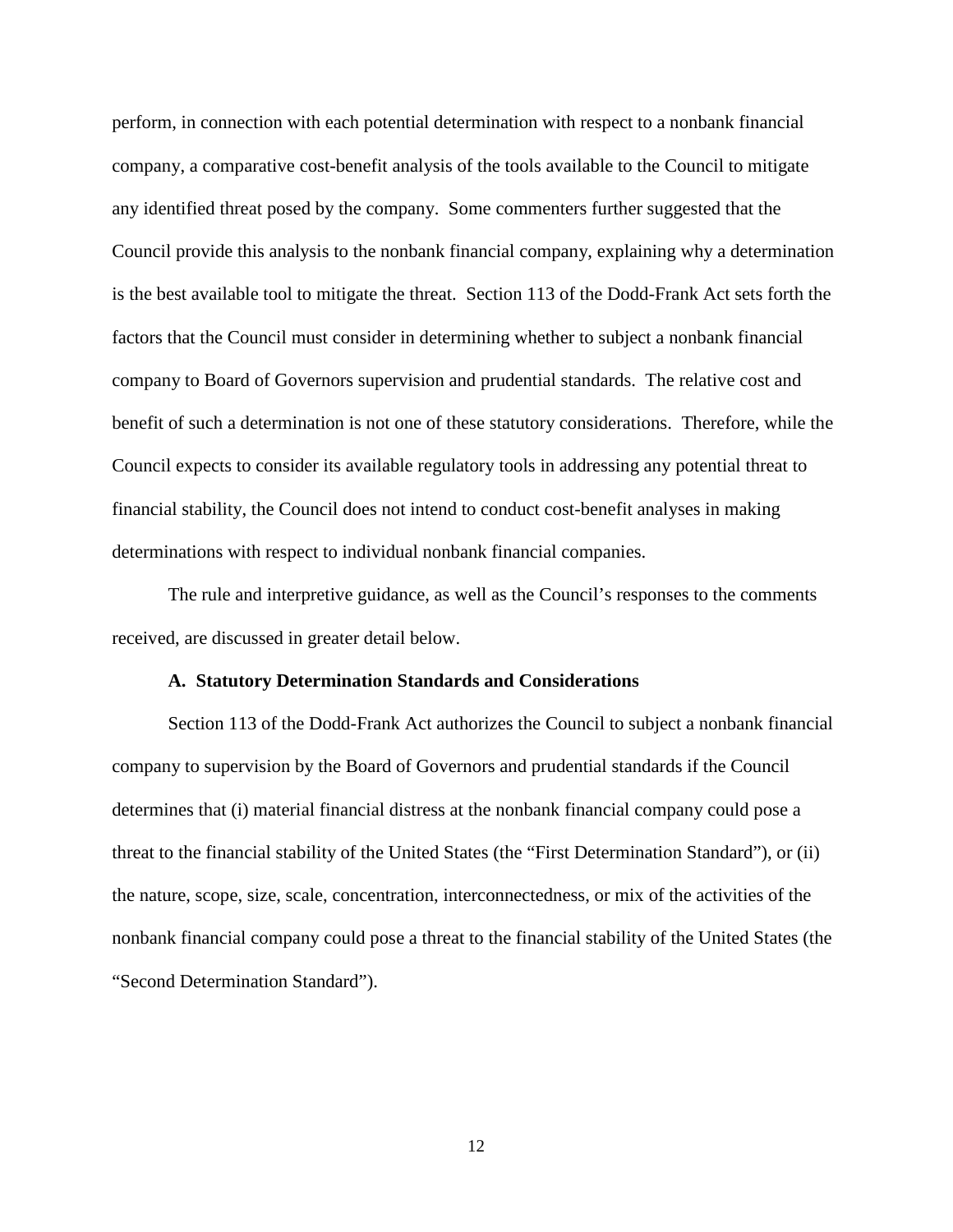Pursuant to the provisions of the Dodd-Frank Act, the Council is required to consider the following statutory considerations when evaluating whether to make this determination with respect to a nonbank financial company:  $10$ 

(A) The extent of the leverage of the company;

(B) The extent and nature of the off–balance-sheet exposures of the company;

(C) The extent and nature of the transactions and relationships of the company with other significant nonbank financial companies and significant bank holding companies;

(D) The importance of the company as a source of credit for households, businesses, and

State and local governments and as a source of liquidity for the U.S. financial system;

(E) The importance of the company as a source of credit for low-income, minority, or

underserved communities, and the impact that the failure of such company would have on

the availability of credit in such communities;

(F) The extent to which assets are managed rather than owned by the company, and the extent to which ownership of assets under management is diffuse;

(G) The nature, scope, size, scale, concentration, interconnectedness, and mix of the activities of the company;

(H) The degree to which the company is already regulated by one or more primary financial regulatory agencies;

(I) The amount and nature of the financial assets of the company;

(J) The amount and types of the liabilities of the company, including the degree of reliance on short-term funding; and

<span id="page-12-0"></span> $10$  This list reflects the statutory considerations applicable to a determination with respect to a U.S. nonbank financial company. The Council is required to consider corresponding factors in making a determination with respect to a foreign nonbank financial company.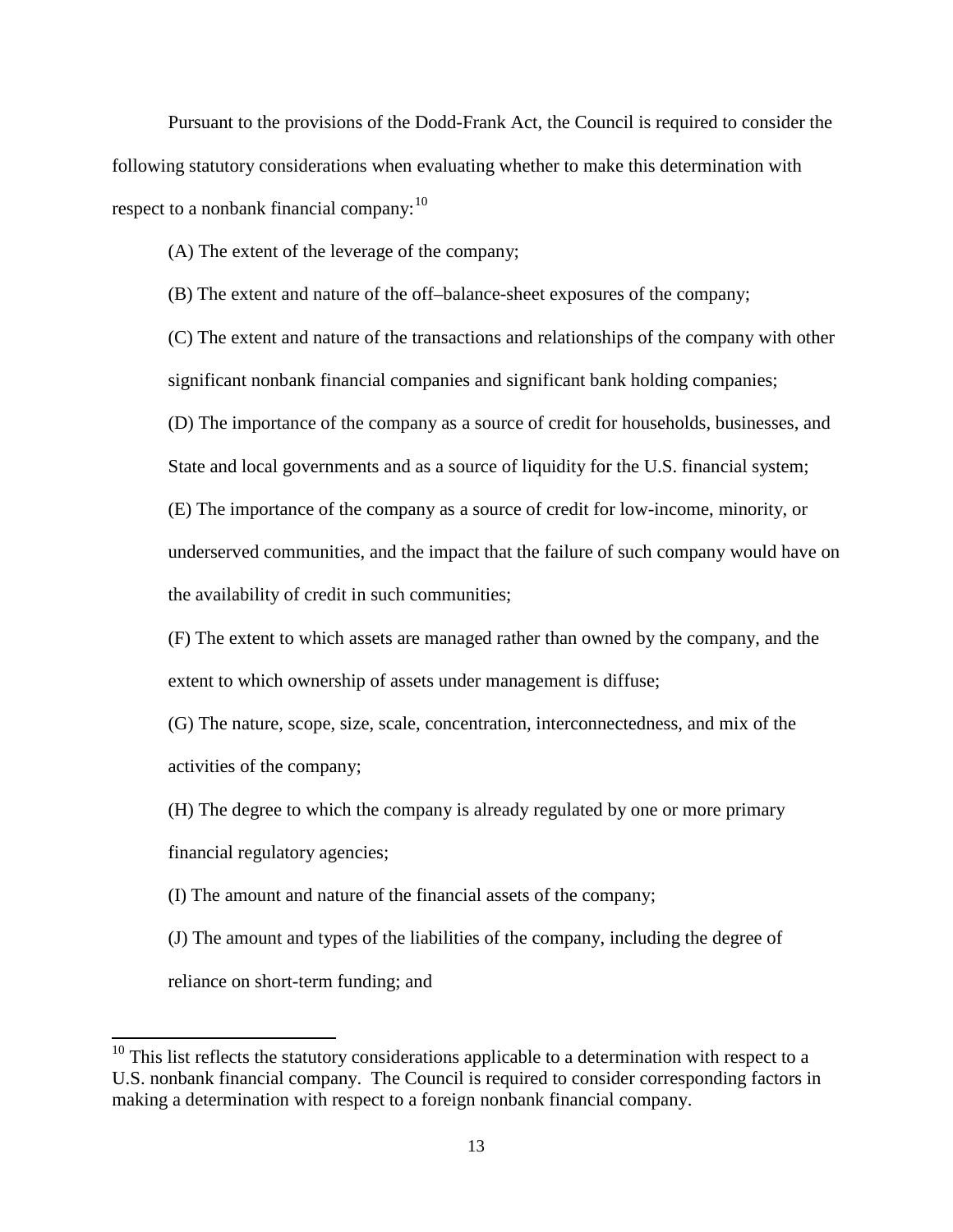(K) Any other risk-related factors that the Council deems appropriate.

The Council intends to take into account all of the statutory considerations, separately and in conjunction with each other, when determining whether either of the statutory standards for determination has been met. The Council included each of the statutory considerations in the NPR and has retained this text in the rule. The interpretive guidance provides detail regarding the manner in which the Council intends to assess nonbank financial companies under the First and Second Determination Standards.<sup>11</sup> The interpretive guidance sets forth definitions of the terms "material financial distress," which is relevant to the First Determination Standard, and "threat to the financial stability of the United States," which is relevant to both determination standards.

Commenters requested further clarification of the Council's interpretation of certain relevant definitions underlying the First and Second Determination Standards, such as the addition of quantitative metrics to measure material financial distress and a threat to U.S. financial stability. In addition, two commenters recommended that "threat to the financial stability of the United States" be defined narrowly, as a high threshold for the Council's determinations. The Council believes that these definitions accurately reflect the statutory requirements and the nature of the threat that the Council's authority under section 113 of the Dodd-Frank Act seeks to mitigate. The interpretive guidance therefore includes these definitions as proposed.

The interpretive guidance also describes three channels the Council believes are most likely to facilitate the transmission of the negative effects of a nonbank financial company's

<span id="page-13-0"></span><sup>&</sup>lt;sup>11</sup> While one commenter suggested that the Council should disregard the Second Determination Standard, the Council intends to evaluate nonbank financial companies under either the First or the Second Determination Standard, in accordance with section 113 of the Dodd-Frank Act, as the Council deems appropriate.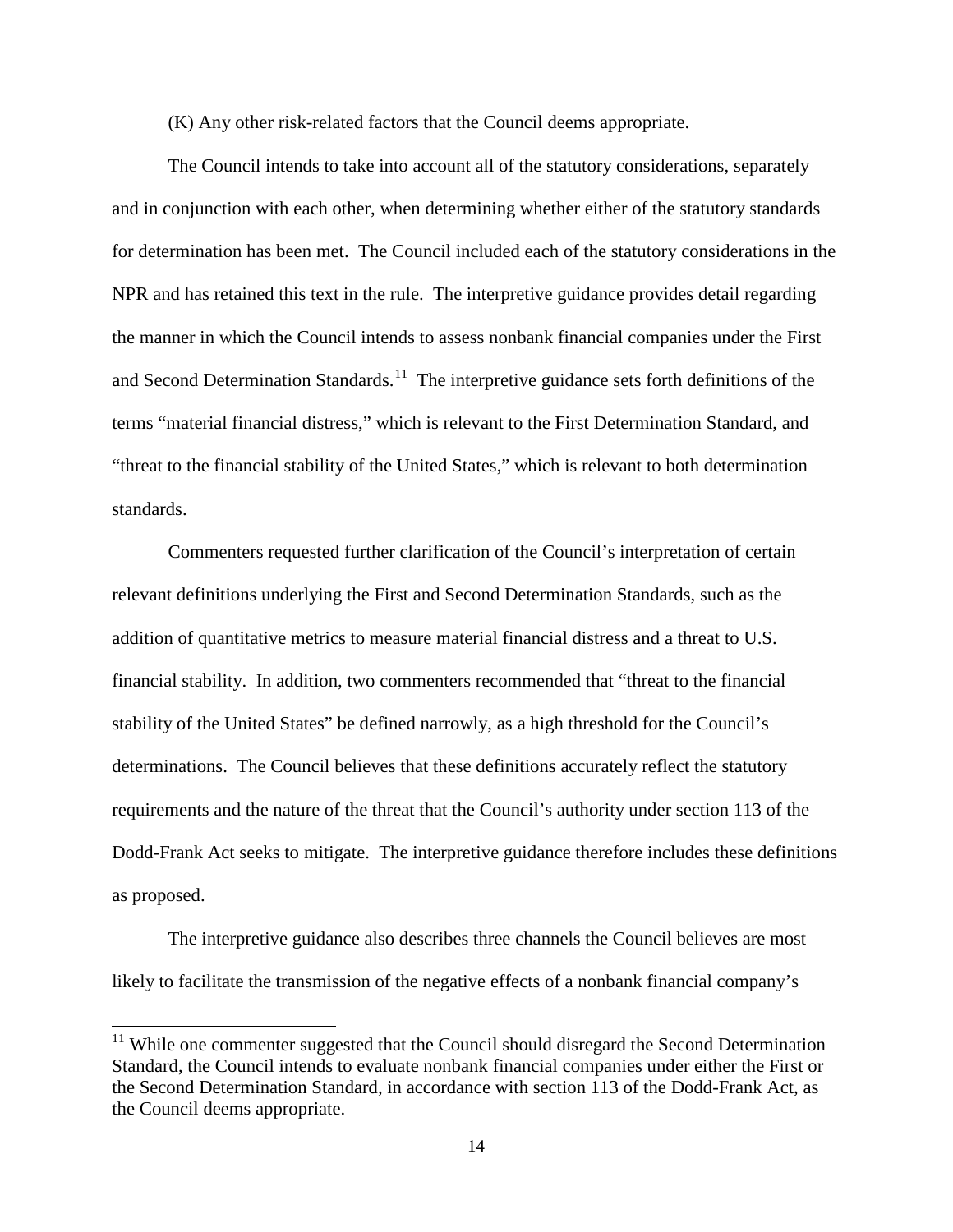material financial distress or activities to other firms and markets, thereby posing a threat to U.S. financial stability: (i) exposure of creditors, counterparties, investors, or other market participants to a nonbank financial company; (ii) disruptions caused by the liquidation of a nonbank financial company's assets; and (iii) the inability or unwillingness of a nonbank financial company to provide a critical function or service relied upon by market participants and for which there are no ready substitutes.

A number of commenters requested further clarification of the three transmission channels. These commenters suggested that the Council provide identifying metrics and explicit links between the channels and the statutory considerations. To address these requests, the interpretive guidance provides some additional clarification describing how the Council expects its assessments under the First and Second Determination Standards to relate to the transmission channels and the statutory considerations. However, due to the unique threat that each nonbank financial company may pose to U.S. financial stability and the qualitative nature of the inquiry under the statutory considerations, it is not possible to provide broadly applicable metrics defining these channels or to identify universally applicable links between the channels and the statutory considerations.

Two commenters also objected to the inclusion in the third transmission channel of a nonbank financial company's ability or willingness to provide a critical function or service, arguing that regulators should not interfere with companies' business decisions in this regard. Substitutability is an important consideration for evaluating the importance of a financial company. If a nonbank financial company is the sole provider, or one of a small number of providers, of a critical market function or service, the Council believes that it is appropriate to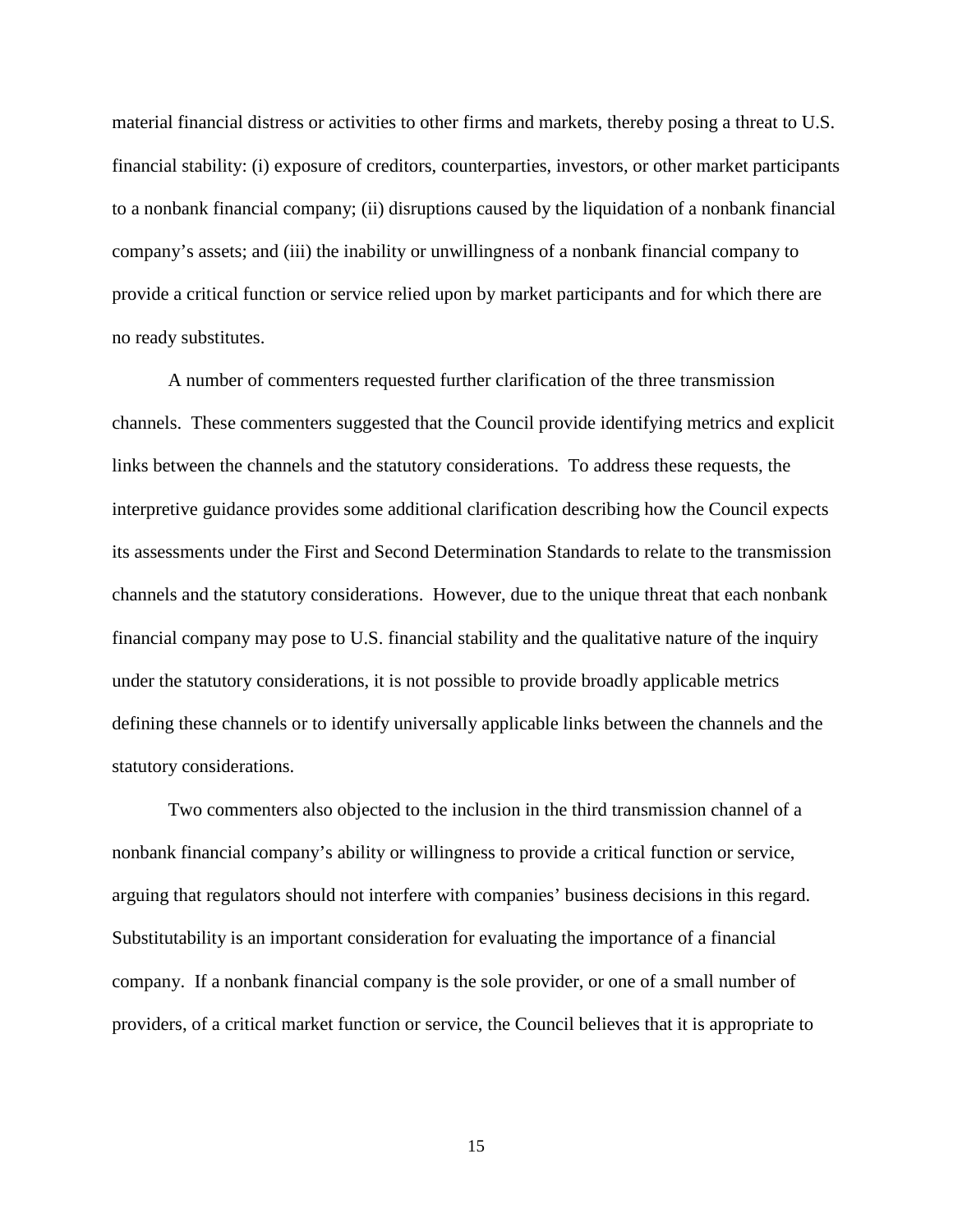consider the impact a decision by the company to cease providing that function or service could have on other market participants or market functioning and, thereby, on U.S. financial stability.

# **B. Analytic Framework for Determinations**

As described in the Proposed Guidance, the Council has incorporated the statutory considerations for evaluating whether a nonbank financial company meets either the First or Second Determination Standard into an analytic framework consisting of the following six categories: (i) size, (ii) interconnectedness, (iii) substitutability, (iv) leverage, (v) liquidity risk and maturity mismatch, and (vi) existing regulatory scrutiny. Three of these six categories seek to assess the potential impact of a nonbank financial company's financial distress on the broader economy: size, interconnectedness, and substitutability. The remaining three categories seek to assess the vulnerability of a nonbank financial company to financial distress: leverage, liquidity risk and maturity mismatch, and existing regulatory scrutiny. The interpretive guidance contains the table from the Proposed Guidance that illustrates the relationship between the 10 statutory considerations and the six framework categories.

Most commenters addressed these six categories either in the context of a particular financial sector (as described above under "Comments on Scope and Implementation of Determination Authority") or with respect to the proposed uniform quantitative thresholds that the Council intends to use to identify nonbank financial companies for further evaluation (as described below under "The Stage 1 Thresholds"). Of the commenters that specifically addressed the analytic framework, several recommended that substitutability either be narrowed to focus on nonbank financial companies that provide a critical function or service, or be broadened to encompass circumstances such as oligopolies and potential future business changes. The Council is adopting the description of substitutability as proposed, because the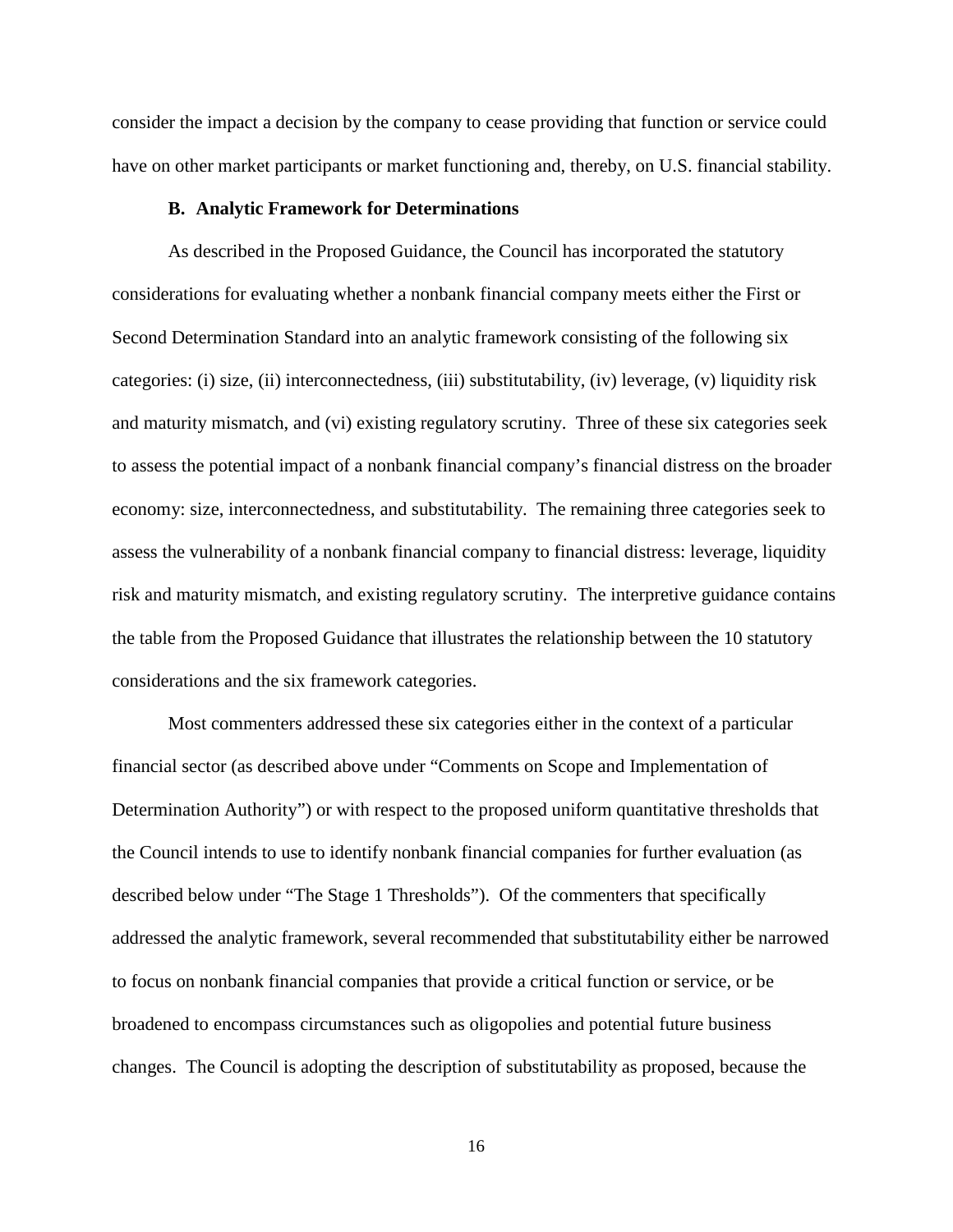Council believes it accurately delineates the primary factors that may cause a lack of substitutability to pose a threat to U.S. financial stability.

Several commenters also urged the Council to give significant weight in its evaluations to existing regulatory scrutiny. In particular, one commenter argued that a nonbank financial company operating internationally should only have one lead supervisor, to ensure consistent supervision. Several other commenters advised that the effectiveness of existing regulation, or a consideration of existing regulations in light of the potential threat posed by a particular nonbank financial company, should be evaluated. As existing regulatory scrutiny is one of the statutory considerations, the Council intends to evaluate this factor, together with each of the other statutory considerations, in connection with any determination. In response to these comments, the interpretive guidance has been revised to clarify that the Council will consider both the existence and the effectiveness of consolidated supervision of a nonbank financial company.

A number of commenters provided detailed recommendations regarding the analysis of companies within particular industries under the six-category analytic framework in Stages 2 and 3. For example, commenters highlighted the differences between insurance companies and other types of nonbank financial companies. These comments addressed issues such as the importance of focusing on the unregulated, nontraditional activities undertaken by insurance companies, rather than on regulated activities. One commenter suggested that the analysis of interconnectedness of insurance companies should focus on interconnectedness within a financial services conglomerate and between a U.S. insurance company and foreign entities. Others recommended technical changes to the types of information described in the interpretive guidance that the Council may consider in evaluating insurance companies. With respect to all the comments on industry-specific analyses, the evaluation of any nonbank financial company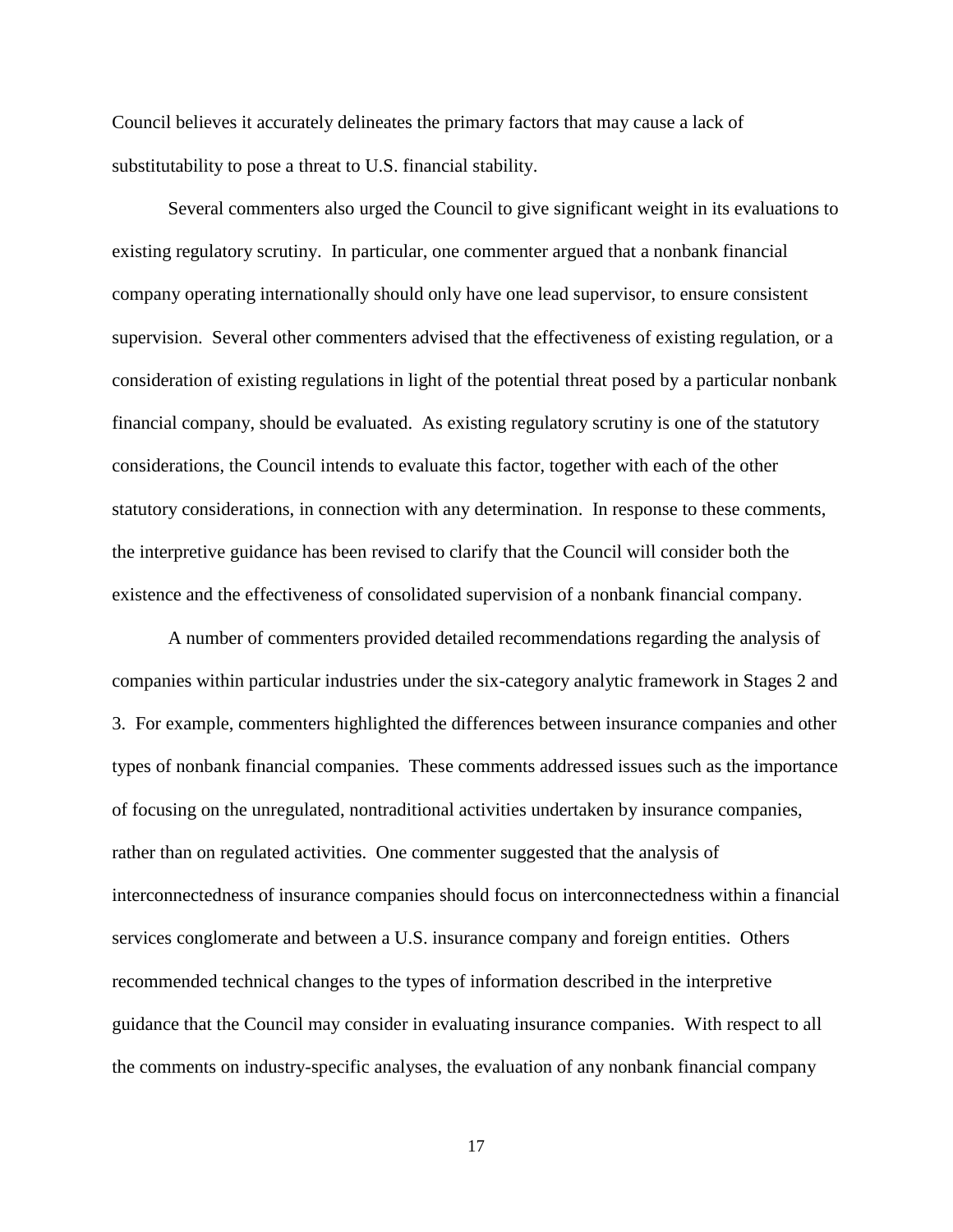under the six-category framework will be company-specific, and the description in the interpretive guidance is intended to indicate the types of information that the Council will consider. The Council has not revised the interpretive guidance to address these comments but intends to consider such factors, where appropriate.

In response to a commenter, the interpretive guidance clarifies that the risk of interest rate fluctuations and reinvestment risk may be considered in evaluating maturity mismatch of life insurance companies.

# **C. Three-Stage Process for Evaluating Nonbank Financial Companies**

# *1. Overview of the Three-Stage Process*

The interpretive guidance provides a detailed description of the three-stage process that the Council intends to use to identify nonbank financial companies for determinations in nonemergency situations. Each stage of the Determination Process involves an analysis based on an increasing amount of information to determine whether a nonbank financial company meets the First or Second Determination Standard.

The first stage of the process ("Stage 1") is designed to narrow the universe of nonbank financial companies to a smaller set of nonbank financial companies. In Stage 1, the Council intends to evaluate nonbank financial companies by applying uniform quantitative thresholds that are broadly applicable across the financial sector to a large group of nonbank financial companies. These Stage 1 thresholds represent the framework categories that are more readily quantified: size, interconnectedness, leverage, and liquidity risk and maturity mismatch.<sup>12</sup> A nonbank financial company would be subject to additional review if it meets both the size threshold and any one of the other quantitative thresholds. The Council believes that the Stage 1

<span id="page-17-0"></span> $12$  The Council believes that quantitative thresholds measuring substitutability and existing regulatory scrutiny would not be appropriate and intends to rely on company-specific qualitative and quantitative analyses of these factors in Stages 2 and 3.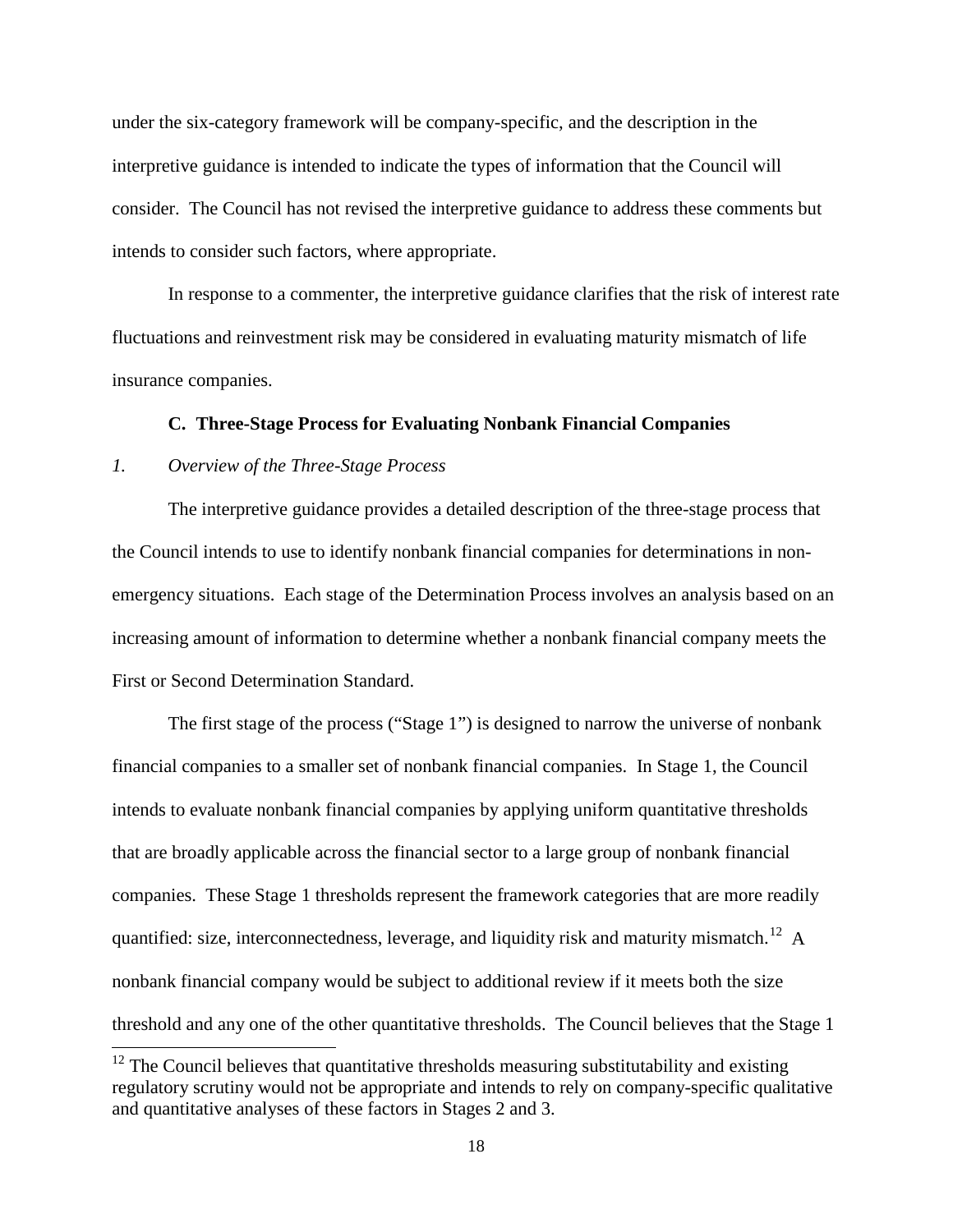thresholds will help a nonbank financial company predict whether such company will be subject to additional review by the Council. Stage 1 does not reflect a determination by the Council that the nonbank financial companies identified during Stage 1 meet one of the Determination Standards. Rather, Stage 1 is intended to identify nonbank financial companies that should be subject to further evaluation in subsequent stages of review.

In the second stage of the process ("Stage 2"), the Council will conduct a comprehensive analysis, using the six-category analytic framework, of the potential for the nonbank financial companies identified in Stage 1 to pose a threat to U.S. financial stability. In general, this analysis will be based on a broad range of quantitative and qualitative information available to the Council through existing public and regulatory sources, including industry- and companyspecific metrics beyond those analyzed in Stage 1, and any information voluntarily submitted by the company.

Based on the analysis conducted during Stage 2, the Council intends to identify the nonbank financial companies that the Council believes merit further review in the third stage ("Stage 3"). The Council will send a notice of consideration to each nonbank financial company that will be reviewed in Stage 3, and will give those nonbank financial companies an opportunity to submit materials within a time period specified by the Council (which will be not less than 30 days). Stage 3 will build on the Stage 2 analysis using quantitative and qualitative information collected directly from the nonbank financial company, generally by the Office of Financial Research (the "OFR"), in addition to the information considered during Stages 1 and 2. The Council will determine whether to subject a nonbank financial company to Board of Governors supervision and prudential standards based on the results of the analyses conducted during this three-stage review process.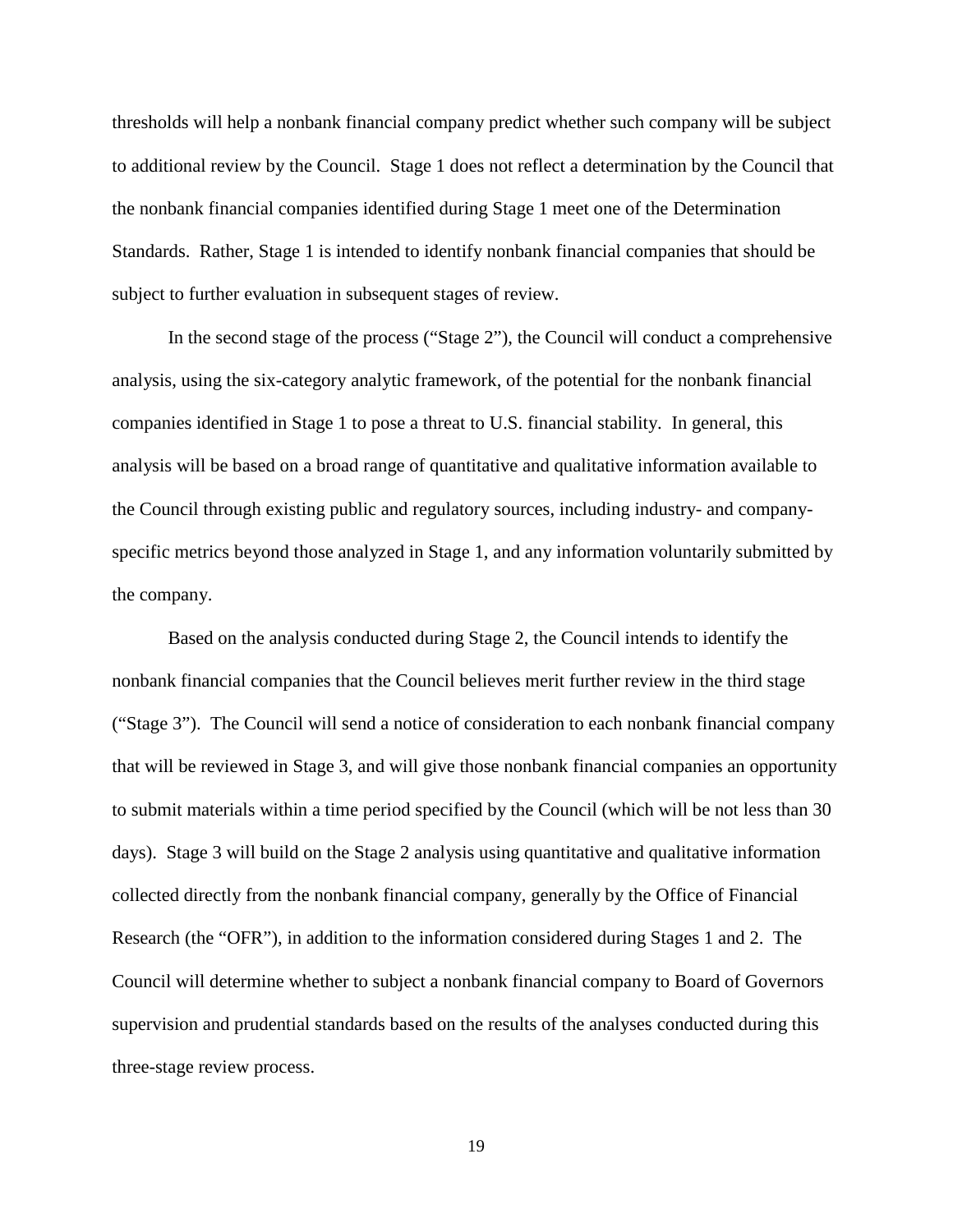As discussed in the interpretive guidance, the Council does not believe that a determination decision can be reduced to a formula. Each determination will be made based on a company-specific evaluation and an application of the standards and considerations set forth in section 113 of the Dodd-Frank Act, and taking into account qualitative and quantitative information that the Council deems relevant to a particular nonbank financial company.

*2. Stage 1*

As described in the interpretive guidance, in Stage 1, the Council intends to apply quantitative thresholds to a broad group of nonbank financial companies to identify a set of nonbank financial companies that merit further evaluation.

Many commenters commended the inclusion of Stage 1 in the Proposed Guidance. A smaller number of commenters objected to the Stage 1 process generally, stating either that the thresholds will capture too many or too few nonbank financial companies, or that the thresholds are not focused on activities that could cause a threat to financial stability. In addition, several commenters proposed that nonbank financial companies should be subject to further review only if they exceed at least two Stage 1 thresholds, rather than only one, in addition to the total consolidated assets threshold (described below). One commenter suggested that Stages 1 and 2 could be combined in instances when it is clear that a nonbank financial company may meet either the First or Second Determination Standard. Based on its analysis, the Council believes the Stage 1 approach as proposed, with certain clarifications, is appropriate. Stage 1 is not intended to identify nonbank financial companies for a final determination. Instead, Stage 1 is a tool that the Council, nonbank financial companies, market participants, and other members of the public may use to assess whether a nonbank financial company will be subject to further evaluation by the Council. Any nonbank financial company that is selected for further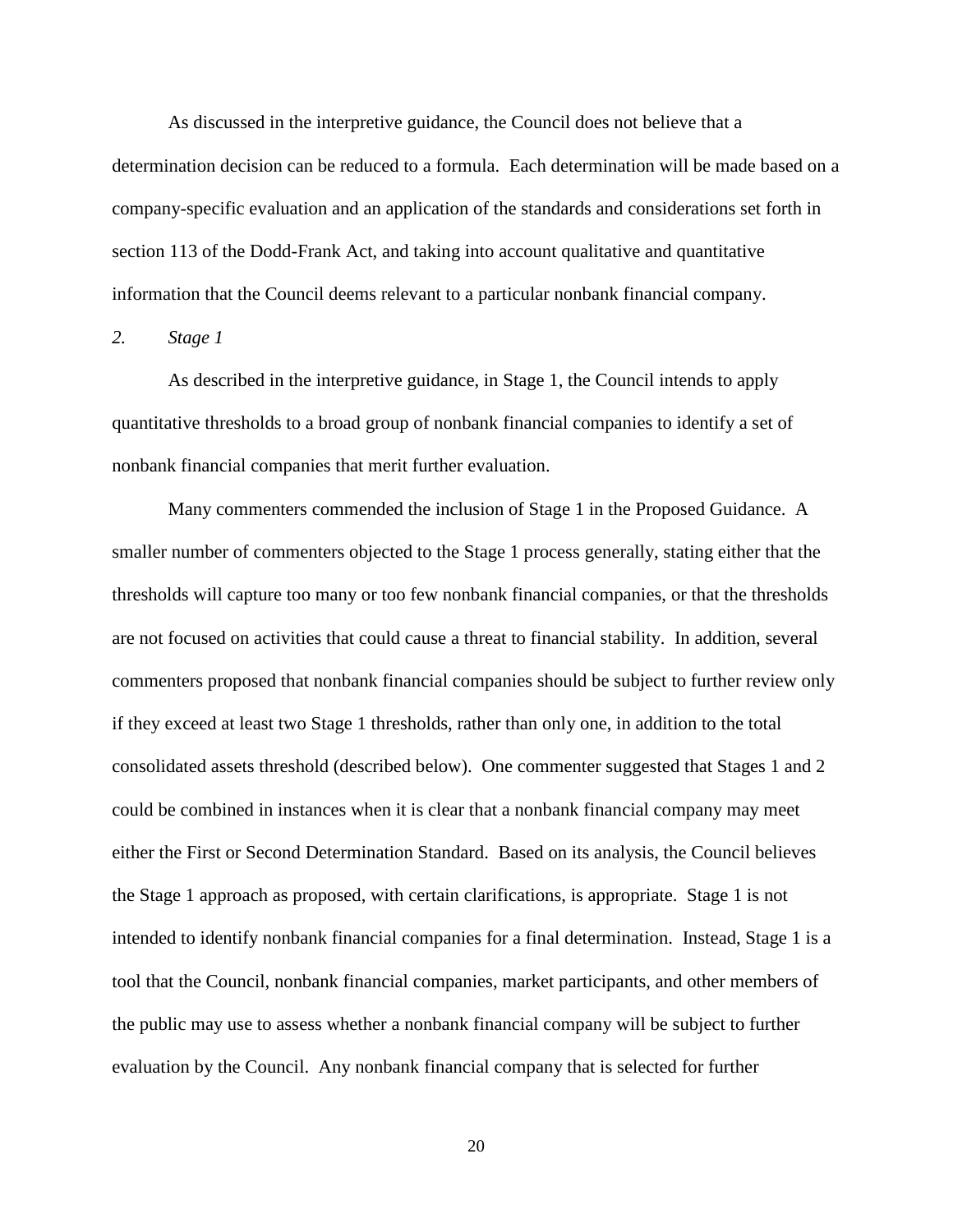evaluation during Stage 1 will be assessed more comprehensively during Stage 2 and, if appropriate, Stage 3. In addition to its other benefits, the careful, company-specific analysis in Stages 2 and 3 avoids any possible "cliff effects" for nonbank financial companies that narrowly exceed the Stage 1 thresholds.

The Council considered several approaches for Stage 1 other than the thresholds-based approach described in the interpretive guidance. Alternatives that were considered included a weighting of various metrics according to relative importance, and a multi-step, quantitative analysis under which progression through the analysis would have required meeting certain thresholds in each step. These approaches attempted to tailor the Stage 1 analysis more specifically to the various types of nonbank financial companies and to customize the factors to address narrower concepts of a threat to U.S. financial stability. In contrast to these alternative approaches, the Council determined that the thresholds-based approach set forth in the interpretive guidance offers greater transparency, consistency, and ease of application for the Council, nonbank financial companies, market participants, and other members of the public, and requires less reliance on subjective assumptions. A tailored analysis will be performed, potentially using the approaches described above, with respect to individual nonbank financial companies, as appropriate, in Stages 2 and 3. This approach will enable the Council to engage in a flexible, company-specific analysis that will reflect the unique risks posed by each nonbank financial company.

In all instances, the Council reserves the right, at its discretion, to subject any nonbank financial company to further review if the Council believes that further analysis of the company is warranted to determine if the company could pose a threat to U.S. financial stability, irrespective of whether such company meets the thresholds in Stage 1. Several commenters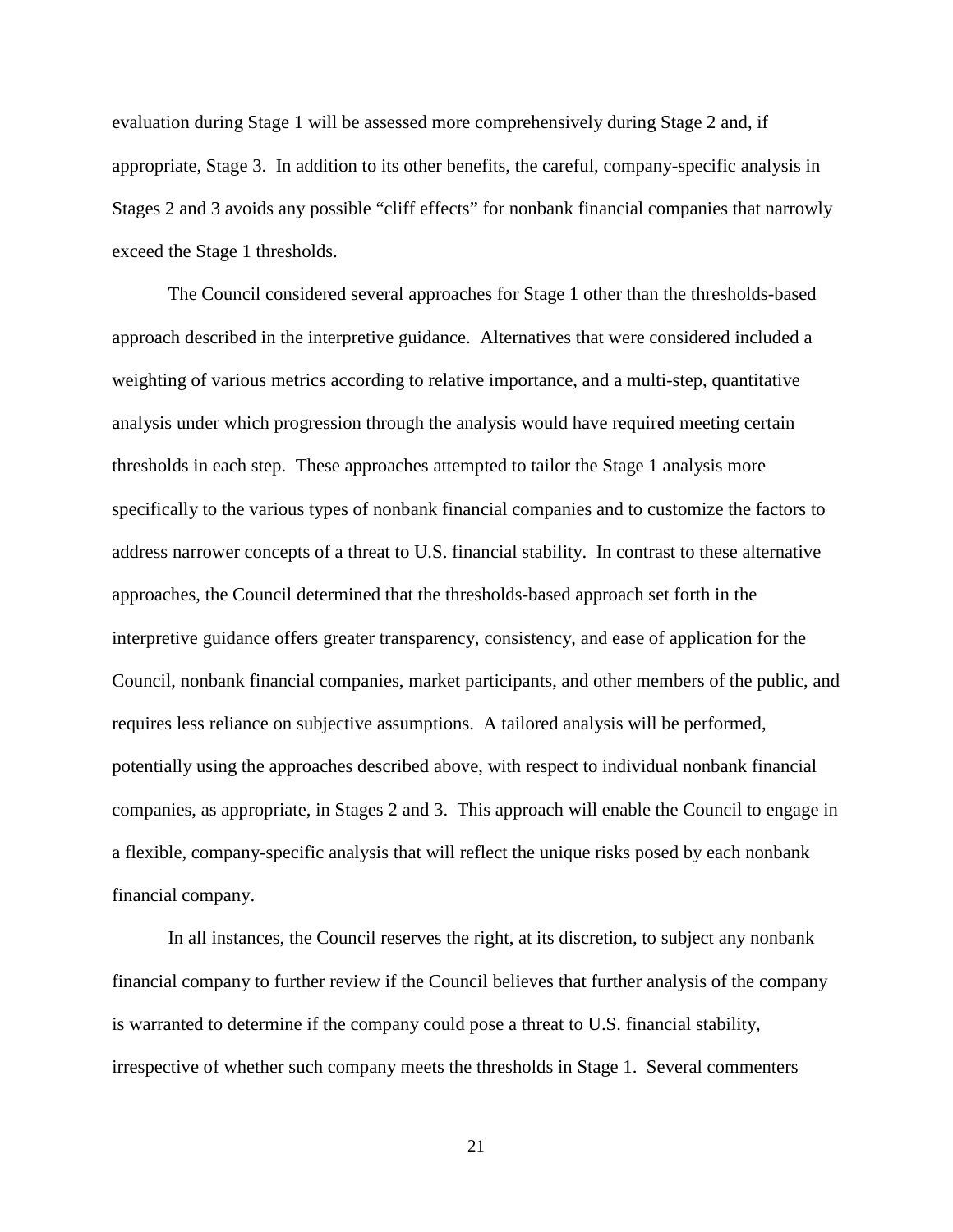commended the Council's reservation of authority, while others suggested that the Council's reservation of authority will generate uncertainty or was otherwise inappropriate. As noted above, the Stage 1 thresholds are intended only to identify nonbank financial companies for further evaluation. However, the Council recognizes that all relevant data are likely not available to assess all nonbank financial companies using the Stage 1 quantitative thresholds and that the thresholds are an imperfect mechanism to identify all nonbank financial companies of which further review is warranted. While the thresholds were designed to be uniform, transparent, and readily calculable by the Council, nonbank financial companies, market participants, and other members of the public, the Council also recognizes that the thresholds may not adequately measure unique risks posed by particular nonbank financial companies. Therefore, the Council retains its discretion to consider nonbank financial companies not identified by the Stage 1 thresholds for any reason, including a lack of available data in Stage 1.

Commenters also suggested that the Council should provide an explanation of the basis for the Council's evaluation of any nonbank financial company that is reviewed in Stage 2 but did not exceed the Stage 1 thresholds. Any nonbank financial company that the Council determines should be reviewed during Stage 3 will receive notice of this review. If the Council determines by vote to subject a nonbank financial company to a proposed determination, the Council will provide the nonbank financial company with notice and an explanation of the basis of the proposed determination, as described below.

Several commenters addressed the collection of data from nonbank financial companies in Stage 1. While some commenters sought clarification of how the Council would collect data for Stage 1, particularly in cases where the data underlying the Stage 1 thresholds is not available, others urged the Council expressly to reserve the right to collect data from nonbank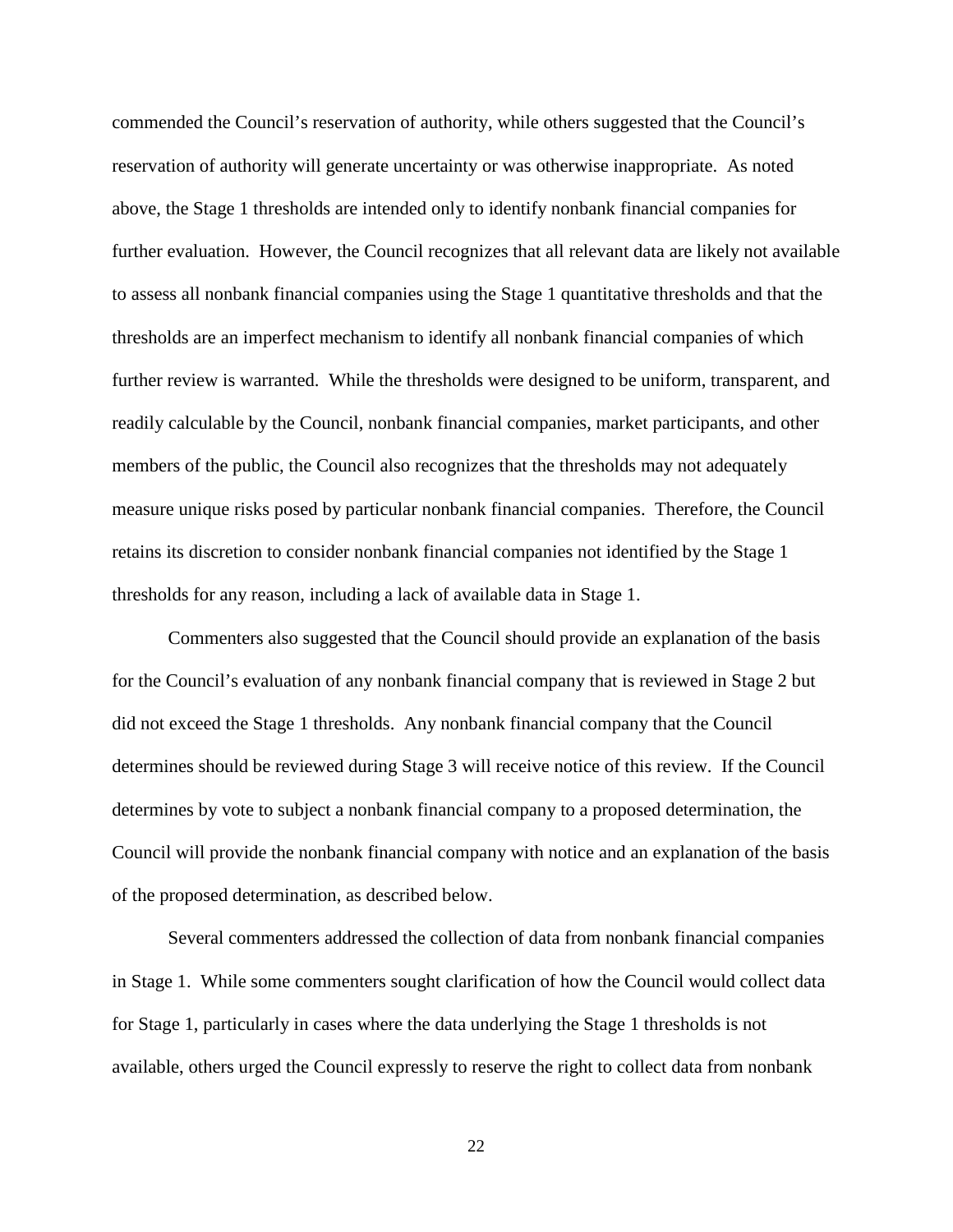financial companies in Stage 1, to avoid any failure to identify a nonbank financial company that should be evaluated further. A fundamental purpose of Stage 1 is to narrow the universe of nonbank financial companies, based on information available to the Council through existing public and regulatory sources, to a smaller set of companies that will be subject to companyspecific evaluation in Stage 2. The Council recognizes that all relevant data are likely not available to assess all nonbank financial companies using the Stage 1 thresholds. Therefore, the Council may subject a nonbank financial company to further review in Stage 2 if the Council believes that further analysis is warranted, for any reason, to determine if the company could pose a threat to U.S. financial stability.

# *3. The Stage 1 Thresholds*

In Stage 1, the Council intends to apply six quantitative thresholds to a broad group of nonbank financial companies. The thresholds are—

- \$50 billion in total consolidated assets;
- \$30 billion in gross notional credit default swaps outstanding for which a nonbank financial company is the reference entity;
- \$3.5 billion of derivative liabilities;
- \$20 billion in total debt outstanding;
- 15 to 1 leverage ratio of total consolidated assets (excluding separate accounts) to total equity; and
- 10 percent short-term debt ratio of total debt outstanding with a maturity of less than 12 months to total consolidated assets (excluding separate accounts).

A nonbank financial company will be evaluated in Stage 2 if it meets both the total consolidated assets threshold and any one of the other thresholds.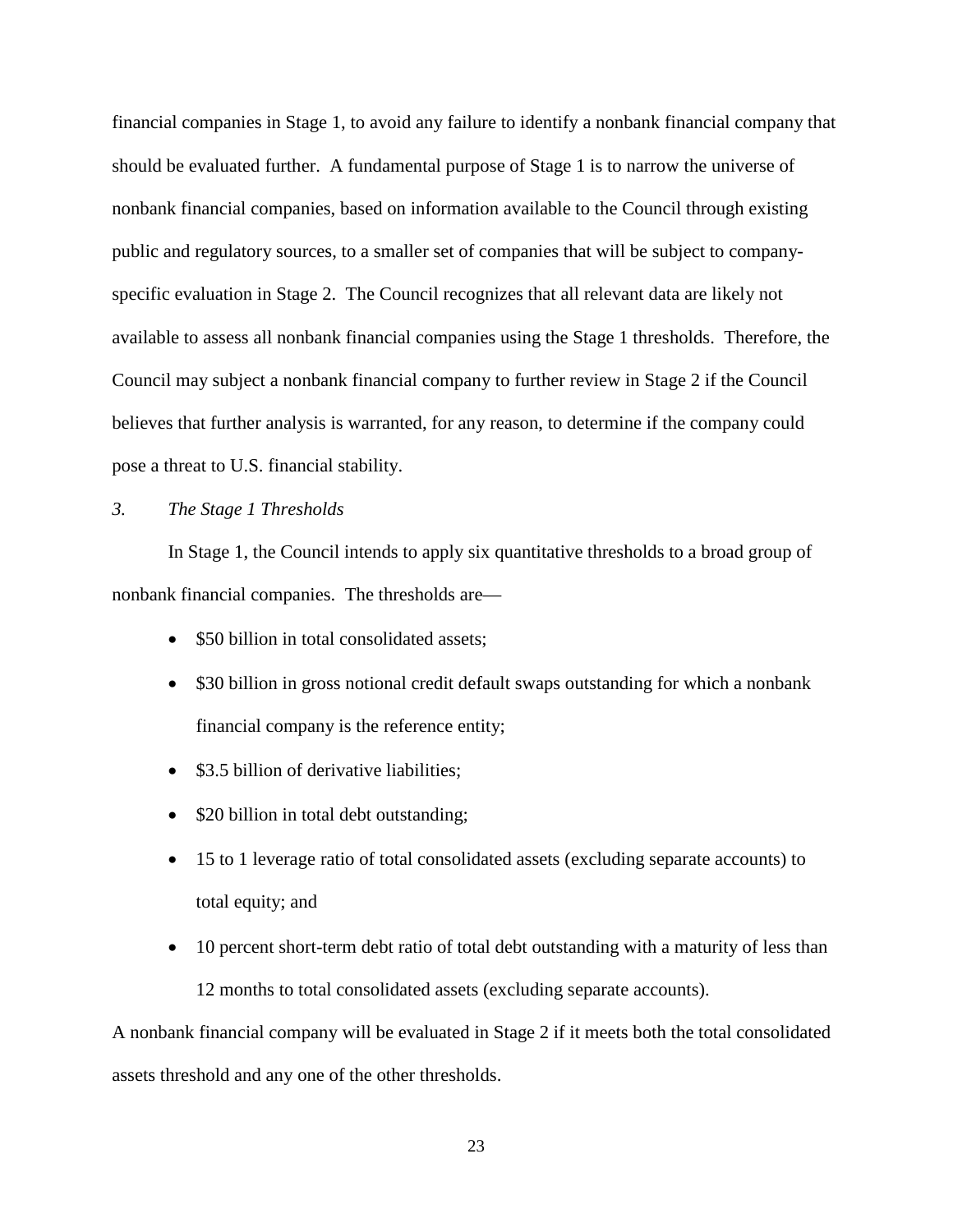Many commenters provided detailed recommendations regarding the six Stage 1 thresholds. These comments generally fall into three categories: (i) the level of a threshold should be changed; (ii) the method of calculating a threshold should be refined; and (iii) a threshold generally is inappropriate. A smaller number of commenters suggested new Stage 1 thresholds.

Commenters suggested that the Council tailor the thresholds by industry to provide a more accurate indication of the threat to U.S. financial stability that could be posed by a nonbank financial company in a particular industry. The Council recognizes that the quantitative thresholds it has identified for application during Stage 1 may not provide a comprehensive means to identify nonbank financial companies for further review across all financial industries and companies. However, the Stage 1 thresholds provide a reasonable set of measures for identifying nonbank financial companies that, in general, warrant further review. In addition, because many nonbank financial companies engage in financial activities across multiple segments of the financial markets, the application of specialized industry-specific thresholds to nonbank financial companies is not generally useful. Industry- and company-specific considerations are better evaluated during Stages 2 and 3, when more detailed information can be collected and more tailored analysis can be performed.

Several commenters requested additional information on how the Stage 1 thresholds were selected and suggested alternative measures that could be used. The Council selected the Stage 1 thresholds based on their applicability to nonbank financial companies that operate in diverse financial industries and because the data underlying these thresholds for a broad range of nonbank financial companies are generally available from existing public and regulatory sources. The Council reviewed distributions of various samples of nonbank financial companies and bank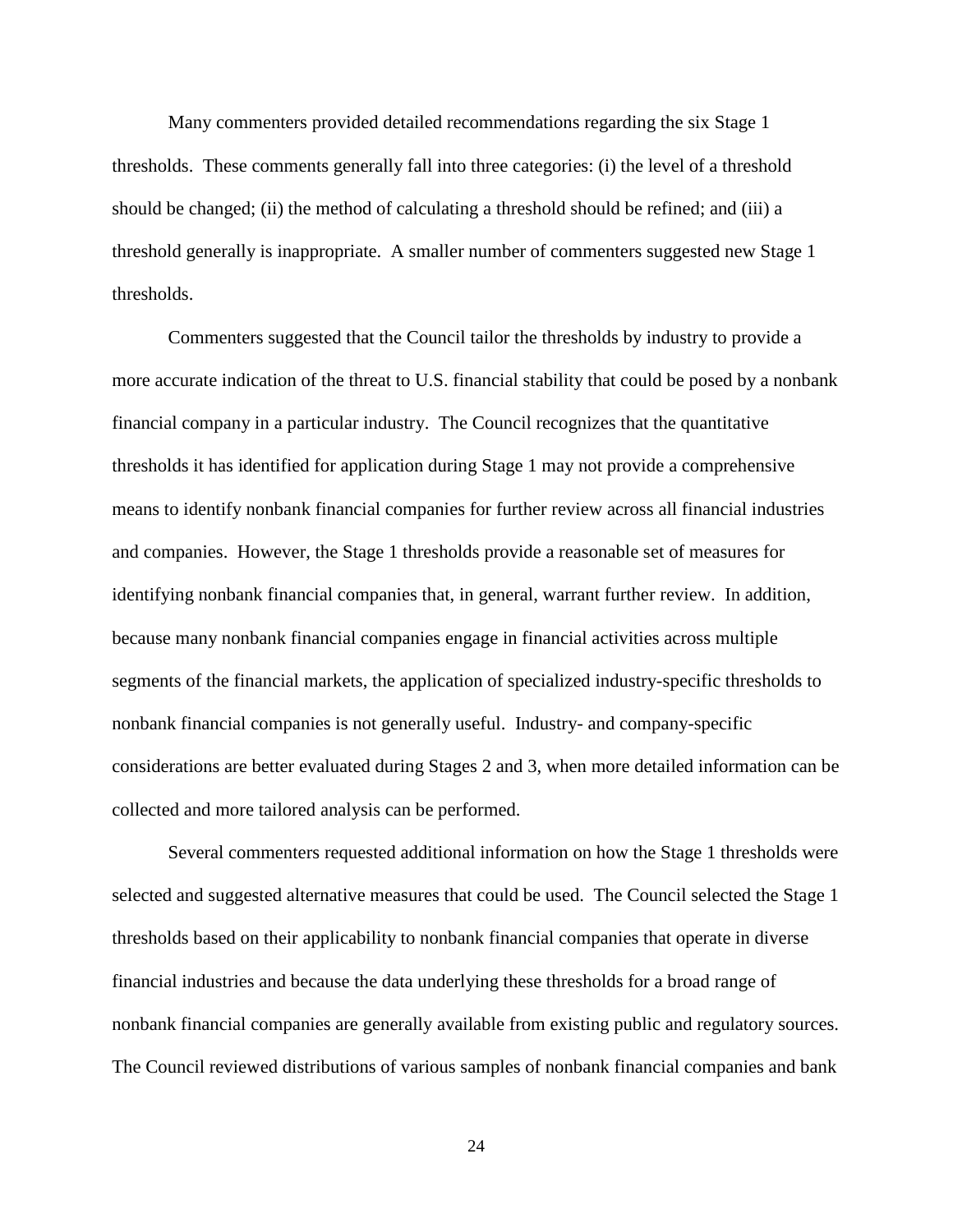holding companies to inform its judgment regarding the appropriate thresholds and their quantitative levels. As discussed in the interpretive guidance, the Council also considered historical testing of the thresholds to assess whether they would have captured nonbank financial companies that encountered material financial distress during the financial crisis of 2007–2008. In this review, the Council focused separately on the period immediately before the crisis and also a number of years preceding it. While some commenters argued that historical analyses are not a sufficient justification for determining appropriate levels of thresholds, this approach, when combined with other analytical methods, can be a helpful tool for evaluating potential thresholds. After considering the comments on the Stage 1 thresholds, including those recommending the elimination of particular thresholds, the Council has determined to finalize the thresholds largely as proposed. The Stage 1 thresholds and their levels reflect the collective judgment of the Council members regarding the appropriate thresholds and their levels, in light of the statutory standards and considerations and an extensive review of applicable data and various analyses. The Stage 1 thresholds do not reflect a determination that the identified nonbank financial companies meet one of the Determination Standards, or that nonbank financial companies that do not meet the thresholds will not be designated. Rather, they are designed to identify nonbank financial companies for further evaluation based on the statutory standards and considerations.

While the Council will apply the Stage 1 thresholds to all types of nonbank financial companies, including, to the extent that the relevant data are available, to financial guarantors, asset management companies, private equity firms, and hedge funds, these and other types of companies may pose risks that are not well-measured by the quantitative thresholds approach.

With respect to hedge funds and private equity firms in particular, the Council intends to apply the Stage 1 thresholds, but recognizes that less data are generally available about these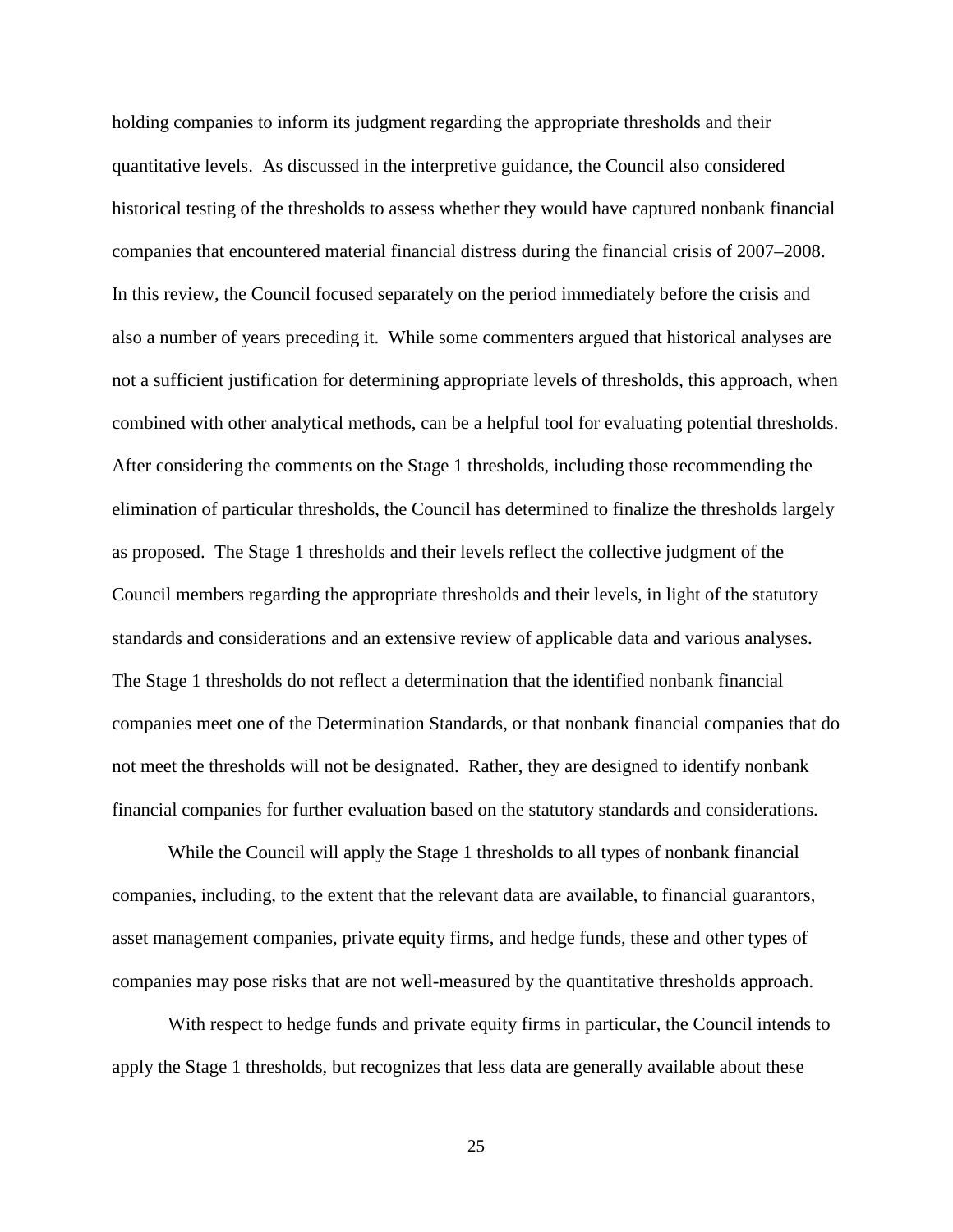companies than about certain other types of nonbank financial companies. Beginning in June 2012, advisers to hedge funds and private equity firms and commodity pool operators and commodity trading advisors will be required to file Form PF with the Securities and Exchange Commission ("SEC") or the Commodity Futures Trading Commission ("CFTC"), as applicable, on which form such companies will make certain financial disclosures. Using these and other data, the Council will consider whether to establish an additional set of metrics or thresholds tailored to evaluate hedge funds and private equity firms and their advisers.

In addition, the Council, its member agencies, and the OFR are analyzing the extent to which there are potential threats to U.S. financial stability arising from asset management companies. This analysis is considering what threats exist, if any, and whether such threats can be mitigated by subjecting such companies to Board of Governors supervision and prudential standards, or whether they are better addressed through other regulatory measures. The Council may develop additional guidance regarding potential metrics and thresholds relevant to determinations regarding asset managers, as appropriate. Commenters voiced both support for and opposition to the implementation of new metrics and thresholds applicable to asset managers. While the Council intends to address such issues at a later date, consistent with the intention described above not to provide exemptions under section 113 of the Dodd-Frank Act for any type of nonbank financial company, the Council intends to evaluate asset managers under the current interpretive guidance.

Generally, as reporting requirements evolve and new information about certain industries and nonbank financial companies become available, the Council expects to review the quantitative thresholds as appropriate based on this new information. For example, the Council may consider credit exposure data proposed to be collected under section 165 of the Dodd-Frank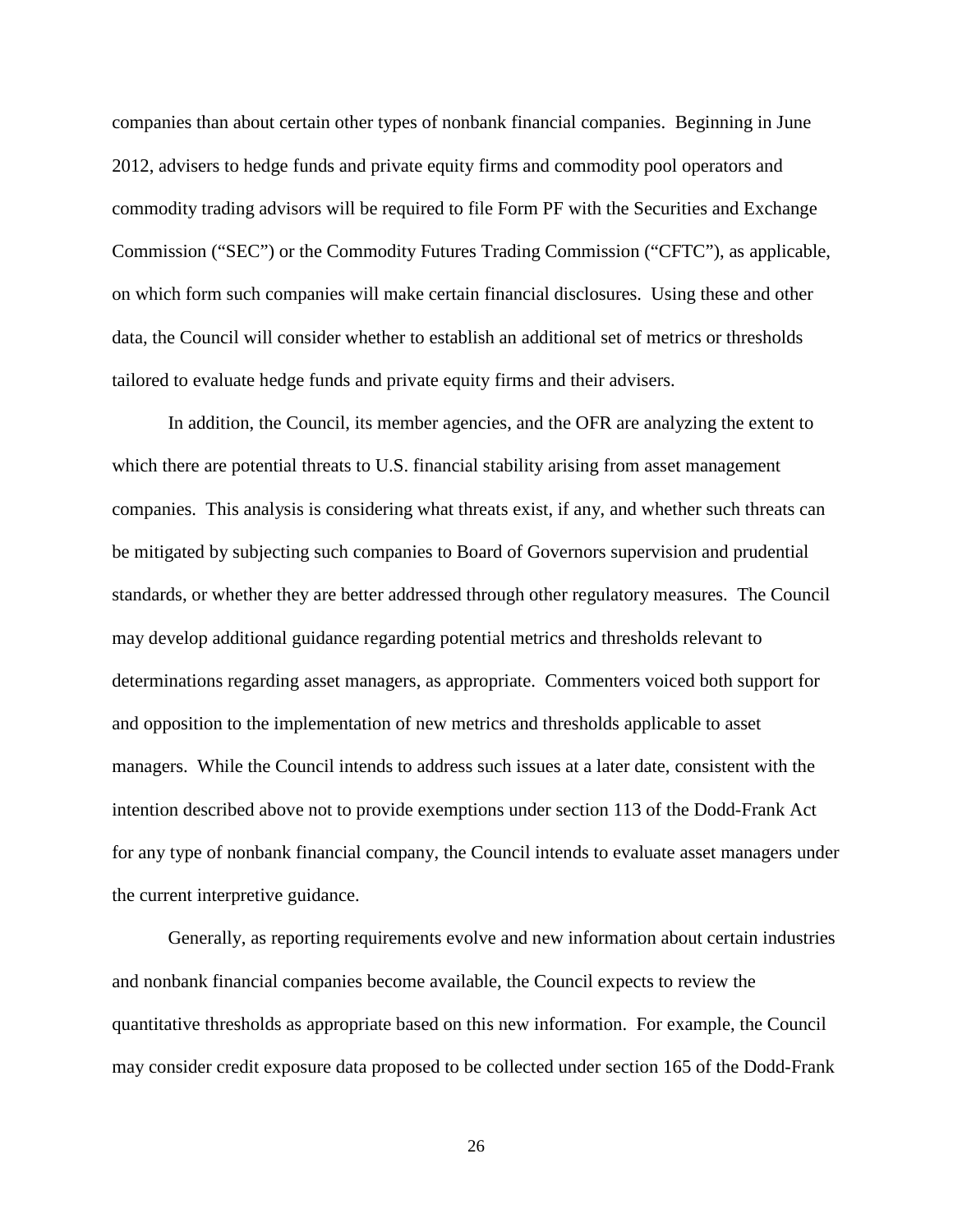Act by the Federal Deposit Insurance Corporation and the Board of Governors. Similarly, pursuant to reporting and disclosure requirements being implemented under section 728 of the Dodd-Frank Act,  $^{13}$  $^{13}$  $^{13}$  the Council may consider swaps information reported to swap data repositories.

The Council recognizes that the Stage 1 threshold to measure a nonbank financial company's derivative liabilities captures only the current exposure, rather than the current and potential future exposure created by the nonbank financial company's outstanding derivatives. The SEC and CFTC have proposed rules to further define the terms "major swap participant" ("MSP") and "major security-based swap participant" ("MSBSP") that contain a methodology to measure the potential future exposure created by an entity's outstanding derivatives, with respect to certain institutions.

Once the final rules regarding reporting of data on swaps and security-based swaps come into effect, and data have been collected pursuant to those rules, the Council may revisit this Stage 1 threshold based on factors such as a nonbank financial company's current and potential future exposure from its outstanding derivatives for purposes of determining whether some or all MSPs, MSBSPs, or other nonbank financial companies that are subject to the rules will be subject to further examination in Stage 2.

In addition, in response to comments, the Council has made several clarifying changes to the interpretive guidance with respect to the Stage 1 thresholds. The Proposed Guidance included a "loans and bonds outstanding" threshold of \$20 billion. A number of commenters requested a clarification of the types of obligations and instruments that would be included in the calculation of this threshold. In response to these comments, the Council has renamed this

<span id="page-26-0"></span><sup>&</sup>lt;sup>13</sup> See 17 C.F.R. 49.17.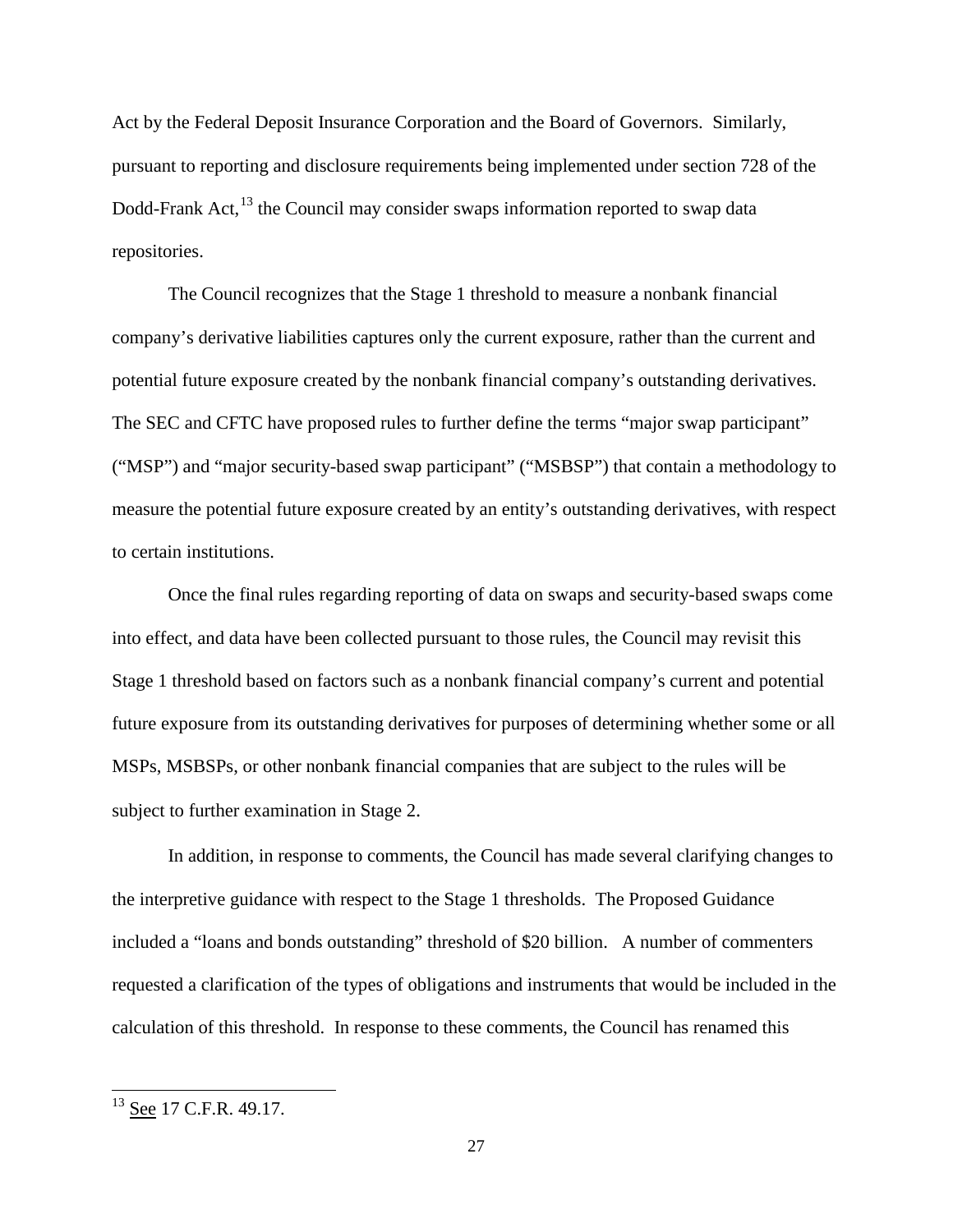threshold "total debt outstanding." The interpretive guidance now also specifies that this threshold will be defined broadly and regardless of maturity to include loans, bonds, repurchase agreements, commercial paper, securities lending arrangements, surplus notes (for insurance companies), and other forms of indebtedness. The interpretive guidance has also been revised to clarify that this definition of "total debt outstanding" will be used in calculating the short-term debt ratio threshold.

In response to questions from two commenters regarding the Council's data source for the threshold relating to credit default swaps outstanding, the Council currently intends to calculate this threshold using data available through the Trade Information Warehouse, which is operated by a subsidiary of the Depository Trust & Clearing Corporation. If other sources for this data become available, the Council may use those sources instead of, or in addition to, this source.

Further, to respond to comments, the interpretive guidance clarifies that in calculating the derivative liabilities threshold for nonbank financial companies that disclose the effects of master netting agreements and cash collateral held with the same counterparty on a net basis, the Council intends to calculate derivative liabilities after taking into account the effects of these arrangements. For nonbank financial companies that do not disclose the effects of these arrangements, derivative liabilities will equal the fair value of derivative contracts in a negative position. For Stages 2 and 3, the impact of netting will be considered as appropriate.

Several commenters suggested that embedded derivatives be excluded from the definition of derivative liabilities, particularly for insurance companies or insurance products. Under statutory accounting principles ("SAP"), derivative features within insurance products are not accounted for separately from the host contract. Under generally accepted accounting principles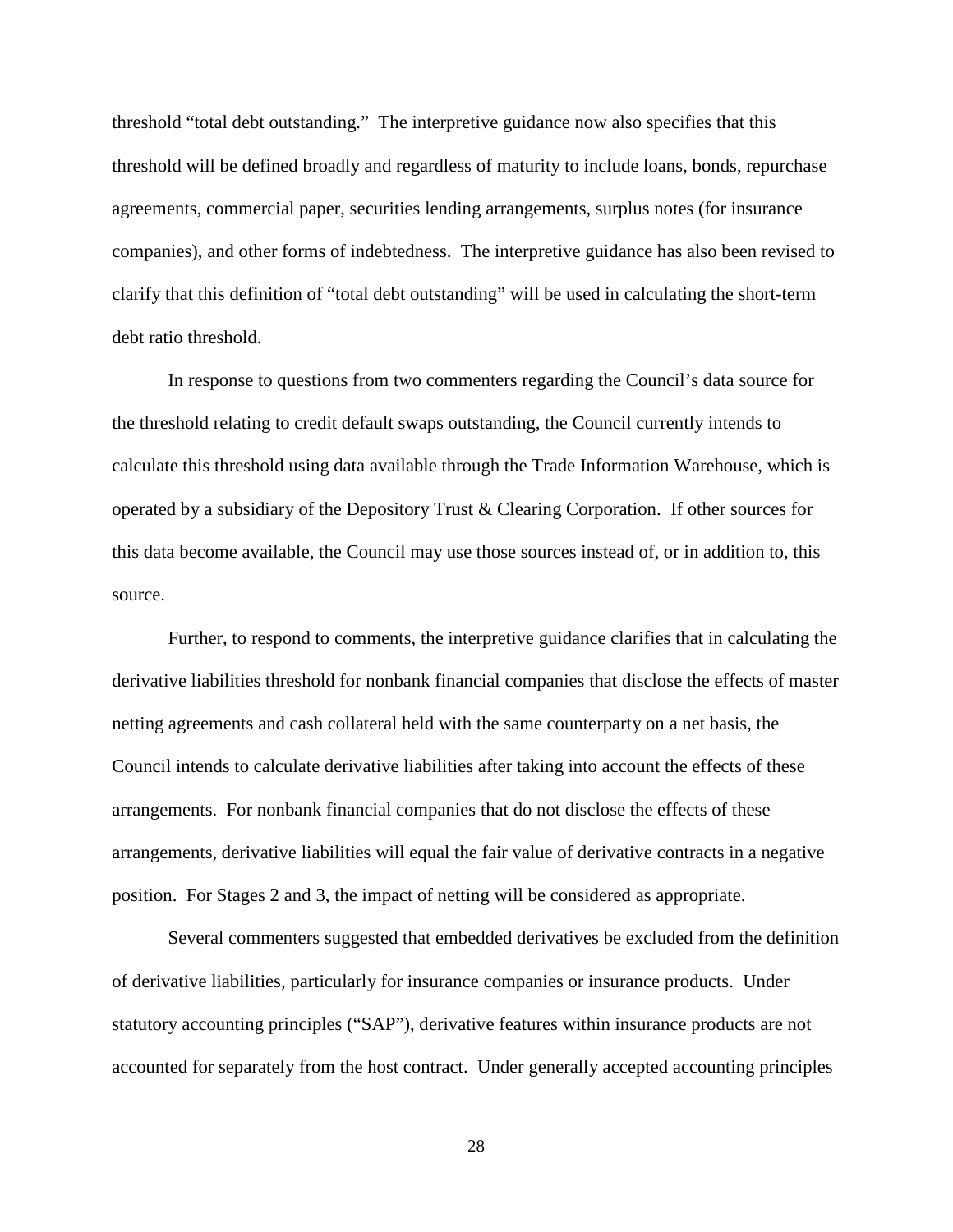in the United States ("GAAP"), derivative features that are combined with traditional insurance products may be accounted for separately and included in a company's derivative liabilities, depending on whether the contract as a whole is carried at fair value and other criteria. The Council is cognizant of these differences between reporting under GAAP and SAP. Embedded derivatives will be included in the calculation of the Stage 1 derivative liabilities threshold, in accordance with GAAP, when such information is available. The Council will, as appropriate, assess embedded derivatives in Stages 2 and 3 with respect to particular nonbank financial companies. The relative importance of embedded derivatives tied to insurance products will depend on their type and how they may contribute to the risk posed by a nonbank financial company, regardless of how they are reported.

A number of commenters questioned how the Council will calculate the Stage 1 thresholds for asset managers and investment advisers. The Council has included in the interpretive guidance a clarification that while the Council expects that its determinations will apply to individual legal entities, the Council has authority to assess nonbank financial companies in a manner that addresses the statutory considerations and such other factors as the Council deems appropriate. For example, in applying the Stage 1 thresholds to funds (whether or not they are registered investment companies), the interpretive guidance states that the Council may consider the aggregate risks posed by separate funds that are managed by the same adviser, particularly if the funds' investments are identical or highly similar. When applying the Stage 1 thresholds to an asset manager, the Council's analysis will appropriately reflect the distinct nature of assets under management compared to the asset manager's own assets. As discussed above, the Council may in the future issue additional guidance regarding additional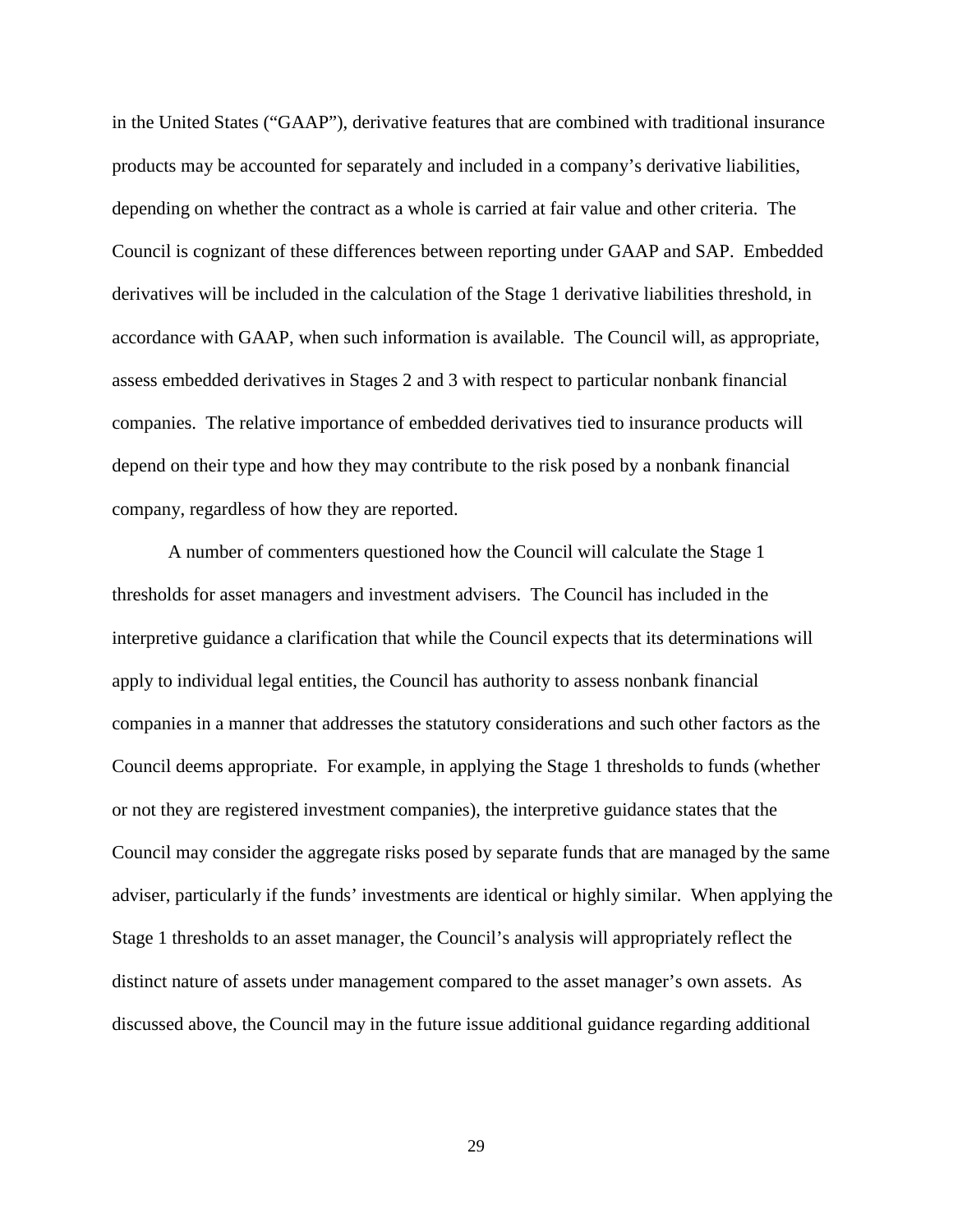metrics and thresholds, potentially including factors related to assets under management, regarding asset managers.

With respect to the application of the Stage 1 thresholds to foreign nonbank financial companies, several commenters requested that the thresholds be calculated based solely on the companies' U.S. operations. To respond to this request, the interpretive guidance specifies that for purposes of evaluating any U.S. nonbank financial company, the Council intends to apply each of the Stage 1 thresholds based on the global assets, liabilities and operations of the company and its subsidiaries. In contrast, for foreign nonbank financial companies, the Council intends to calculate the Stage 1 thresholds based solely on the U.S. assets, liabilities and operations of the foreign nonbank financial company and its subsidiaries.

Several commenters also suggested that a nonbank financial company's subsidiaries should not be included in the Council's evaluation of the company, including for purposes of calculating the Stage 1 thresholds. Similarly, these commenters requested that the Stage 1 thresholds, as applied to foreign nonbank financial companies, should exclude the operations of any U.S. subsidiary that meets the definition of "U.S. nonbank financial company." The Dodd-Frank Act requires the Council to consider subsidiaries of nonbank financial companies in its analysis, and thus, the references to subsidiaries in the rule and interpretive guidance include subsidiaries. This conclusion is based in part on the statutory definition of "nonbank financial company," which is based on a calculation of the revenues or assets of the relevant company "and all of its subsidiaries."<sup>14</sup> Further, in light of the purposes of section 113 of the Dodd-Frank Act and the broad statutory considerations set forth in that provision, and the types of prudential standards to which nonbank financial companies subject to Council determinations are subject, a meaningful analysis must include not only a nonbank financial company's own operations, but

<span id="page-29-0"></span> $14$  See 12 U.S.C. 5311(a)(6).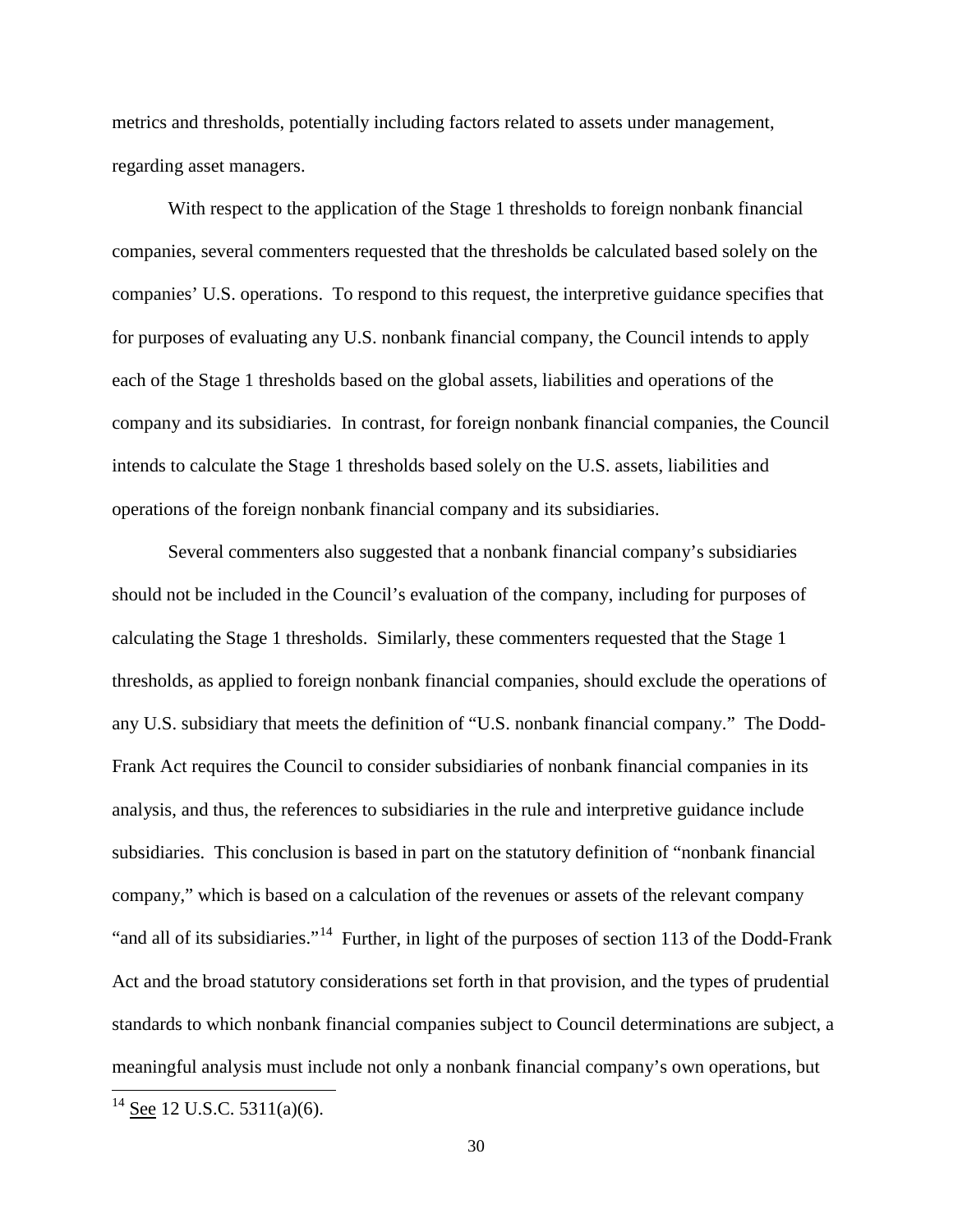also those of its subsidiaries. To determine whether a subsidiary of a nonbank financial company should be included for purposes of calculating the Stage 1 thresholds, the interpretive guidance, as described below, specifies that the Council intends generally to apply the Stage 1 thresholds using applicable accounting standards or such other data as are available to the Council.

Numerous commenters suggested that the levels of the Stage 1 thresholds should be adjusted periodically over time, based on indexes such as inflation or economic growth. The Council believes that automatic adjustments to the threshold levels based on one or more particular indexes such as inflation could result in threshold levels that do not indicate the potential for a nonbank financial company to pose a threat to financial stability. Therefore, the interpretive guidance states that the Council intends to review the levels of the Stage 1 thresholds that are specified in dollars at least every five years and to adjust those thresholds as the Council may deem advisable.

A number of commenters requested a clarification of the calculation date for the Stage 1 thresholds, with several proposing that the calculations be based on multi-period averages to reduce volatility and mitigate the effects of any unusual or one-time items. The Council recognizes that certain events that may cause a nonbank financial company briefly to exceed one or more Stage 1 thresholds may not indicate an increased threat to U.S. financial stability. However, because such an analysis is by its nature fact-specific, the Council believes that the appropriate framework for consideration of such factors is in Stage 2. Therefore, the interpretive guidance provides that the Council intends to reapply the Stage 1 thresholds using the most recently available data on a quarterly basis, or less frequently for nonbank financial companies with respect to which quarterly data are unavailable.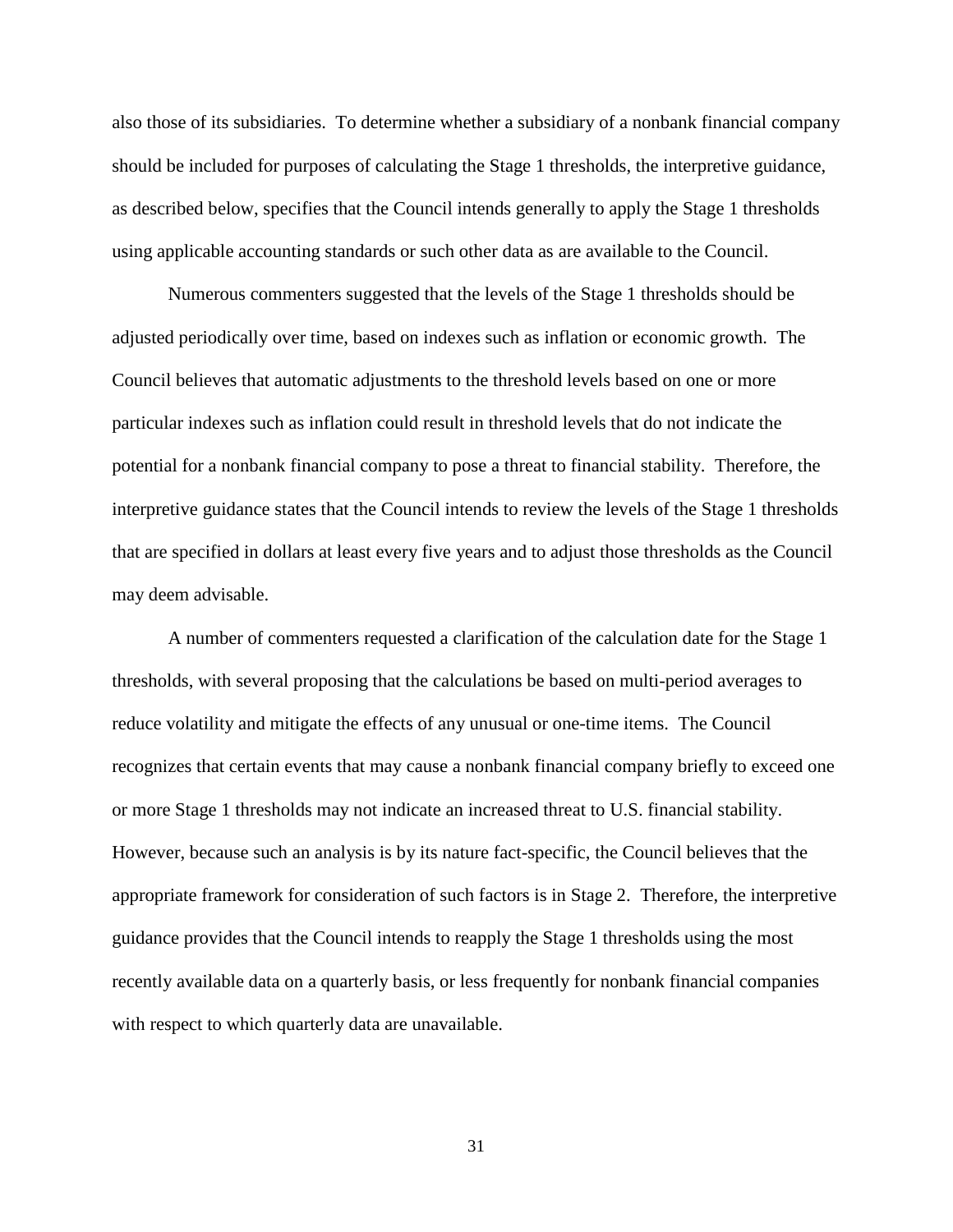Several commenters also requested a clarification of the financial reporting standards that the Council will apply in Stage 1. In response to this request, the Council has revised the interpretive guidance to provide that the Council intends generally to apply the Stage 1 thresholds using GAAP when such information is available, or otherwise to rely on SAP, international financial reporting standards, or such other data as are available to the Council. While commenters suggested that the Council should rely on SAP when analyzing insurance companies, the Council has determined generally to rely on GAAP when such data are available in order to promote consistency and uniformity in the application of the Stage 1 thresholds. The Council expects to review financial statements prepared in accordance with SAP in Stages 2 and 3, if applicable.

#### *4. Analysis and Procedures in Stages 2 and 3*

After a subset of nonbank financial companies has been identified in Stage 1, the Council intends in Stage 2 to conduct a robust analysis of the potential threat that each of those nonbank financial companies could pose to U.S. financial stability primarily based on information available to the Council through existing public and regulatory sources, including information possessed by the company's primary financial regulatory agency or home country supervisor, as appropriate. The evaluation of the risk profile and characteristics of each nonbank financial company in Stage 2 will be based on a wide range of quantitative and qualitative industry- and company-specific factors. This analysis will use the six-category analytic framework described above under "Analytic Framework for Determinations." To the extent data are available, the Council also intends in Stage 2 to consider the impact that resolving the nonbank financial company could have on U.S. financial stability.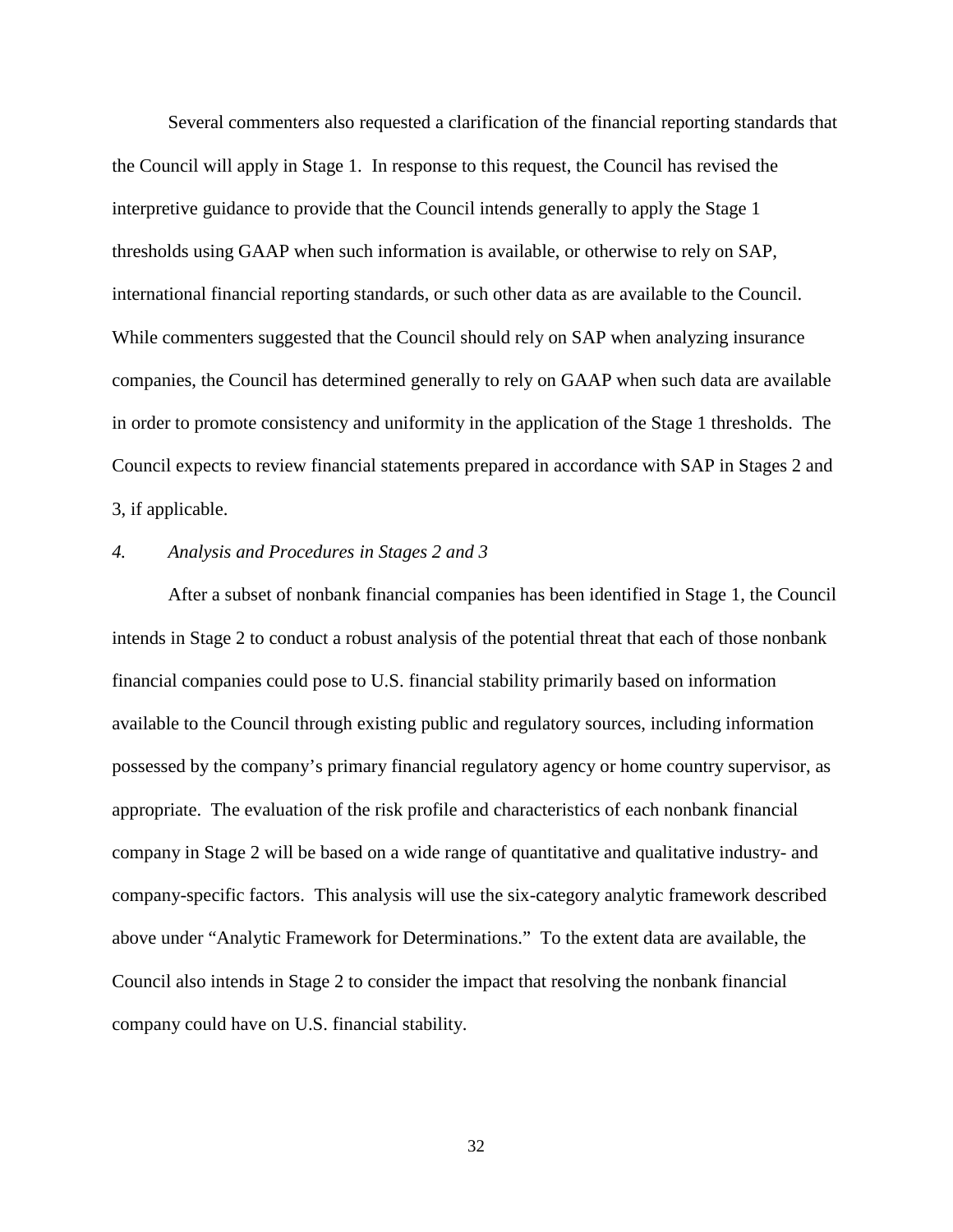Following Stage 2, nonbank financial companies that are selected for additional review in Stage 3 will receive notice that they are being considered for a proposed determination. Several commenters suggested that this notice should include an explanation of the basis of the Council's consideration, so that the nonbank financial company may present the Council with pertinent information. The Council believes that it would be premature to explain the basis of the nonbank financial company's identification for further consideration because the decision to review a nonbank financial company in Stage 3 does not represent a formal determination. The Council will provide the company with a written explanation of the basis of any proposed determination that it makes regarding the nonbank financial company after the Stage 3 review.

As discussed in greater detail in the interpretive guidance, during the Stage 3 review, the Council intends to analyze the nonbank financial company's potential to pose a threat to financial stability based on information obtained directly from the nonbank financial company and the information previously obtained by the Council during prior stages of review. In Stage 3, the Council likely will consider qualitative factors, including considerations that could mitigate or aggravate the potential of the nonbank financial company to pose a threat to U.S. financial stability, such as the nonbank financial company's resolvability, the opacity of its operations, its complexity, and the extent and nature of its existing regulatory scrutiny.

Several commenters requested an additional description of how the Council will perform its analysis in Stages 2 and 3, including a timetable for evaluations in Stages 2 and 3 and the relative weighting of particular metrics in the analysis. Commenters also suggested a variety of additional types of analysis the Council could perform in Stages 2 and 3, including trend analysis, risk-weighting of criteria, and analysis of economic cyclicality. Due to the diverse types of nonbank financial companies that may be evaluated in Stages 2 and 3 and the unique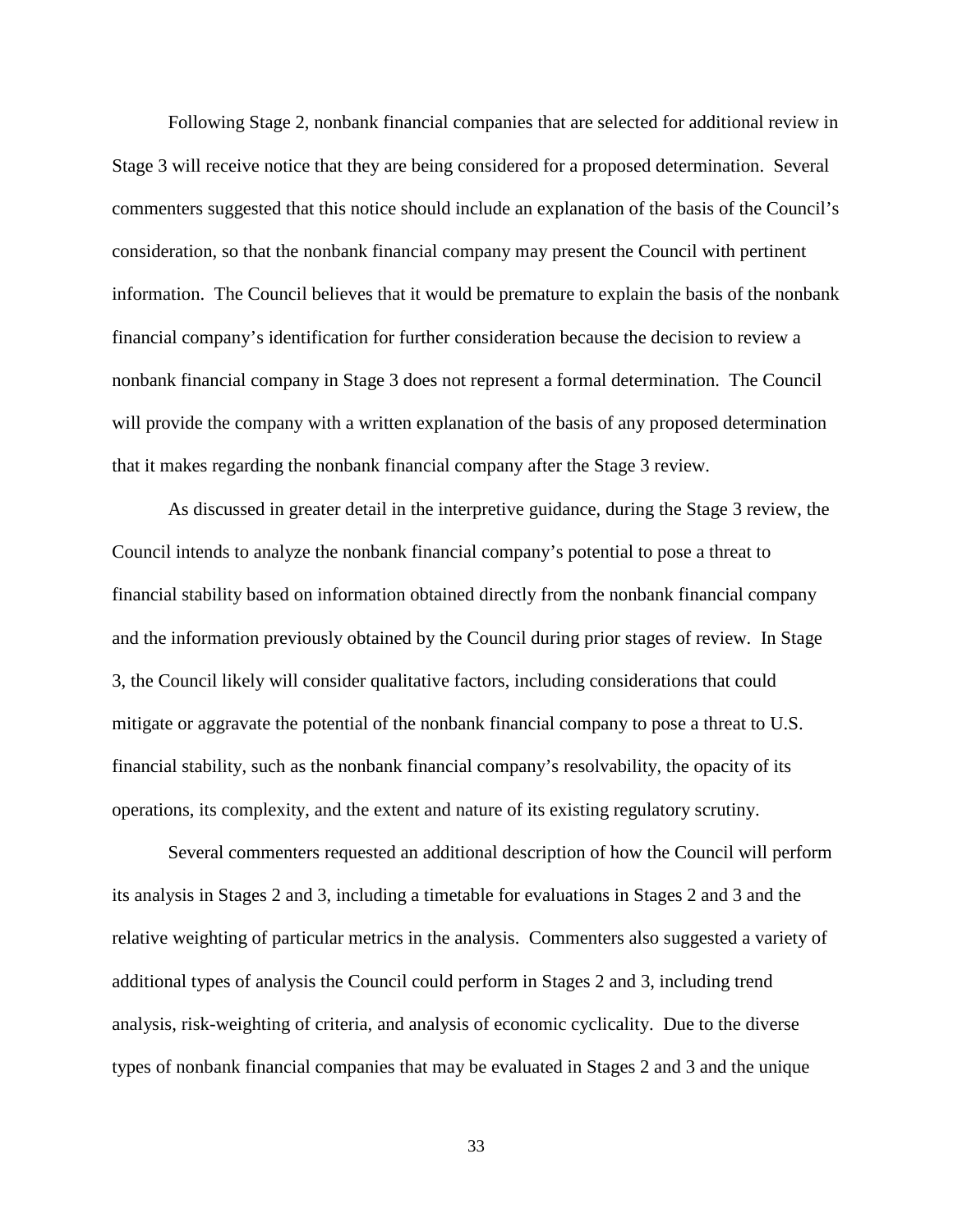threats that these nonbank financial companies may pose to U.S. financial stability, the analysis and timing of review will depend on the particular circumstances of each nonbank financial company under consideration and the unique nature of the threat it may pose to U.S. financial stability.

While the interpretive guidance describes many metrics and factors that the Council may consider in evaluating nonbank financial companies, one commenter suggested that the Council should publicly disclose the use of any factors that are not specified in the interpretive guidance. The Council will include in any written notice of a proposed or final determination the basis of the proposed or final determination, whether or not the relevant metrics and factors are specified in the interpretive guidance. In accordance with section  $112(a)(2)(N)(iv)$  of the Dodd-Frank Act, the basis for the Council's final determinations will be specified in the Council's annual report to Congress.

Commenters also cited a nonbank financial company's internal risk management program as a factor that the Council either should or should not consider in its evaluations. The interpretive guidance notes, as proposed, that the Council may analyze a nonbank financial company's risk-management procedures as one of many factors in Stage 3.

Several commenters also requested a clarification of the Council's assessment of resolvability. The interpretive guidance has been revised to clarify that the evaluation of a nonbank financial company's resolvability may mitigate or aggravate the potential of a nonbank financial company to pose a threat to U.S. financial stability.

In response to a commenter's request for a clarification of one of the sample metrics specified in the Proposed Guidance, the interpretive guidance clarifies that the Council may consider total consolidated assets or liabilities as determined under GAAP or the nonbank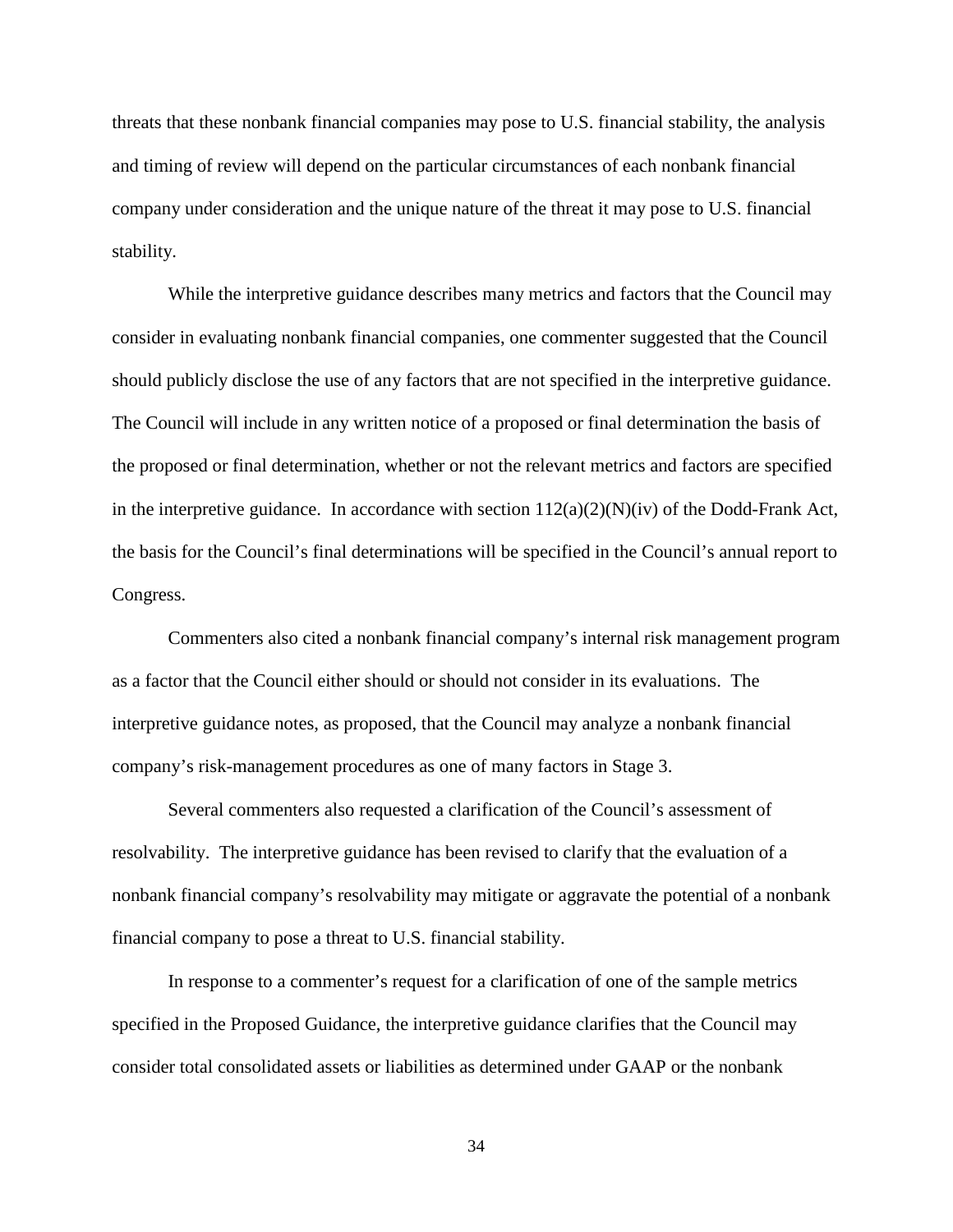financial company's applicable financial reporting standards, depending on the availability of data and the stage of the Determination Process.

Several commenters also requested that nonbank financial companies that are evaluated in Stage 2 receive notices at the beginning of Stage 2, or be permitted to participate in Stage 2 by submitting information to the Council. Pursuant to the rule, the Council will provide every nonbank financial company that will be reviewed in Stage 3 a notice of consideration and an opportunity to submit written materials to contest the Council's consideration of the nonbank financial company for a proposed determination. Stage 2 is intended to comprise the Council's initial company-specific analysis, based primarily on existing public and regulatory sources, and the Council believes that Stage 3 provides a sufficient opportunity for nonbank financial companies to participate in the Determination Process. In addition, commenters requested that a nonbank financial company be notified if it is evaluated in Stage 2 and will not be considered in Stage 3. Due to the preliminary nature of the Council's evaluation of a nonbank financial company in Stage 2, the Council does not currently intend to provide for such notices in Stage 2. The Council may, at its discretion, adjust its process for providing notifications to nonbank financial companies as it gains experience with the Determination Process.

Based on the analysis performed in Stages 2 and 3, the Council may consider whether to vote to subject a nonbank financial company to a proposed determination. Prior to making a proposed determination, the Council may (i) consult with the nonbank financial company's primary financial regulatory agency or home country supervisor, as appropriate, and (ii) consider the views of such entities.<sup>15</sup> Commenters urged the Council to consult closely with the primary

<sup>&</sup>lt;sup>15</sup> However, the concurrence of the primary financial regulatory agency is not required prior to the Council's proposed or final determination with respect to a nonbank financial company. The Council's consultation with a nonbank financial company's primary financial regulatory agency does not create any rights on the part of the nonbank financial company under consideration.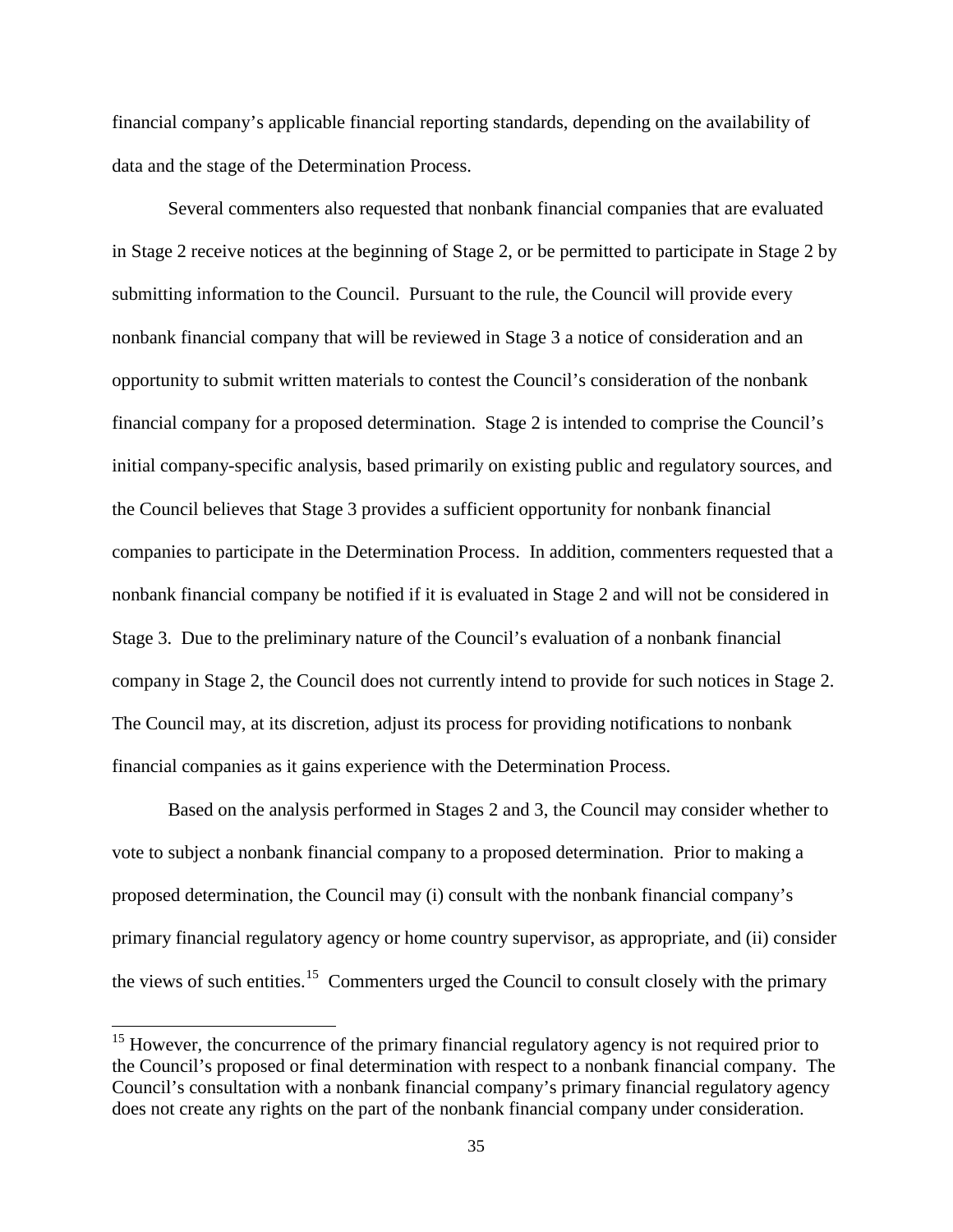state regulator for any U.S. nonbank financial company or the primary home country supervisor for any foreign nonbank financial company under consideration for a determination. Such consultation and coordination will be an important part of the Determination Process, and the Council believes this process is sufficiently incorporated into paragraphs (b), (c), and (d) of § 1310.20 of the rule.

As noted in the interpretive guidance, the Council expects to notify a nonbank financial company that has been evaluated in Stage 3 if the company, either before or after a proposed determination, ceases to be considered for determination.

# *5. Process and Procedures Following a Proposed Determination*

Following a proposed determination, the Council will issue a written notice of the proposed determination to the nonbank financial company that will provide an explanation of the basis of the proposed determination. The nonbank financial company may request a hearing to contest the proposed determination in accordance with section 113(e) of the Dodd-Frank Act and § 1310.21(c) of the rule.

In response to the public comments requesting more transparency regarding the Determination Process, the rule and interpretive guidance reflect certain clarifying changes.

Several commenters made suggestions as to whether the Council should publish the names of nonbank financial companies under consideration for a determination. Due to the preliminary nature of the Council's evaluation of a nonbank financial company prior to a final determination, and the potential for market participants to misinterpret such an announcement, the Council does not intend to publicly announce or otherwise disclose the name of any nonbank financial company that is under evaluation for a determination prior to a final determination with respect to such company. A statement that this is the Council's intention has been included in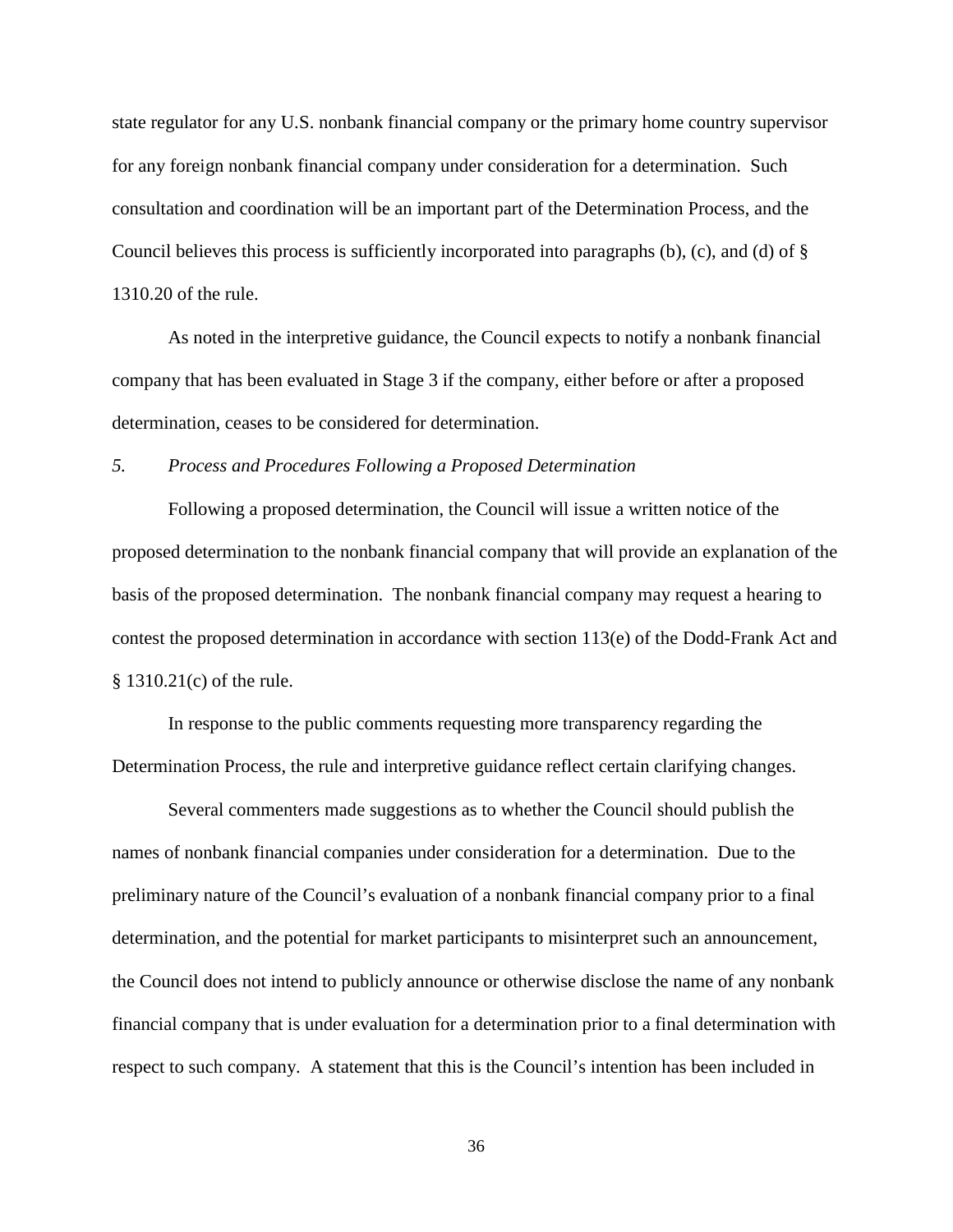the interpretive guidance. In addition, in response to comments, the interpretive guidance specifies that, when practicable and consistent with the purposes of the Determination Process, the Council intends to provide a nonbank financial company with a notice of a final determination at least one business day before publicly announcing the final determination. This minimum time period is intended to allow nonbank financial companies to prepare any public communications and disclosures, but is relatively brief in order to avoid any potential market impact after the nonbank financial company is informed of the determination and before the determination is publicly announced.

One commenter recommended that the Council specify, in every notice of proposed and final determination, the regulatory approach the Council recommends to the Board of Governors with respect to the nonbank financial company. Under the Dodd-Frank Act, while the Council is authorized to make determinations regarding nonbank financial companies, the establishment of prudential standards applicable to such companies is within the purview of the Board of Governors, subject to any recommendations by the Council under section 115 of the Dodd-Frank Act. Therefore, in accordance with its statutory authority, the Council does not generally intend to make company-specific regulatory recommendations to the Board of Governors in connection with determinations.

One commenter requested that the Council clarify the registration procedures for companies that are subject to a final determination. Under section 114 of the Dodd-Frank Act, the Board of Governors is authorized to prescribe the forms for registration, including such information as the Board of Governors, in consultation with the Council, may deem necessary or appropriate. It is therefore appropriate for the registration procedures to be established by the Board of Governors, rather than by the Council.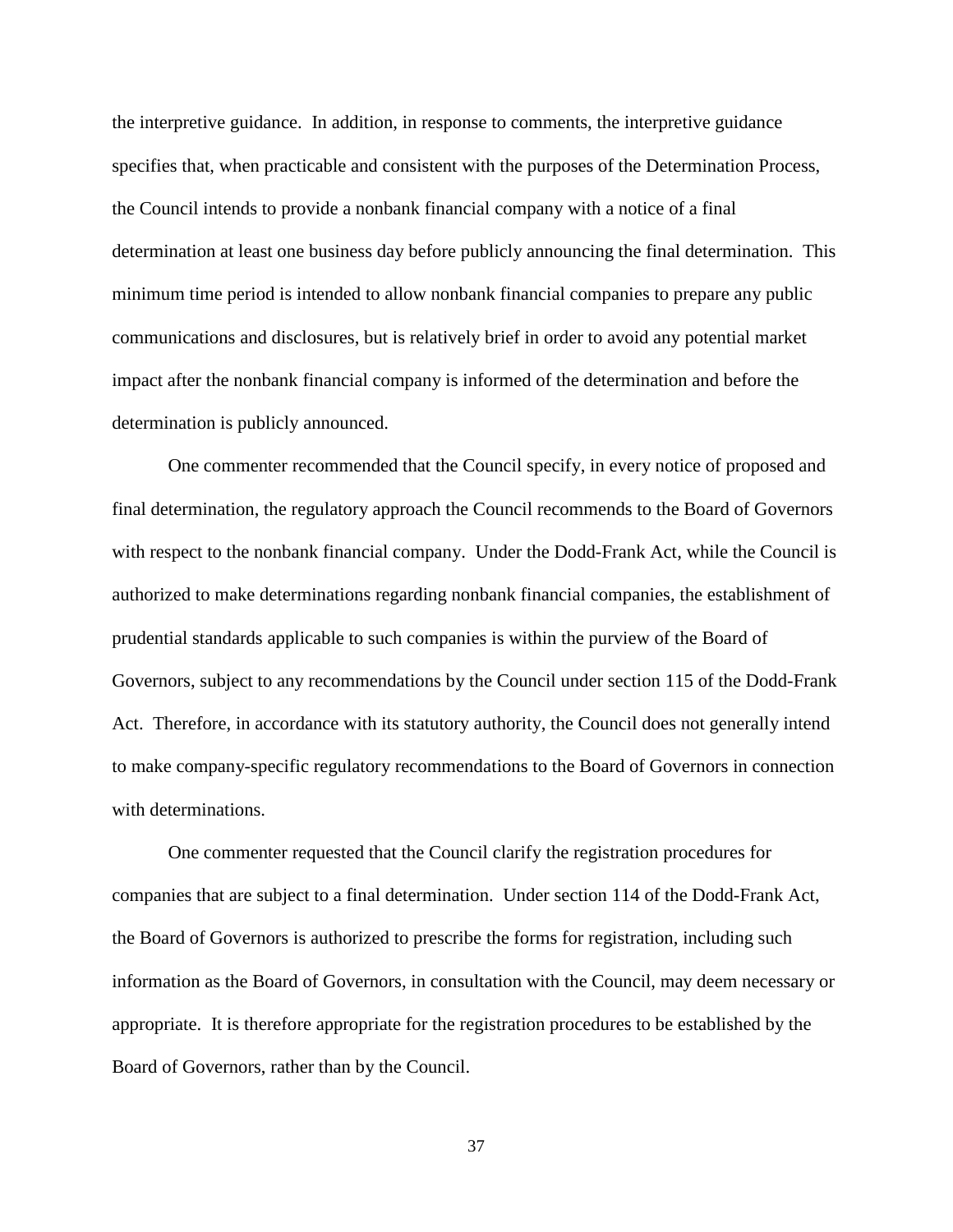## **D. Status of the Interpretive Guidance and Other Legal Issues**

Several commenters questioned the Council's authority to issue the proposed rule and interpretive guidance, while other commenters requested that the Council clarify the legal status of the interpretive guidance. Section  $111(e)(2)$  of the Dodd-Frank Act explicitly authorizes the Council to issue rules necessary for the conduct of the business of the Council, and specifies that such rules will constitute rules of agency organization, procedure, or practice. In accordance with this authority, the rule sets forth the procedures and practices that the Council will follow in the Determination Process and the manner in which nonbank financial companies may present themselves and their views to the Council.

Moreover, as the agency charged by Congress with responsibility for acting under section 113 of the Dodd-Frank Act, the Council has the inherent authority to promulgate interpretive rules and interpretive guidance that explain and interpret the statutory factors that the Council will consider in the Determination Process.<sup>16</sup> The interpretive guidance simply describes the Council's interpretation of the statutory factors and provides transparency to the public as to how the Council intends to exercise its statutory grant of discretionary authority. The interpretive guidance does not impose duties on, or alter the rights or interests of, any company, nor does it relieve the Council of making specific determinations in accordance with the Dodd-Frank Act. Rather, the Council must review and determine whether to subject any particular nonbank financial company to Board of Governors supervision on a company-specific basis after review

<span id="page-37-0"></span><sup>&</sup>lt;sup>16</sup> Courts have recognized that "an agency charged with a duty to enforce or administer a statute has inherent authority to issue interpretive rules informing the public of the procedures and standards it intends to apply in exercising its discretion." See, for example, Production Tool v. Employment & Training Administration, 688 F.2d 1161, 1166 (7th Cir. 1982). The Supreme Court has acknowledged that "whether or not they enjoy any express delegation of authority on a particular question, agencies charged with applying a statute necessarily make all sorts of interpretive choices." See U.S. v. Mead, 533 U.S. 218, 227 (2001).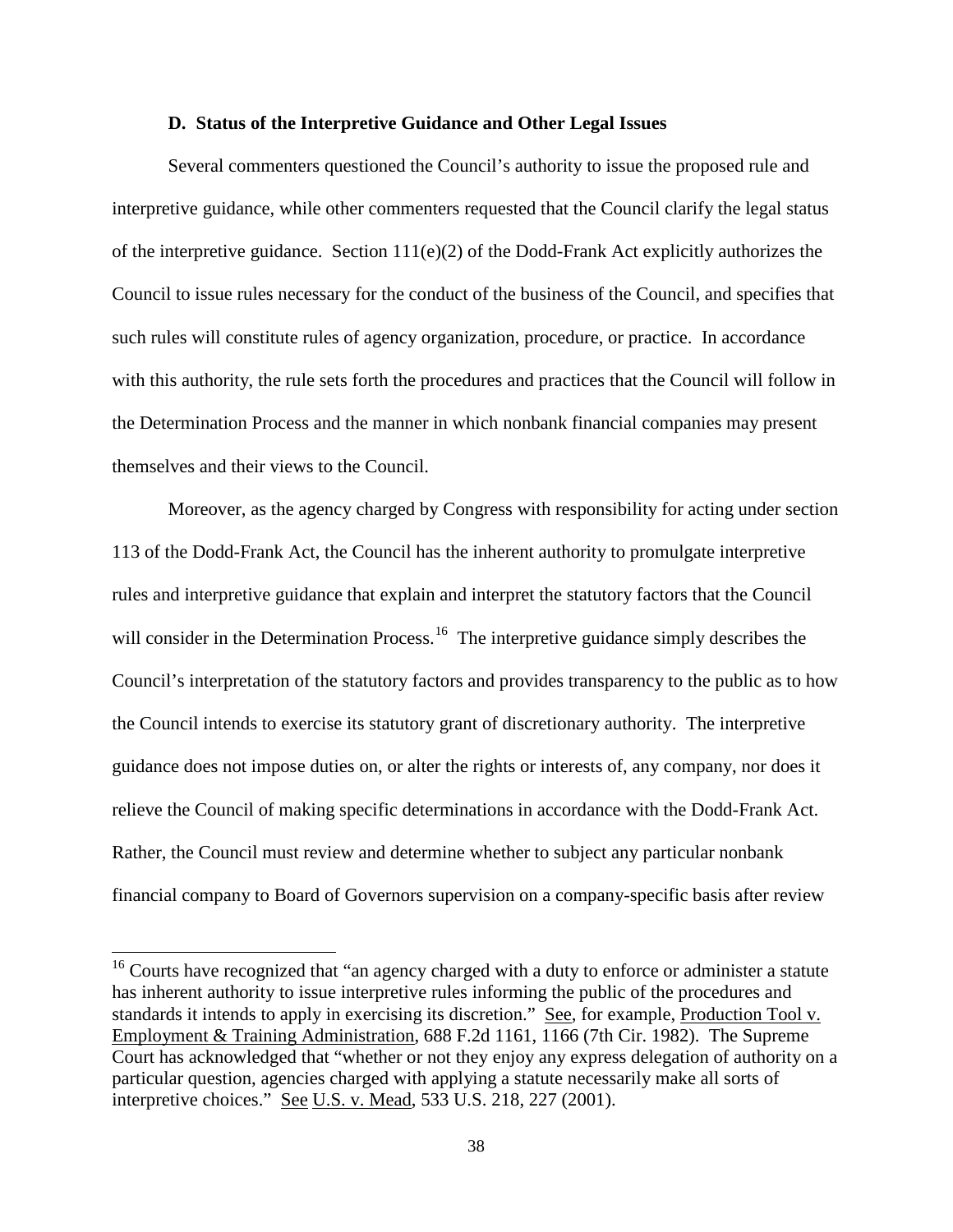of all of the relevant factors. Moreover, by providing for transparency in the Determination Process, the rule and interpretive guidance promote an accountability that benefits the public and the nonbank financial companies subject to evaluation. Thus, notwithstanding arguments to the contrary by a small number of commenters, the Council has the necessary authority to issue the rule and interpretive guidance.

Some commenters requested either that the interpretive guidance be incorporated into the rule text, or that the Council commit to providing the public with notice and an opportunity to comment on any proposed changes to the interpretive guidance. These commenters sought to ensure that the Council's actions would be made consistently and fairly and that the public would have notice of any changes to the interpretive guidance. If the Council revises the interpretive guidance in the future, the Council may provide the public with notice and an opportunity to comment on those changes, as the Council determines appropriate.

One commenter argued that Title I of the Dodd-Frank Act violates the U.S. Constitution based on (i) the limited judicial review of Council determinations under section 113(h) of the Dodd-Frank Act and (ii) the scope of the delegation of Congressional authority embodied by the regulation of nonbank financial companies under Title I of the statute. The Council disagrees with this assessment and does not believe that this rulemaking is the appropriate context to address these issues.

One commenter asserted that the Council had not satisfied the requirements of the Congressional Review Act (5 U.S.C. 801) in connection with this rulemaking. That statute provides that before a rule can take effect, the federal agency promulgating it must submit certain information to Congress and to the Comptroller General. No action was required to be taken by the Council in connection with the issuance of the NPR and Proposed Guidance, and the Council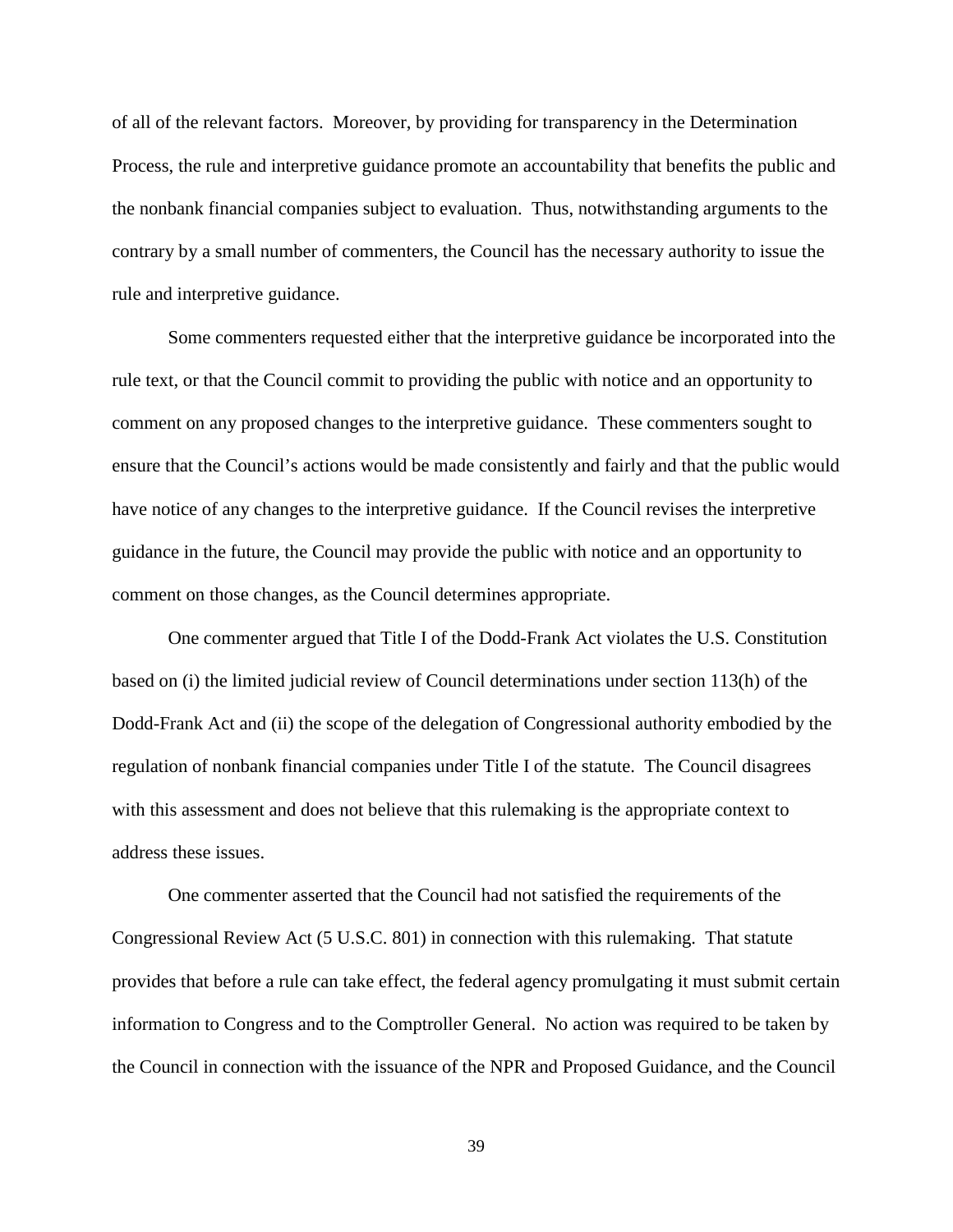will comply fully with the statutory requirements in connection with the issuance of the rule and interpretive guidance.

## **IV. Section-by-Section Analysis**

## *I. Subpart A General*

*A. § 1310.1 Authority and purpose.*

This section sets forth the authority for and purpose of the rule.

*B. § 1310.2 Definitions.*

This section defines the terms relevant to the rule. One commenter requested a clarification of the definition of "member agencies." That term is defined, unchanged from the NPR, as an agency represented by a voting member of the Council under section 111(b)(1) of the Dodd-Frank Act.

*II. Subpart B Determinations*

## *A. § 1310.10 Council determinations regarding nonbank financial companies.*

This section sets forth the Council's authority to make proposed and final determinations with respect to nonbank financial companies, pursuant to sections 113(a) and (b) of the Dodd-Frank Act. It sets forth the two standards for determinations, the requirements for a Council vote with respect to proposed and final determinations, and the Council's ability pursuant to section 112(d)(4) of the Dodd-Frank Act to request that the Board of Governors conduct an examination to determine whether a U.S. nonbank financial company should be supervised by the Board of Governors for purposes of Title I of the Dodd-Frank Act.

Two commenters suggested that the Council clarify the circumstances under which the Council will enlist the Board of Governors as an examiner under  $\S 1310.10(c)(1)$  of the rule. In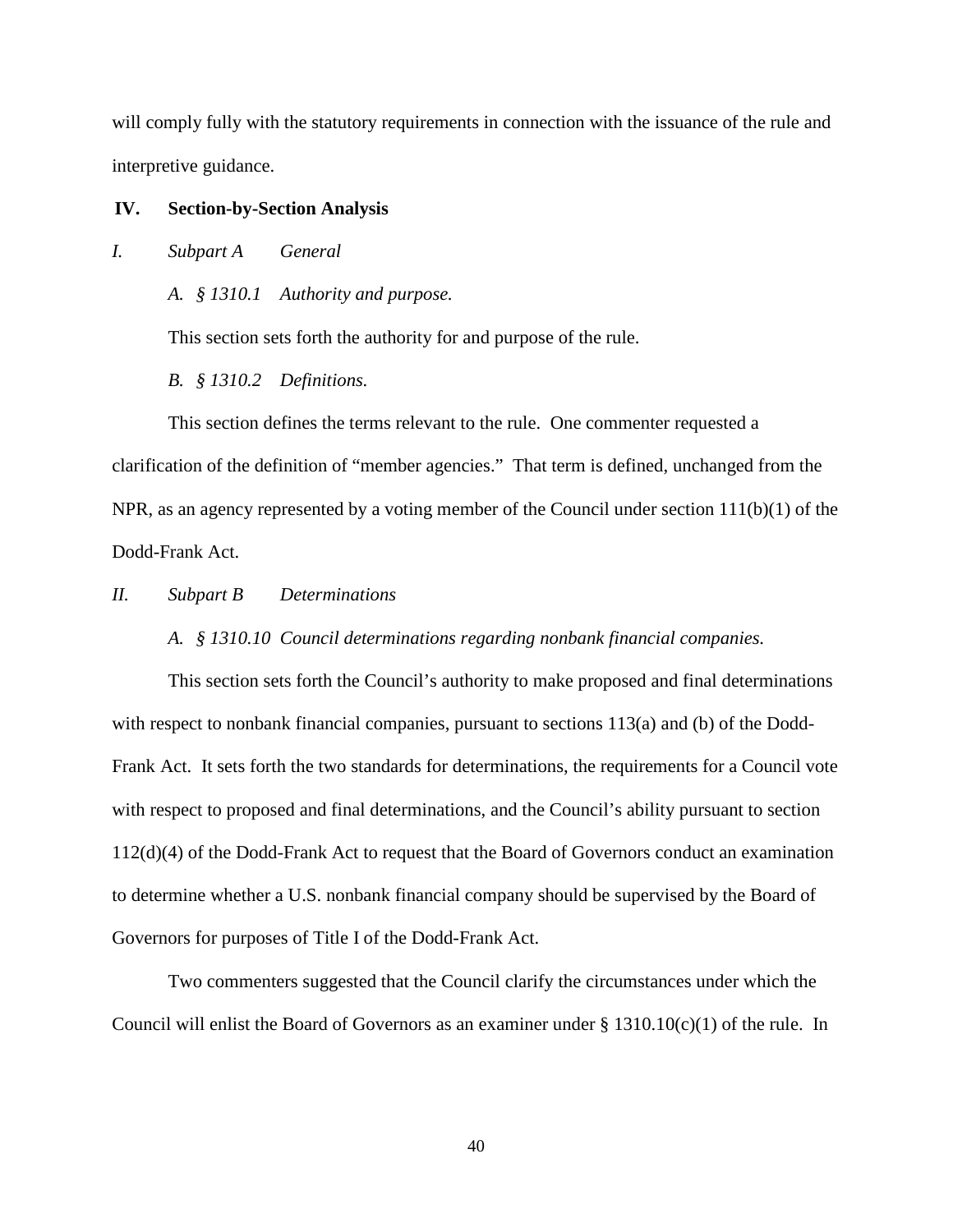order to maintain consistency with section  $112(d)(4)$  of the Dodd-Frank Act, the Council is adopting this section of the rule as proposed.

## *B. § 1310.11 Considerations in making proposed and final determinations.*

This section sets forth the considerations that the Council must consider in making a proposed or final determination with respect to a U.S. nonbank financial company or foreign nonbank financial company. These considerations reflect the statutory factors set forth in sections  $113(a)(2)$  and  $(b)(2)$  of the Dodd-Frank Act.

#### *C. § 1310.12 Anti-evasion provision.*

This section sets forth the Council's authority to require that the financial activities of a company that is not a nonbank financial company be supervised by the Board of Governors and be subject to prudential standards if the Council determines that material financial distress related to, or the nature, scope, size, scale, concentration, interconnectedness, or mix of, the financial activities conducted directly or indirectly by a company would pose a threat to the financial stability of the United States, and the company is organized or operates in such a manner as to evade the application of Title I of the Dodd-Frank Act. This section defines "financial activities" as that term is defined in section  $113(c)(5)$  of the Dodd-Frank Act.

Paragraph (d) is intended to clarify the application of subpart C. This section provides that, in accordance with section  $113(c)(4)$  of the Dodd-Frank Act, the provisions of subpart C governing information collection (including the confidentiality provisions), consultation, notice and opportunity for an evidentiary hearing, emergency waivers or modifications, and reevaluation and rescission of determinations will apply in the context of the Council's antievasion authority. The information-collection authority of the Council with respect to companies in this context derives from the authority of the Council to receive information from the OFR,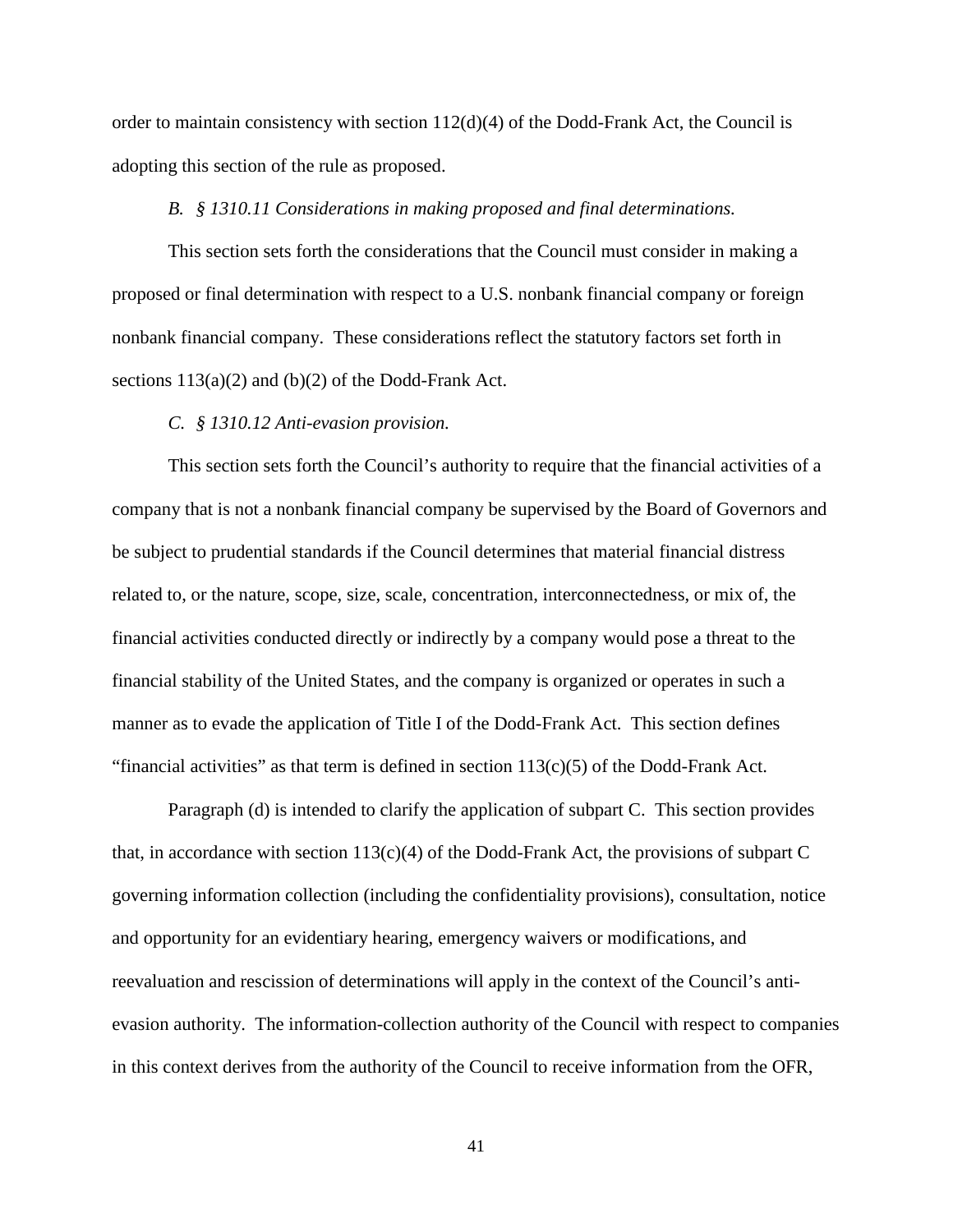member agencies, and the Federal Insurance Office, and from the authority of the OFR, on behalf of the Council, to require the submission of periodic and other reports from any financial company, under sections  $112(a)(2)(A)$ ,  $112(d)(1)$ , (2), and (3), and 154(b) of the Dodd-Frank Act.

Companies that are engaged in financial activities, but that are organized or operated in such a manner as to evade the application of Title I of the Dodd-Frank Act, may be subject to a determination by the Council under the anti-evasion authority in section 113(c) of the Dodd-Frank Act. In exercising its anti-evasion authority with respect to a U.S. nonbank financial company or foreign nonbank financial company, the Council must consider the relevant statutory factors applicable to a U.S. or foreign nonbank financial company, respectively. The Council may make such a determination either on its own initiative or at the request of the Board of Governors. Commenters requested that the rule further define the scope of the Council's antievasion authority. In addition, one commenter recommended that the rules should permit the supervision of internal financial activities of a nonbank financial company that has been the subject of a Council determination under its anti-evasion authority. Because § 1310.12 of the rule reflects the statutory authorities under section  $113(c)$ , and the Council believes such consistency is appropriate, the Council has not revised this section as suggested by commenters.

*III. Subpart C Information collection; proposed and final determinations; evidentiary hearings*

*A. § 1310.20 Council information collection; consultation; coordination; confidentiality.*

This section sets forth the Council's authority to collect information with respect to nonbank financial companies and its responsibilities in consulting and coordinating with regulators and maintaining the confidentiality of submitted information. Paragraph (a) sets forth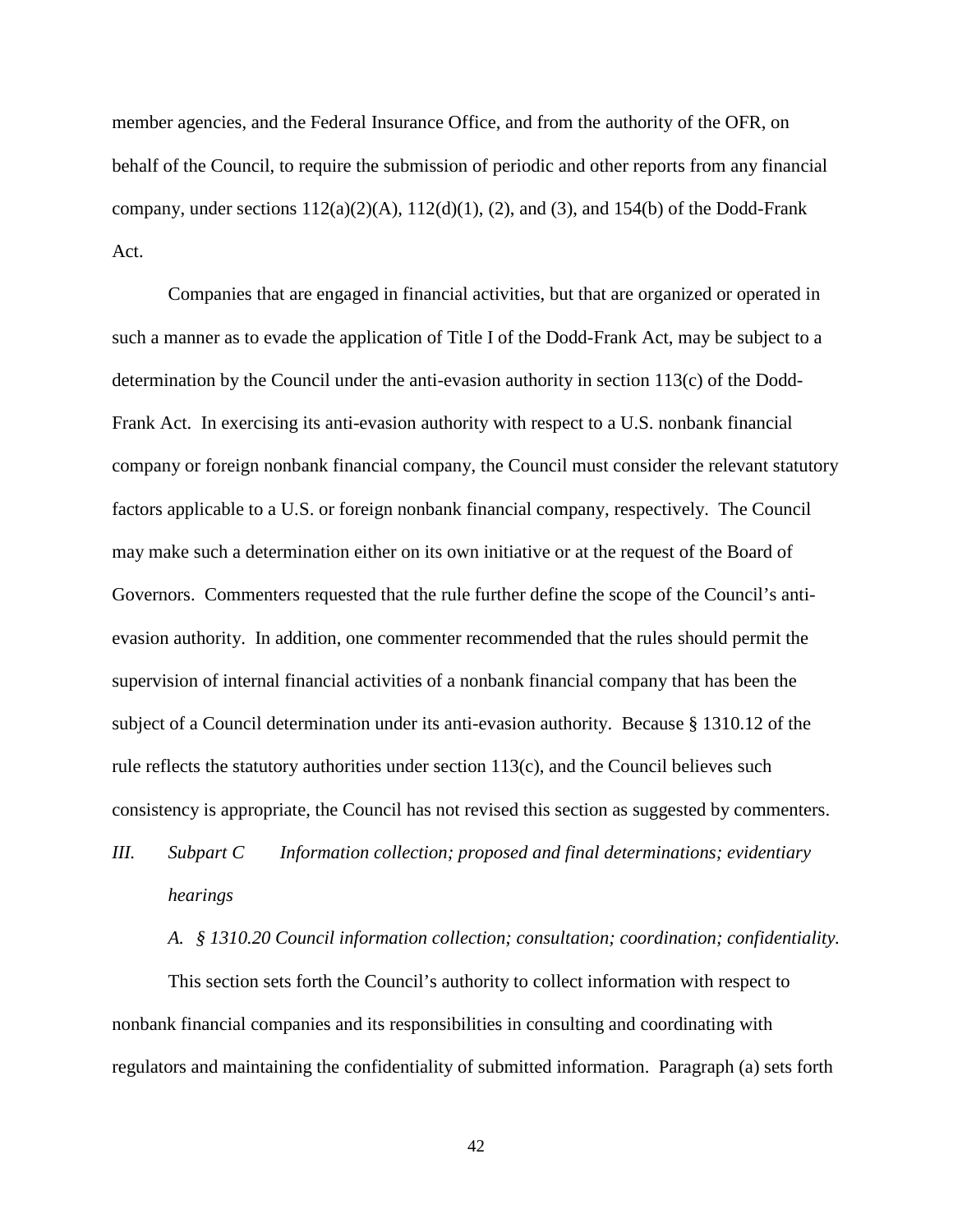the Council's ability to collect information from the OFR, member agencies, the Federal Insurance Office, and other Federal and State financial regulatory agencies. Pursuant to its statutory authority, the Council may also receive and request the submission of data or information from its voting and non-voting members. Paragraph (b) sets forth the Council's ability to collect information from nonbank financial companies. These two paragraphs implement the provisions of section 112 of the Dodd-Frank Act relating to the Council's authority to obtain information and collect financial data. Paragraph (c), which has been revised for consistency with section  $113(g)$  of the Dodd-Frank Act, provides that the Council will consult with a nonbank financial company's primary financial regulatory agency in a timely manner. Paragraph (d) provides that the Council will consult with appropriate foreign regulatory authorities, to the extent appropriate, in accordance with section 113(i) of the Dodd-Frank Act. Paragraph (e) implements the confidentiality requirements provided in section 112(d)(5) of the Dodd-Frank Act.

Several commenters requested that information submitted by nonbank financial companies be treated as exempt from disclosure under the FOIA. Commenters also requested that further confidentiality provisions be added to the rule, such as incorporating the Council's separate FOIA rule into the rule, committing to limiting the collection of sensitive information, and protections for information that has been collected. The Council is sensitive to these concerns. Under § 1310.20(e)(3) of the rule, the FOIA and the applicable exemptions thereunder apply to any data or information submitted under the rule. In addition, the Council's FOIA rule will apply to data and information received by the Council. The Council expects that nonbank financial companies' submissions will likely contain or consist of "trade secrets and commercial or financial information obtained from a person and privileged or confidential" and information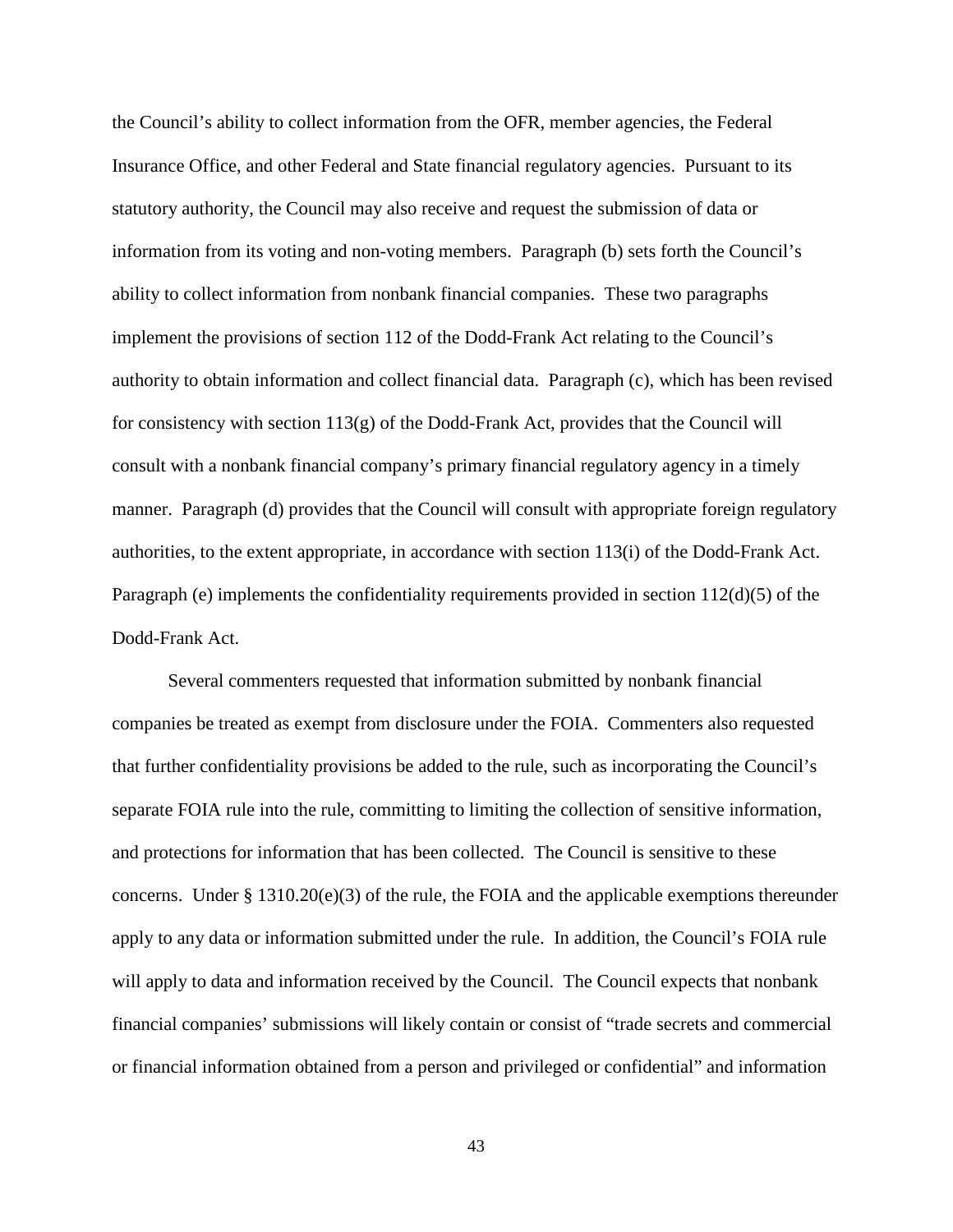that is "contained in or related to examination, operating, or condition reports prepared by, on behalf of, or for the use of an agency responsible for the regulation or supervision of financial institutions." These types of information are subject to withholding under exemptions 4 and 8 of the FOIA (5 U.S.C. 552(b)(4) and (8)). To the extent that nonbank financial companies' submissions contain or consist of data or information not subject to an applicable FOIA exemption, that data or information would be releasable under the FOIA.

In response to commenters' concerns regarding confidentiality, the Council has modified § 1310.20 of the rule to clarify that that the protections under that section apply to data, information, and reports (i) collected from federal and state financial regulatory agencies other than the OFR, member agencies, and the Federal Insurance Office and (ii) voluntarily submitted by any nonbank financial company that is being considered for a determination. This change also addresses another commenter's assertion that the Council lacks statutory authority to collect information from federal or state financial regulatory agencies other than the OFR, member agencies and the Federal Insurance Office,  $17$  because the Council expects that the OFR will participate as necessary in the information-collection and review process pursuant to its authority under sections 112(d) and 154(b) of the Dodd-Frank Act. Further, it should be noted that all members of the Council, including both its voting and non-voting members, will treat records of the Council in accordance with the Council's FOIA rule. When the Council and its members provide non-public information to each other in connection with Council functions and activities, the recipients generally intend to treat such information as confidential and not publicly to disclose such information without the consent of the providing party. However, such information may be used by the recipients for enforcement, examination, resolution planning, or

<span id="page-43-0"></span><sup>&</sup>lt;sup>17</sup> One of the statutory Council's duties, under section  $112(a)(2)(A)$ , is to "collect information" from member agencies, other Federal and State financial regulatory agencies [and] the Federal Insurance Office."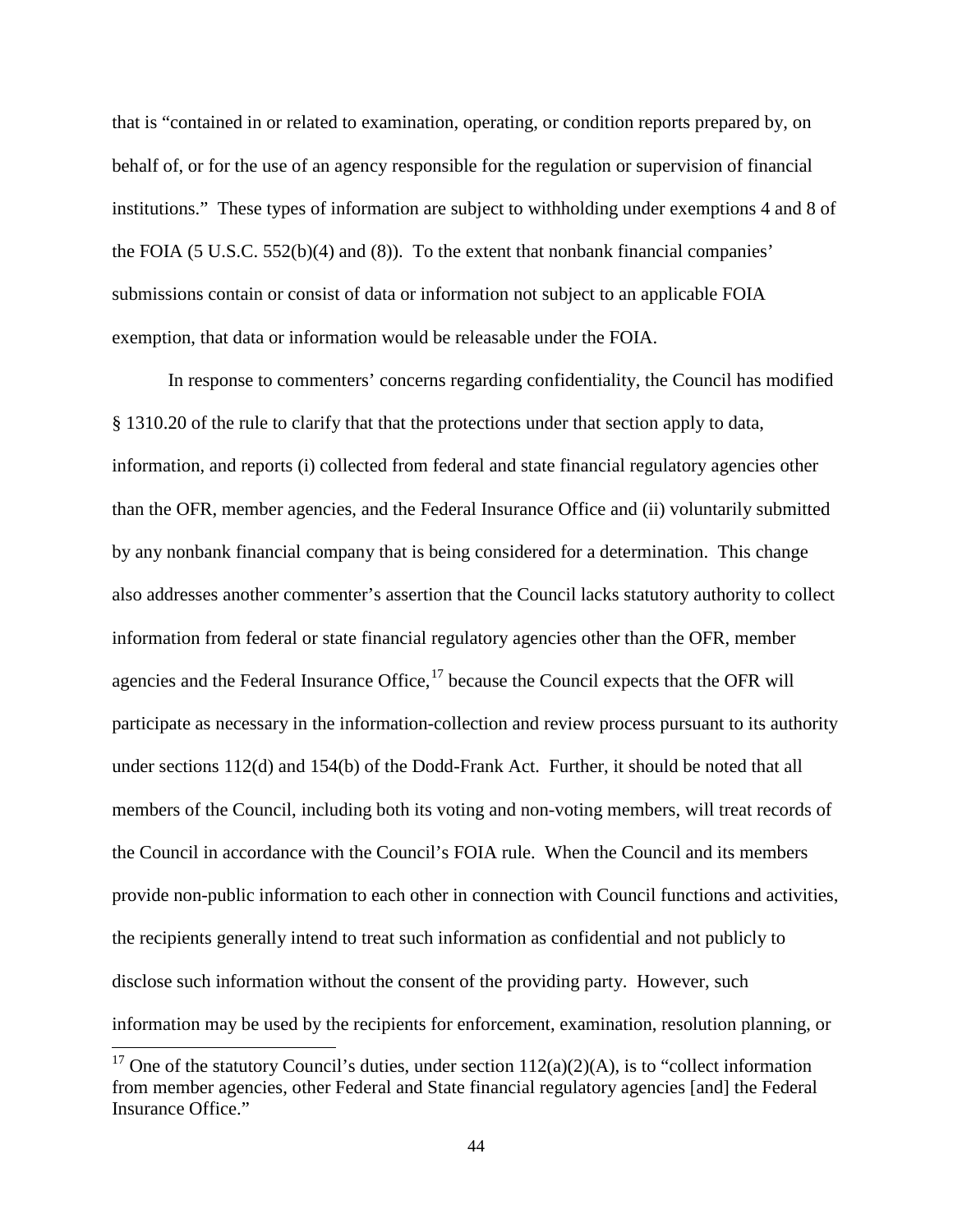other purposes, subject to any appropriate limitations on the disclosure of such information to third parties, taking into account factors including the need to preserve the integrity of the supervision and examination process. The Council believes that the additional confidentiality restrictions suggested by commenters generally would not materially increase the confidentially of information collected by the Council, due to requirements under the FOIA, or would harmfully constrain the Council's ability to perform its evaluations of nonbank financial companies.

Commenters also recommended that the Council rely to the extent possible on existing regulatory sources and on information in the form it is reported to regulators, to minimize the burden of information requests. The Council generally agrees with these comments, and in accordance with the Council's statutory obligation under section 112(d)(3)(B) of the Dodd-Frank Act intends, whenever possible, to rely on information available from the OFR or any member agency or primary financial regulatory agency that regulates a nonbank financial company before requiring the submission of reports from such nonbank financial company. The Council expects that the collection of information under this section of the rule will be performed in a manner that attempts to minimize burdens for affected nonbank financial companies.

# *B. § 1310.21 Proposed and final determinations; notice and opportunity for an evidentiary hearing.*

This section sets forth the procedural rights of a nonbank financial company being considered for a proposed or final determination, the time period within which the Council will act after it notifies the nonbank financial company that it is being considered for a proposed determination, and the nonbank financial company's rights to a hearing after a proposed determination. Paragraph (a) provides that the Council will deliver written notice to a nonbank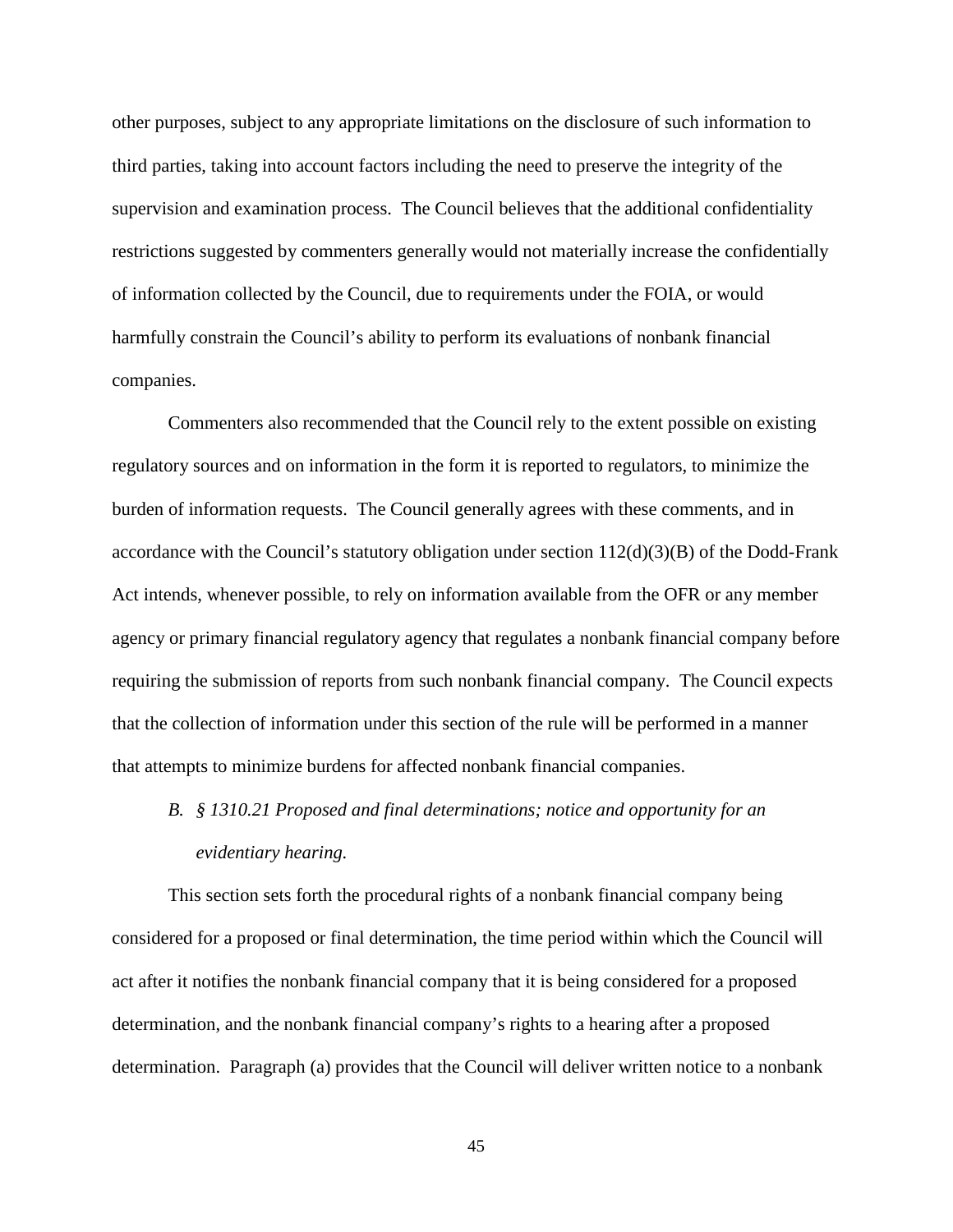financial company that it is being considered for a proposed determination and will provide the nonbank financial company an opportunity to submit written materials to contest the proposed determination. Paragraph (a) clarifies that the nonbank financial company may submit any written materials to contest the proposed determination, including materials concerning whether the nonbank financial company meets the standards for a determination. In response to comments, paragraph (a) provides that the Council will provide a nonbank financial company at least 30 days to respond to the notice of consideration. Commenters had requested a longer minimum period for responses, but based on the types and volume of information the Council expects to request, the subsequent opportunity for a nonbank to provide additional information following any proposed determination, and the Council's authority in individual cases to grant a longer period for a response, the Council believes a 30-day minimum is appropriate.

Paragraph (b) provides that the Council will provide a nonbank financial company with written notice of a proposed determination, including an explanation of the basis of the proposed determination. Paragraphs (c), (d), and (e) set forth the procedures for an evidentiary hearing following a proposed determination, pursuant to section  $113(e)$  of the Dodd-Frank Act, and provide the time period within which the Council will make a final determination. These paragraphs also provide that the Council will make public any final determination that it makes. While not specified in the rule, the Council expects to notify the relevant nonbank financial company if the Council has not made a final determination with respect to the company within the time period set forth in paragraph (d) or (e), as applicable. In response to comments, the Council has clarified paragraph (c) to provide that the hearing would be nonpublic. However, the Council has not revised the rule as requested by several commenters to provide a nonbank financial company with a right to an oral hearing. Instead, the rule maintains consistency with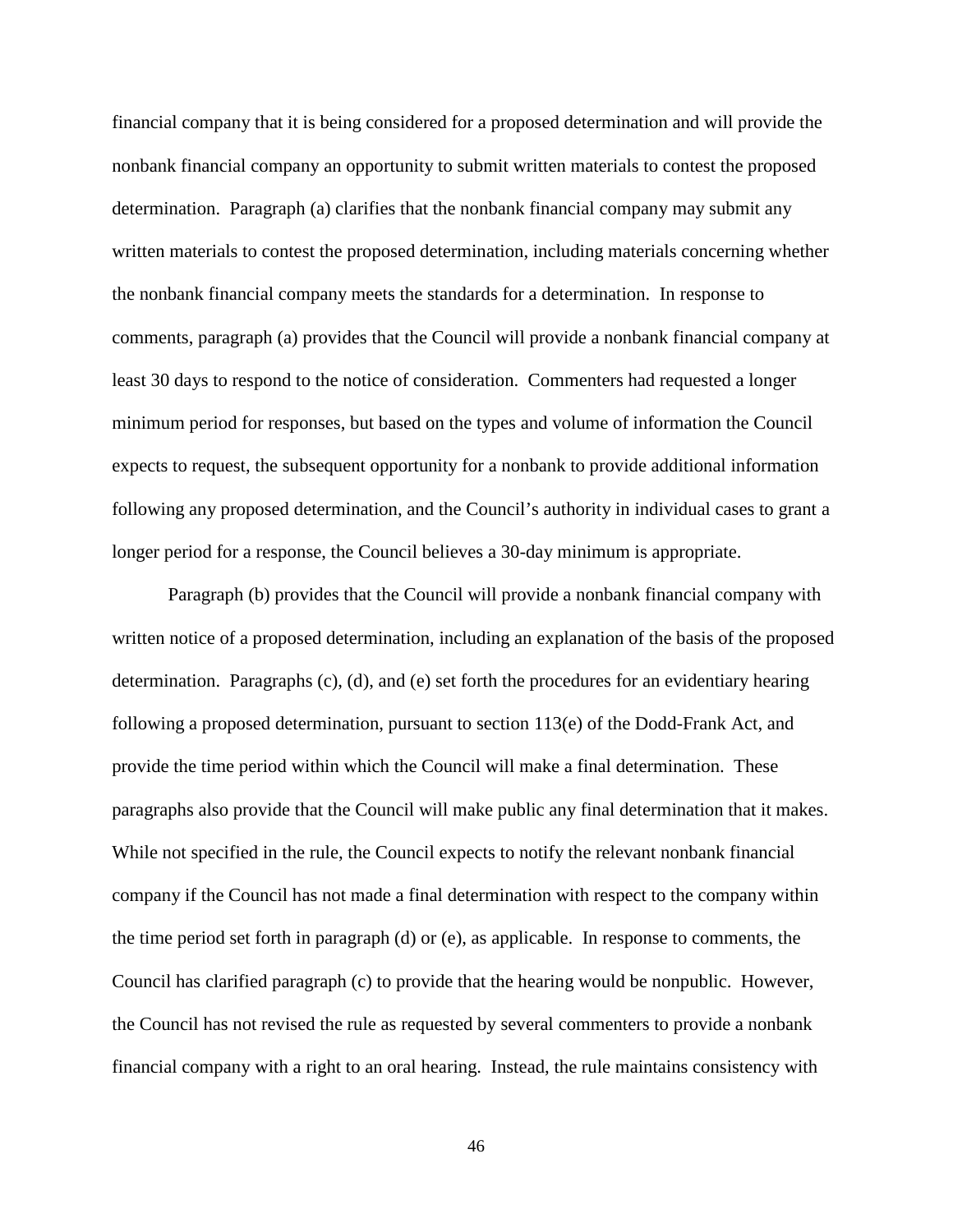section 113(e)(2) of the Dodd-Frank Act, which grants the Council sole discretion as to the format of any hearing. Paragraph (c)(1) has also been revised to clarify that, consistent with the definition of "hearing date," a hearing may be before the Council or its representatives.

Paragraph (f) sets forth the time period within which the Council may make a proposed determination with respect to a nonbank financial company that has received a notice of consideration of determination. Under paragraph (a)(3), the Council will notify a nonbank financial company that is being considered for a proposed determination of the date on which the Council deems its evidentiary record regarding that nonbank financial company to be complete. If the Council does not make a proposed determination with respect to that nonbank financial company within 180 days after that date, the Council will not make a proposed determination unless the Council issues a subsequent written notice of consideration of determination under paragraph (a) and thereafter complies with the other procedures set forth in that section. This paragraph is intended to provide clarity to a nonbank financial company that is subject to a notice of consideration of determination regarding the timing of any potential subsequent Council action. The Council expects to notify the relevant nonbank financial company upon expiration of this 180-day period.

#### *C. § 1310.22 Emergency exception to § 1310.21.*

This section sets forth the process by which the Council may waive or modify any of the notice or other procedural requirements of the rule if the Council determines that the waiver or modification is necessary or appropriate to prevent or mitigate threats posed by the nonbank financial company to the financial stability of the United States, pursuant to section 113(f) of the Dodd-Frank Act. This section provides that a nonbank financial company will receive notice of the waiver or modification and an opportunity for a hearing to contest the waiver or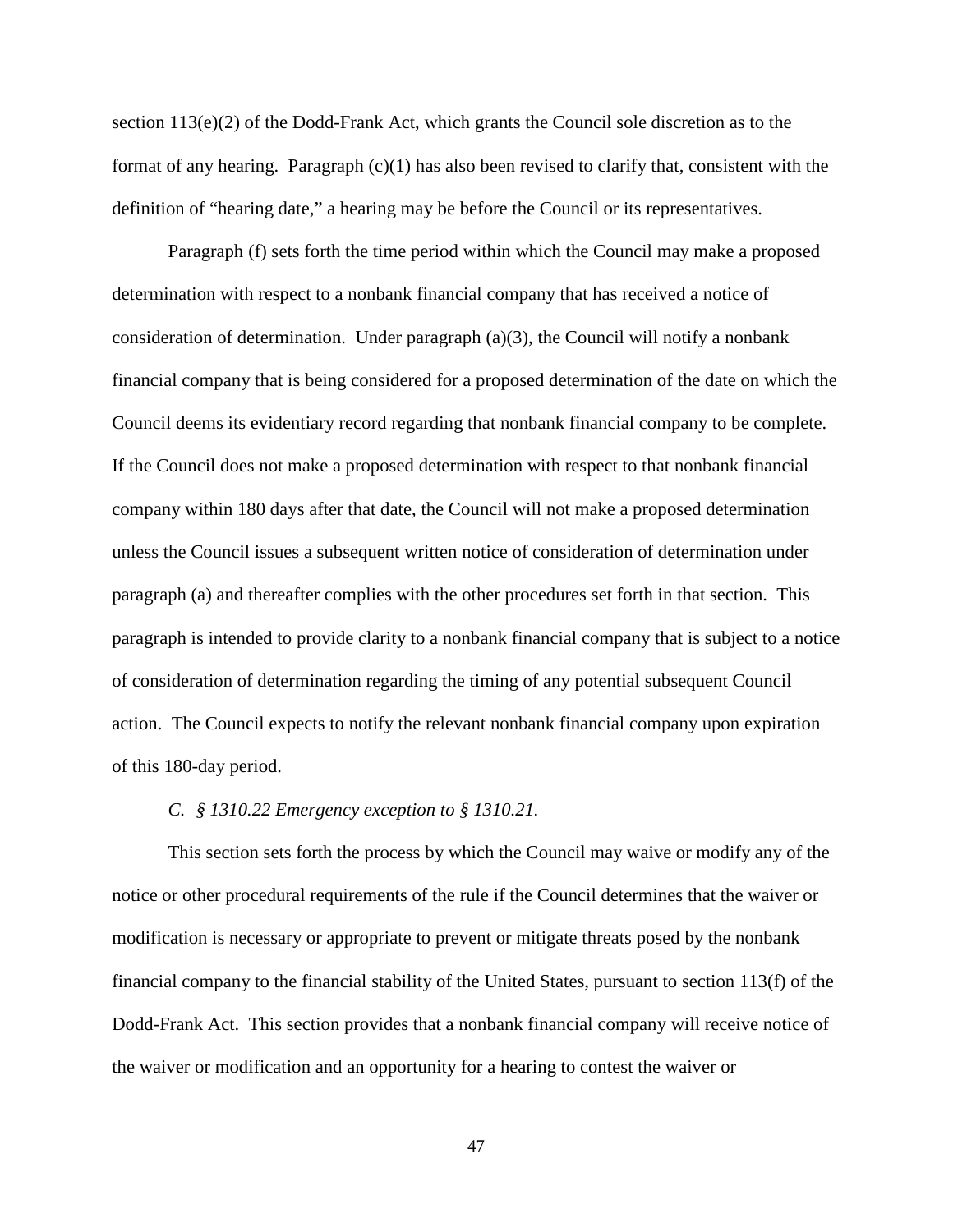modification, and sets forth the process by which the Council will make and publicly announce its final determination. This section incorporates the statutory requirement that the Council consult with the appropriate home country supervisor, if any, of a foreign nonbank financial company considered for a determination under this section. This section also requires the Council to consult with the primary financial regulatory agency, if any, of a nonbank financial company in making a determination under this section. These consultations will be conducted in such time and manner as the Council may deem appropriate. Several commenters requested that the Council clarify or limit the scope of this section of the rule. To maintain consistency with the Council's statutory authority under section 113(f) of the Dodd-Frank Act, and to avoid imposing unwarranted restrictions on the Council's ability to respond to emergency situations, the Council is adopting this section as proposed. In response to comments, the Council has clarified paragraph (c) to provide that the hearing under this section would be nonpublic, and the Council has revised paragraph (d) to clarify that while the Council will publicly announce final determinations under § 1310.10(a), the Council will not publicly announce determinations regarding waivers or modifications under § 1310.22(c). Paragraph (c)(1) has also been revised to clarify that, consistent with the definition of "hearing date," a hearing may be before the Council or its representatives.

#### *D. § 1310.23 Council reevaluation and rescission of determinations.*

This section sets forth the Council's statutory responsibility, pursuant to section 113(d) of the Dodd-Frank Act, to reevaluate currently effective determinations and rescind any determination if the Council determines that the nonbank financial company no longer meets the standards for determination.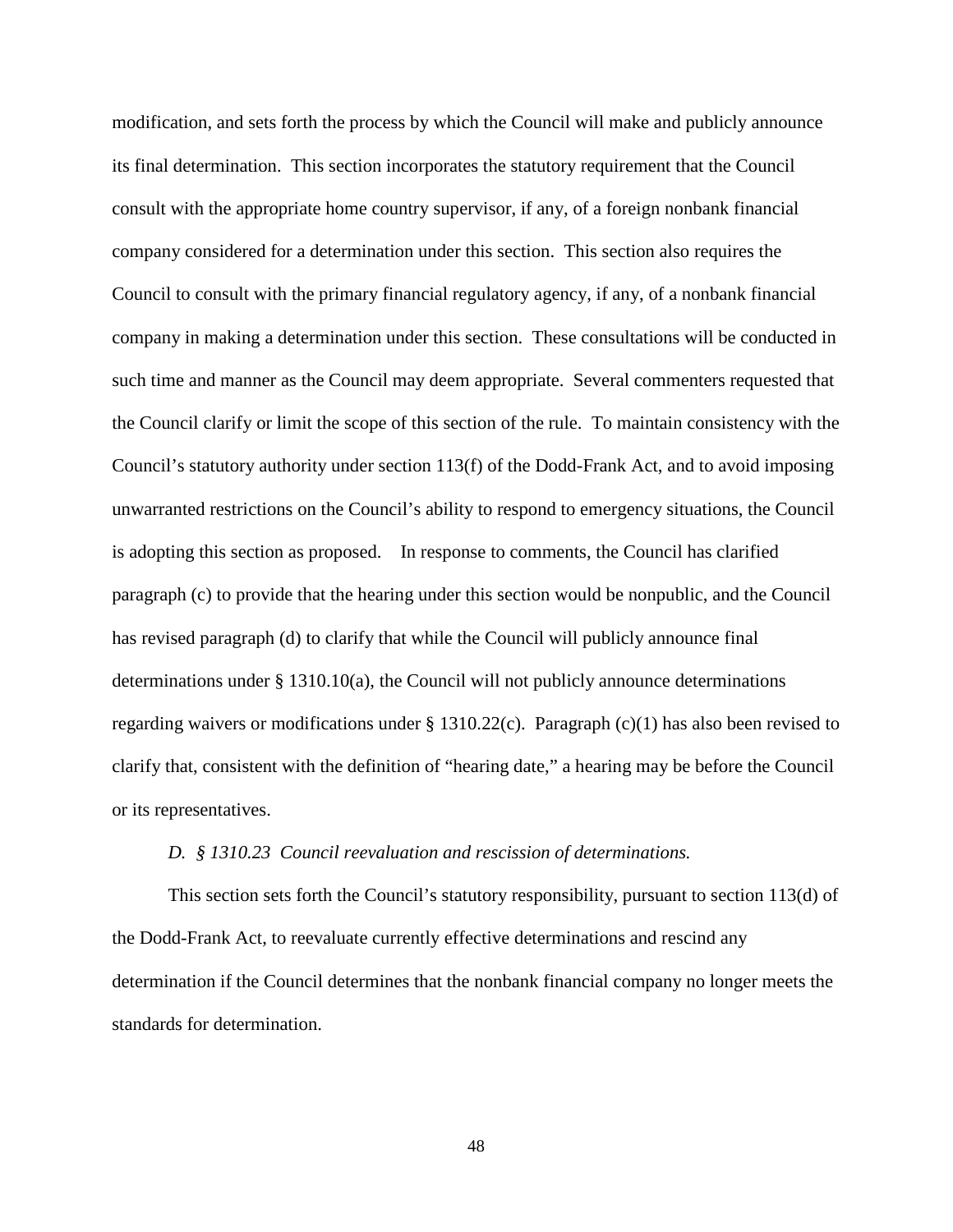In response to comments requesting clarification of the process for reevaluations, paragraph (b) provides new procedural protections for nonbank financial companies. Pursuant to paragraph (b), the Council will notify each nonbank financial company subject to a currently effective determination prior to the Council's annual reevaluation. The nonbank financial company will be provided an opportunity to submit written materials to the Council to contest the determination. Because increased information about any nonbank financial company subject to a previous determination will be available to the Council through the Board of Governors, and the Council will have previously performed a comprehensive analysis of any such company, a replication in full of the Council's evaluation in Stages 2 and 3 will not be necessary. Instead, the Council expects that its reevaluations will focus on any material changes with respect to the nonbank financial company or the markets in which it operates since the Council's previous review. Commenters also suggested that nonbank financial companies be permitted to request additional reevaluations. Due to the relatively frequent mandatory reevaluations, such additional reevaluations should rarely be necessary. In the event of an extraordinary change that materially decreases the threat a nonbank financial company poses to U.S. financial stability relatively soon after a previous reevaluation, the Council may, at its sole discretion, consider a request from such company for a reevaluation prior to the next annual reevaluation. New paragraph (d) provides that upon a rescission of a determination with respect to a nonbank financial company, the Council will notify the company and publicly announce the rescission.

#### **V. Regulatory Flexibility Act**

The Council certifies that this final rule will not have a significant economic impact on a substantial number of small entities. The economic impact of this rule is not expected to be significant. The final rule would apply only to nonbank financial companies that could pose a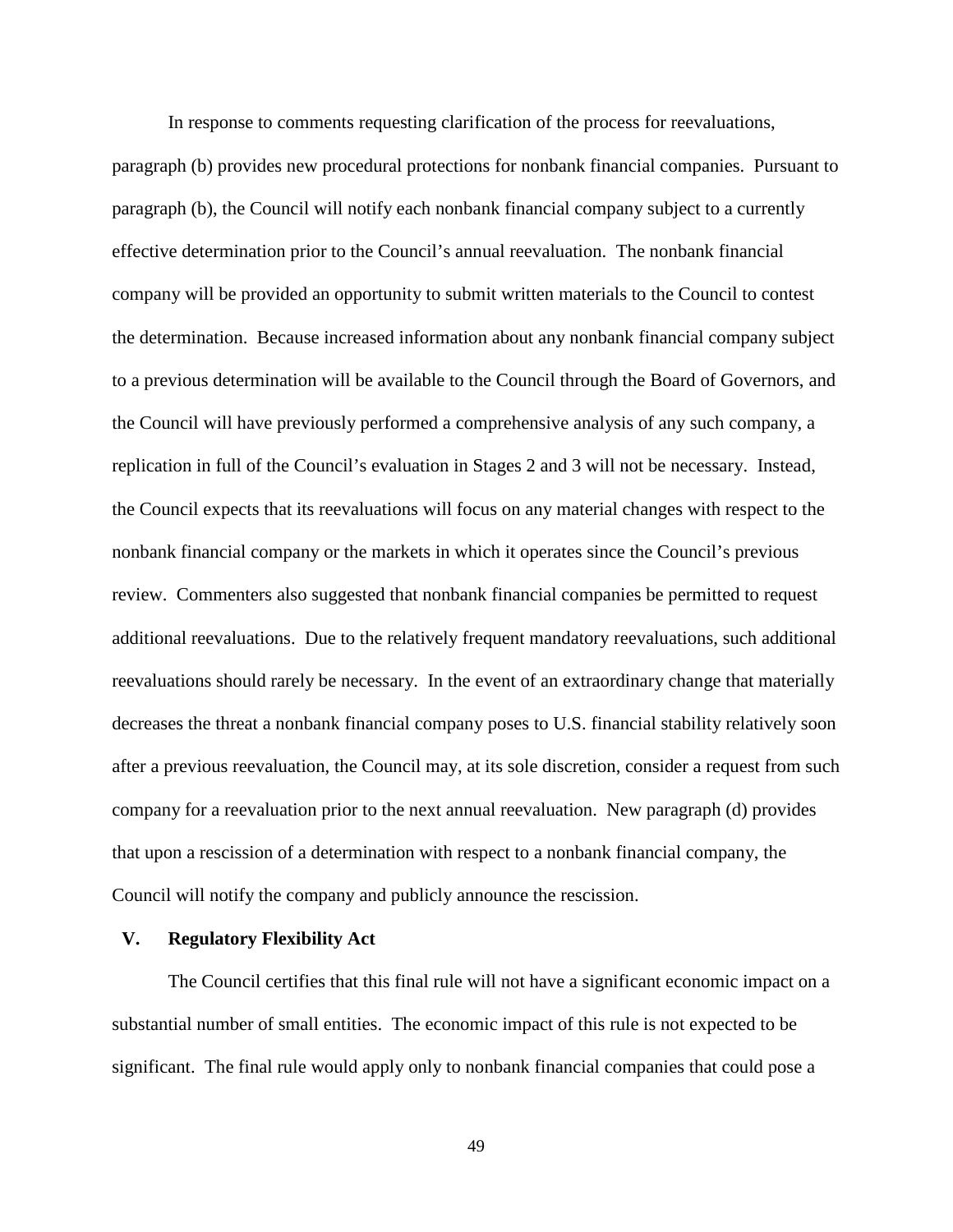threat to the financial stability of the United States. Size is an important factor, although not the exclusive factor, in assessing whether a nonbank financial company could pose a threat to financial stability. The Council expects that few, if any, small companies (as defined for purposes of the Small Business Act) could pose a threat to financial stability. Therefore, the Council does not expect the rule to directly affect a substantial number of small entities. Accordingly, a regulatory flexibility analysis under the Regulatory Flexibility Act (5 U.S.C. 601- 612) is not required.

## **VI. Paperwork Reduction Act**

The collection of information contained in this final rule has been reviewed and approved by the Office of Management and Budget in accordance with the Paperwork Reduction Act of 1995 (44 U.S.C. 3507(d)) under control [ ]. An agency may not conduct or sponsor, and a person is not required to respond to, a collection of information unless it displays a valid control number assigned by the Office of Management and Budget.

The collection of information in this final rule is found in § 1310.20, § 1310.21, § 1310.22, and § 1310.23.

The hours and costs associated with preparing data, information, and reports for submission to the Council constitute reporting and cost burdens imposed by the collection of information. The estimated total annual reporting burden associated with the collection of information in this final rule is 1,000 hours. We estimate the cost associated with this information collection to be \$450,000. In making this estimate, the Council estimates that due to the nature of the information likely to be requested, approximately 75 percent of the burden in hours will be carried by nonbank financial companies internally at an average cost of \$400 per hour, and the remainder will be carried by outside professionals retained by nonbank financial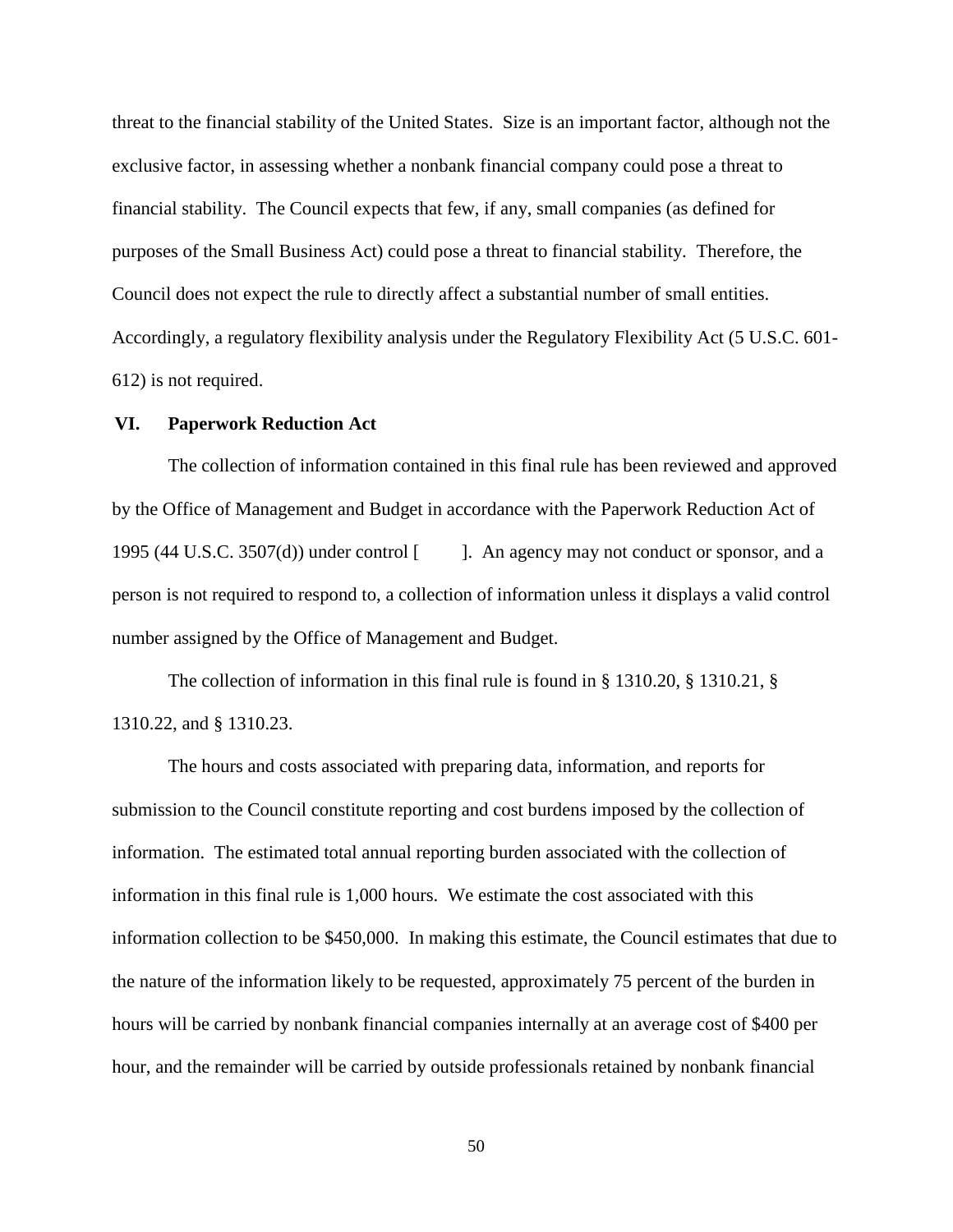companies at an average cost of \$600 per hour. In addition, in determining these estimates, the Council considered its obligation under § 1310.20(b) of the rule to, whenever possible, rely on information available from the OFR or any member agency or primary financial regulatory agency that regulates a nonbank financial company before requiring the submission of reports from such nonbank financial company. The Council expects that its collection of information under the rule will be performed in a manner that attempts to minimize burdens for affected nonbank financial companies. The aggregate burden will be subject to the number of nonbank financial companies that are evaluated in Stage 3, the extent of information regarding such companies that is available to the Council through existing public and regulatory sources, and the amount and types of information that nonbank financial companies provide to the Council during the Determination Process.

Several commenters asserted that the Paperwork Reduction Act disclosure in the NPR did not comply with the statute, citing a requirement to provide the public with notice and an opportunity to comment on the proposed collection of information, including an estimate of the burden that will result from the collection of information. The NPR cited the sections of the proposed rule that related to the collection of information, described the types of information expected to be collected and the frequency of collections, provided an estimate of the total annual reporting burden, and enabled the public to assess the likely respondents. The NPR therefore complied with the requirements of the Paperwork Reduction Act.

## **VII. Executive Orders 12866 and 13563**

Presidential Executive Order 12866, "Regulatory Planning and Review,"[18](#page-43-0) and Executive Order 13563, "Improving Regulation and Regulatory Review,"[19](#page-50-0) direct certain agencies to assess

<span id="page-50-0"></span> <sup>18</sup> Available at http://www.gpo.gov/fdsys/pkg/WCPD-1993-10-04/pdf/WCPD-1993-10-04- Pg1925.pdf.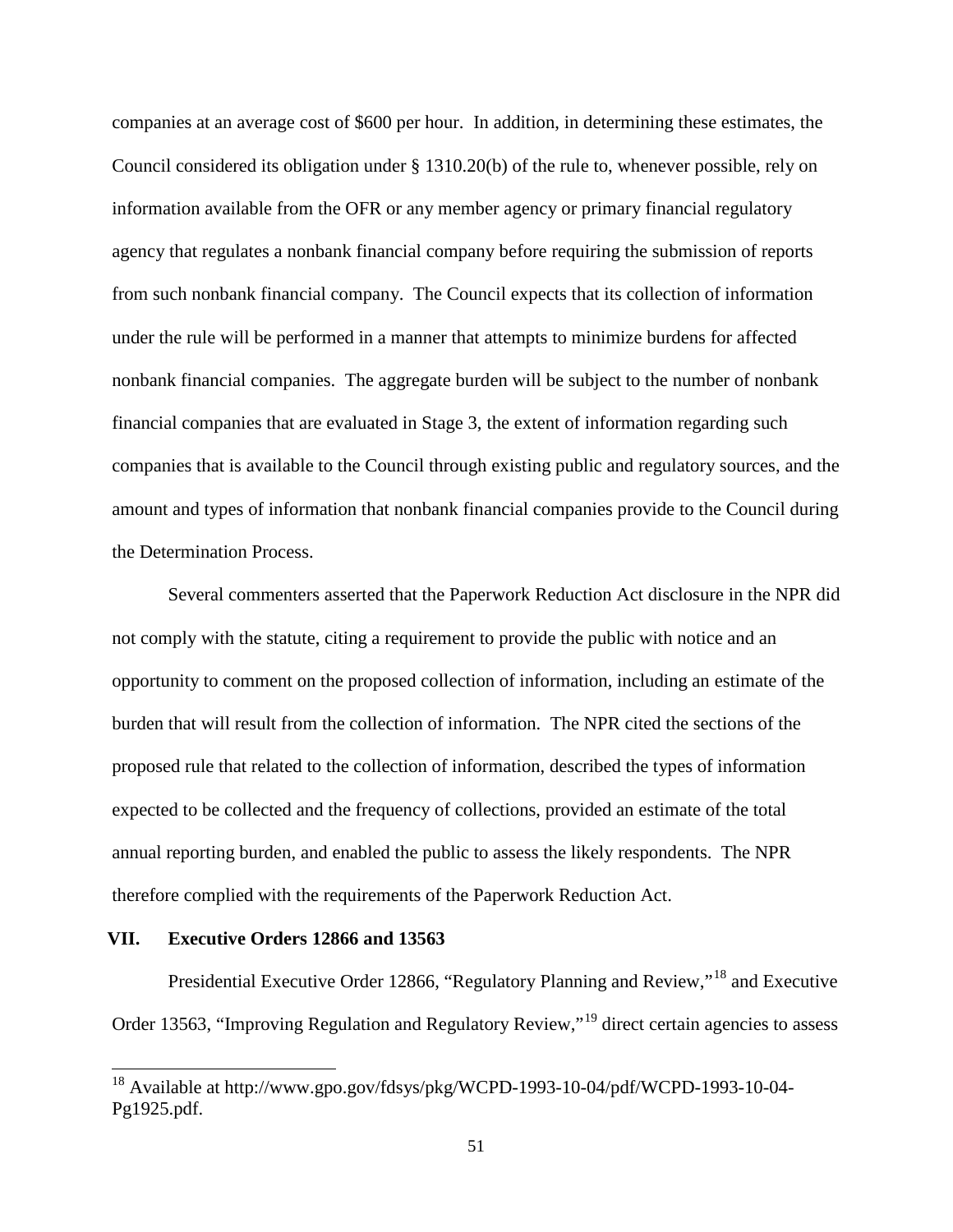costs and benefits of available regulatory alternatives and, if regulation is necessary, to select regulatory approaches that maximize net benefits (including potential economic, environmental, public health and safety effects, distributive impacts, and equity). Executive Order 13563 emphasizes the importance of quantifying both costs and benefits, of reducing costs, of harmonizing rules, and of promoting flexibility. This rule has been designated a "significant regulatory action" although not economically significant under section 3(f) of Executive Order 12866. Accordingly, the rule has been reviewed by the Office of Management and Budget.

Several commenters suggested that the Council should, or is required to, conduct a costbenefit analysis, such as a review of the impact of the rule on the economy and on different sectors of the financial services industry. These commenters argued that a cost-benefit analysis would enhance transparency and ensure that costs are minimized, and may be required under Executive Orders 12866 and 13563. In addition, commenters questioned the determination that this rule is not economically significant under section 3(f) of Executive Order 12866. That section defines "significant regulatory action" to include a regulatory action (which may include a proposed rule of agency procedure or practice) that is likely to result in a rule that may raise certain novel legal or policy issues. Based on this determination, which is made by the Office of Management and Budget, the Council is not required to conduct a cost-benefit analysis in connection with this rulemaking. The rule and the interpretive guidance are limited to descriptions of the processes and procedures that the Council intends to follow in making determinations under section 113 of the Dodd-Frank Act, the manner in which nonbank financial companies may present themselves and their views to the Council, the Council's interpretation of the statutory factors, and how the Council intends to exercise its statutory grant of discretionary authority. The rights and obligations of nonbank financial companies that the Council is

<sup>&</sup>lt;sup>19</sup> Available at http://www.gpo.gov/fdsys/pkg/FR-2011-01-21/pdf/2011-1385.pdf.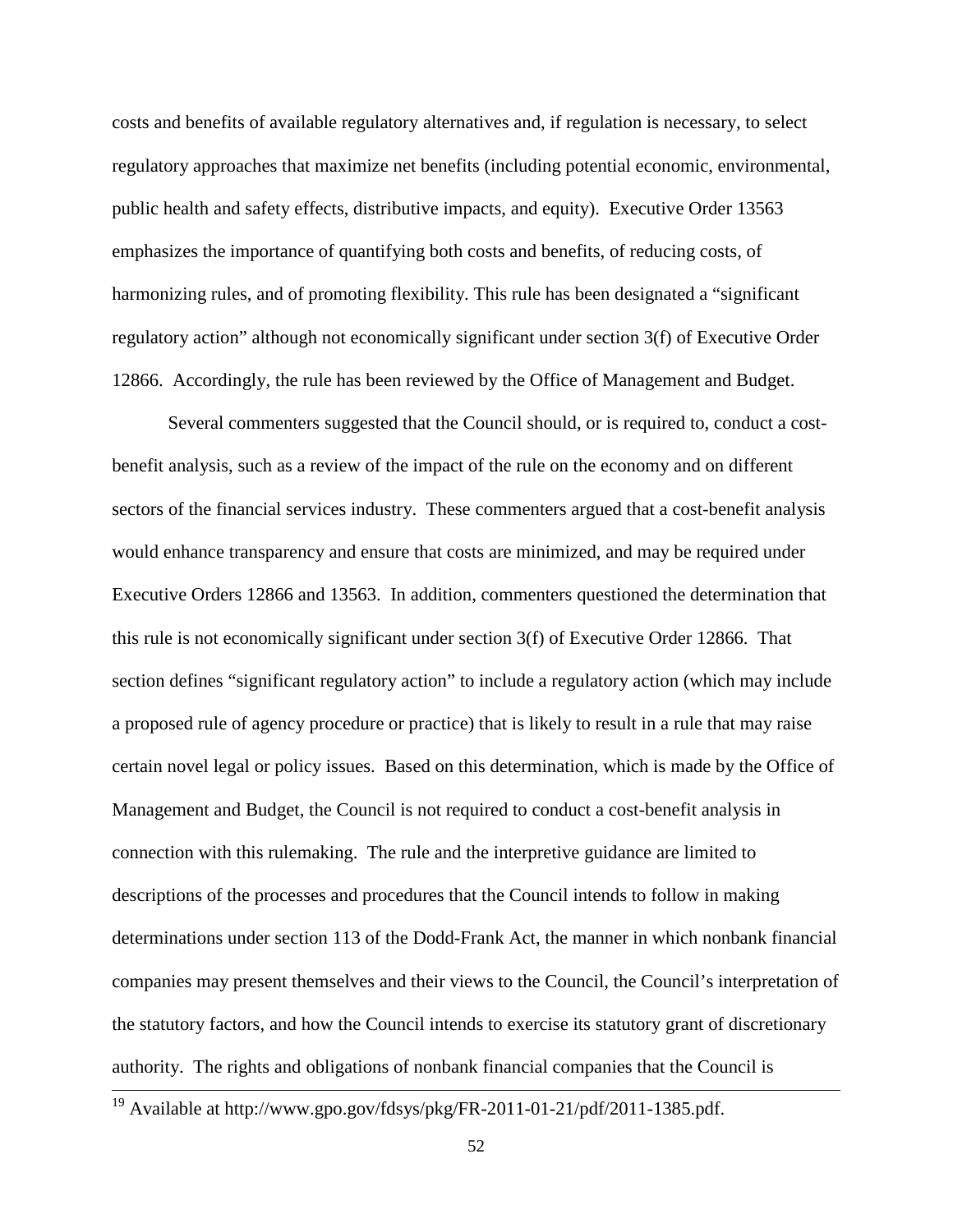considering for a determination, or for a reevaluation and potential rescission of a determination, arise directly from section 113 of the Dodd-Frank Act. The rights and obligations of nonbank financial companies that the Council has been determined shall be supervised by the Board of Governors arise from other sections of the Dodd-Frank Act and the rules promulgated thereunder, such as the enhanced prudential standards to be established by the Board of Governors and the resolution plans required under section 165 of the Dodd-Frank Act. Based on data currently available to the Council through existing public and regulatory sources, the Council has estimated that fewer than 50 nonbank financial companies meet the Stage 1 thresholds.

#### **List of Subjects**

Financial Stability Oversight Council, nonbank financial companies.

#### **Financial Stability Oversight Council**

## *Authority and Issuance*

For the reasons set forth in the preamble, the Financial Stability Oversight Council adds a

new part 1310 to Title 12 of the Code of Federal Regulations, to read as follows:

#### **Part 1310 – Authority to Require Supervision and Regulation of Certain Nonbank**

### **Financial Companies**

Sec. Subpart A – General 1310.1 Authority and purpose. 1310.2 Definitions.

Subpart B – Determinations 1310.10 Council determinations regarding nonbank financial companies. 1310.11 Considerations in making proposed and final determinations. 1310.12 Anti-evasion provision.

Subpart C – Information collection; proposed and final determinations; evidentiary hearings 1310.20 Council information collection; consultation; coordination; confidentiality.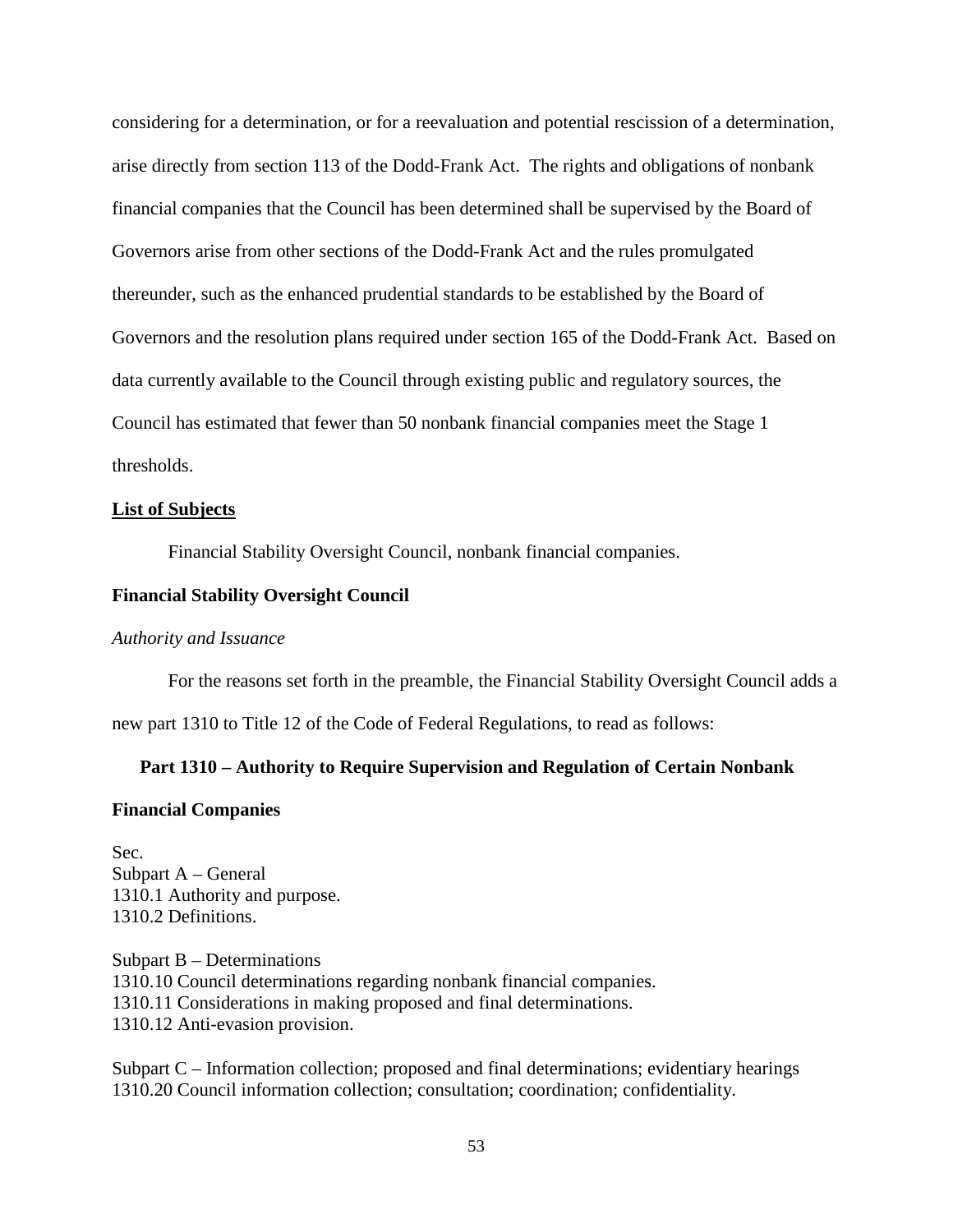1310.21 Proposed and final determinations; notice and opportunity for an evidentiary hearing. 1310.22 Emergency exception to § 1310.21. 1310.23 Council reevaluation and rescission of determinations.

Appendix: Financial Stability Oversight Council Guidance for Nonbank Financial Company **Determinations** 

**Authority:** 12 U.S.C. 5321; 12 U.S.C. 5322; 12 U.S.C. 5323

## **Subpart A - General**

#### **§ 1310.1 Authority and purpose.**

(a) Authority. This part is issued by the Council under sections 111, 112 and 113 of the Dodd-Frank Wall Street Reform and Consumer Protection Act ("Dodd-Frank Act") (12 U.S.C.

5321, 5322, and 5323).

(b) Purpose. The principal purposes of this part are to set forth the standards and procedures governing Council determinations under section 113 of the Dodd-Frank Act (12 U.S.C. 5323), including whether material financial distress at a nonbank financial company, or the nature, scope, size, scale, concentration, interconnectedness, or mix of the activities of the nonbank financial company, could pose a threat to the financial stability of the United States, and whether a nonbank financial company shall be supervised by the Board of Governors and shall be subject to prudential standards in accordance with Title I of the Dodd-Frank Act.

## **§ 1310.2 Definitions.**

The terms used in this regulation have the following meanings—

Board of Governors. The term "Board of Governors" means the Board of Governors of the Federal Reserve System.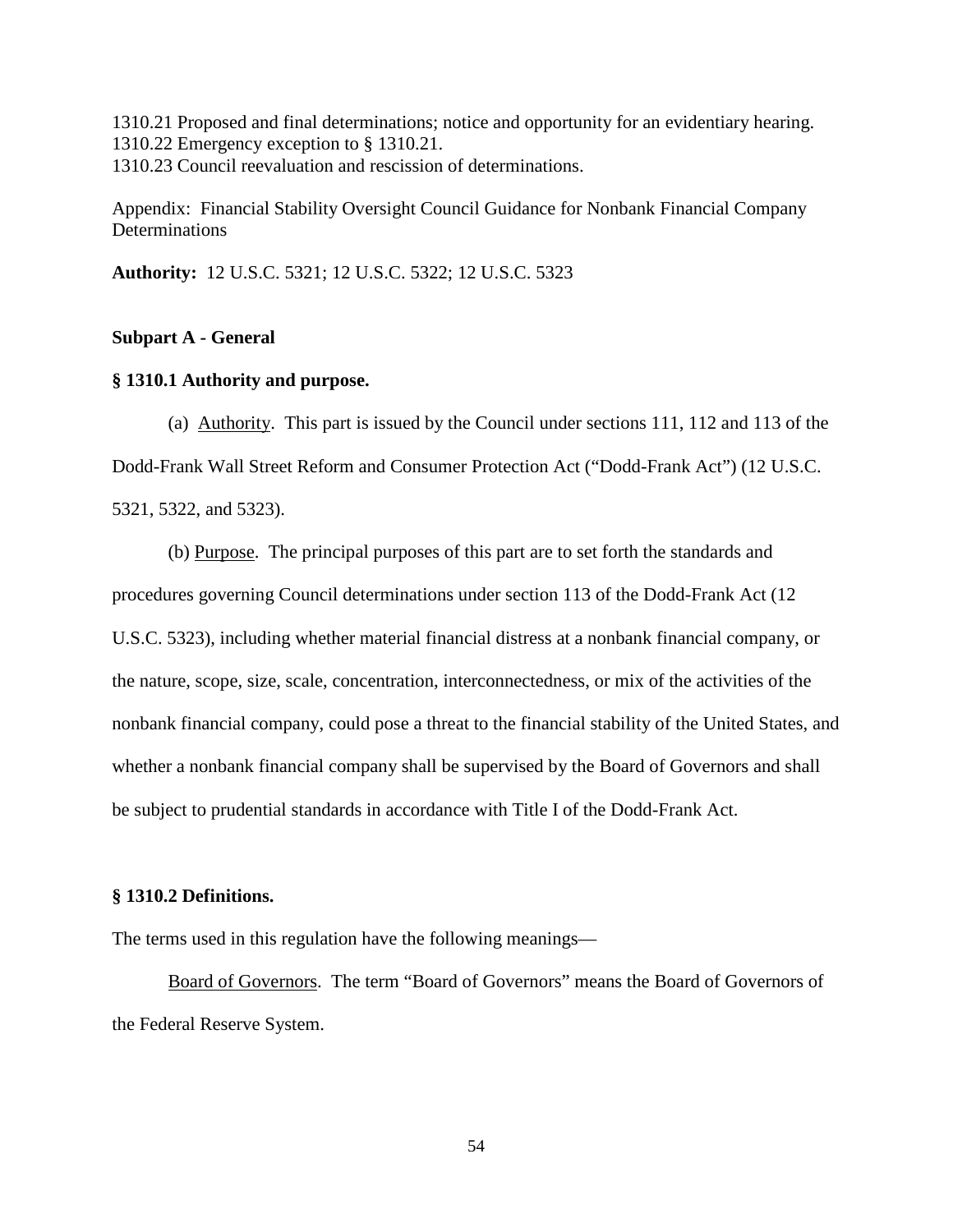Commission. The term "Commission" means the Securities and Exchange Commission, except in the context of the Commodity Futures Trading Commission.

Council. The term "Council" means the Financial Stability Oversight Council.

Federal Insurance Office. The term "Federal Insurance Office" means the office established within the Department of the Treasury by section 502(a) of the Dodd-Frank Act (31 U.S.C. 301 (note)).

Foreign nonbank financial company. The term "foreign nonbank financial company" means a company (other than a company that is, or is treated in the United States as, a bank holding company) that is—

(1) Incorporated or organized in a country other than the United States; and

(2) "Predominantly engaged in financial activities," as that term is defined in section 102(a)(6) of the Dodd-Frank Act (12 U.S.C. 5311(a)(6)) and pursuant to any requirements for determining if a company is predominantly engaged in financial activities as established by regulation of the Board of Governors pursuant to section 102(b) of the Dodd-Frank Act (12 U.S.C. 5311(b)), including through a branch in the United States.

Hearing date. The term "hearing date" means the latest of—

(i) The date on which the Council has received all of the written materials timely submitted by a nonbank financial company for a hearing that is conducted without oral testimony pursuant to § 1310.21 or § 1310.22, as applicable;

(ii) The final date on which the Council or its representatives convene to hear oral testimony presented by a nonbank financial company pursuant to § 1310.21 or § 1310.22, as applicable; and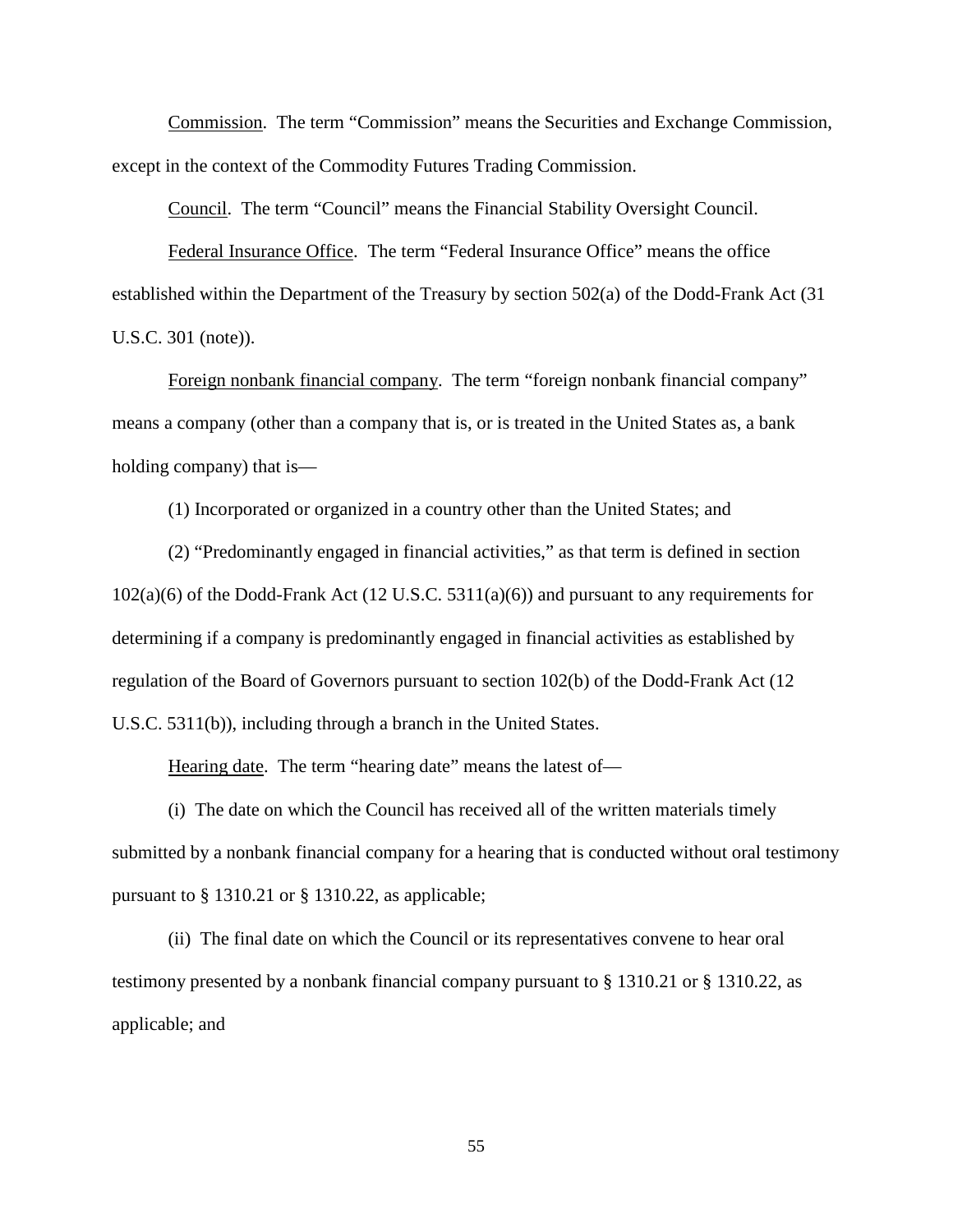(iii) The date on which the Council has received all of the written materials timely submitted by a nonbank financial company to supplement any oral testimony and materials presented by the nonbank financial company pursuant to § 1310.21 or § 1310.22, as applicable.

Member agency. The term "member agency" means an agency represented by a voting member of the Council under section 111(b)(1) of the Dodd-Frank Act (12 U.S.C. 5321).

Nonbank financial company. The term "nonbank financial company" means a U.S. nonbank financial company or a foreign nonbank financial company.

Office of Financial Research. The term "Office of Financial Research" means the office established within the Department of the Treasury by section 152 of the Dodd-Frank Act (12 U.S.C. 5342).

Primary financial regulatory agency. The term "primary financial regulatory agency" means—

(1) The appropriate Federal banking agency, with respect to institutions described in section 3(q) of the Federal Deposit Insurance Act (12 U.S.C. 1813(q)), except to the extent that an institution is or the activities of an institution are otherwise described in paragraph (2), (3), (4), or (5) of this definition;

(2) The Commission, with respect to—

(i) Any broker or dealer that is registered with the Commission under the Securities Exchange Act of 1934, with respect to the activities of the broker or dealer that require the broker or dealer to be registered under that Act;

(ii) Any investment company that is registered with the Commission under the Investment Company Act of 1940, with respect to the activities of the investment company that require the investment company to be registered under that Act;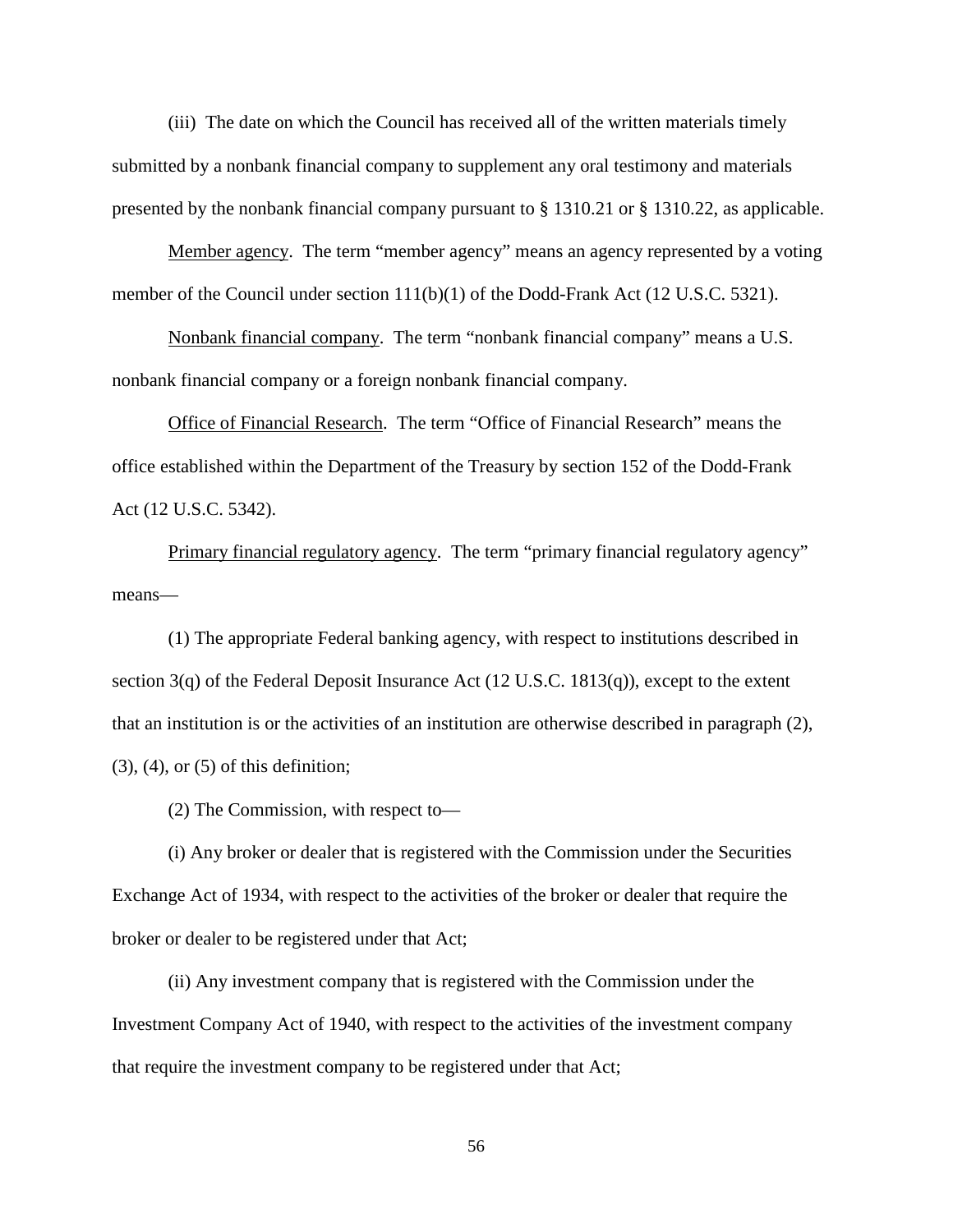(iii) Any investment adviser that is registered with the Commission under the Investment Advisers Act of 1940, with respect to the investment advisory activities of such company and activities that are incidental to such advisory activities;

(iv) Any clearing agency registered with the Commission under the Securities Exchange Act of 1934, with respect to the activities of the clearing agency that require the agency to be registered under such Act;

(v) Any nationally recognized statistical rating organization registered with the Commission under the Securities Exchange Act of 1934;

(vi) Any transfer agent registered with the Commission under the Securities Exchange Act of 1934;

(vii) Any exchange registered as a national securities exchange with the Commission under the Securities Exchange Act of 1934;

(viii) Any national securities association registered with the Commission under the Securities Exchange Act of 1934;

(ix) Any securities information processor registered with the Commission under the Securities Exchange Act of 1934;

(x) The Municipal Securities Rulemaking Board established under the Securities Exchange Act of 1934;

(xi) The Public Company Accounting Oversight Board established under the Sarbanes-Oxley Act of 2002 (15 U.S.C. 7201 et seq.);

(xii) The Securities Investor Protection Corporation established under the Securities Investor Protection Act of 1970 (15 U.S.C. 78aaa et seq.); and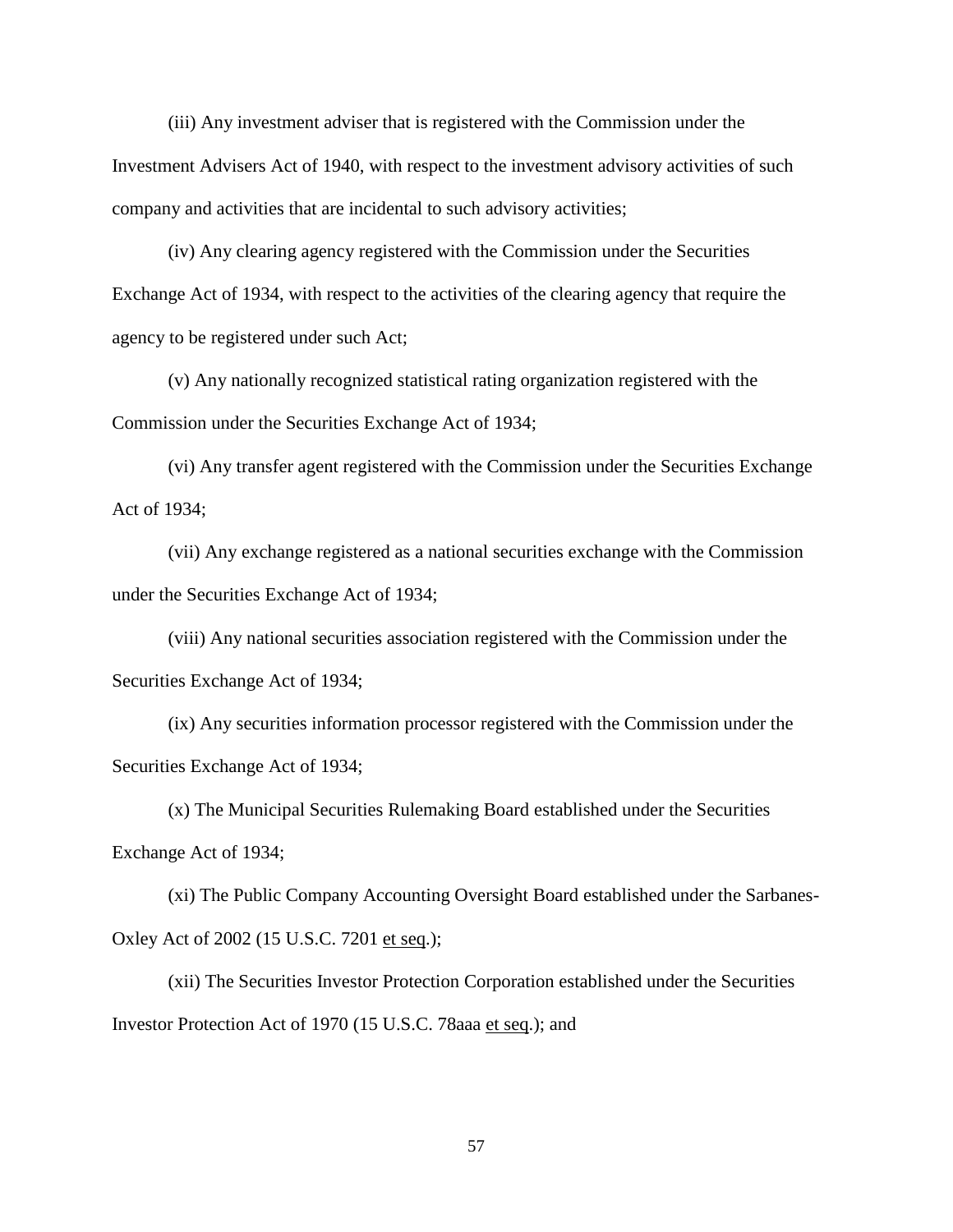(xiii) Any security-based swap execution facility, security-based swap data repository, security-based swap dealer or major security-based swap participant registered with the Commission under the Securities Exchange Act of 1934, with respect to the security-based swap activities of the person that require such person to be registered under such Act;

(3) The Commodity Futures Trading Commission, with respect to—

(i) Any futures commission merchant registered with the Commodity Futures Trading Commission under the Commodity Exchange Act (7 U.S.C. 1 et seq.), with respect to the activities of the futures commission merchant that require the futures commission merchant to be registered under that Act;

(ii) Any commodity pool operator registered with the Commodity Futures Trading Commission under the Commodity Exchange Act (7 U.S.C. 1 et seq.), with respect to the activities of the commodity pool operator that require the commodity pool operator to be registered under that Act, or a commodity pool, as defined in that Act;

(iii) Any commodity trading advisor or introducing broker registered with the Commodity Futures Trading Commission under the Commodity Exchange Act (7 U.S.C. 1 et seq.), with respect to the activities of the commodity trading advisor or introducing broker that require the commodity trading advisor or introducing broker to be registered under that Act;

(iv) Any derivatives clearing organization registered with the Commodity Futures Trading Commission under the Commodity Exchange Act (7 U.S.C. 1 et seq.), with respect to the activities of the derivatives clearing organization that require the derivatives clearing organization to be registered under that Act;

(v) Any board of trade designated as a contract market by the Commodity Futures Trading Commission under the Commodity Exchange Act (7 U.S.C. 1 et seq.);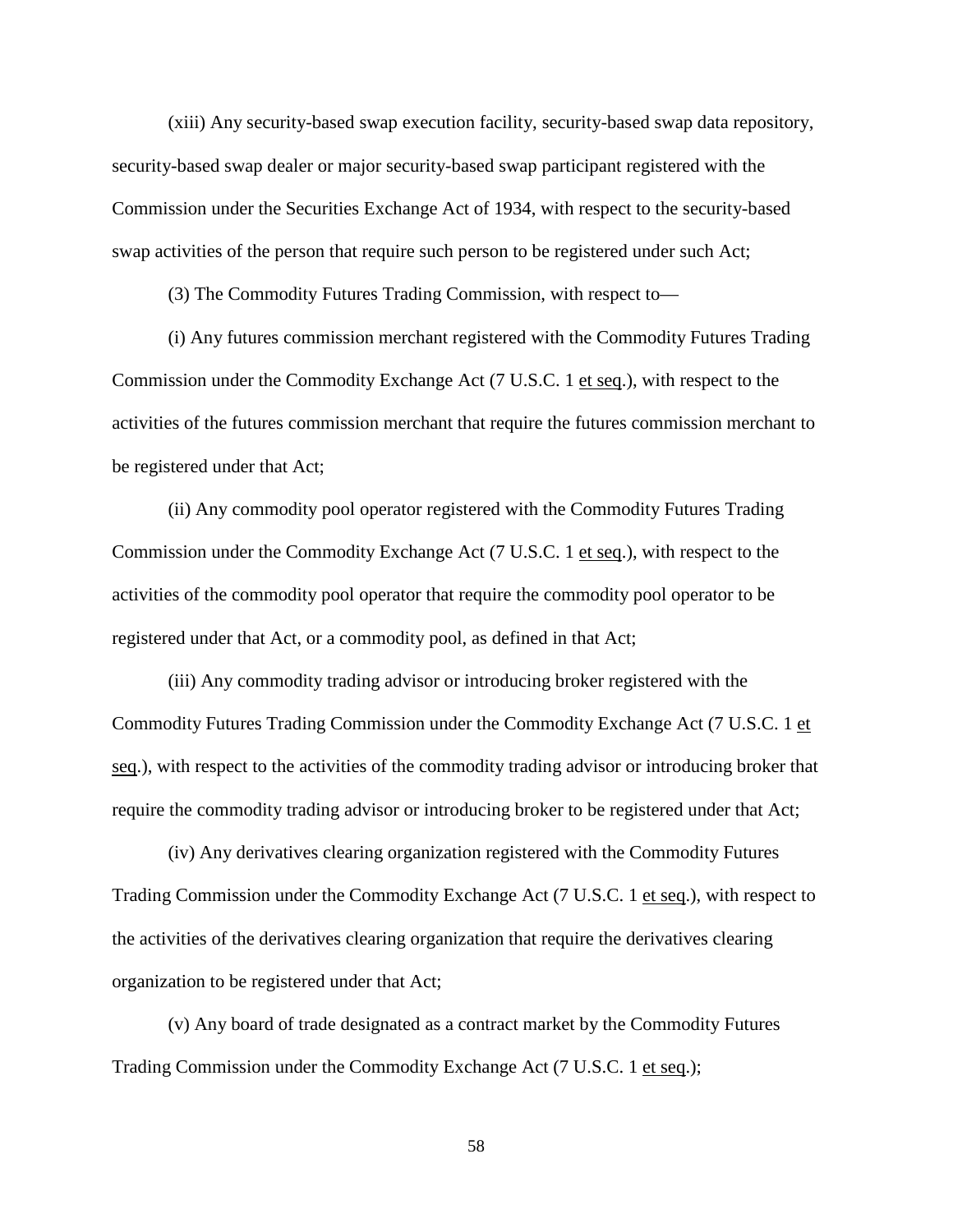(vi) Any futures association registered with the Commodity Futures Trading Commission under the Commodity Exchange Act (7 U.S.C. 1 et seq.);

(vii) Any retail foreign exchange dealer registered with the Commodity Futures Trading Commission under the Commodity Exchange Act (7 U.S.C. 1 et seq.), with respect to the activities of the retail foreign exchange dealer that require the retail foreign exchange dealer to be registered under that Act;

(viii) Any swap execution facility, swap data repository, swap dealer, or major swap participant registered with the Commodity Futures Trading Commission under the Commodity Exchange Act (7 U.S.C. 1 et seq.) with respect to the swap activities of the person that require such person to be registered under that Act; and

(ix) Any registered entity as defined in section 1a of the Commodity Exchange Act (7 U.S.C. 1a), with respect to the activities of the registered entity that require the registered entity to be registered under that Act;

(4) The State insurance authority of the State in which an insurance company is domiciled, with respect to the insurance activities and activities that are incidental to such insurance activities of an insurance company that is subject to supervision by the State insurance authority under State insurance law; and

(5) The Federal Housing Finance Agency, with respect to Federal Home Loan Banks or the Federal Home Loan Bank System, and with respect to the Federal National Mortgage Association or the Federal Home Loan Mortgage Corporation.

Prudential standards. The term "prudential standards" means enhanced supervision and regulatory standards established by the Board of Governors under section 165 of the Dodd-Frank Act (12 U.S.C. 5365).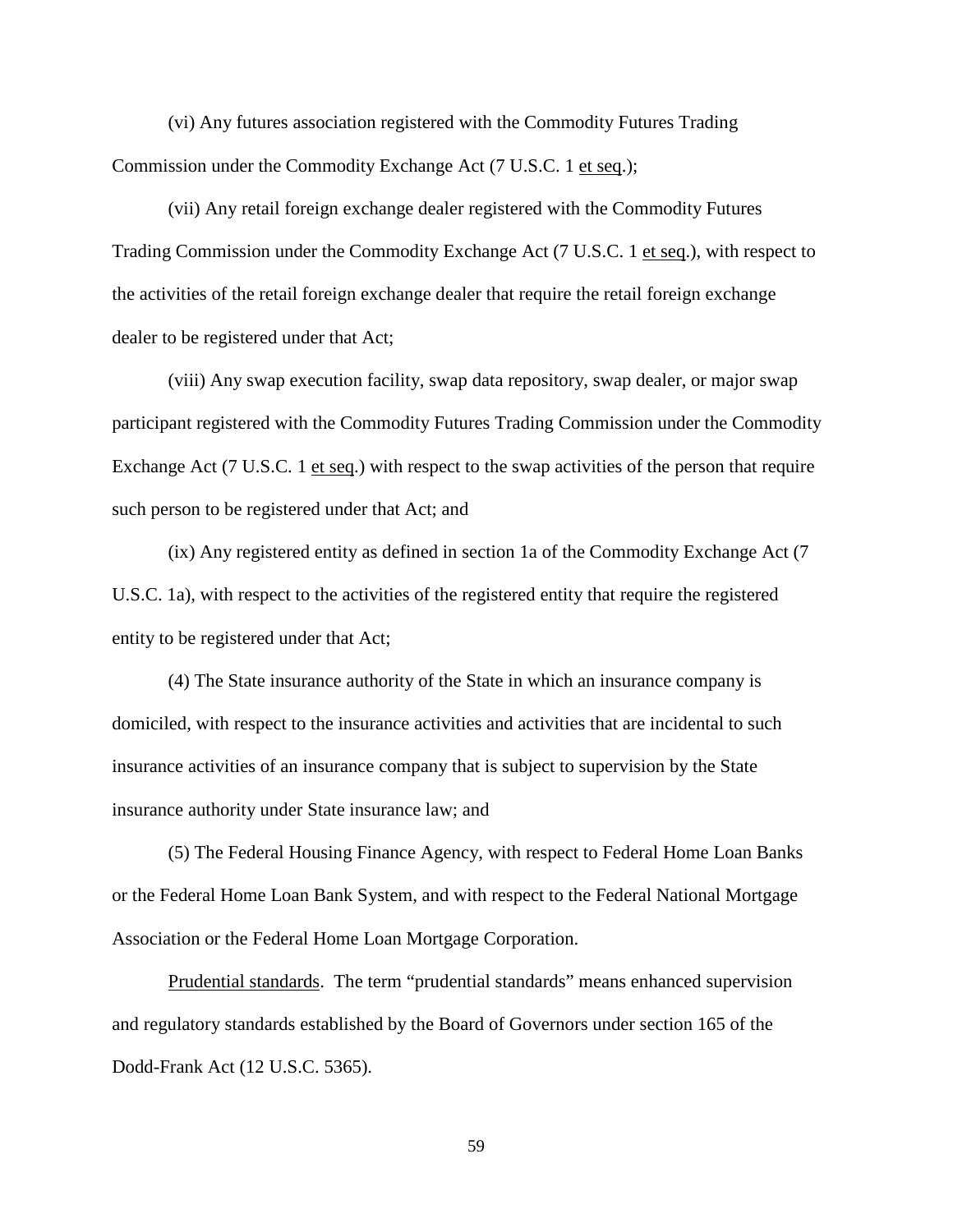Significant companies. The terms "significant nonbank financial company" and "significant bank holding company" have the meanings ascribed to such terms by regulation of the Board of Governors issued under section  $102(a)(7)$  of the Dodd-Frank Act (12 U.S.C. 5311(a)(7)).

U.S. nonbank financial company. The term "U.S. nonbank financial company" means a company (other than a bank holding company; a Farm Credit System institution chartered and subject to the provisions of the Farm Credit Act of 1971 (12 U.S.C. 2001 et seq.); a national securities exchange (or parent thereof), clearing agency (or parent thereof, unless the parent is a bank holding company), security-based swap execution facility, or security-based swap data repository registered with the Commission; a board of trade designated as a contract market by the Commodity Futures Trading Commission (or parent thereof); or a derivatives clearing organization (or parent thereof, unless the parent is a bank holding company), swap execution facility, or swap data repository registered with the Commodity Futures Trading Commission), that is—

(1) Incorporated or organized under the laws of the United States or any State; and

(2) "Predominantly engaged in financial activities," as that term is defined in section 102(a)(6) of the Dodd-Frank Act (12 U.S.C. 5311(a)(6)), and pursuant to any requirements for determining if a company is predominantly engaged in financial activities as established by regulation of the Board of Governors pursuant to section 102(b) of the Dodd-Frank Act (12 U.S.C. 5311(b)).

### **Subpart B - Determinations**

**§ 1310.10 Council determinations regarding nonbank financial companies.**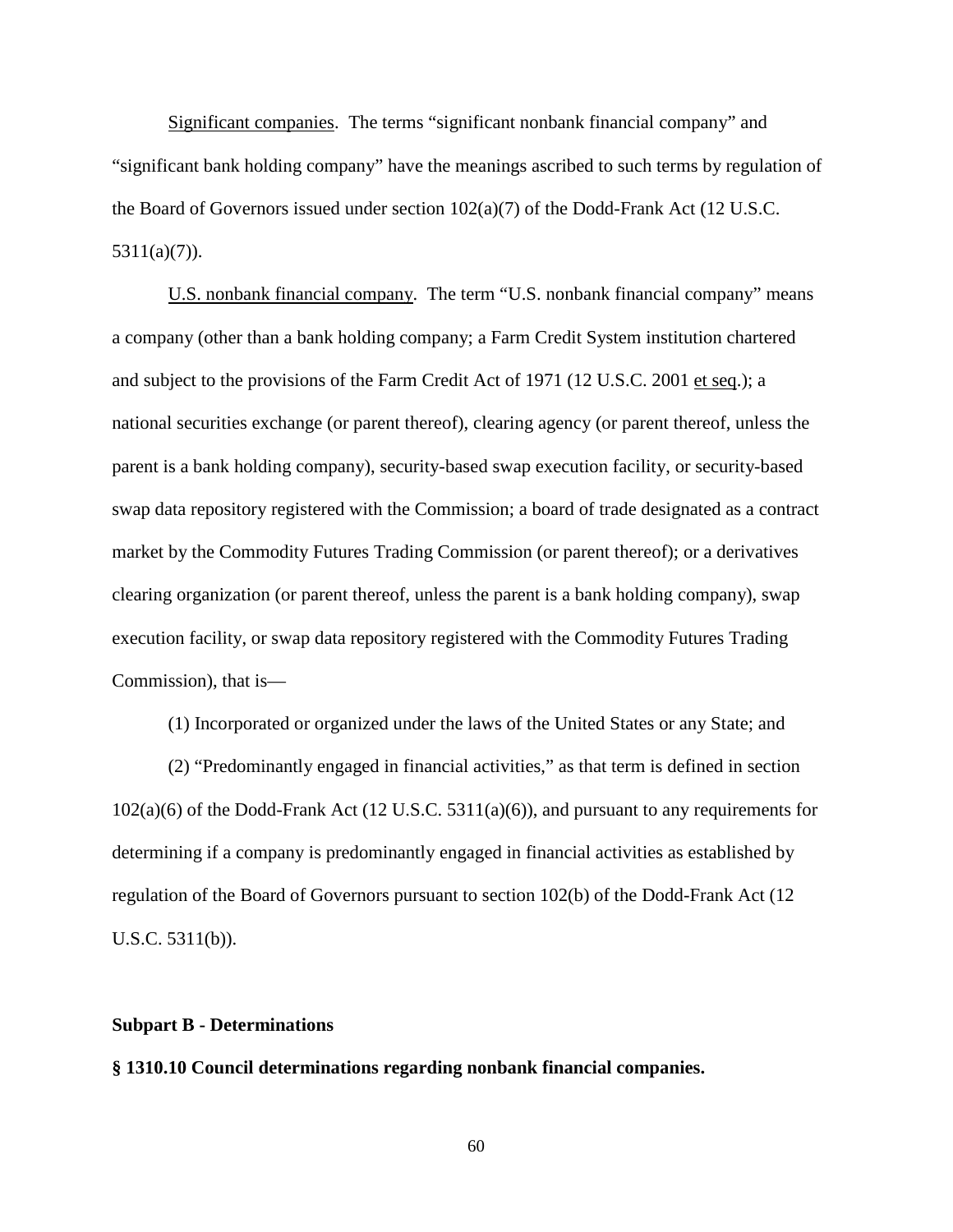(a) Determinations. The Council may determine that a nonbank financial company shall be supervised by the Board of Governors and shall be subject to prudential standards, in accordance with Title I of the Dodd-Frank Act, if the Council determines that material financial distress at the nonbank financial company, or the nature, scope, size, scale, concentration, interconnectedness, or mix of the activities of the nonbank financial company, could pose a threat to the financial stability of the United States.

(b) Vote required. Any proposed or final determination under paragraph (a) of this section shall—

(1) Be made by the Council and shall not be delegated by the Council; and

(2) Require the vote of not fewer than two-thirds of the voting members of the Council then serving, including the affirmative vote of the Chairperson of the Council.

(c) Back-up examination by the Board of Governors.

(1) If the Council is unable to determine whether the financial activities of a U.S. nonbank financial company, including a U.S. nonbank financial company that is owned by a foreign nonbank financial company, pose a threat to the financial stability of the United States, based on information or reports obtained by the Council under § 1310.20, including discussions with management, and publicly available information, the Council may request the Board of Governors, and the Board of Governors is authorized, to conduct an examination of the U.S. nonbank financial company and its subsidiaries for the sole purpose of determining whether the nonbank financial company should be supervised by the Board of Governors for purposes of Title I of the Dodd-Frank Act (12 U.S.C. 5311-5374).

(2) The Council shall review the results of the examination of a nonbank financial company, including its subsidiaries, conducted by the Board of Governors under this paragraph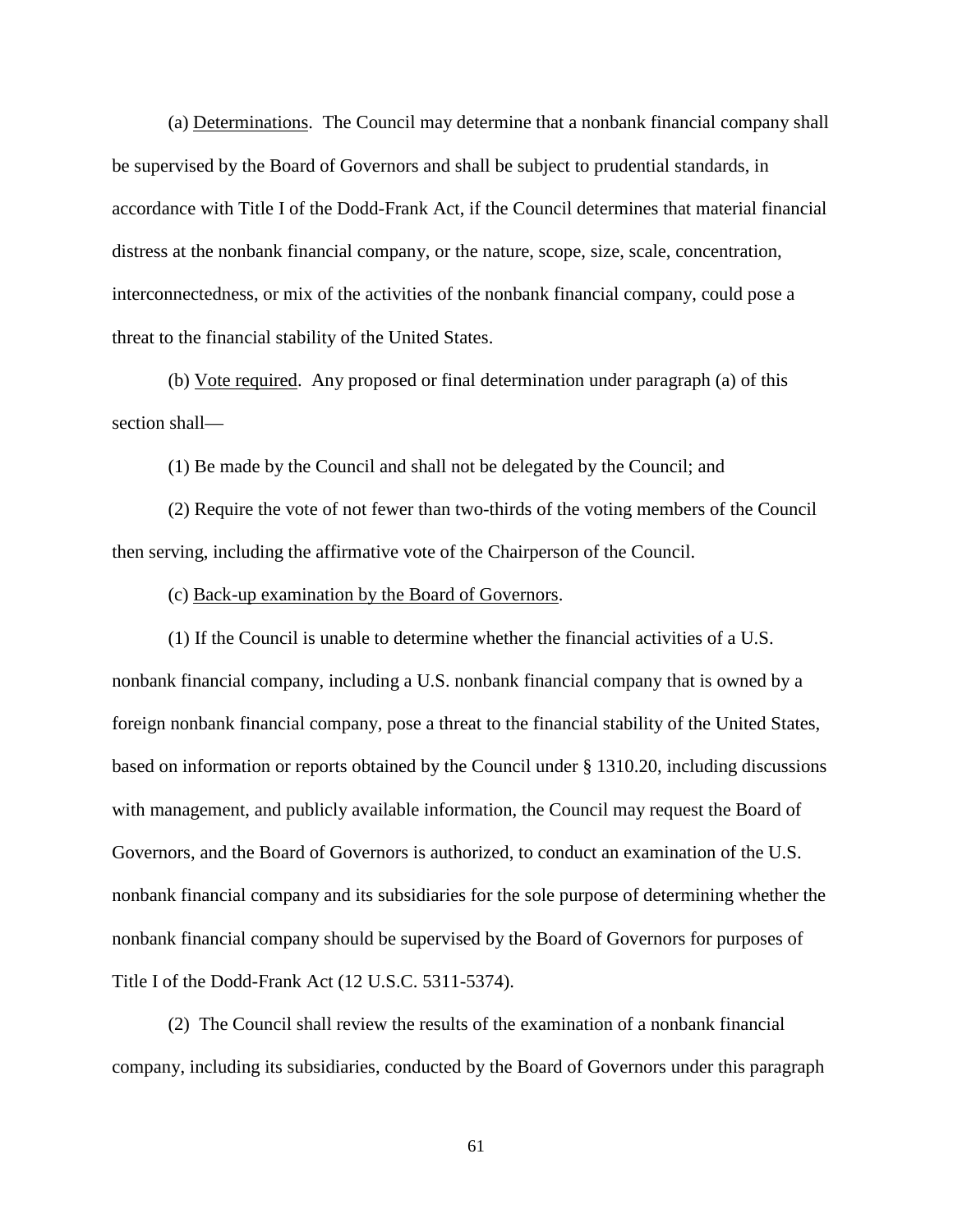(c) in connection with any proposed or final determination under paragraph (a) of this section with respect to the nonbank financial company.

## **§ 1310.11 Considerations in making proposed and final determinations.**

(a) Considerations for U.S. nonbank financial companies. In making a proposed or final determination under § 1310.10(a) with respect to a U.S. nonbank financial company, the Council shall consider—

(1) The extent of the leverage of the U.S. nonbank financial company and its subsidiaries;

(2) The extent and nature of the off-balance-sheet exposures of the U.S. nonbank financial company and its subsidiaries;

(3) The extent and nature of the transactions and relationships of the U.S. nonbank financial company and its subsidiaries with other significant nonbank financial companies and significant bank holding companies;

(4) The importance of the U.S. nonbank financial company and its subsidiaries as a source of credit for households, businesses, and State and local governments and as a source of liquidity for the United States financial system;

(5) The importance of the U.S. nonbank financial company and its subsidiaries as a source of credit for low-income, minority, or underserved communities, and the impact that the failure of such U.S. nonbank financial company would have on the availability of credit in such communities;

(6) The extent to which assets are managed rather than owned by the U.S. nonbank financial company and its subsidiaries, and the extent to which ownership of assets under management is diffuse;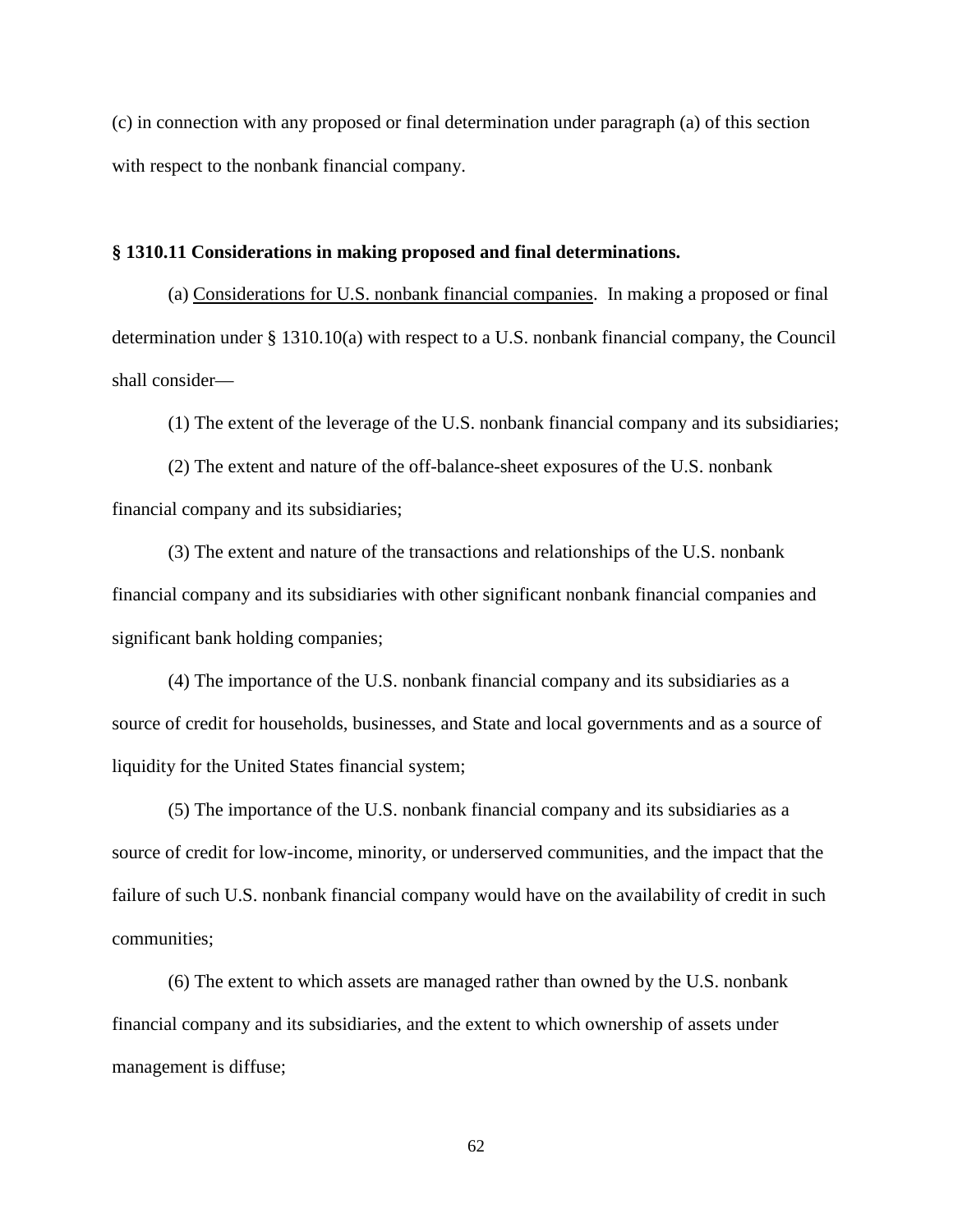(7) The nature, scope, size, scale, concentration, interconnectedness, and mix of the activities of the U.S. nonbank financial company and its subsidiaries;

(8) The degree to which the U.S. nonbank financial company and its subsidiaries are already regulated by 1 or more primary financial regulatory agencies;

(9) The amount and nature of the financial assets of the U.S. nonbank financial company and its subsidiaries;

(10) The amount and types of the liabilities of the U.S. nonbank financial company and its subsidiaries, including the degree of reliance on short-term funding; and

(11) Any other risk-related factor that the Council deems appropriate, either by regulation or on a case-by-case basis.

(b) Considerations for foreign nonbank financial companies. In making a proposed or final determination under § 1310.10(a) with respect to a foreign nonbank financial company, the Council shall consider—

(1) The extent of the leverage of the foreign nonbank financial company and its subsidiaries;

(2) The extent and nature of the United States related off-balance-sheet exposures of the foreign nonbank financial company and its subsidiaries;

(3) The extent and nature of the transactions and relationships of the foreign nonbank financial company and its subsidiaries with other significant nonbank financial companies and significant bank holding companies;

(4) The importance of the foreign nonbank financial company and its subsidiaries as a source of credit for United States households, businesses, and State and local governments and as a source of liquidity for the United States financial system;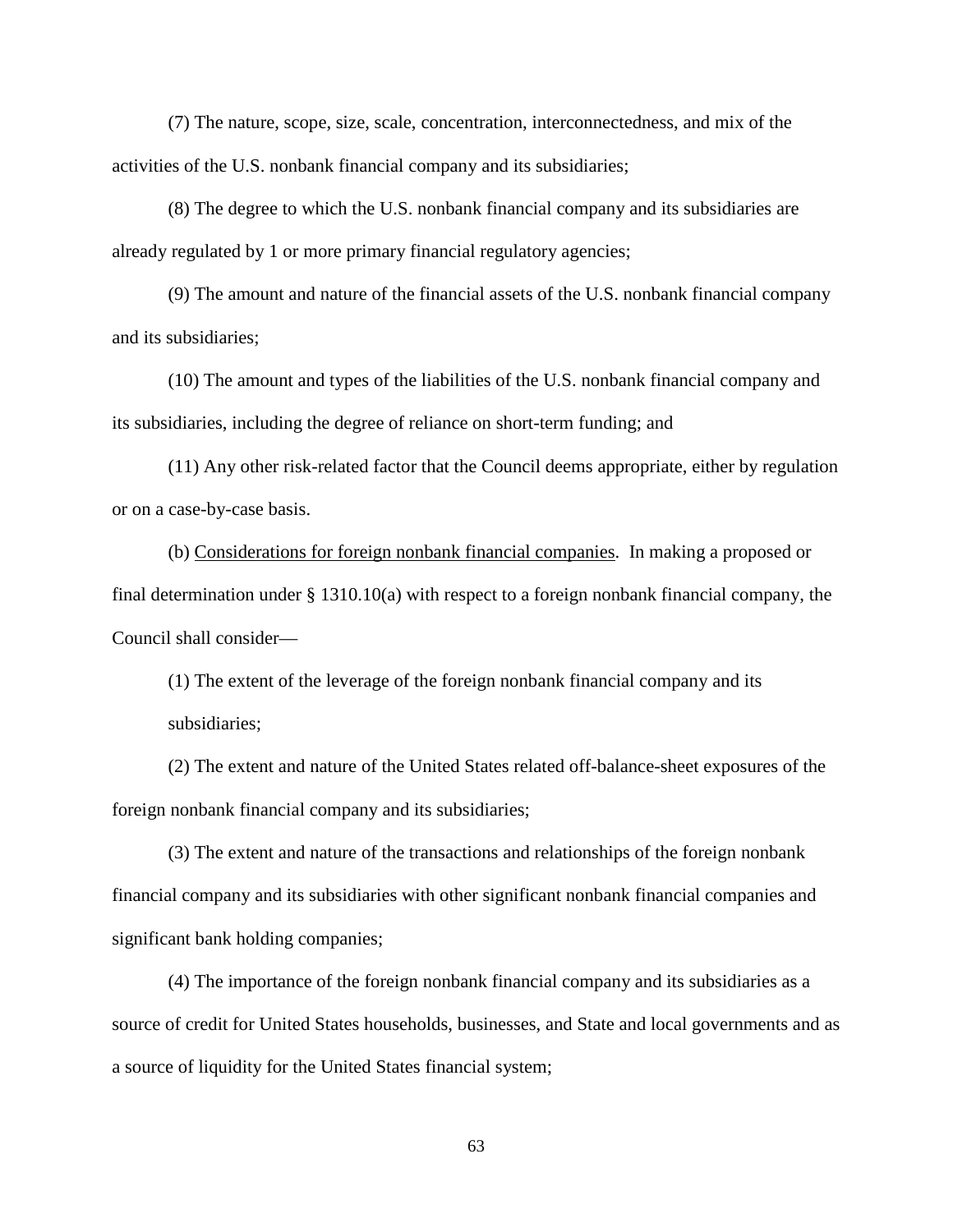(5) The importance of the foreign nonbank financial company and its subsidiaries as a source of credit for low-income, minority, or underserved communities in the United States, and the impact that the failure of such foreign nonbank financial company would have on the availability of credit in such communities;

(6) The extent to which assets are managed rather than owned by the foreign nonbank financial company and its subsidiaries and the extent to which ownership of assets under management is diffuse;

(7) The nature, scope, size, scale, concentration, interconnectedness, and mix of the activities of the foreign nonbank financial company and its subsidiaries;

(8) The extent to which the foreign nonbank financial company and its subsidiaries are subject to prudential standards on a consolidated basis in the foreign nonbank financial company's home country that are administered and enforced by a comparable foreign supervisory authority;

(9) The amount and nature of the United States financial assets of the foreign nonbank financial company and its subsidiaries;

(10) The amount and nature of the liabilities of the foreign nonbank financial company and its subsidiaries used to fund activities and operations in the United States, including the degree of reliance on short-term funding; and

(11) Any other risk-related factor that the Council deems appropriate, either by regulation or on a case-by-case basis.

### **§ 1310.12 Anti-evasion provision.**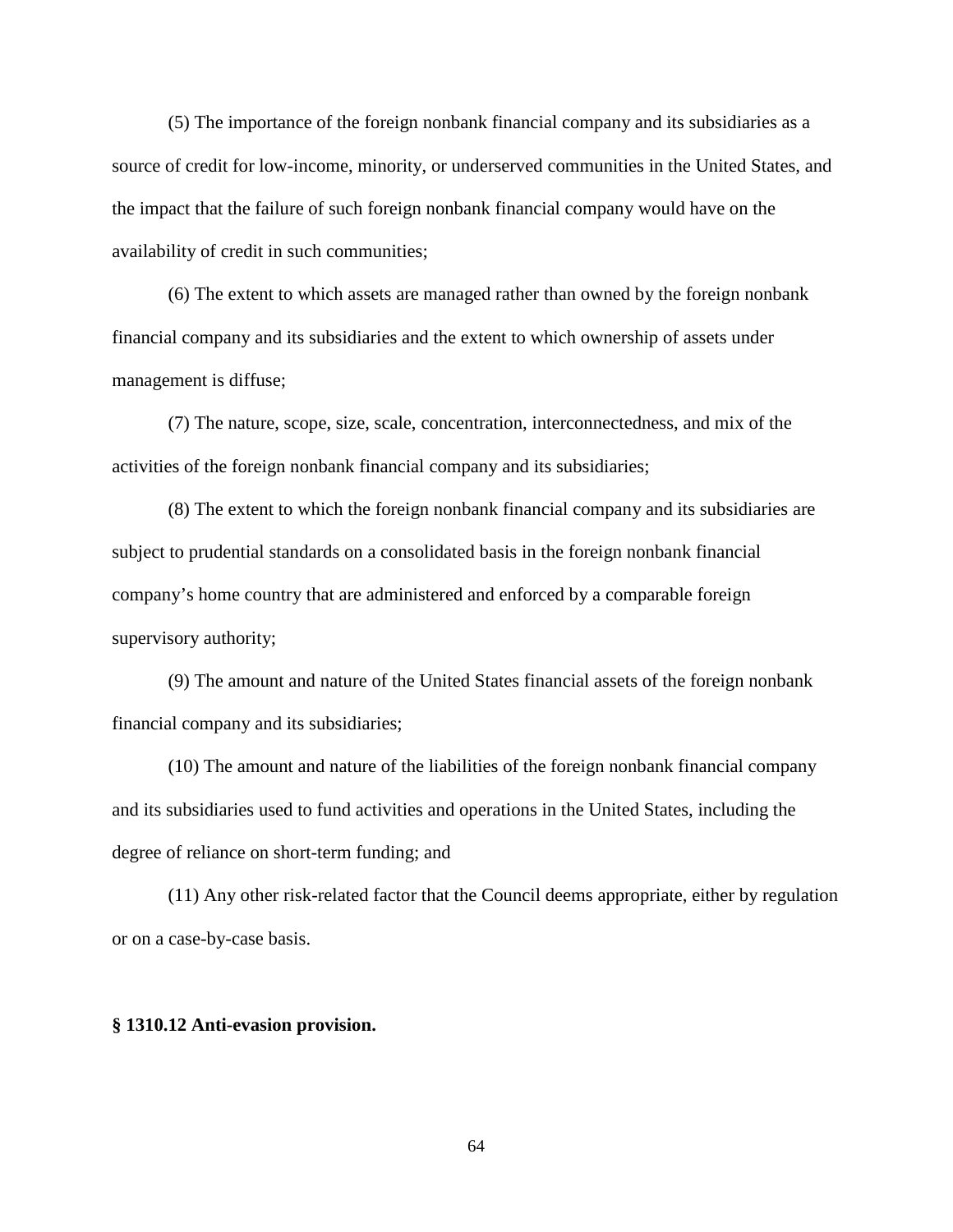(a) Determinations. In order to avoid evasion of Title I of the Dodd-Frank Act (12 U.S.C. 5311-5374) or this part, the Council, on its own initiative or at the request of the Board of Governors, may require that the financial activities of a company shall be supervised by the Board of Governors and subject to prudential standards if the Council determines that—

(1) Material financial distress related to, or the nature, scope, size, scale, concentration, interconnectedness, or mix of, the financial activities conducted directly or indirectly by a company incorporated or organized under the laws of the United States or any State or the financial activities in the United States of a company incorporated or organized in a country other than the United States would pose a threat to the financial stability of the United States, based on consideration of the factors in—

(i) § 1310.11(a) if the company is incorporated or organized under the laws of the United States or any State; or

(ii)  $\S$  1310.11(b) if the company is incorporated or organized in a country other than the United States; and

(2) The company is organized or operates in such a manner as to evade the application of Title I of the Dodd-Frank Act (12 U.S.C. 5311-5374) or this part.

(b) Vote required. Any proposed or final determination under paragraph (a) of this section shall—

(1) Be made by the Council and shall not be delegated by the Council; and

(2) Require the vote of not fewer than two-thirds of the voting members of the Council then serving, including the affirmative vote of the Chairperson of the Council.

(c) Definition of covered financial activities. For purposes of this section, the term "financial activities"—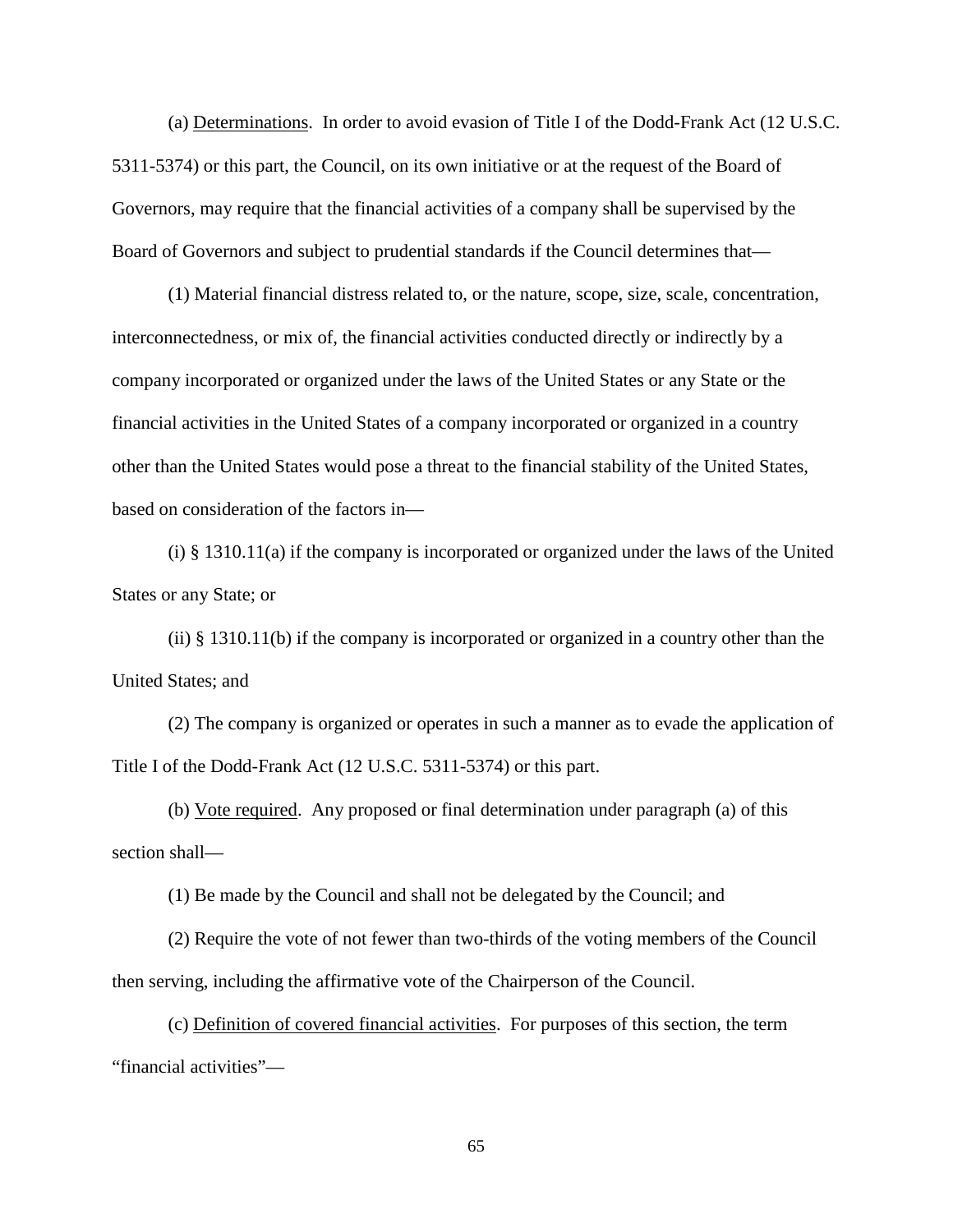(1) Means activities that are financial in nature (as defined in section 4(k) of the Bank Holding Company Act of 1956);

(2) Includes the ownership or control of one or more insured depository institutions; and

(3) Does not include internal financial activities conducted for the company or any affiliate thereof, including internal treasury, investment, and employee benefit functions.

(d) Application of other provisions. Sections  $1310.20(a)$ ,  $1310.20(b)$ ,  $1310.20(c)$ , 1310.20(e), 1310.21, 1310.22, and 1310.23, and the definitions referred to therein, shall apply to proposed and final determinations of the Council with respect to the financial activities of a company pursuant to this section in the same manner as such sections apply to proposed and final determinations of the Council with respect to nonbank financial companies.

## **Subpart C – Information Collection; Proposed and Final Determinations; Evidentiary Hearings**

## **§ 1310.20 Council information collection; consultation; coordination; confidentiality.**

(a) Information collection from the Office of Financial Research, member agencies, the Federal Insurance Office, and other Federal and State financial regulatory agencies. The Council may receive, and may request the submission of, such data or information from the Office of Financial Research, member agencies, the Federal Insurance Office, and (acting through the Office of Financial Research, to the extent the Council determines necessary) other Federal and State financial regulatory agencies as the Council deems necessary to carry out the provisions of Title I of the Dodd-Frank Act (12 U.S.C. 5311-5374) or this part.

(b) Information collection from nonbank financial companies.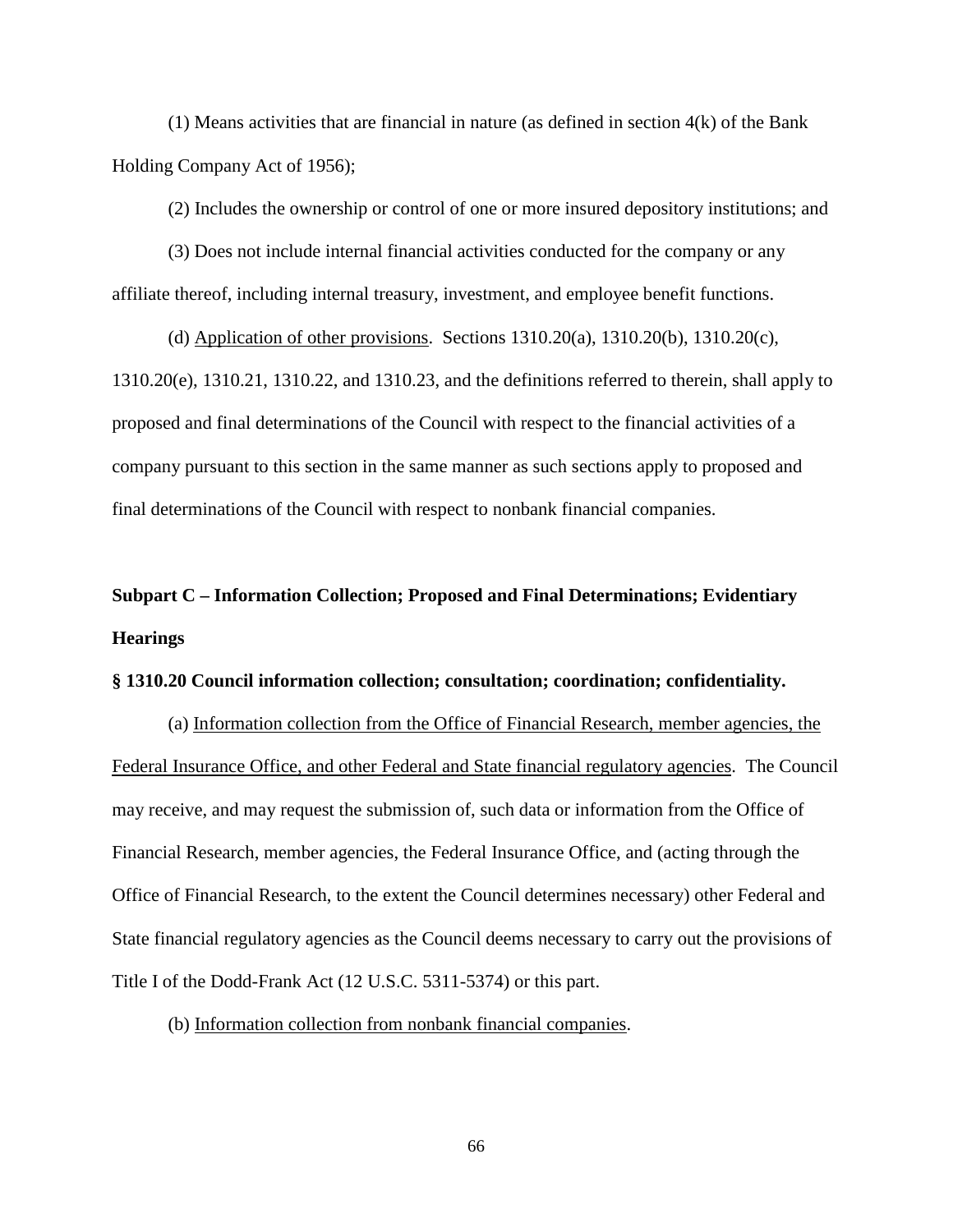(1) The Council may, to the extent the Council determines appropriate, direct the Office of Financial Research to require the submission of periodic and other reports from any nonbank financial company, including a nonbank financial company that is being considered for a proposed or final determination under § 1310.10(a), for the purpose of assessing the extent to which a nonbank financial company poses a threat to the financial stability of the United States.

(2) Before requiring the submission of reports under this paragraph (b) from any nonbank financial company that is regulated by a member agency or any primary financial regulatory agency, the Council, acting through the Office of Financial Research, shall coordinate with such agency or agencies and shall, whenever possible, rely on information available from the Office of Financial Research or such agency or agencies.

(3) Before requiring the submission of reports under this paragraph (b) from a company that is a foreign nonbank financial company, the Council shall, acting through the Office of Financial Research, to the extent appropriate, consult with the appropriate foreign regulator of such foreign nonbank financial company and, whenever possible, rely on information already being collected by such foreign regulator, with English translation.

(4) The Council may, to the extent the Council determines appropriate, accept the submission of any data, information, and reports voluntarily submitted by any nonbank financial company that is being considered for a proposed or final determination under § 1310.10(a), for the purpose of assessing the extent to which a nonbank financial company poses a threat to the financial stability of the United States.

(c) Consultation. The Council shall consult with the primary financial regulatory agency, if any, for each nonbank financial company or subsidiary of a nonbank financial company that is being considered for supervision by the Board of Governors under  $\S$  1310.10(a) in a timely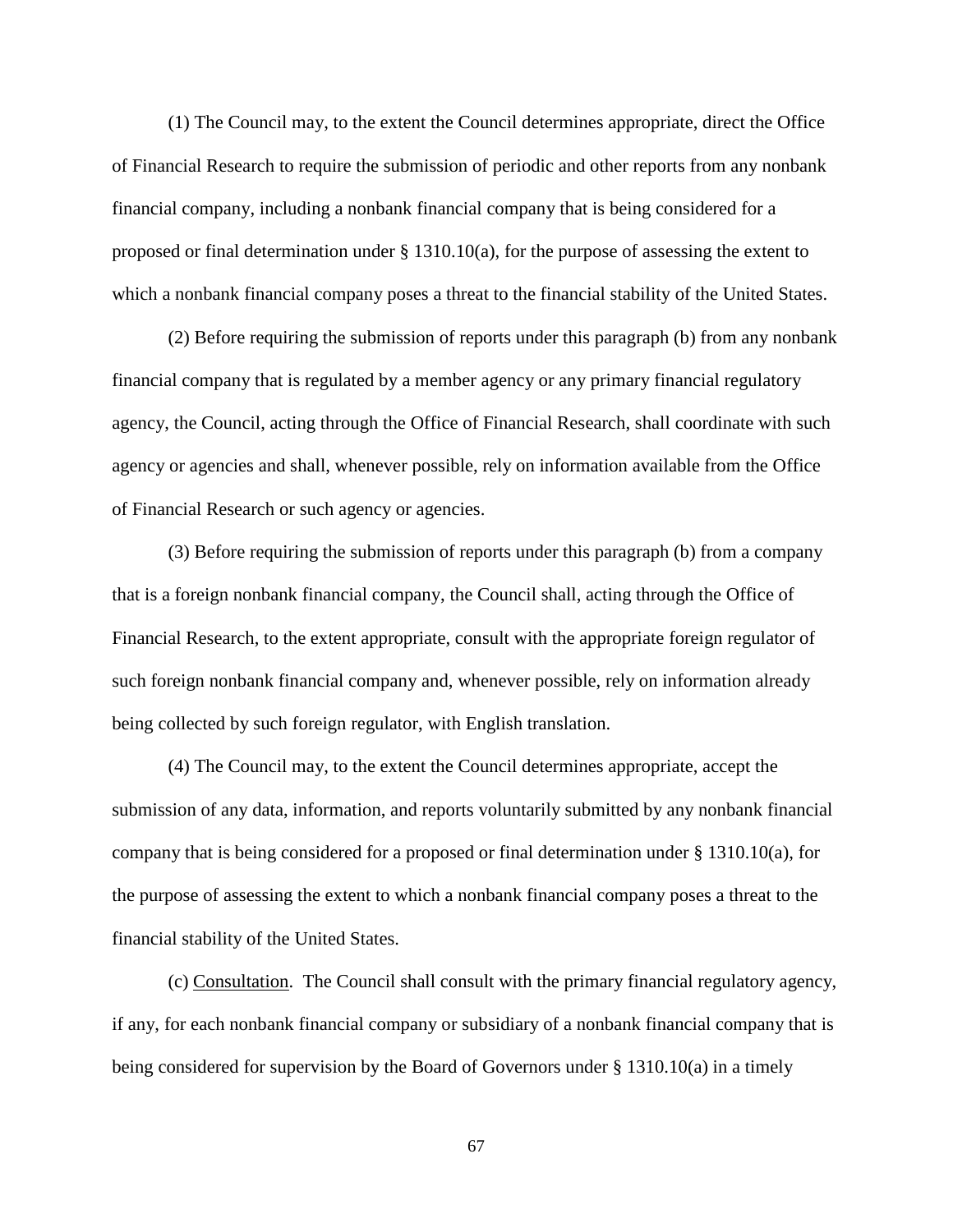manner before the Council makes any final determination under §1310.10(a) with respect to such nonbank financial company.

(d) International coordination. In exercising its duties under this part with respect to foreign nonbank financial companies and cross-border activities and markets, the Council, acting through its Chairperson or other authorized designee, shall consult with appropriate foreign regulatory authorities, to the extent appropriate.

(e) Confidentiality.

(1) In general. The Council shall maintain the confidentiality of any data, information, and reports submitted under this part.

(2) Retention of privilege. The submission of any non–publicly available data or information under this part shall not constitute a waiver of, or otherwise affect, any privilege arising under Federal or State law (including the rules of any Federal or State court) to which the data or information is otherwise subject.

(3) Freedom of Information Act. Section 552 of Title 5, United States Code, including the exceptions thereunder, and any regulations thereunder adopted by the Council, shall apply to any data, information, and reports submitted under this part.

## **§ 1310.21 Proposed and final determinations; notice and opportunity for an evidentiary hearing.**

(a) Written notice of consideration of determination; submission of materials. Before providing a nonbank financial company written notice of a proposed determination pursuant to paragraph (b) of this section, the Council shall provide the nonbank financial company—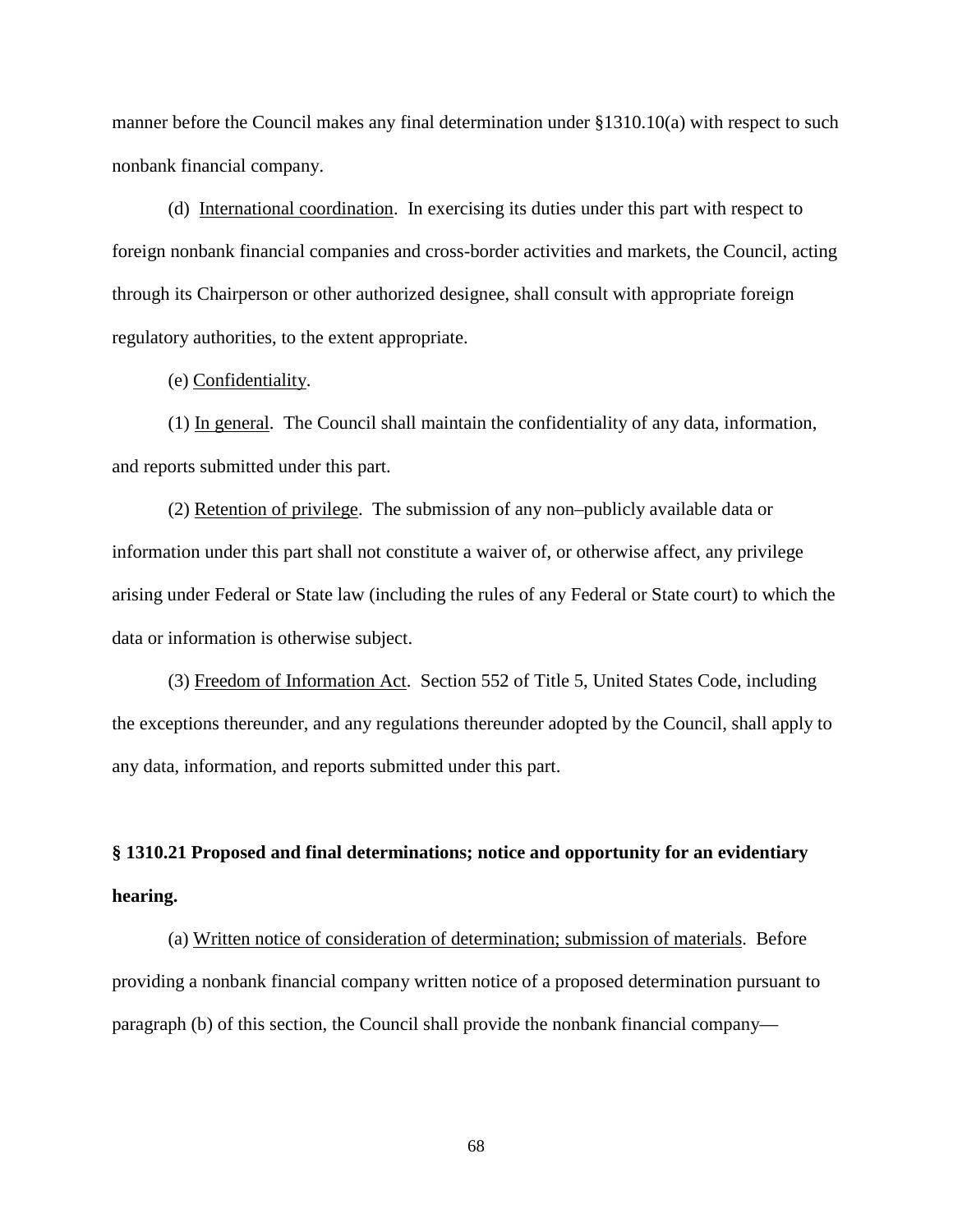(1) Written notice that the Council is considering whether to make a proposed determination with respect to the nonbank financial company under  $\S$  1310.10(a);

(2) An opportunity to submit written materials, within such time as the Council determines to be appropriate (which shall be not less than 30 days after the date of receipt by the nonbank financial company of the notice described in paragraph  $(a)(1)$ ), to the Council to contest the Council's consideration of the nonbank financial company for a proposed determination, including materials concerning whether, in the nonbank financial company's view, material financial distress at the nonbank financial company, or the nature, scope, size, scale, concentration, interconnectedness, or mix of the activities of the nonbank financial company, could pose a threat to the financial stability of the United States; and

(3) Notice when the Council deems its evidentiary record regarding such nonbank financial company to be complete.

(b) Notice of proposed determination. If the Council determines under § 1310.10(a) that a nonbank financial company should be supervised by the Board of Governors and be subject to prudential standards, the Council shall provide to the nonbank financial company written notice of the proposed determination, including an explanation of the basis of the proposed determination and the date by which an evidentiary hearing may be requested by the nonbank financial company under paragraph (c) of this section.

(c) Evidentiary hearing.

(1) Not later than 30 days after the date of receipt by a nonbank financial company of the notice of proposed determination under paragraph (b) of this section, the nonbank financial company may request, in writing, an opportunity for a nonpublic, written or oral evidentiary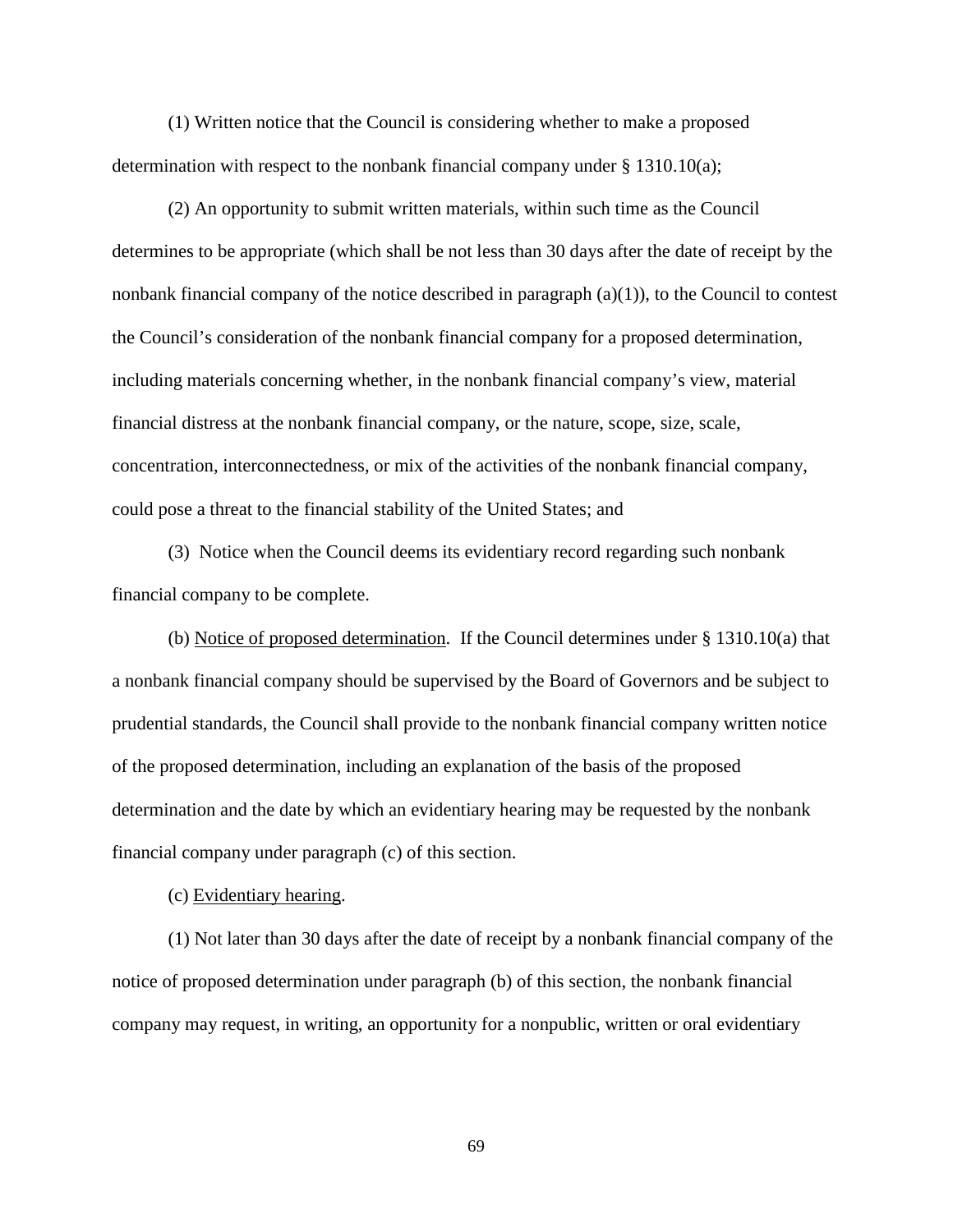hearing before the Council or its representatives to contest the proposed determination under § 1310.10(a).

(2) Upon receipt by the Council of a timely request under paragraph (c)(1), the Council shall fix a time (not later than 30 days after the date of receipt by the Council of the request) and place at which such nonbank financial company may appear, personally or through counsel, for a nonpublic evidentiary hearing at which the nonbank financial company may submit written materials (or, at the sole discretion of the Council, oral testimony and oral argument) to contest the proposed determination under § 1310.10(a), including materials concerning whether, in the nonbank financial company's view, material financial distress at the nonbank financial company, or the nature, scope, size, scale, concentration, interconnectedness, or mix of the activities of the nonbank financial company, could pose a threat to the financial stability of the United States.

(d) Final determination after evidentiary hearing. If the nonbank financial company makes a timely request for an evidentiary hearing under paragraph (c) of this section, the Council shall, not later than 60 days after the hearing date—

(1) Determine whether to make a final determination under § 1310.10(a);

(2) Notify the nonbank financial company, in writing, of any final determination of the Council under § 1310.10(a), which notice shall contain a statement of the basis for the decision of the Council; and

(3) If the Council makes a final determination under § 1310.10(a), publicly announce the final determination of the Council.

(e) No evidentiary hearing requested. If a nonbank financial company does not make a timely request for an evidentiary hearing under paragraph (c) of this section or notifies the Council in writing that it is not requesting an evidentiary hearing under paragraph (c) of this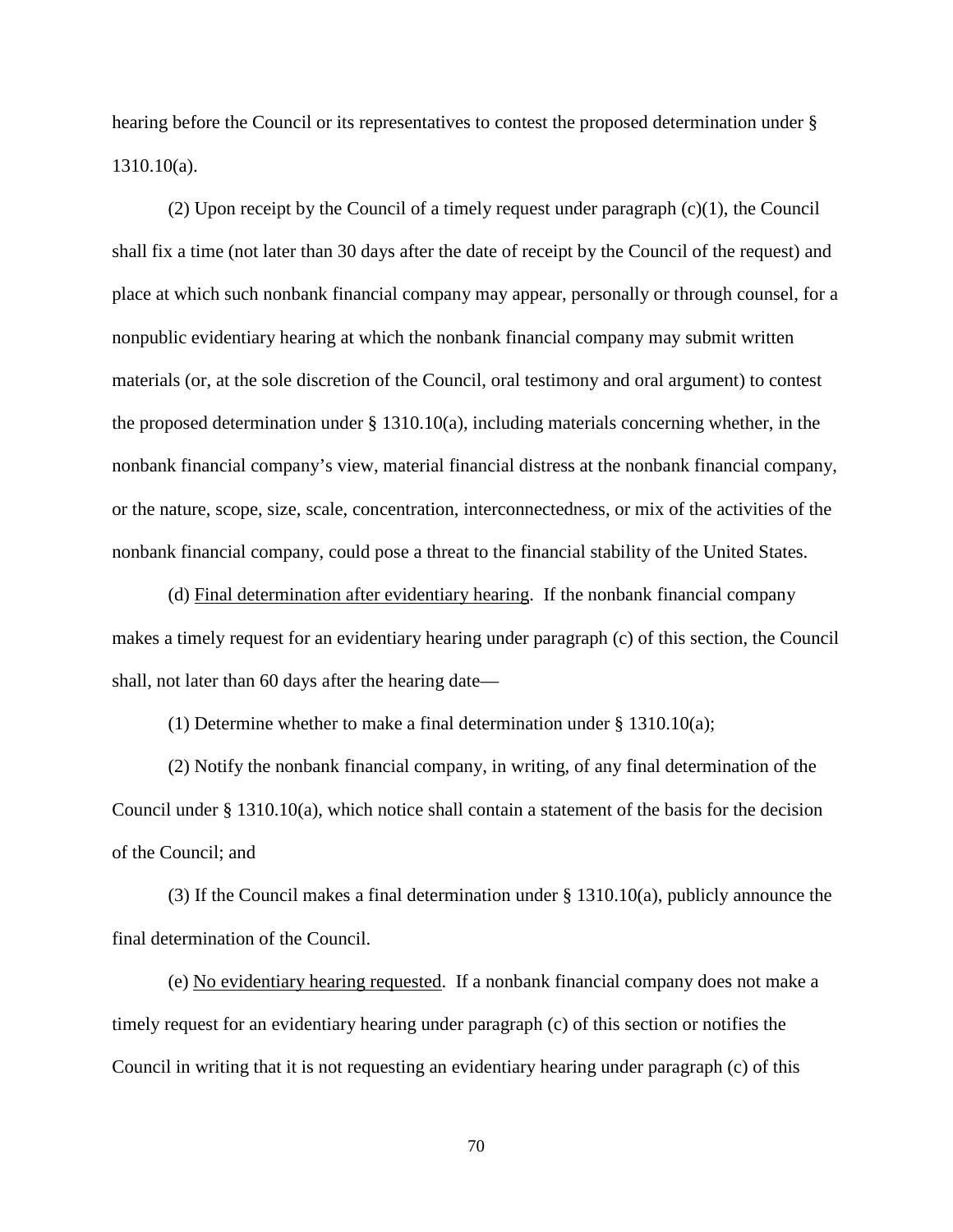section, the Council shall, not later than 10 days after the date by which the nonbank financial company could have requested a hearing under paragraph (c) of this section or 10 days after the date on which the Council receives notice from the nonbank financial company that it is not requesting an evidentiary hearing, as applicable—

(1) Determine whether to make a final determination under § 1310.10(a);

(2) Notify the nonbank financial company, in writing, of any final determination of the Council under § 1310.10(a), which notice shall contain a statement of the basis for the decision of the Council; and

(3) If the Council makes a final determination under § 1310.10(a), publicly announce the final determination of the Council.

(f) Time period for consideration.

(1) If the Council does not make a proposed determination under  $\S$  1310.10(a) with respect to a nonbank financial company within 180 days after the date on which the nonbank financial company receives the notice of completion of the Council's evidentiary record described in paragraph (a)(3) of this section, the nonbank financial company shall not be eligible for a proposed determination under § 1310.10(a) unless the Council issues a subsequent written notice of consideration of determination under paragraph (a) of this section to such nonbank financial company.

(2) This paragraph (f) shall not limit the Council's ability to issue a subsequent written notice of consideration of determination under § 1310.21(a) to any nonbank financial company that, within 180 days after the date on which such nonbank financial company received a notice described in paragraph (a)(3) of this section, does not become subject to a proposed determination under § 1310.10(a).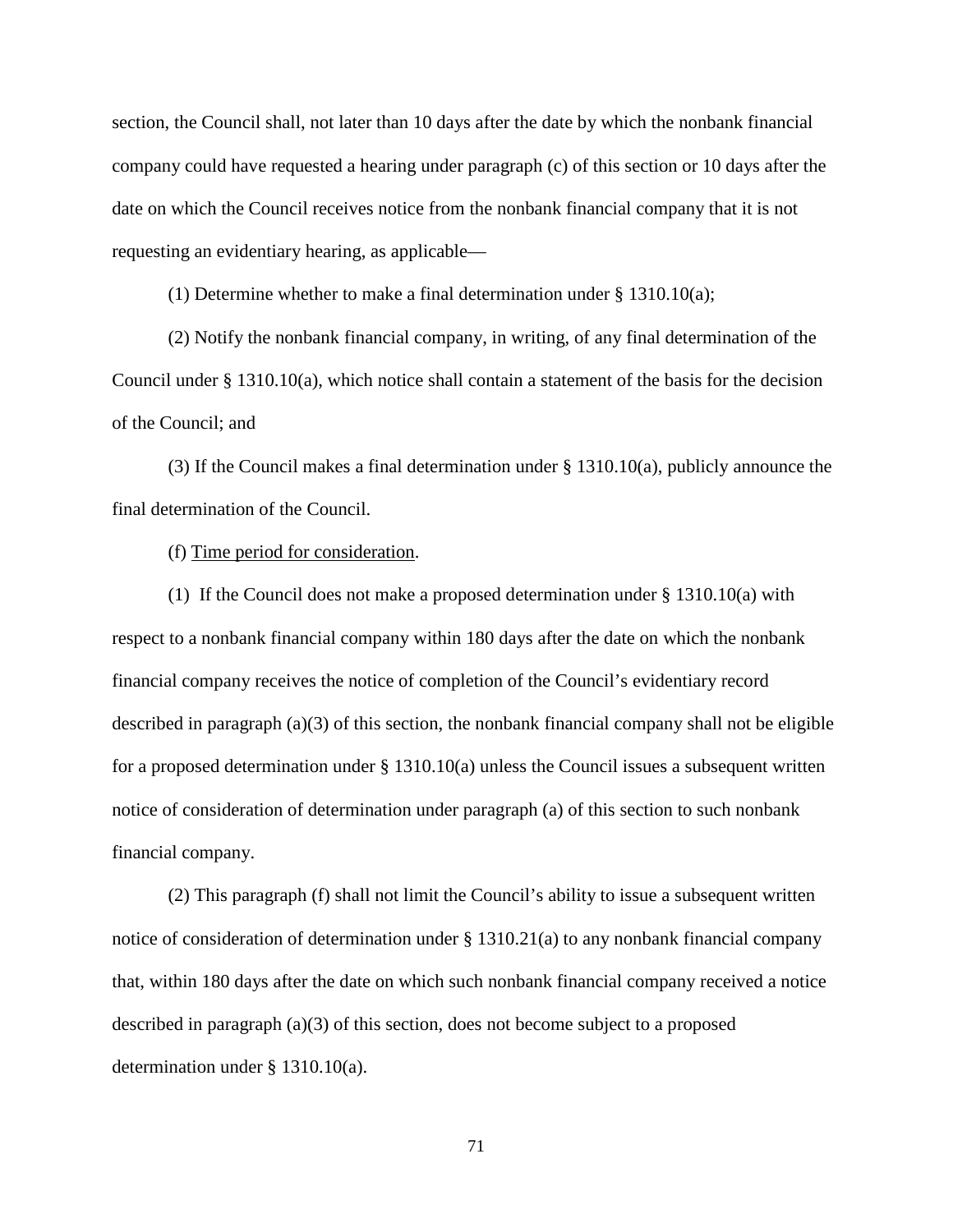### **§ 1310.22 Emergency exception to § 1310.21.**

(a) Exception to  $\S 1310.21$ . Notwithstanding anything to the contrary in  $\S 1310.21$ , the Council may waive or modify any or all of the notice and other procedural requirements of § 1310.21 with respect to a nonbank financial company if—

(1) The Council determines that such waiver or modification is necessary or appropriate to prevent or mitigate threats posed by the nonbank financial company to the financial stability of the United States; and

(2) The Council provides written notice of the waiver or modification under this section to the nonbank financial company as soon as practicable, but not later than 24 hours after the waiver or modification is granted. Any such notice shall set forth the manner and form for transmitting a request for an evidentiary hearing under paragraph (c) of this section.

(b) Consultation.

(1) In making a determination under paragraph (a) of this section with respect to a nonbank financial company, the Council shall consult with the primary financial regulatory agency, if any, for such nonbank financial company, in such time and manner as the Council may deem appropriate.

(2) In making a determination under paragraph (a) of this section with respect to a foreign nonbank financial company, the Council shall consult with the appropriate home country supervisor, if any, of such foreign nonbank financial company, in such time and manner as the Council may deem appropriate.

(c) Opportunity for evidentiary hearing.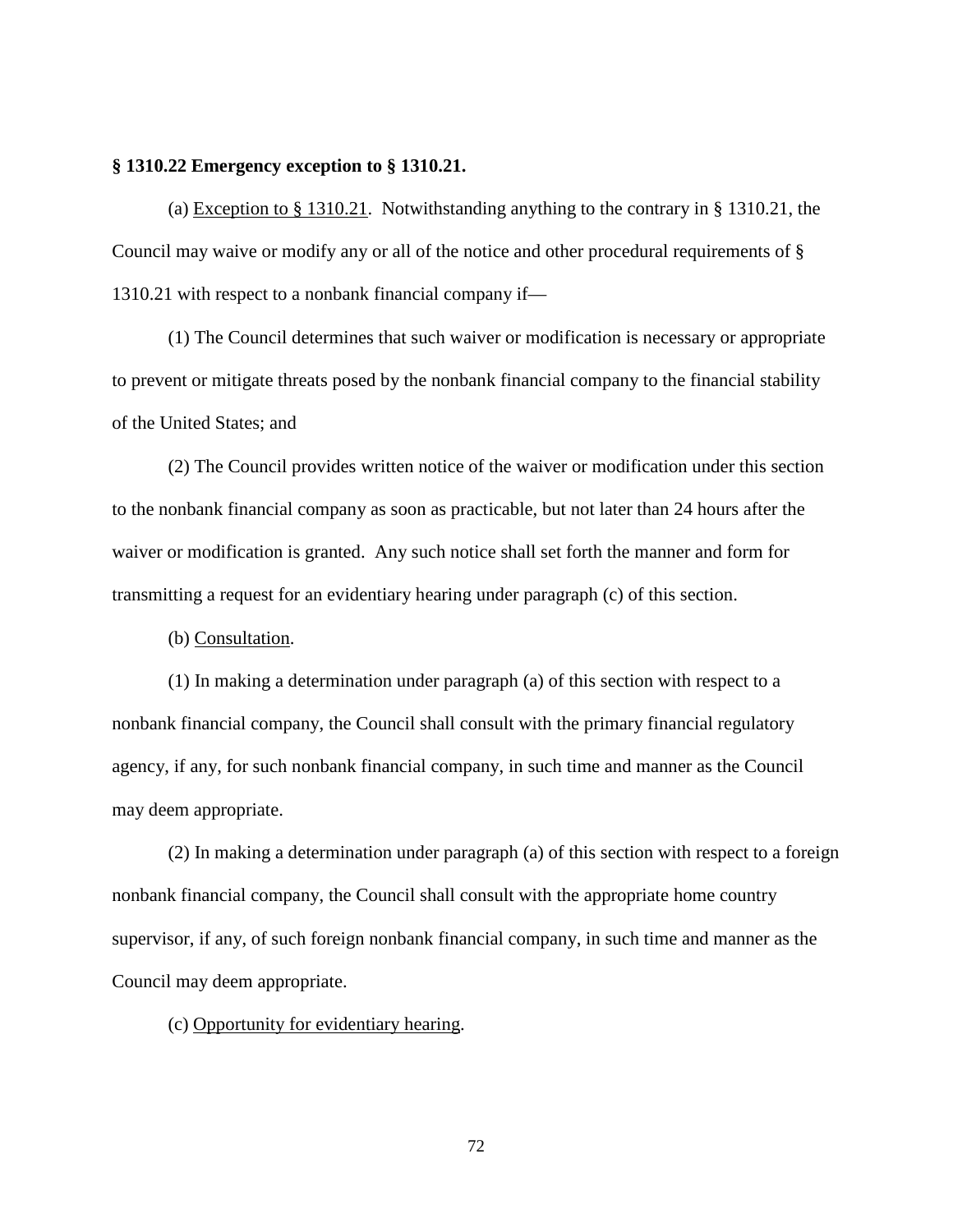(1) If the Council, pursuant to paragraph (a) of this section, waives or modifies any of the notice or other procedural requirements of § 1310.21 with respect to a nonbank financial company, the nonbank financial company may request, in writing, an opportunity for a nonpublic, written or oral evidentiary hearing before the Council or its representatives to contest such waiver or modification, not later than 10 days after the date of receipt by the nonbank financial company of the notice described in paragraph (a)(2) of this section.

(2) Upon receipt of a timely request for an evidentiary hearing under paragraph (c)(1), the Council shall fix a time (not later than 15 days after the date of receipt by the Council of the request) and place at which the nonbank financial company may appear, personally or through counsel, for a nonpublic evidentiary hearing at which the nonbank financial company may submit written materials (or, at the sole discretion of the Council, oral testimony and oral argument) regarding the waiver or modification under this section.

(d) Notice of final determination. If the nonbank financial company makes a timely request for an evidentiary hearing under paragraph (c) of this section, the Council shall, not later than 30 days after the hearing date—

(1) Make a final determination regarding the waiver or modification under this § 1310.22;

(2) Notify the nonbank financial company, in writing, of the final determination of the Council regarding the waiver or modification under this § 1310.22, which notice shall contain a statement of the basis for the final decision of the Council; and

(3) If the Council makes a final determination under § 1310.10(a), publicly announce the final determination of the Council.

73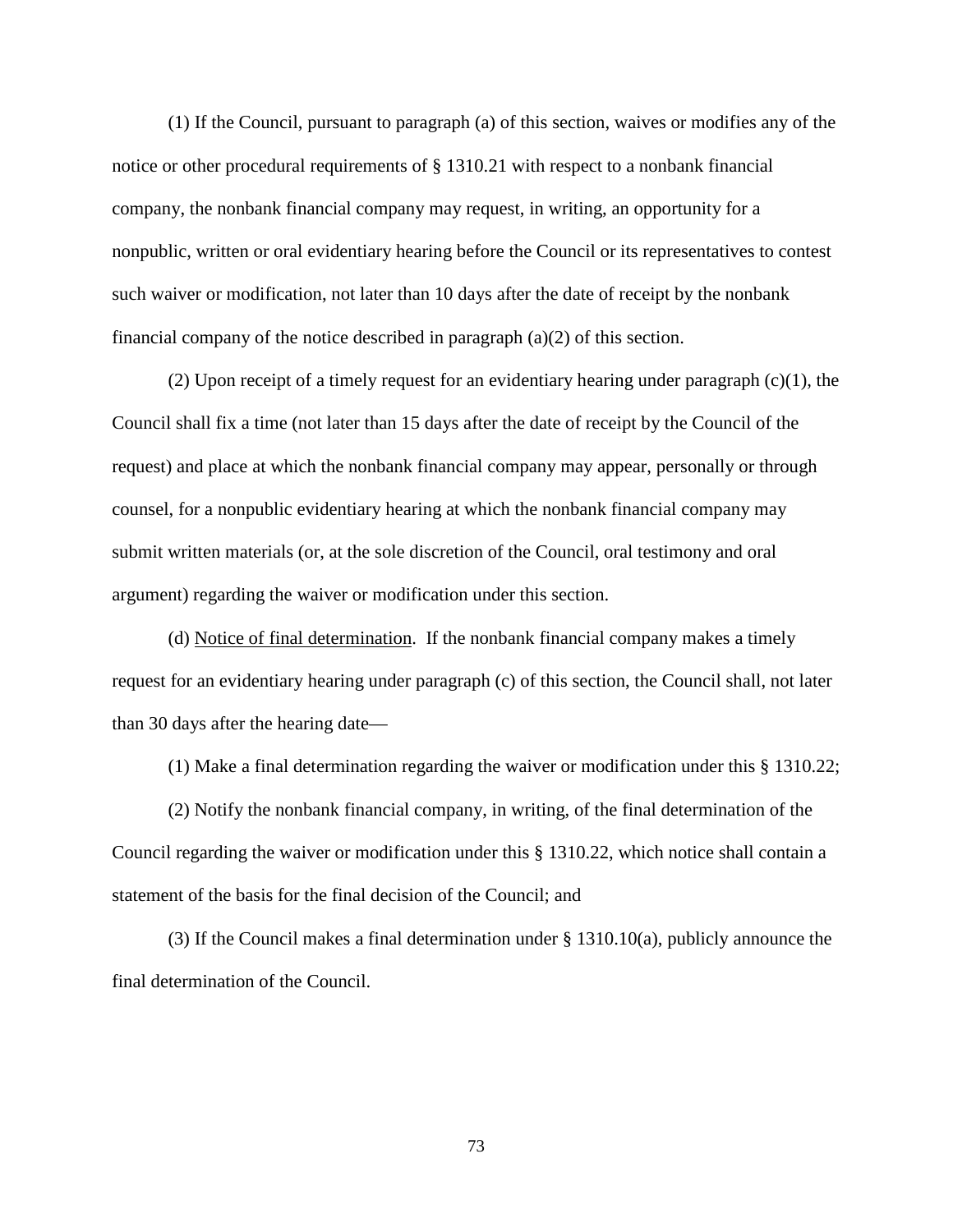(e) Vote required. Any determination of the Council under paragraph (a)(1) of this section to waive or modify any of the notice or other procedural requirements of § 1310.21 shall—

(1) Be made by the Council and shall not be delegated by the Council; and

(2) Require the vote of not fewer than two-thirds of the voting members of the Council then serving, including the affirmative vote of the Chairperson of the Council.

#### **§ 1310.23 Council reevaluation and rescission of determinations.**

(a) Reevaluation and rescission. The Council shall, not less frequently than annually—

(1) Reevaluate each currently effective determination made under  $\S$  1310.10(a); and

(2) Rescind any such determination, if the Council determines that the nonbank financial company no longer meets the standard under § 1310.10(a), taking into account the considerations in § 1310.11(a) or § 1310.11(b), as applicable.

(b) Notice of reevaluation; submission of materials. The Council shall provide written notice to each nonbank financial company subject to a currently effective determination prior to the Council's reevaluation of such determination under paragraph (a) of this section and shall provide such nonbank financial company an opportunity to submit written materials, within such time as the Council determines to be appropriate (which shall be not less than 30 days after the date of receipt by the nonbank financial company of such notice), to the Council to contest the determination, including materials concerning whether, in the nonbank financial company's view, material financial distress at the nonbank financial company, or the nature, scope, size, scale, concentration, interconnectedness, or mix of the activities of the nonbank financial company, could pose a threat to the financial stability of the United States.

74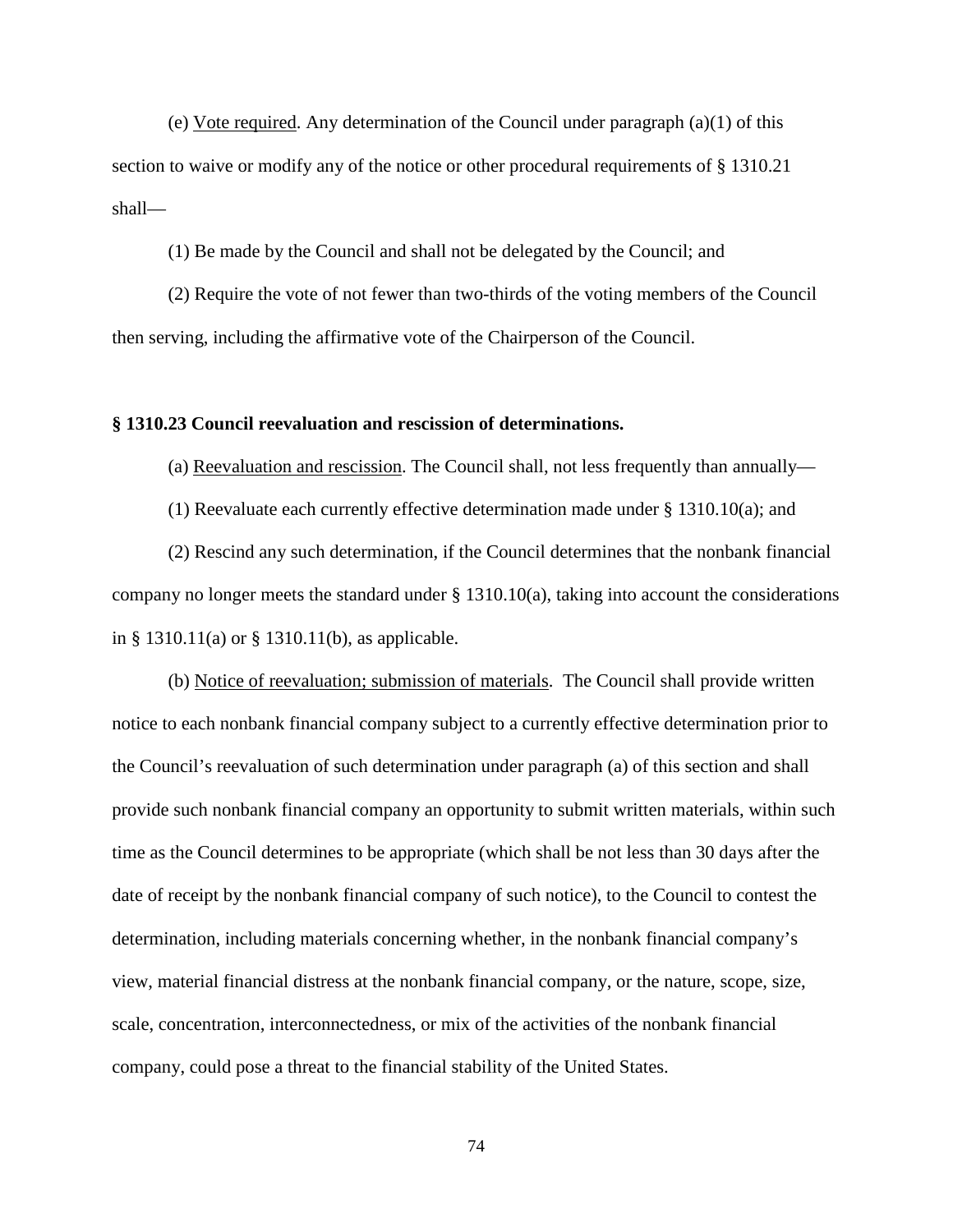(c) Vote required. Any determination of the Council under paragraph (a)(2) of this section to rescind a determination made with respect to a nonbank financial company shall—

(1) Be made by the Council and shall not be delegated by the Council; and

(2) Require the vote of not fewer than two-thirds of the voting members of the Council then serving, including the affirmative vote of the Chairperson of the Council.

(d) Notice of rescission. If the Council rescinds a determination with respect to any nonbank financial company under paragraph (a) of this section, the Council shall notify the nonbank financial company, in writing, of such rescission and publicly announce such rescission.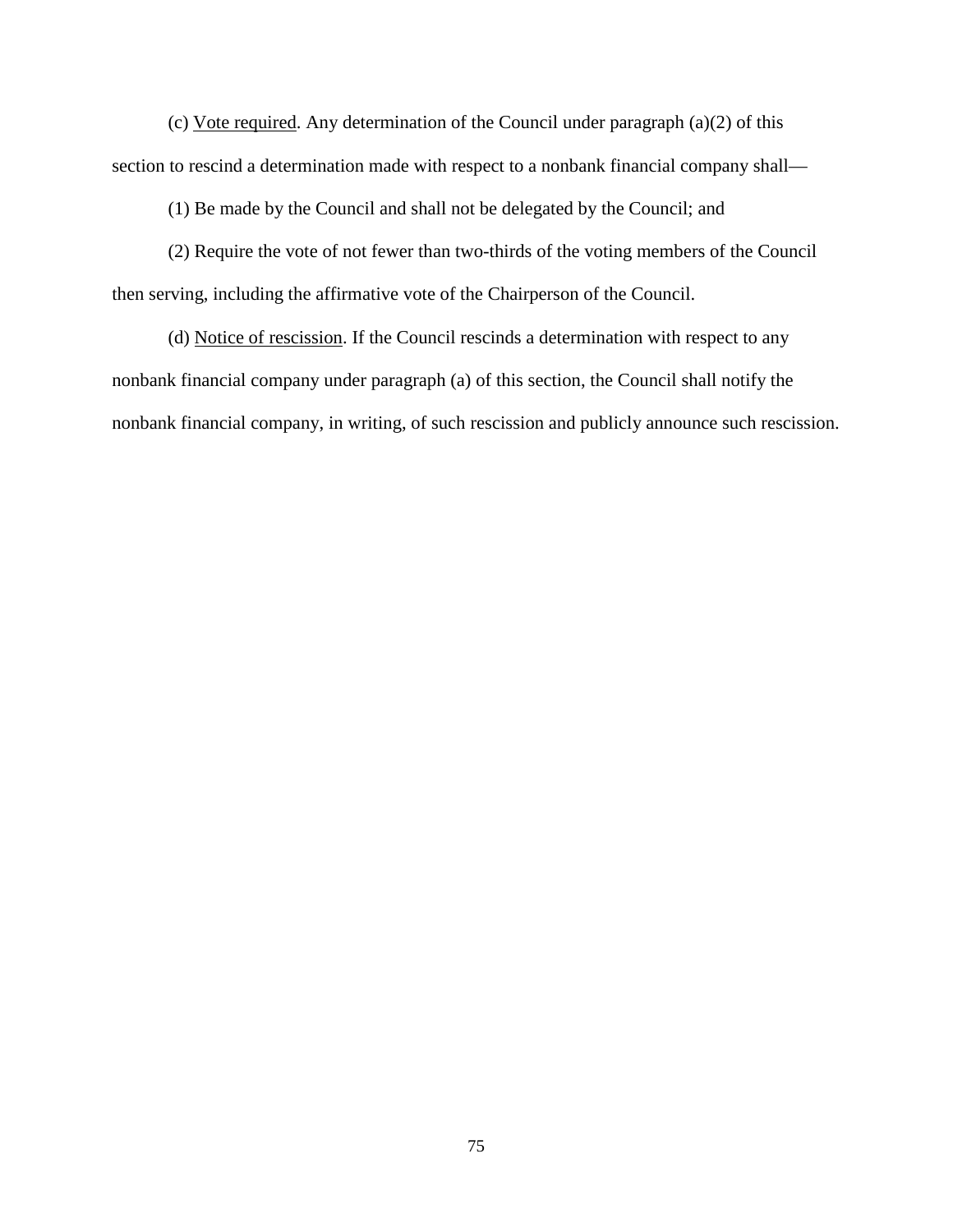#### **APPENDIX**

## **Financial Stability Oversight Council Guidance for Nonbank Financial Company Determinations**

### **I. Introduction**

Section 113 of the Dodd-Frank Wall Street Reform and Consumer Protection Act (the "Dodd-Frank Act")<sup>[1](#page-50-0)</sup> authorizes the Financial Stability Oversight Council (the "Council") to determine that a nonbank financial company will be supervised by the Board of Governors of the Federal Reserve System (the "Board of Governors") and be subject to prudential standards in accordance with Title I of the Dodd-Frank Act if either of two standards is met. Under the first standard, the Council may subject a nonbank financial company to supervision by the Board of Governors and prudential standards if the Council determines that "material financial distress" at the nonbank financial company could pose a threat to the financial stability of the United States. Under the second standard, the Council may determine that a nonbank financial company will be supervised by the Board of Governors and subject to prudential standards if the nature, scope, size, scale, concentration, interconnectedness, or mix of the activities of the nonbank financial company could pose a threat to U.S. financial stability. Section 113 of the Dodd-Frank Act also lists 10 considerations that the Council must take into account in making a determination.<sup>[2](#page-75-0)</sup>

Section II of this document describes the manner in which the Council intends to apply the statutory standards and considerations in making determinations under section 113 of the Dodd-Frank Act. First, section II defines "threat to the financial stability of the United States" and describes channels through which a nonbank financial company could pose such a threat. Second, it discusses each of the two statutory standards for determination. Third, it describes the six-category framework that the Council intends to use to evaluate nonbank financial companies under each of the 10 statutory considerations. Section II also includes lists of sample metrics that may be used to evaluate individual nonbank financial companies under each of the six categories.

Section III of this document outlines the process that the Council intends to follow in non-emergency situations when determining whether to subject a nonbank financial company to Board of Governors supervision and prudential standards. Section III also provides a detailed description of the analysis that the Council intends to conduct during each stage of its review. In the first stage of the process, the Council will apply six uniform quantitative thresholds to nonbank financial companies to identify those nonbank financial companies that will be subject to further evaluation by the Council. Because the Council is relying in the first stage on quantitative thresholds using information available through existing public and regulatory sources, nonbank financial companies should be able to assess whether they will be subject to further evaluation by the Council. During the second stage of the evaluation process, the Council will analyze the identified nonbank financial companies using a broad range of information available to the Council primarily through existing public and regulatory sources.

 $1$  See 12 U.S.C. 5323.

<span id="page-75-0"></span> $2 \frac{322}{\pi}$  In addition to these considerations, the Council may consider any other risk-related factors that the Council deems appropriate. 12 U.S.C.  $5323(a)(2)(K)$  and  $(b)(2)(K)$ .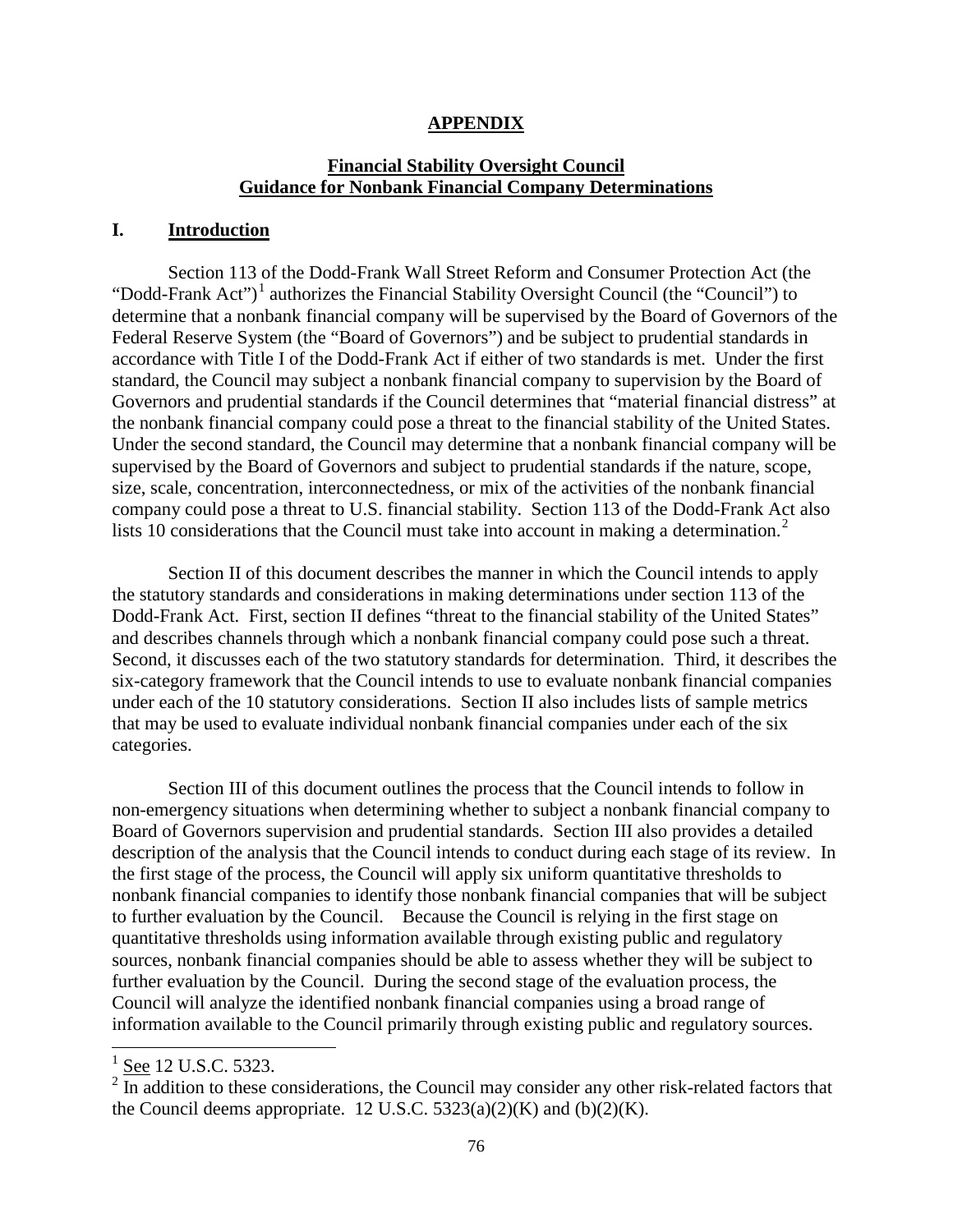The third stage of the process will involve a comprehensive analysis of those nonbank financial companies using information collected directly from the nonbank financial company, as well as the information used in the first two stages.

## **II. Council Determination Authority and Framework**

As noted above, the Council may determine that a nonbank financial company will be supervised by the Board of Governors and be subject to prudential standards if the Council determines that (i) material financial distress at the nonbank financial company could pose a threat to the financial stability of the United States (the "First Determination Standard") or (ii) the nature, scope, size, scale, concentration, interconnectedness, or mix of the activities of the nonbank financial company could pose a threat to the financial stability of the United States (the "Second Determination Standard," and, together with the First Determination Standard, the "Determination Standards").

The Council intends to interpret the term "company" broadly with respect to nonbank financial companies and other companies in connection with section 113 of the Dodd-Frank Act, to include any corporation, limited liability company, partnership, business trust, association, or similar organization.

This section provides definitions of the terms "threat to the financial stability of the United States" and "material financial distress" and describes how the Council expects to apply the Determination Standards.

# a. Threat to the Financial Stability of the United States

The Determination Standards require the Council to determine whether a nonbank financial company could pose a threat to the financial stability of the United States. The Council will consider a "threat to the financial stability of the United States" to exist if there would be an impairment of financial intermediation or of financial market functioning that would be sufficiently severe to inflict significant damage on the broader economy.

In evaluating a nonbank financial company under one of the Determination Standards, the Council intends to assess how a nonbank financial company's material financial distress or activities could be transmitted to, or otherwise affect, other firms or markets, thereby causing a broader impairment of financial intermediation or of financial market functioning. An impairment of financial intermediation and financial market functioning can occur through several channels. The Council has identified the following channels as most likely to facilitate the transmission of the negative effects of a nonbank financial company's material financial distress or activities to other financial firms and markets:

• *Exposure*. A nonbank financial company's creditors, counterparties, investors, or other market participants have exposure to the nonbank financial company that is significant enough to materially impair those creditors, counterparties, investors, or other market participants and thereby pose a threat to U.S. financial stability. In its initial analysis of nonbank financial companies with respect to this channel, the Council expects to consider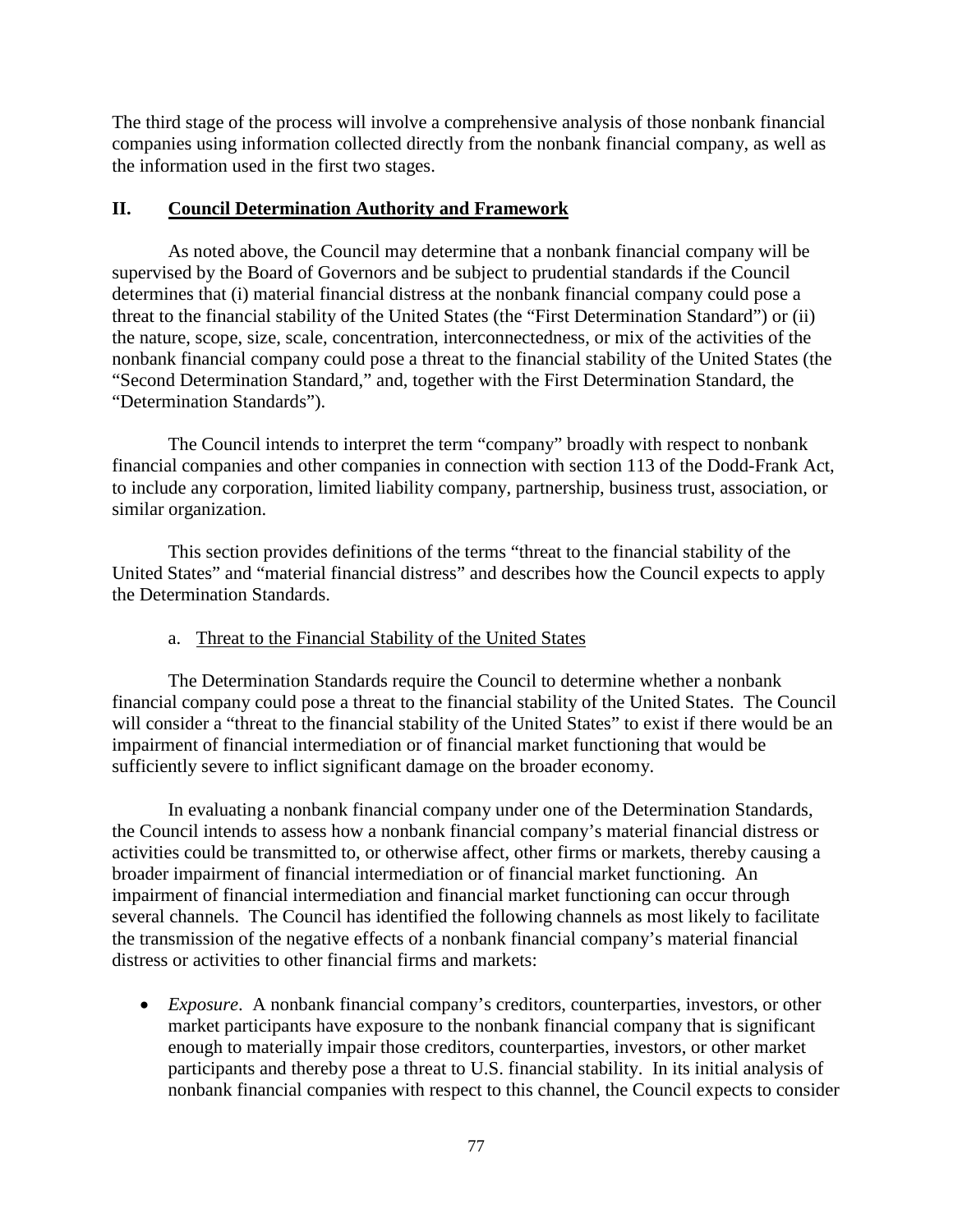metrics including total consolidated assets, credit default swaps outstanding, derivative liabilities, total debt outstanding, and leverage ratio.

- *Asset liquidation*. A nonbank financial company holds assets that, if liquidated quickly, would cause a fall in asset prices and thereby significantly disrupt trading or funding in key markets or cause significant losses or funding problems for other firms with similar holdings. This channel would likely be most relevant for a nonbank financial company whose funding and liquid asset profile makes it likely that it would be forced to liquidate assets quickly when it comes under financial pressure. For example, this could be the case if a large nonbank financial company relies heavily on short-term funding. In its initial analysis of nonbank financial companies with respect to this channel, the Council expects to consider metrics including total consolidated assets and short-term debt ratio.
- *Critical function or service*. A nonbank financial company is no longer able or willing to provide a critical function or service that is relied upon by market participants and for which there are no ready substitutes. The analysis of this channel will incorporate a review of the competitive landscape for markets in which a nonbank financial company participates and for the services it provides (including the provision of liquidity to the U.S. financial system, the provision of credit to low-income, minority, or underserved communities, or the provision of credit to households, businesses and state and local governments), the nonbank financial company's market share, and the ability of other firms to replace those services. Due to the unique ways in which a nonbank financial company may provide a critical function or service to the market, the Council expects to apply company-specific analyses with respect to this channel, rather than applying a broadly applicable quantitative metric.

The Council believes that the threat a nonbank financial company may pose to U.S. financial stability through the impairment of financial intermediation and financial market functioning is likely to be exacerbated if the nonbank financial company is sufficiently complex, opaque, or difficult to resolve in bankruptcy such that its resolution in bankruptcy would disrupt key markets or have a material adverse impact on other financial firms or markets.

The Council intends to continue to evaluate additional transmission channels and may, at its discretion, consider other channels through which a nonbank financial company may transmit the negative effects of its material financial distress or activities and thereby pose a threat to U.S. financial stability.

### b. First Determination Standard: Material Financial Distress

Under the First Determination Standard, the Council may subject a nonbank financial company to supervision by the Board of Governors and prudential standards if the Council determines that "material financial distress" at the nonbank financial company could pose a threat to U.S. financial stability. The Council believes that material financial distress exists when a nonbank financial company is in imminent danger of insolvency or defaulting on its financial obligations.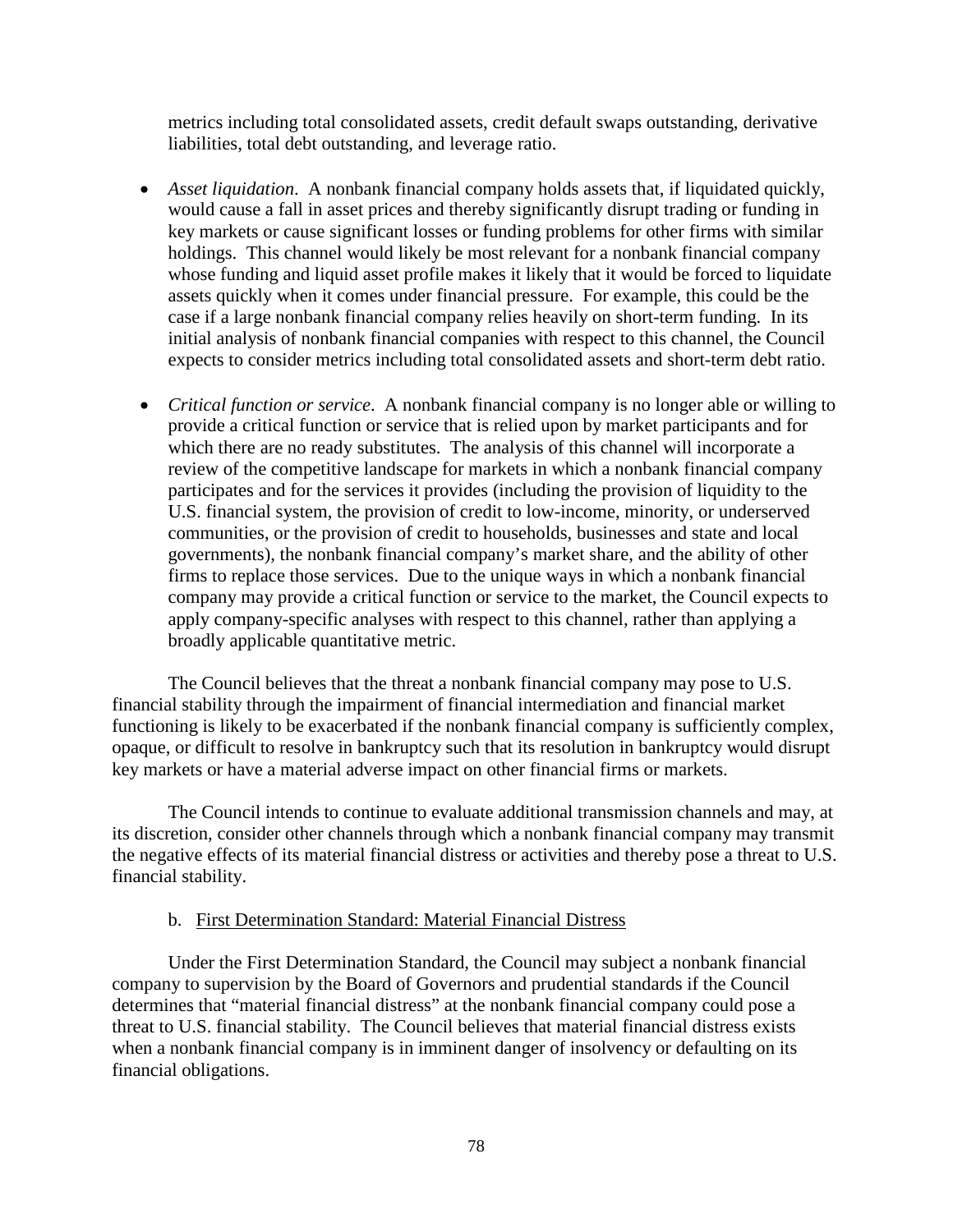For purposes of considering whether a nonbank financial company could pose a threat to U.S. financial stability under this Determination Standard, the Council intends to assess the impact of the nonbank financial company's material financial distress in the context of a period of overall stress in the financial services industry and in a weak macroeconomic environment. The Council believes this is appropriate because in such a context, a nonbank financial company's distress may have a greater effect on U.S. financial stability.

## c. Second Determination Standard: Nature, Scope, Size, Scale, Concentration, Interconnectedness, or Mix of Activities

Under the Second Determination Standard, the Council may subject a nonbank financial company to supervision by the Board of Governors and prudential standards if the Council determines that the nature, scope, size, scale, concentration, interconnectedness, or mix of the activities of the nonbank financial company could pose a threat to U.S. financial stability. The Council believes that this Determination Standard will be met if the Council determines that the nature of a nonbank financial company's business practices, conduct, or operations could pose a threat to U.S. financial stability, regardless of whether the nonbank financial company is experiencing financial distress. The Council expects that there likely will be significant overlap between the outcome of an assessment of a nonbank financial company under the First and Second Determination Standards, because, in many cases, a nonbank financial company that could pose a threat to U.S. financial stability because of the nature, scope, size, scale, concentration, interconnectedness, or mix of its activities could also pose a threat to U.S. financial stability if it were to experience material financial distress.

### d. Analytic Framework for Statutory Considerations

As required by section 113 of the Dodd-Frank Act, the Council's determination will be based on its judgment that a firm meets one of the Determination Standards described above. In evaluating whether a firm meets one of the Determination Standards, the Council will consider each of the statutory considerations. The discussion below outlines the analytic framework that the Council intends to use to organize its evaluation of a nonbank financial company under the statutory considerations and provides additional detail on the key data and analyses that the Council intends to use to assess the considerations.

# 1. *Grouping of Statutory Considerations into Six-Category Framework*

The Dodd-Frank Act requires the Council to consider 10 considerations (described below) when evaluating the potential of a nonbank financial company to pose a threat to U.S. financial stability. The statute also authorizes the Council to consider "any other risk-related factors that the Council deems appropriate." These statutory considerations will help the Council to evaluate whether one of the Determination Standards, as described in sections II.b and II.c above, has been met. The Council has developed an analytic framework that groups all relevant factors, including the 10 statutory considerations and any additional risk-related factors, into six categories: size, interconnectedness, substitutability, leverage, liquidity risk and maturity mismatch, and existing regulatory scrutiny. The Council expects to use these six categories to guide its evaluation of whether a particular nonbank financial company meets either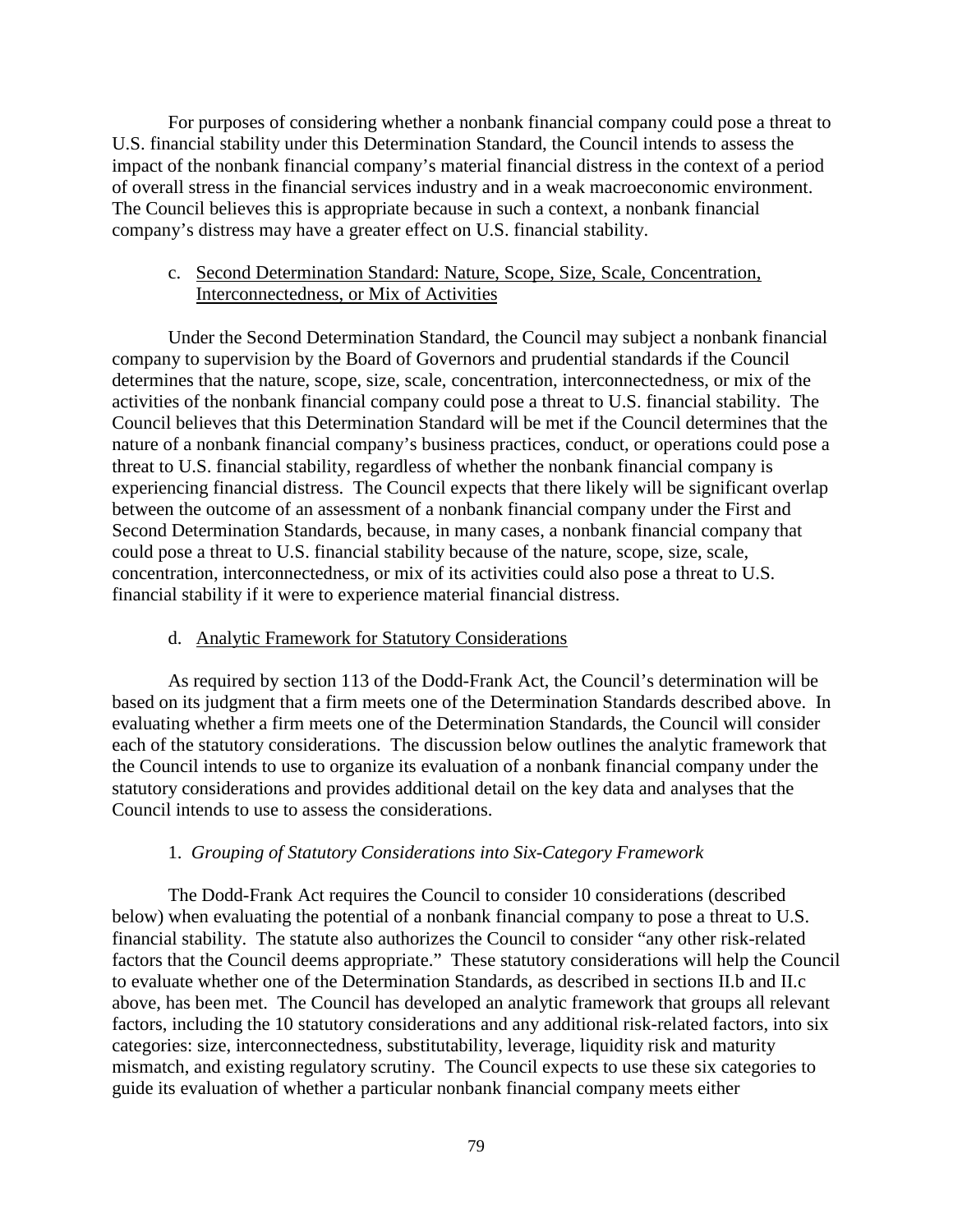Determination Standard. However, the Council's ultimate determination decision regarding a nonbank financial company will not be based on a formulaic application of the six categories. Rather, the Council intends to analyze a nonbank financial company using quantitative and qualitative data relevant to each of the six categories, as the Council determines is appropriate with respect to the particular nonbank financial company.

Each of the six categories reflects a different dimension of a nonbank financial company's potential to pose a threat to U.S. financial stability. Three of the six categories—size, substitutability, and interconnectedness—seek to assess the potential impact of the nonbank financial company's financial distress on the broader economy. Material financial distress at nonbank financial companies that are large, provide critical financial services for which there are few substitutes, or are highly interconnected with other financial firms or markets are more likely to have a financial or operational impact on other companies, markets, and consumers that could pose a threat to the financial stability of the United States. The remaining three categories leverage, liquidity risk and maturity mismatch, and existing regulatory scrutiny of the nonbank financial company—seek to assess the vulnerability of a nonbank financial company to financial distress. Nonbank financial companies that are highly leveraged, have a high degree of liquidity risk or maturity mismatch, and are under little or no regulatory scrutiny are more likely to be more vulnerable to financial distress.

Each of the statutory considerations in sections  $113(a)(2)$  and  $(b)(2)$  of the Dodd-Frank Act would be considered as part of one or more of the six categories. This is reflected in the following table, using the considerations relevant to a U.S. nonbank financial company for illustrative purposes. $\frac{3}{5}$  $\frac{3}{5}$  $\frac{3}{5}$ 

<span id="page-79-0"></span><sup>&</sup>lt;sup>3</sup> The corresponding statutory considerations for a foreign nonbank financial company would be considered under the relevant categories indicated in the table.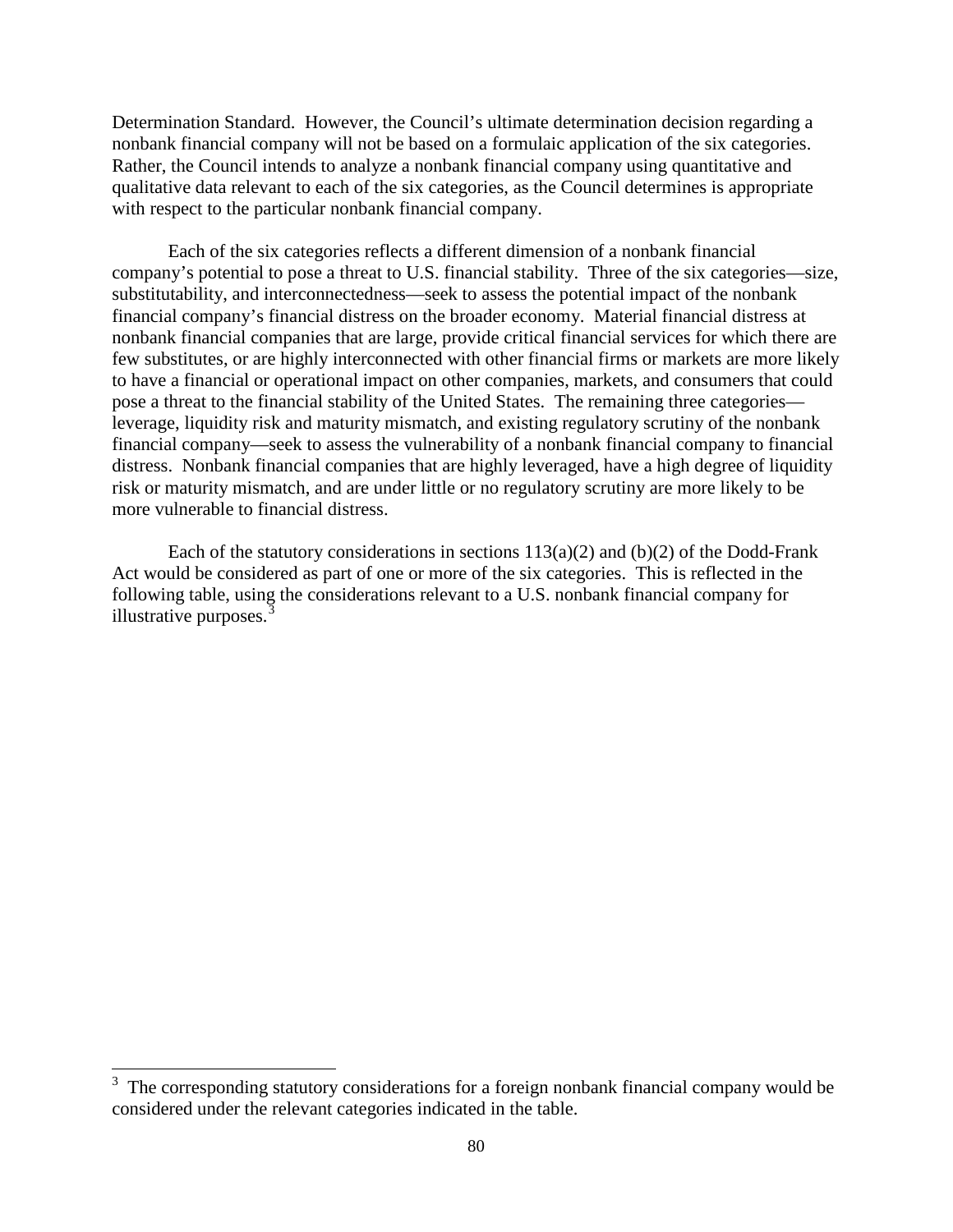| <b>Statutory considerations:</b>                                                                                                                                                                                                       | Category or categories in which this<br>consideration would be addressed:                          |
|----------------------------------------------------------------------------------------------------------------------------------------------------------------------------------------------------------------------------------------|----------------------------------------------------------------------------------------------------|
| (A) The extent of the leverage of the company                                                                                                                                                                                          | Leverage                                                                                           |
| (B) The extent and nature of the off-balance-sheet<br>exposures of the company                                                                                                                                                         | Size; interconnectedness                                                                           |
| (C) The extent and nature of the transactions and<br>relationships of the company with other significant<br>nonbank financial companies and significant bank<br>holding companies                                                      | Interconnectedness                                                                                 |
| (D) The importance of the company as a source of<br>credit for households, businesses, and State and local<br>governments and as a source of liquidity for the<br>United States financial system                                       | Size; substitutability                                                                             |
| (E) The importance of the company as a source of<br>credit for low-income, minority, or underserved<br>communities, and the impact that the failure of such<br>company would have on the availability of credit in<br>such communities | Substitutability                                                                                   |
| (F) The extent to which assets are managed rather<br>than owned by the company, and the extent to which<br>ownership of assets under management is diffuse                                                                             | Size; interconnectedness; substitutability                                                         |
| (G) The nature, scope, size, scale, concentration,<br>interconnectedness, and mix of the activities of the<br>company                                                                                                                  | Size; interconnectedness; substitutability                                                         |
| (H) The degree to which the company is already<br>regulated by 1 or more primary financial regulatory<br>agencies                                                                                                                      | Existing regulatory scrutiny                                                                       |
| (I) The amount and nature of the financial assets of<br>the company                                                                                                                                                                    | Size; interconnectedness                                                                           |
| $($ J $)$ The amount and types of the liabilities of the<br>company, including the degree of reliance on short-<br>term funding                                                                                                        | Liquidity risk and maturity mismatch; size;<br>interconnectedness                                  |
| $(K)$ Any other risk-related factors that the Council<br>deems appropriate                                                                                                                                                             | Appropriate category or categories based<br>on the nature of the additional risk-related<br>factor |

# 2. *Six-Category Framework*

The discussion below describes each of the six categories and how these categories relate to a firm's likelihood to pose a threat to financial stability. The sample metrics set forth below under each category are representative, not exhaustive, and may not apply to all nonbank financial companies under evaluation. The Council may apply the sample metrics in the context of stressed market conditions.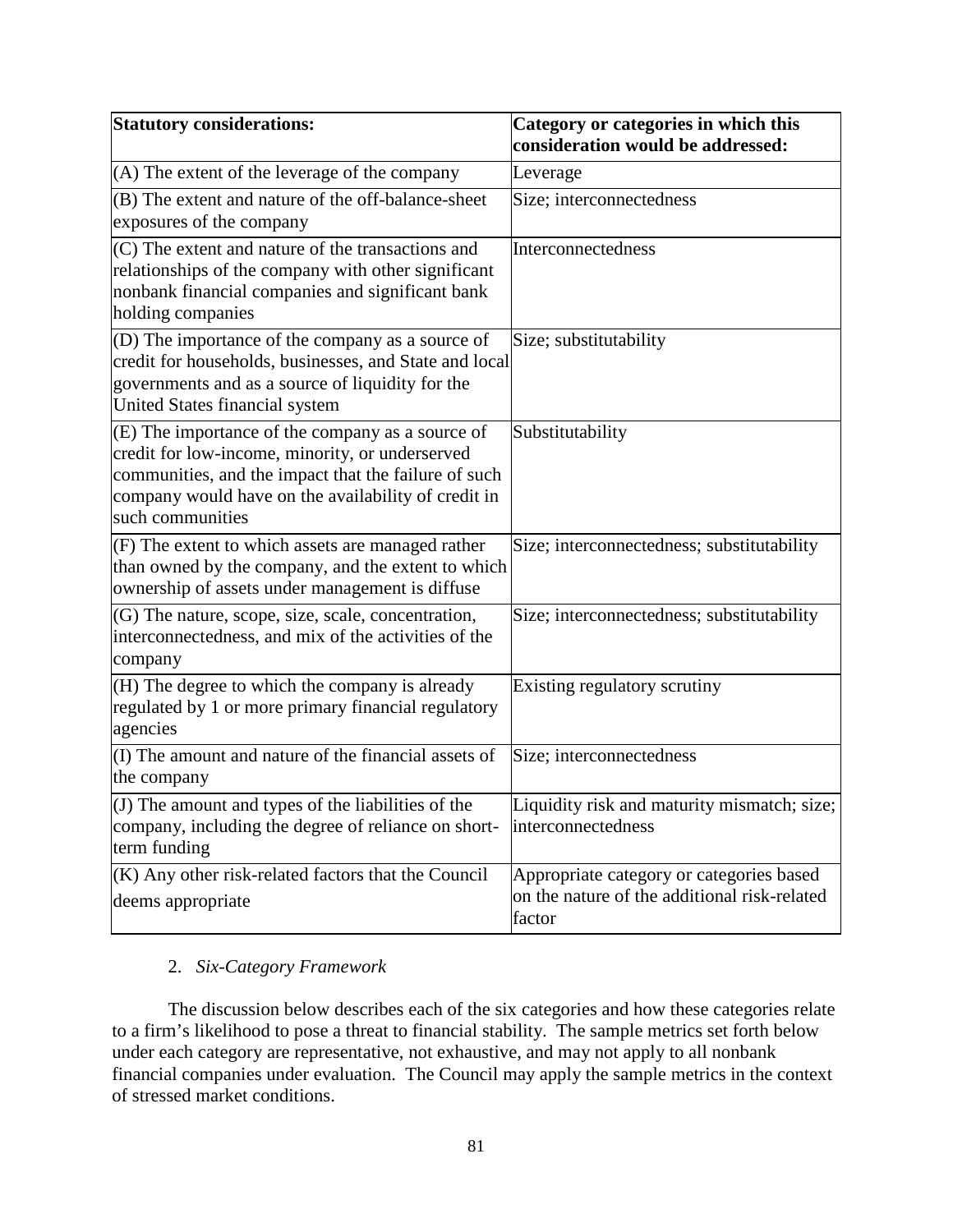### *Interconnectedness*

Interconnectedness captures direct or indirect linkages between financial companies that may be conduits for the transmission of the effects resulting from a nonbank financial company's material financial distress or activities. Examples of the key conduits through which the effects may travel are a nonbank financial company's direct or indirect exposures to counterparties (including creditors, trading and derivatives counterparties, investors, borrowers, and other participants in the financial markets). Interconnectedness depends not only on the number of counterparties that a nonbank financial company has, but also on the importance of that nonbank financial company to its counterparties and the extent to which the counterparties are interconnected with other financial firms, the financial system and the broader economy. The Council's assessment of interconnectedness is intended to determine whether a nonbank financial company's exposure to its counterparties would pose a threat to U.S. financial stability if that company encountered material financial distress.

For example, metrics that may be used to assess interconnectedness include:

- Counterparties' exposures to a nonbank financial company, including derivatives, reinsurance, loans, securities borrowing and lending, and lines of credit that facilitate settlement and clearing activities.
- Number, size, and financial strength of a nonbank financial company's counterparties, including the proportion of its counterparties' exposure to the nonbank financial company relative to the counterparties' capital.
- Identity of a nonbank financial company's principal contractual counterparties, which reflects the concentration of the nonbank financial company's assets financed by particular firms and the importance of the nonbank financial company's counterparties to the market.
- Aggregate amounts of a nonbank financial company's gross or net derivatives exposures and the number of its derivatives counterparties.
- The amount of gross notional credit default swaps outstanding for which a nonbank financial company or its parent is the reference entity.
- Total debt outstanding, which captures a nonbank financial company's sources of funding.
- Reinsurance obligations, which measure the reinsurance risk assumed from non-affiliates net of retrocession.

### *Substitutability*

Substitutability captures the extent to which other firms could provide similar financial services in a timely manner at a similar price and quantity if a nonbank financial company withdraws from a particular market. Substitutability also captures situations in which a nonbank financial company is the primary or dominant provider of services in a market that the Council determines to be essential to U.S. financial stability. An example of the manner in which the Council may determine a nonbank financial company's substitutability is to consider its market share. The Council's evaluation of a nonbank financial company's market share regarding a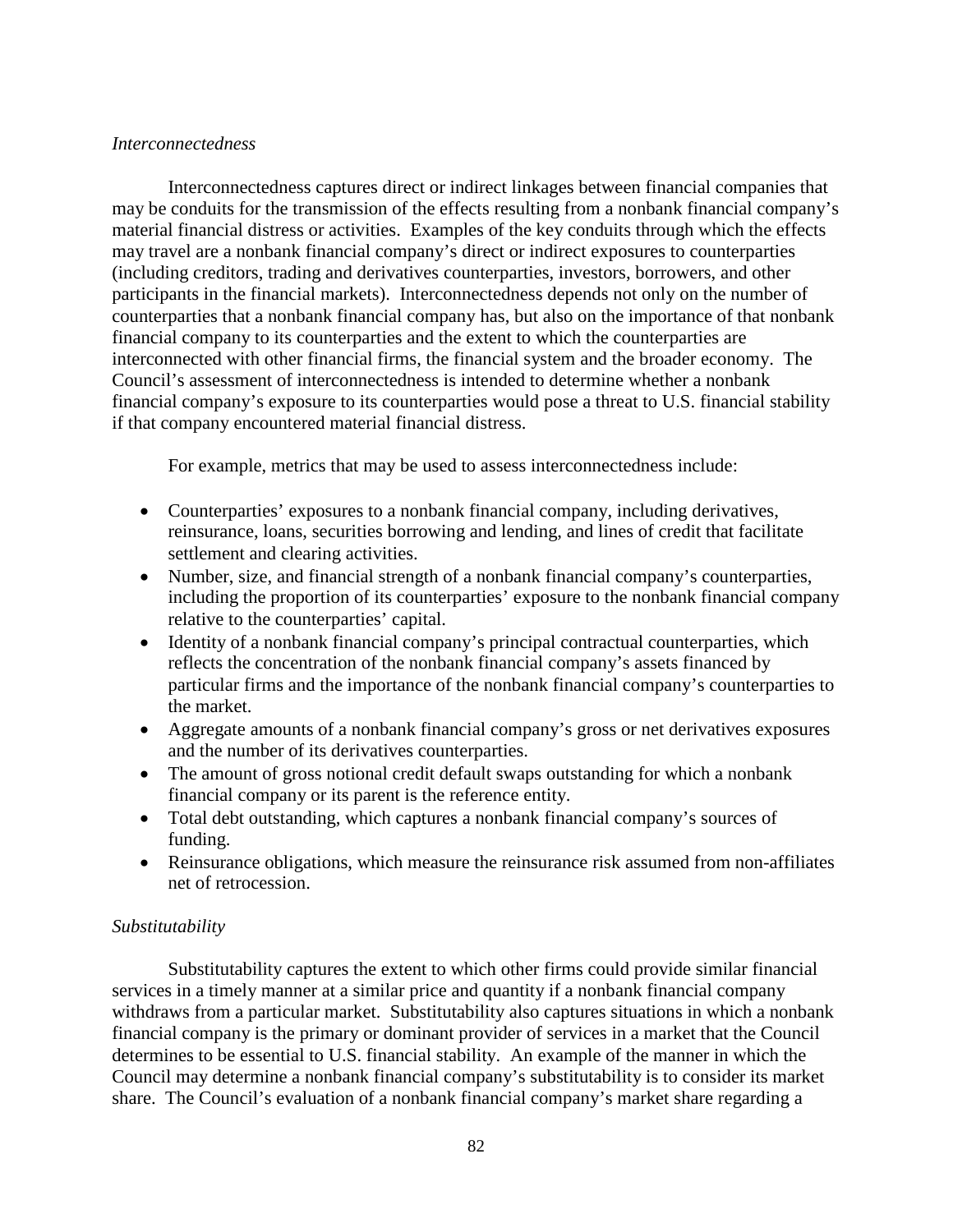particular product or service will include assessments of the ability of the nonbank financial company's competitors to expand to meet market needs; the costs that market participants would incur if forced to switch providers; the timeframe within which a disruption in the provision of the product or service would materially affect market participants or market functioning; and the economic implications of such a disruption. Concern about a potential lack of substitutability could be greater if a nonbank financial company and its competitors are likely to experience stress at the same time because they are exposed to the same risks. The Council may also analyze a nonbank financial company's core operations and critical functions and the importance of those operations and functions to the U.S. financial system and assess how those operations and functions would be performed by the nonbank financial company or other market participants in the event of the nonbank financial company's material financial distress. The Council also intends to consider substitutability with respect to any nonbank financial company with global operations to identify the substitutability of critical market functions that the company provides in the United States in the event of material financial distress of a foreign parent company.

For example, metrics that may be used to assess substitutability include:

- The market share, using the appropriate quantitative measure (such as loans originated, loans outstanding, and notional transaction volume) of a nonbank financial company and its competitors in the market under consideration.
- The stability of market share across the firms in the market over time.
- The market share of the company and its competitors for products or services that serve a substantially similar economic function as the primary market under consideration.

# *Size*

Size captures the amount of financial services or financial intermediation that a nonbank financial company provides. Size also may affect the extent to which the effects of a nonbank financial company's financial distress are transmitted to other firms and to the financial system. For example, financial distress at an extremely large nonbank financial company that is highly interconnected likely would transmit risk on a larger scale than would financial distress at a smaller nonbank financial company that is similarly interconnected. Size is conventionally measured by the assets, liabilities and capital of the firm. However, such measures of size may not provide complete or accurate assessments of the scale of a nonbank financial company's risk potential. Thus, the Council also intends to take into account off-balance sheet assets and liabilities and assets under management in a manner that recognizes the unique and distinct nature of these classes. Other measures of size, such as numbers of customers and counterparties, may also be relevant.

For example, metrics that may be used to assess size include:

• Total consolidated assets or liabilities, as determined under generally accepted accounting principles in the United States ("GAAP") or the nonbank financial company's applicable financial reporting standards, depending on the availability of data and the stage of the determination process.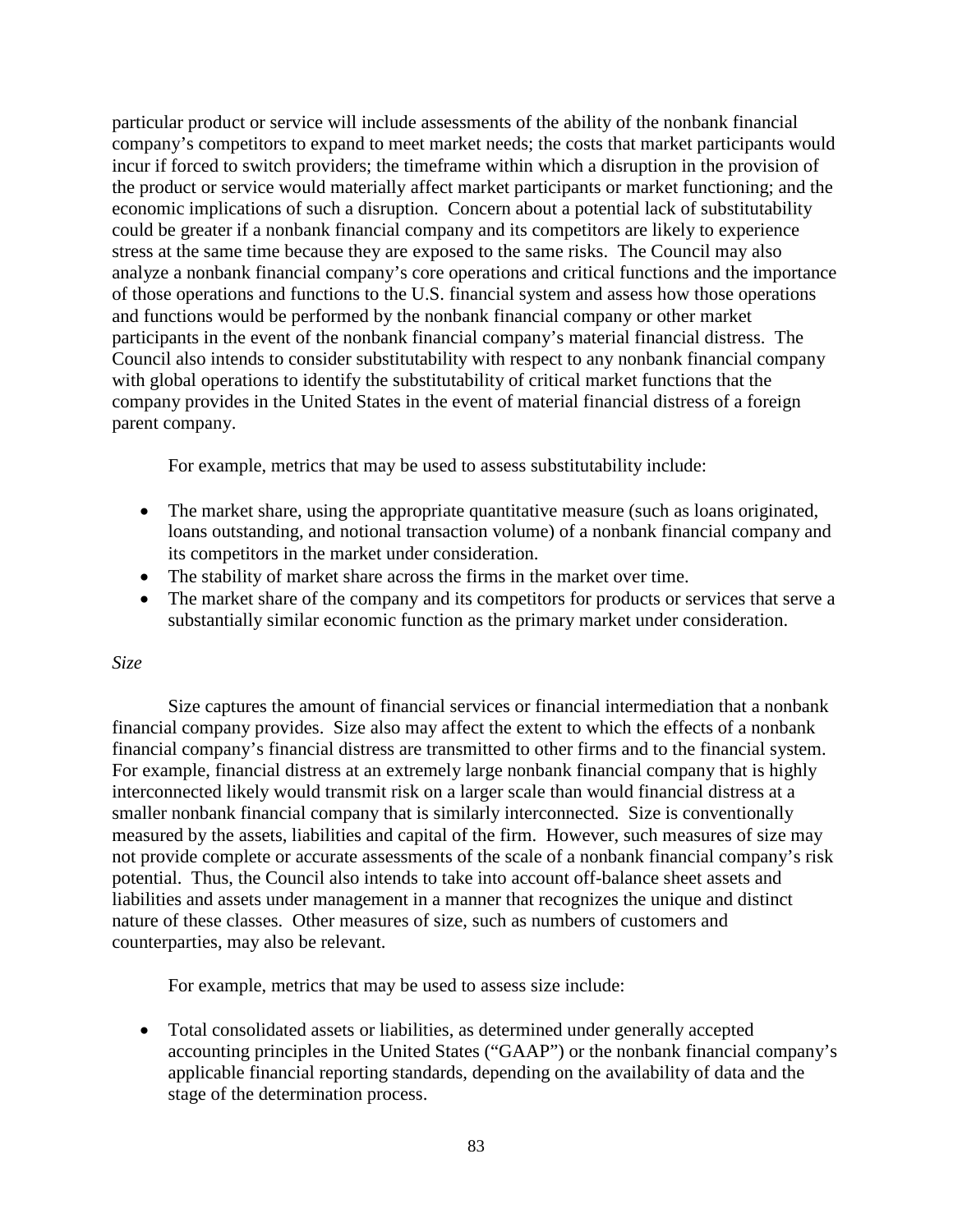- Total risk-weighted assets, as appropriate for different industry sectors.
- Off-balance sheet exposures where a nonbank financial company has a risk of loss, including, for example, lines of credit. For foreign nonbank financial companies, this would be evaluated based on the extent and nature of U.S.-related off-balance sheet exposures.
- The extent to which assets are managed rather than owned by a nonbank financial company and the extent to which ownership of assets under management is diffuse.
- Direct written premiums, as reported by insurance companies. This is the aggregate of direct written premiums reported by insurance entities under all lines of business and serves as a proxy for the amount of insurance underwritten by the insurance entities.
- Risk in force, which is the aggregate risk exposure from risk underwritten in insurance related to certain financial risks, such as mortgage insurance.
- Total loan originations, by loan type, in number and dollar amount.

## *Leverage*

Leverage captures a company's exposure or risk in relation to its equity capital. Leverage amplifies a company's risk of financial distress in two ways. First, by increasing a company's exposure relative to capital, leverage raises the likelihood that a company will suffer losses exceeding its capital. Second, by increasing the size of a company's liabilities, leverage raises a company's dependence on its creditors' willingness and ability to fund its balance sheet. Leverage can also amplify the impact of a company's distress on other companies, both directly, by increasing the amount of exposure that other firms have to the company, and indirectly, by increasing the size of any asset liquidation that the company is forced to undertake as it comes under financial pressure. Leverage can be measured by the ratio of assets to capital, but it can also be defined in terms of risk, as a measure of economic risk relative to capital. The latter measurement can better capture the effect of derivatives and other products with embedded leverage on the risk undertaken by a nonbank financial company.

For example, metrics that may be used to assess leverage include:

- Total assets and total debt measured relative to total equity, which is intended to measure financial leverage.
- Gross notional exposure of derivatives and off-balance sheet obligations relative to total equity or to net assets under management, which is intended to show how much offbalance sheet leverage a nonbank financial company may have.
- The ratio of risk to statutory capital, which is relevant to certain insurance companies and is intended to show how much risk exposure a nonbank financial company has in relation to its ability to absorb loss.
- Changes in leverage ratios, which may indicate that a nonbank financial company is rapidly increasing its risk profile.

### *Liquidity Risk and Maturity Mismatch*

Liquidity risk generally refers to the risk that a company may not have sufficient funding to satisfy its short-term needs, either through its cash flows, maturing assets, or assets salable at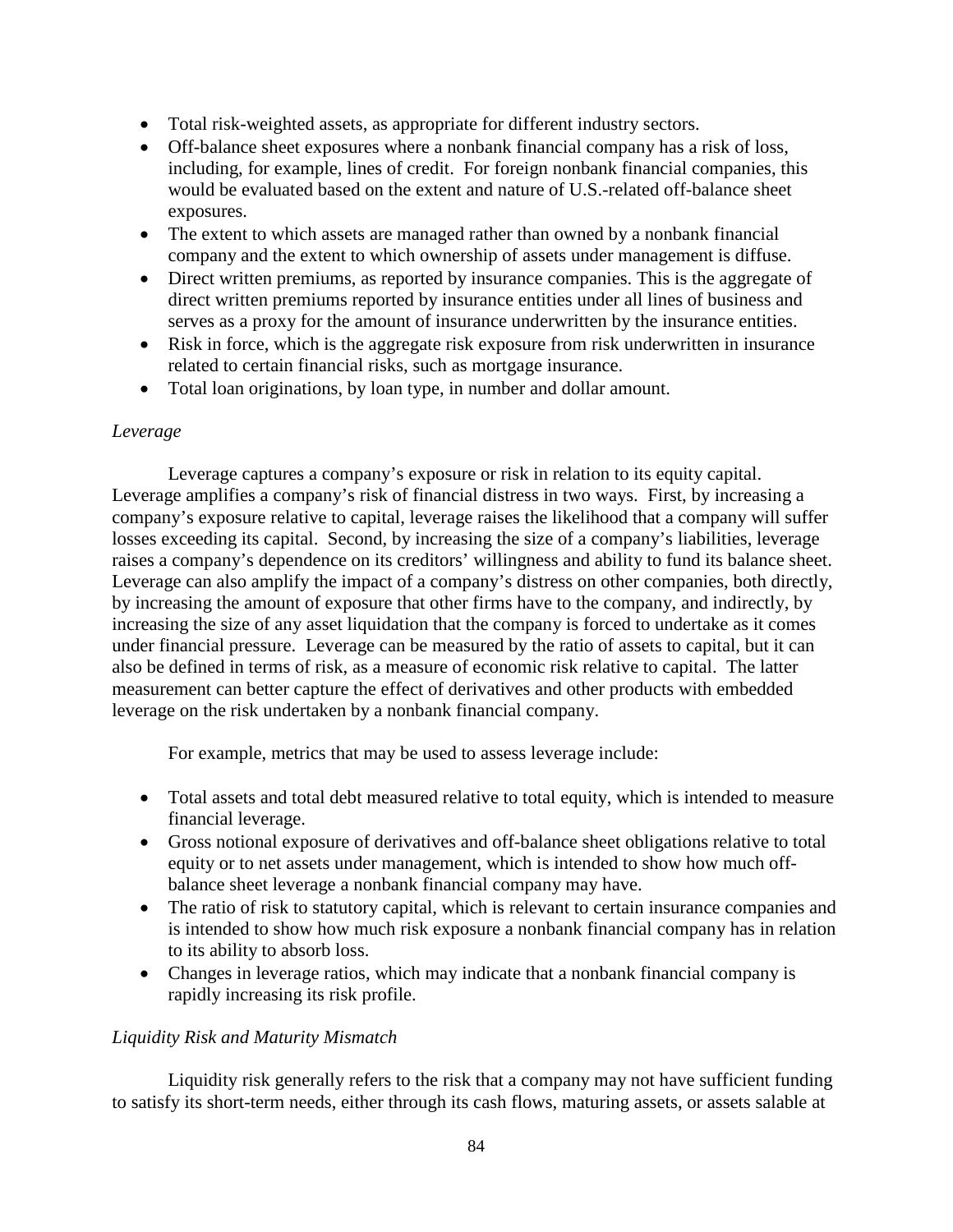prices equivalent to book value, or through its ability to access funding markets. For example, if a company holds assets that are illiquid or that are subject to significant decreases in market value during times of market stress, the company may be unable to liquidate its assets effectively in response to a loss of funding. In order to assess liquidity, the Council may examine a nonbank financial company's assets to determine if it possesses cash instruments or readily marketable securities, such as Treasury securities, which could reasonably be expected to have a liquid market in times of distress. The Council may also review a nonbank financial company's debt profile to determine if it has adequate long-term funding, or can otherwise mitigate liquidity risk. Liquidity problems also can arise from a company's inability to roll maturing debt or to satisfy margin calls, and from demands for additional collateral, depositor withdrawals, draws on committed lines, and other potential draws on liquidity.

A maturity mismatch generally refers to the difference between the maturities of a company's assets and liabilities. A maturity mismatch affects a company's ability to survive a period of stress that may limit its access to funding and to withstand shocks in the yield curve. For example, if a company relies on short-term funding to finance longer-term positions, it will be subject to significant refunding risk that may force it to sell assets at low market prices or potentially suffer through significant margin pressure. However, maturity mismatches are not confined to the use of short-term liabilities and can exist at any point in the maturity schedule of a nonbank financial company's assets and liabilities. For example, in the case of a life insurance company, liabilities may have maturities of 30 years or more, whereas the market availability of equivalently long-term assets may be limited, exposing the company to interest rate fluctuations and reinvestment risk.

For example, metrics that may be used to assess liquidity and maturity mismatch include:

- Fraction of assets that are classified as level 2 and level 3 under applicable accounting standards, as a measure of how much of a nonbank financial company's balance sheet is composed of hard-to-value and potentially illiquid securities.
- Liquid asset ratios, which are intended to indicate a nonbank financial company's ability to repay its short-term debt.
- The ratio of unencumbered and highly liquid assets to the net cash outflows that a nonbank financial company could encounter in a short-term stress scenario.
- Callable debt as a fraction of total debt, which provides one measure of a nonbank financial company's ability to manage its funding position in response to changes in interest rates.
- Asset-backed funding versus other funding, to determine a nonbank financial company's susceptibility to distress in particular credit markets.
- Asset-liability duration and gap analysis, which is intended to indicate how well a nonbank financial company is matching the re-pricing and maturity of the nonbank financial company's assets and liabilities.
- Short-term debt as a percentage of total debt and as a percentage of total assets, which indicates a nonbank financial company's reliance on short-term debt markets.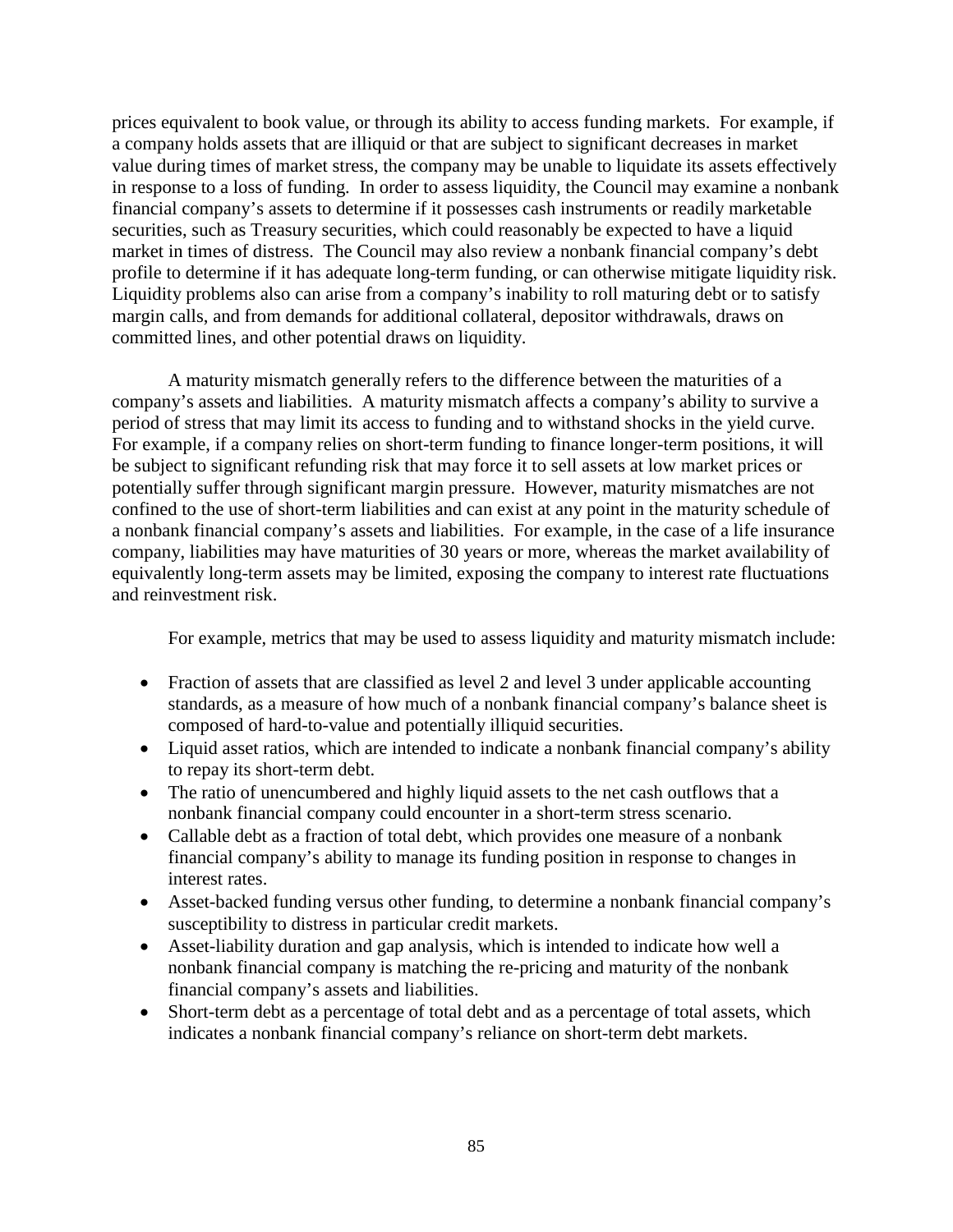#### *Existing Regulatory Scrutiny*

The Council will consider the extent to which nonbank financial companies are already subject to regulation, including the consistency of that regulation across nonbank financial companies within a sector, across different sectors, and providing similar services, and the statutory authority of those regulators.

For example, metrics that may be used to assess existing regulatory scrutiny include:

- The extent of state or federal regulatory scrutiny, including processes or systems for peer review; inter-regulatory coordination and cooperation; and whether existing regulators have the ability to impose detailed and timely reporting obligations, capital and liquidity requirements, and enforcement actions, and to resolve the company.
- Existence and effectiveness of consolidated supervision, and a determination of whether and how non-regulated entities and groups within a nonbank financial company are supervised on a group-wide basis.
- For entities based outside the United States, the extent to which a nonbank financial company is subject to prudential standards on a consolidated basis in its home country that are administered and enforced by a comparable foreign supervisory authority.

## **III. The Determination Process**

The Council expects generally to follow a three-stage process of increasingly in-depth evaluation and analysis leading up to a proposed determination (a "Proposed Determination") that a nonbank financial company could pose a threat to the financial stability of the United States. Quantitative metrics, together with qualitative analysis, will inform the judgment of the Council when it is evaluating a nonbank financial company for a Proposed Determination. The purpose of this process is to help determine whether a nonbank financial company could pose a threat to the financial stability of the United States.

In the first stage of the process ("Stage 1"), a set of uniform quantitative metrics will be applied to a broad group of nonbank financial companies in order to identify nonbank financial companies for further evaluation and to provide clarity for nonbank financial companies that likely will not be subject to further evaluation. In Stage 1, the Council will rely solely on information available through existing public and regulatory sources. The purpose of Stage 1 is to enable the Council to identify a group of nonbank financial companies that are most likely to satisfy one of the Determination Standards.

In the second stage ("Stage 2"), the nonbank financial companies identified in Stage 1 will be analyzed and prioritized, based on a wide range of quantitative and qualitative information available to the Council primarily through public and regulatory sources. The Council will also begin the consultation process with the primary financial regulatory agencies or home country supervisors, as appropriate. As part of that consultation process, the Council intends to consult with the primary financial regulatory agency, if any, of each significant subsidiary of the nonbank financial company, to the extent the Council deems appropriate. The Council also intends to fulfill its statutory obligation to rely whenever possible on information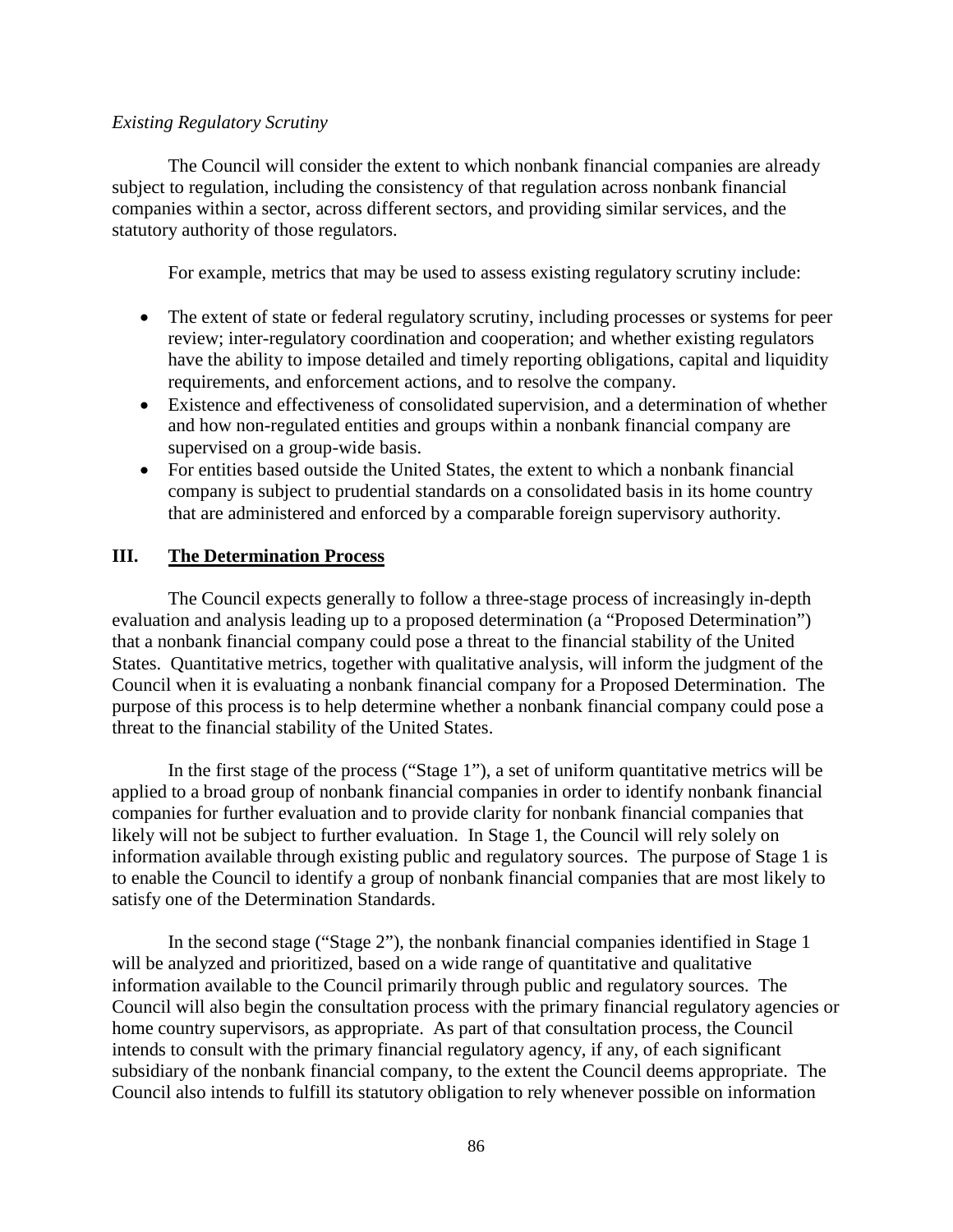available through the Office of Financial Research (the "OFR"), member agencies, or the nonbank financial company's primary financial regulatory agencies before requiring the submission of reports from any nonbank financial company.<sup>[4](#page-79-0)</sup>

Following Stage 2, nonbank financial companies that are selected for additional review will receive notice that they are being considered for a Proposed Determination and will be subject to in-depth evaluation during the third stage of review ("Stage 3"). Stage 3 will involve the evaluation of information collected directly from the nonbank financial company, in addition to the information considered during Stages 1 and 2. At the end of Stage 3, the Council may consider whether to make a Proposed Determination with respect to the nonbank financial company. If a Proposed Determination is made by the Council, the nonbank financial company may request a hearing in accordance with section 113(e) of the Dodd-Frank Act and § 1310.21(c) of the Council's rule. [5](#page-86-0)

The Council expects to follow this three-stage process and to consider the categories, metrics, thresholds, and channels described in this guidance to assess a nonbank financial company's potential to pose a threat to U.S. financial stability. In addition to the information described herein that the Council generally expects to consider, the Council also will consider quantitative and qualitative information that it deems relevant to a particular nonbank financial company, as each determination will be made on a company-specific basis. The Council may consider any nonbank financial company for a Proposed Determination at any point in the threestage evaluation process described in this guidance if the Council believes such company could pose a threat to U.S. financial stability.

### a. Stage 1: Initial Identification of Nonbank Financial Companies for Evaluation

In Stage 1, the Council will seek to identify a set of nonbank financial companies that merit company-specific evaluation. In this stage, the Council intends to apply quantitative thresholds to a broad group of nonbank financial companies. A nonbank financial company that is selected for further evaluation during Stage 1 will be assessed during Stage 2. During the Stage 1 process, the Council will evaluate nonbank financial companies using only data available to the Council, such as publicly available information and information member agencies possess in their supervisory capacities.

<span id="page-86-1"></span>In the Stage 1 quantitative analysis, the Council intends to apply thresholds that relate to the framework categories of size, interconnectedness, leverage, and liquidity risk and maturity mismatch. These thresholds were selected based on (1) their applicability to nonbank financial companies that operate in different types of financial markets and industries, (2) the meaningful initial assessment that such thresholds provide regarding the potential for a nonbank financial company to pose a threat to financial stability in diverse financial markets, and (3) the current availability of data. These thresholds are intended to measure both the susceptibility of a nonbank financial company to financial distress and the potential for that nonbank financial company's financial distress to spread throughout the financial system. A nonbank financial

 $\frac{1}{4}$ See 12 U.S.C. 5322(d)(3).

<span id="page-86-0"></span> $\frac{5}{\text{See}}$  12 C.F.R. 1310.21(c).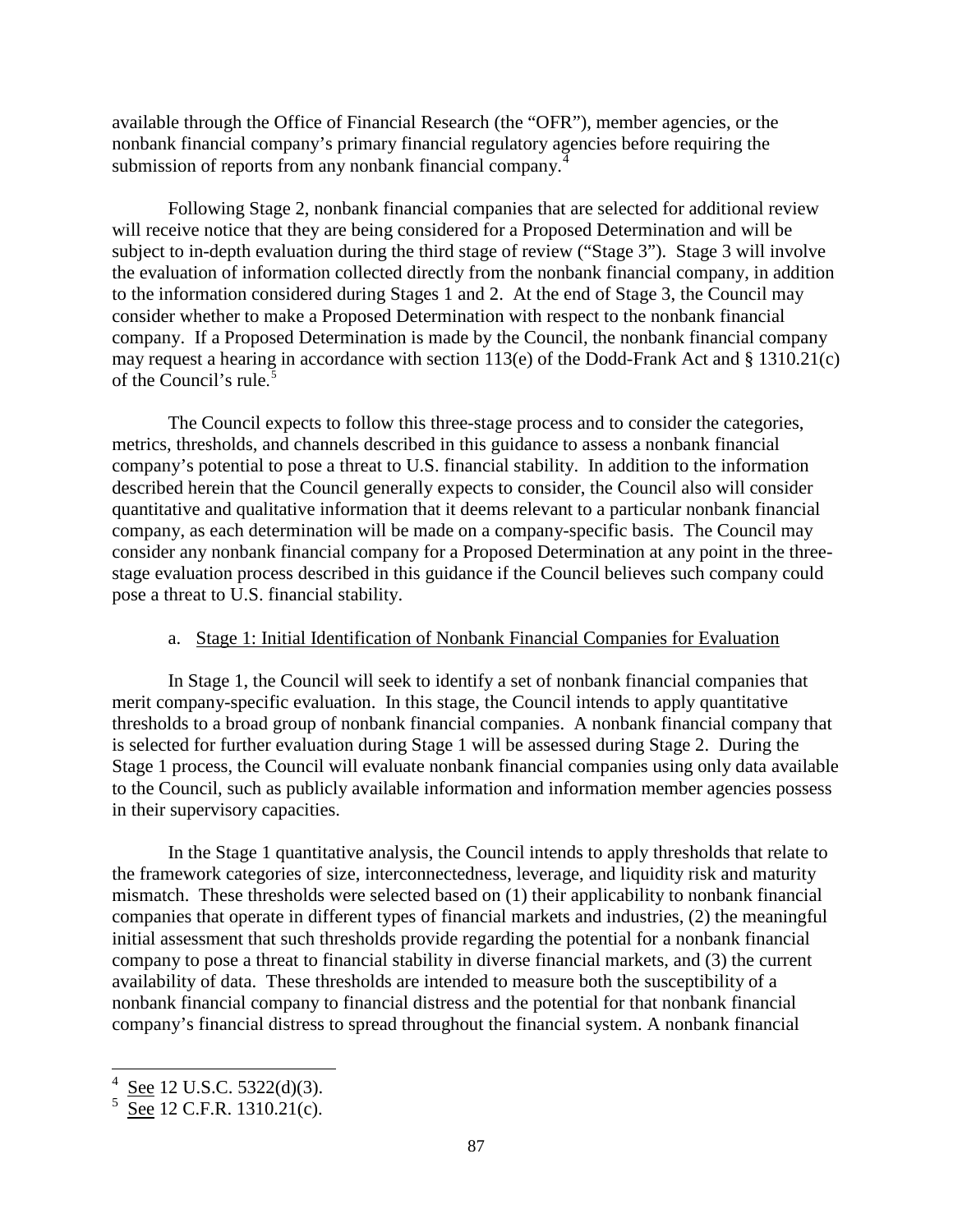company will be evaluated further in Stage 2 if it meets both the total consolidated assets threshold and any one of the other thresholds.<sup>[6](#page-86-1)</sup> The thresholds are:

- *Total Consolidated Assets*. The Council intends to apply a size threshold of \$50 billion in total consolidated assets. This threshold is consistent with the Dodd-Frank Act threshold of \$50 billion in assets for subjecting bank holding companies to enhanced prudential standards.
- *Credit Default Swaps Outstanding*. The Council intends to apply a threshold of \$30 billion in gross notional credit default swaps ("CDS") outstanding for which a nonbank financial company is the reference entity. Gross notional value equals the sum of CDS contracts bought (or equivalently sold). If the amount of CDS sold on a particular nonbank financial company is greater than \$30 billion, this indicates that a large number of institutions may be exposed to that nonbank financial company and that if the nonbank financial company fails, a significant number of financial market participants may be affected. This threshold was selected based on an analysis of the distribution of outstanding CDS data for nonbank financial companies included in a list of the top 1,000 CDS reference entities.
- *Derivative Liabilities*. The Council intends to apply a threshold of \$3.5 billion of derivative liabilities. Derivative liabilities equal the fair value of derivative contracts in a negative position. For nonbank financial companies that disclose the effects of master netting agreements and cash collateral held with the same counterparty on a net basis, the Council intends to calculate derivative liabilities after taking into account the effects of these arrangements. This threshold serves as a proxy for interconnectedness, as a nonbank financial company that has a greater level of derivative liabilities would have higher counterparty exposure throughout the financial system.
- *Total Debt Outstanding*. The Council intends to apply a threshold of \$20 billion in total debt outstanding. The Council will define total debt outstanding broadly and regardless of maturity to include loans (whether secured or unsecured), bonds, repurchase agreements, commercial paper, securities lending arrangements, surplus notes (for insurance companies), and other forms of indebtedness. This threshold serves as a proxy for interconnectedness, as nonbank financial companies with a large amount of outstanding debt are generally more interconnected with the broader financial system, in

<span id="page-87-0"></span> <sup>6</sup> While the Council expects that its determinations under section 113 of the Dodd-Frank Act will be with respect to individual legal entities, the Council has authority to assess nonbank financial companies, and their relationships with other nonbank financial companies and market participants, in a manner that addresses the statutory considerations and such other factors as the Council deems appropriate. For example, for purposes of applying the six thresholds to investment funds (including private equity firms and hedge funds), the Council may consider the aggregate risks posed by separate funds that are managed by the same adviser, particularly if the funds' investments are identical or highly similar. In performing this analysis, the Council may use data reported on Form PF with the Securities and Exchange Commission or the Commodity Futures Trading Commission.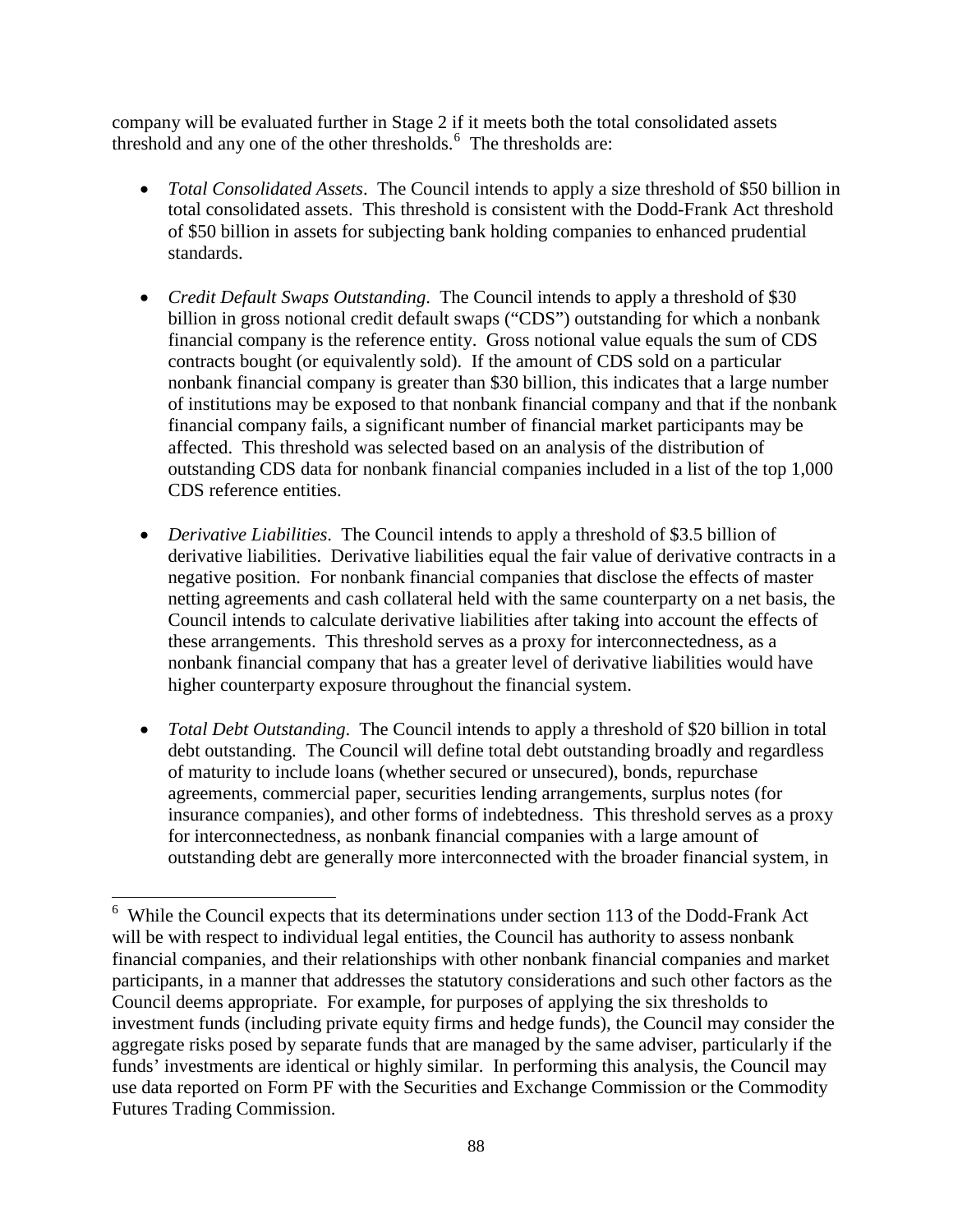part because financial institutions hold a large proportion of outstanding debt. An analysis of the distribution of debt outstanding for a sample of nonbank financial companies was performed to determine the \$20 billion threshold. Historical testing of this threshold demonstrated that it would have captured many of the nonbank financial companies that encountered material financial distress during the financial crisis in 2007– 2008, including Bear Stearns, Countrywide, and Lehman Brothers.

- *Leverage Ratio*. The Council intends to apply a threshold leverage ratio of total consolidated assets (excluding separate accounts) to total equity of 15 to 1. The Council intends to exclude separate accounts from this calculation because separate accounts are not available to claims by general creditors of a nonbank financial company. Measuring leverage in this manner benefits from simplicity, availability and comparability across industries. An analysis of the distribution of the historical leverage ratios of large financial institutions was used to identify the 15 to 1 threshold. Historical testing of this threshold demonstrated that it would have captured the major nonbank financial companies that encountered material financial distress and posed a threat to U.S. financial stability during the financial crisis, including Bear Stearns, Countrywide, IndyMac Bancorp, and Lehman Brothers.
- *Short-Term Debt Ratio.* The Council intends to apply a threshold ratio of total debt outstanding (as defined above) with a maturity of less than 12 months to total consolidated assets (excluding separate accounts) of 10 percent. An analysis of the historical distribution of the short-term debt ratios of large financial institutions was used to determine the 10 percent threshold. Historical testing of this threshold demonstrated that it would have captured a number of the nonbank financial companies that faced short-term funding issues during the financial crisis, including Bear Stearns and Lehman Brothers.

The Council intends generally to apply the Stage 1 thresholds using GAAP when such information is available. If GAAP information with respect to a nonbank financial company is not available, the Council may rely on data reported under statutory accounting principles, international financial reporting standards, or such other data as are available to the Council.

For purposes of evaluating any U.S. nonbank financial company, the Council intends to apply each of the Stage 1 thresholds based on the global assets, liabilities and operations of the company and its subsidiaries. In contrast, for purposes of evaluating any foreign nonbank financial company, the Council intends to calculate the Stage 1 thresholds based solely on the U.S. assets, liabilities and operations of the foreign nonbank financial company and its subsidiaries.

The Council intends to reapply the Stage 1 thresholds to nonbank financial companies using the most recently available data on a quarterly basis, or less frequently for nonbank financial companies with respect to which quarterly data are unavailable.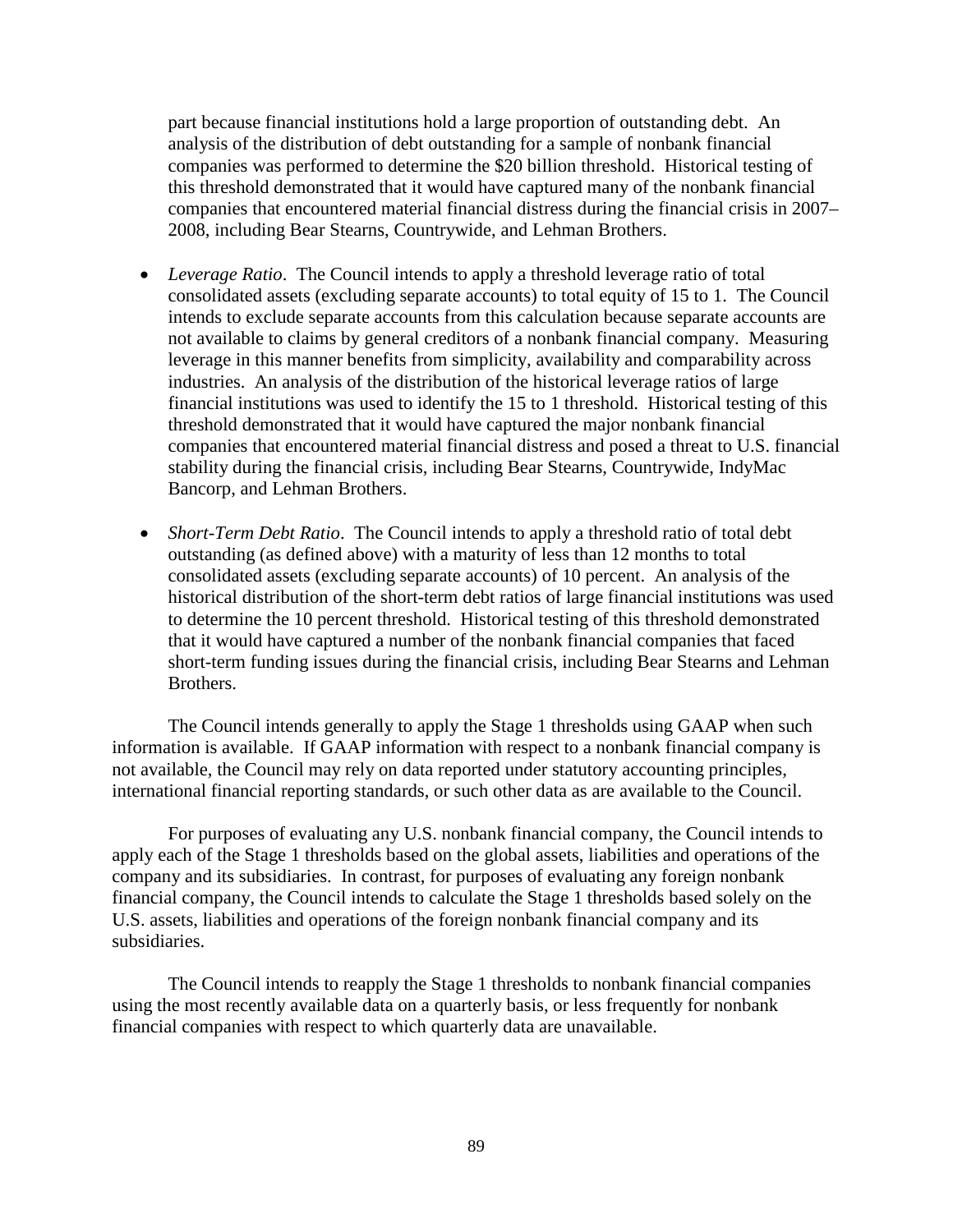The Council intends to review the appropriateness of both the Stage 1 thresholds and the levels of the thresholds that are specified in dollars as needed, but at least every five years, and to adjust the thresholds and levels as the Council may deem advisable.

The Stage 1 thresholds are intended to identify nonbank financial companies for further evaluation by the Council and to help a nonbank financial company predict whether such company will be subject to additional review. Because the uniform quantitative thresholds may not capture all types of nonbank financial companies and all of the potential ways in which a nonbank financial company could pose a threat to financial stability, the Council may initially evaluate any nonbank financial company based on other firm-specific qualitative or quantitative factors, irrespective of whether such company meets the thresholds in Stage 1.

A nonbank financial company that is identified for further evaluation in Stage 1 would be further assessed during Stage 2 (the "Stage 2 Pool").

#### b. Stage 2: Review and Prioritization of Stage 2 Pool

After the Stage 2 Pool has been identified, the Council intends to conduct a robust analysis of the potential threat that each of those nonbank financial companies could pose to U.S. financial stability. In general, this analysis will be based on information already available to the Council through existing public and regulatory sources, including information possessed by the company's primary financial regulatory agency or home country supervisor, as appropriate, and information voluntarily submitted by the company. In contrast to the application of uniform quantitative thresholds to a broad group of nonbank financial companies in Stage 1, the Council intends to evaluate the risk profile and characteristics of each individual nonbank financial company in the Stage 2 Pool based on a wide range of quantitative and qualitative industryspecific and company-specific factors. This analysis will use the six-category analytic framework described in section II.d above. In addition, the Stage 2 evaluation will include a review, based on available data, of qualitative factors, including whether the resolution of a nonbank financial company, as described below, could pose a threat to U.S. financial stability, and the extent to which the nonbank financial company is subject to regulation.

Based on this analysis, the Council intends to contact those nonbank financial companies that the Council believes merit further evaluation in Stage 3 (the "Stage 3 Pool").

#### c. Stage 3: Review of Stage 3 Pool

In Stage 3, the Council, working with the OFR, will conduct a review of each nonbank financial company in the Stage 3 Pool using information collected directly from the nonbank financial company, as well as the information used in the first two stages. The review will focus on whether the nonbank financial company could pose a threat to U.S. financial stability because of the company's material financial distress or the nature, scope, size, scale, concentration, interconnectedness, or mix of the activities of the company. The transmission channels discussed above, and other appropriate factors, will be used to evaluate a nonbank financial company's potential to pose a threat to U.S. financial stability. The analytic framework consisting of the six categories set forth above, and the metrics used to measure each of the six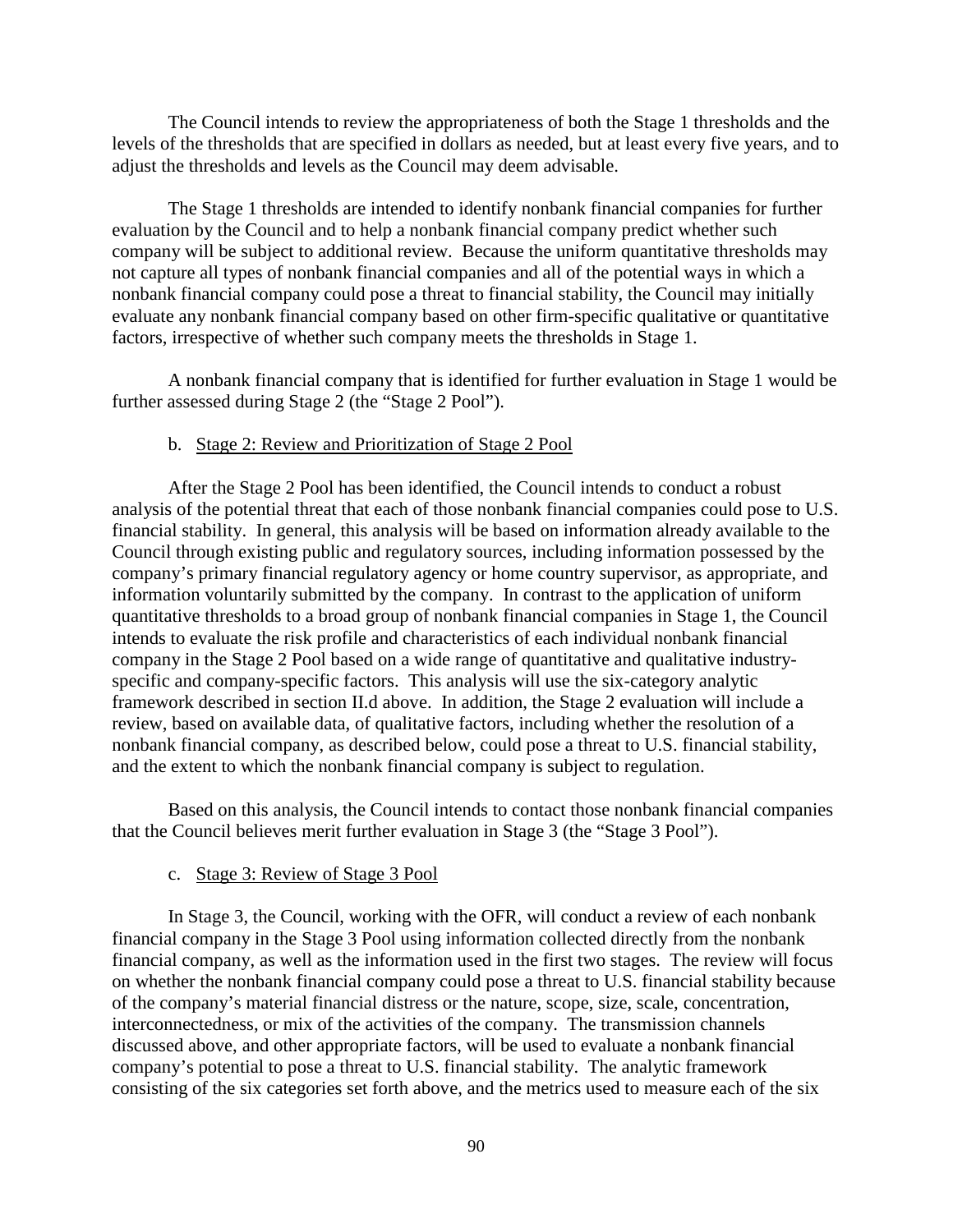categories, will assist the Council in assessing the extent to which the transmission of material financial distress is likely to occur.

Each nonbank financial company in the Stage 3 Pool will receive a notice (a "Notice of Consideration") that the nonbank financial company is under consideration for a Proposed Determination. The Notice of Consideration likely will include a request that the nonbank financial company provide information that the Council deems relevant to the Council's evaluation, and the nonbank financial company will be provided an opportunity to submit written materials to the Council.<sup>[7](#page-87-0)</sup> This information will generally be collected by the OFR.<sup>[8](#page-90-0)</sup> Before requiring the submission of reports from any nonbank financial company that is regulated by a member agency or any primary financial regulatory agency, the Council, acting through the OFR, will coordinate with such agencies and will, whenever possible, rely on information available from the OFR or such agencies. Council members and their agencies and staffs will maintain the confidentiality of such information in accordance with applicable law.

Information requests likely will involve both qualitative and quantitative data. Information relevant to the Council's analysis may include confidential business information such as internal assessments, internal risk management procedures, funding details, counterparty exposure or position data, strategic plans, resolvability, potential acquisitions or dispositions, and other anticipated changes to the nonbank financial company's business or structure that could affect the threat to U.S. financial stability posed by the nonbank financial company.

In evaluating qualitative factors during Stage 3, the Council expects to have access, to a greater degree than during earlier stages of review, to information relating to factors that are not easily quantifiable or that may not directly cause a company to pose a threat to financial stability, but could mitigate or aggravate the potential of a nonbank financial company to pose a threat to the United States. Such factors may include the opacity of the nonbank financial company's operations, its complexity, and the extent to which it is subject to existing regulatory scrutiny and the nature of such scrutiny.

The Stage 3 analysis will also include an evaluation of a nonbank financial company's resolvability, which may mitigate or aggravate the potential of a nonbank financial company to pose a threat to U.S. financial stability. An evaluation of a nonbank financial company's resolvability entails an assessment of the complexity of the nonbank financial company's legal, funding, and operational structure, and any obstacles to the rapid and orderly resolution of the nonbank financial company in a manner that would mitigate the risk that the nonbank financial company's failure would have a material adverse effect on financial stability. In addition to the factors described above, a nonbank financial company's resolvability is also a function of legal entity and cross-border operations issues. These factors include the ability to separate functions and spin off services or business lines; the likelihood of preserving franchise value in a recovery

<sup>7</sup> See section 1310.21(a) of the rule.

<span id="page-90-1"></span><span id="page-90-0"></span><sup>&</sup>lt;sup>8</sup> Under section 112(d) of the Dodd-Frank Act, if the Council is unable to determine whether a U.S. nonbank financial company poses a threat to U.S. financial stability based on such information, the Council may request that the Board of Governors conduct an examination of the nonbank financial company to determine whether it should be supervised by the Board of Governors.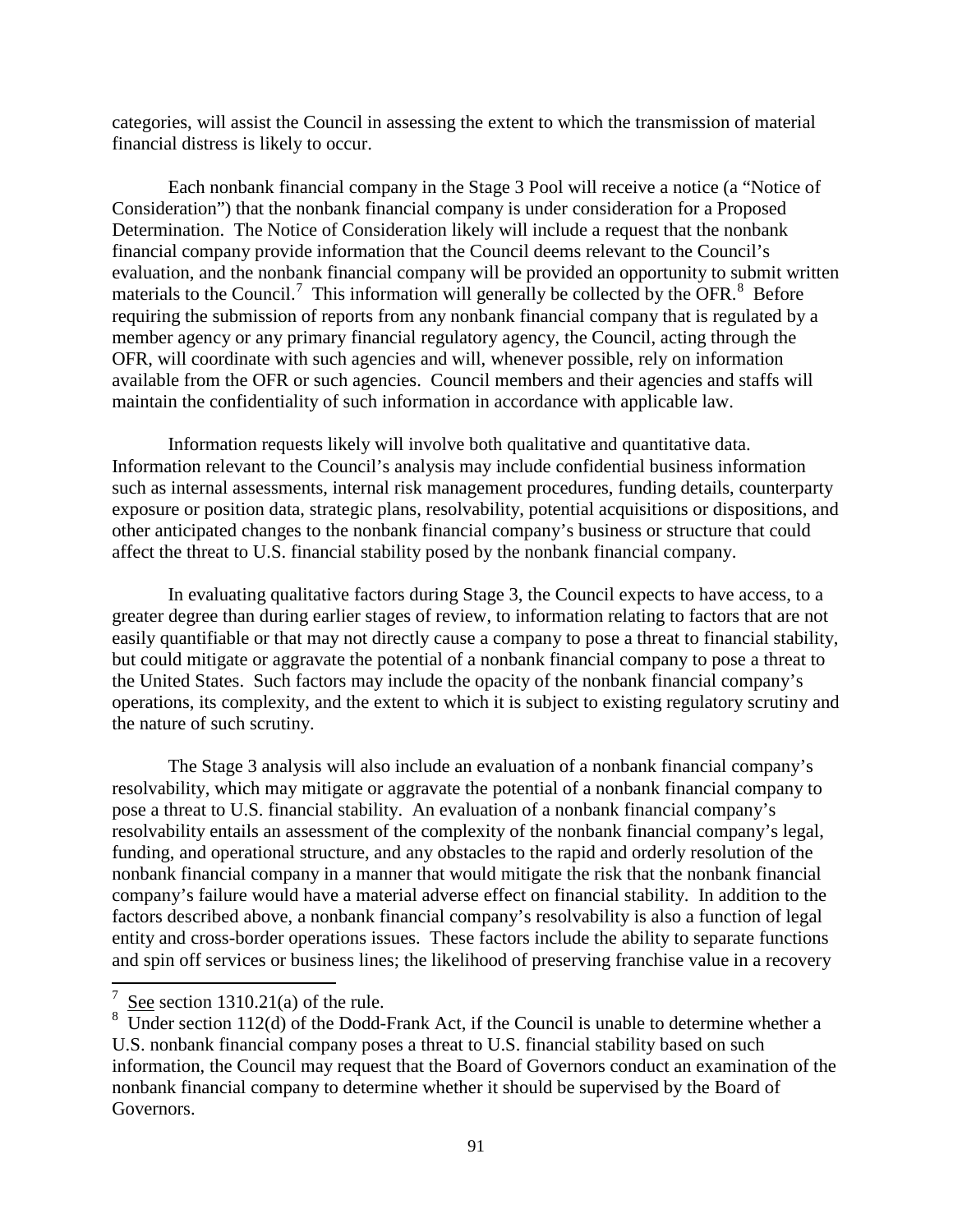or resolution scenario, and of maintaining continuity of critical services within the existing or in a new legal entity or structure; the degree of the nonbank financial company's intra-group dependency for liquidity and funding, payment operation, and risk management needs; and the size and nature of the nonbank financial company's intra-group transactions.

The Council anticipates that the information necessary to conduct an in-depth analysis of a particular nonbank financial company may vary significantly based on the nonbank financial company's business and activities and the information already available to the Council from existing public sources and domestic or foreign regulatory authorities. The Council will also consult with the primary financial regulatory agency, if any, for each nonbank financial company or subsidiary of a nonbank financial company under consideration in a timely manner before the Council makes any final determination with respect to such nonbank financial company, and with appropriate foreign regulatory authorities, to the extent appropriate.

Before making a Proposed Determination, the Council intends to notify each nonbank financial company in the Stage 3 Pool when the Council believes that the evidentiary record regarding such nonbank financial company is complete.

Based on the analysis performed in Stages 2 and 3, a nonbank financial company will be considered for a Proposed Determination. Before a vote of the Council with respect to a particular nonbank financial company, the Council members will review information relevant to the consideration of the nonbank financial company for a Proposed Determination. After this review, the Council may, by a vote of two-thirds of its members (including an affirmative vote of the Council Chairperson), make a Proposed Determination with respect to the nonbank financial company. Following a Proposed Determination, the Council intends to issue a written notice of the Proposed Determination to the nonbank financial company, which will include an explanation of the basis of the Proposed Determination. The Council expects to notify any nonbank financial company in the Stage 3 Pool if the nonbank financial company, either before or after a Proposed Determination of such nonbank financial company, ceases to be considered for determination. Any nonbank financial company that ceases to be considered at any time in the Council's determination process may be considered for a Proposed Determination in the future at the Council's discretion.

A nonbank financial company that is subject to a Proposed Determination may request a nonpublic hearing to contest the Proposed Determination in accordance with section 113(e) of the Dodd-Frank Act. If the nonbank financial company requests a hearing in accordance with the procedures set forth in § 1310.21(c) of the Council's rule,<sup>[9](#page-90-1)</sup> the Council will set a time and place for such hearing. The Council will (after a hearing, if a hearing is requested), determine by a vote of two-thirds of the voting members of the Council (including the affirmative vote of the Chairperson) whether to subject such company to supervision by the Board of Governors and prudential standards. The Council will provide the nonbank financial company with written notice of the Council's final determination, including an explanation of the basis for the Council's decision. When practicable and consistent with the purposes of the determination process, the Council intends to provide a nonbank financial company with a notice of a final determination at least one business day before publicly announcing the determination pursuant to

<span id="page-91-0"></span> $9 \text{ See } 12 \text{ C.F.R. } 1310.21 \text{(c)}$ .